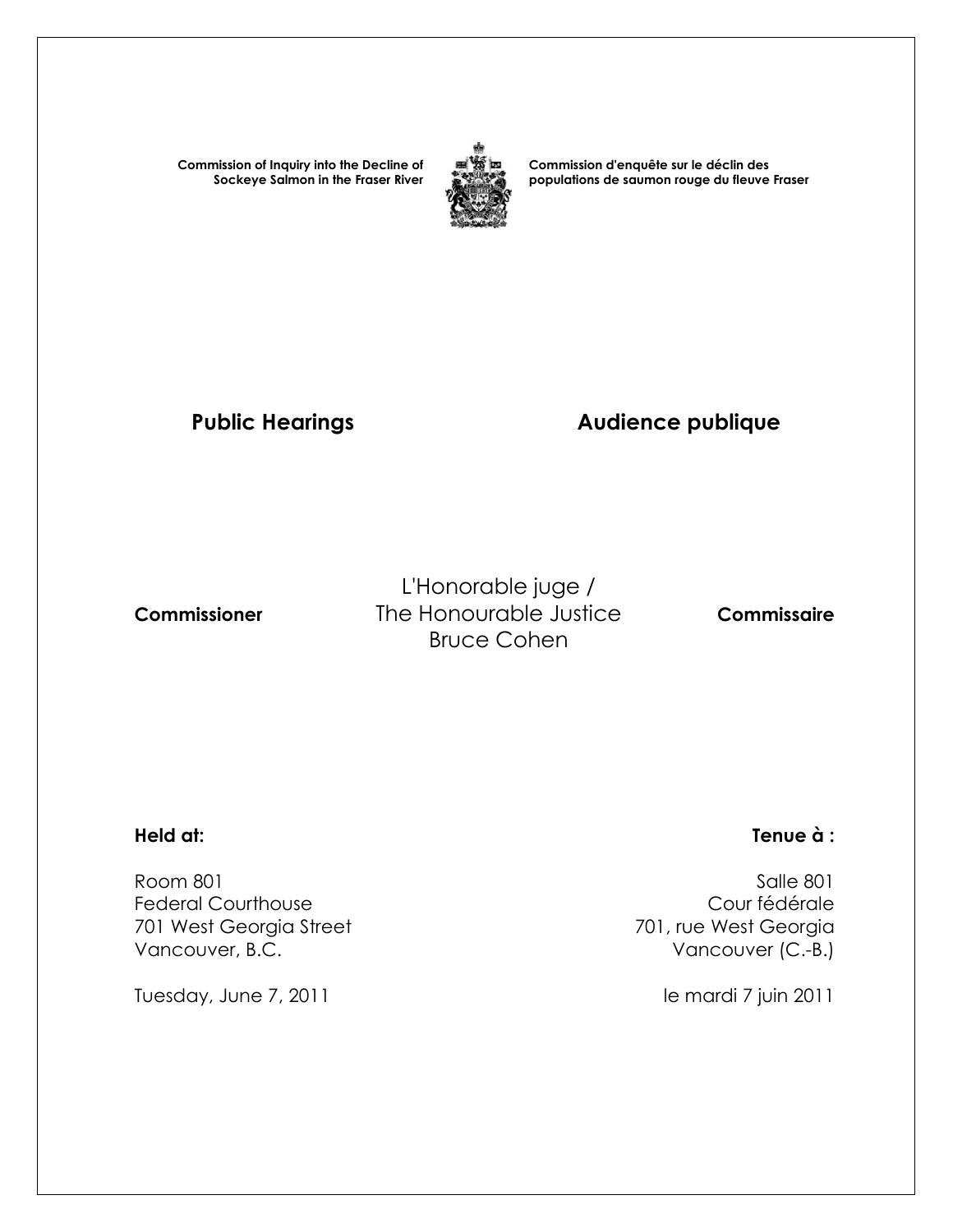# **APPEARANCES / COMPARUTIONS**

| Wendy Baker, Q.C.<br>Maia Tsurumi | <b>Senior Commission Counsel</b><br><b>Junior Commission Counsel</b>                                                                                                                                                                                                  |
|-----------------------------------|-----------------------------------------------------------------------------------------------------------------------------------------------------------------------------------------------------------------------------------------------------------------------|
| Mark East<br>Charles Fugère       | Government of Canada ("CAN")                                                                                                                                                                                                                                          |
| Clifton Prowse, Q.C.              | Province of British Columbia ("BCPROV")                                                                                                                                                                                                                               |
| No appearance                     | Pacific Salmon Commission ("PSC")                                                                                                                                                                                                                                     |
| No appearance                     | <b>B.C. Public Service Alliance of Canada</b><br>Union of Environment Workers B.C.<br>("BCPSAC")                                                                                                                                                                      |
| No appearance                     | Rio Tinto Alcan Inc. ("RTAI")                                                                                                                                                                                                                                         |
| <b>Shane Hopkins-Utter</b>        | <b>B.C. Salmon Farmers Association</b><br>("BCSFA")                                                                                                                                                                                                                   |
| No appearance                     | Seafood Producers Association of B.C.<br>("SPABC")                                                                                                                                                                                                                    |
| No appearance                     | Aquaculture Coalition: Alexandra<br>Morton; Raincoast Research Society;<br>Pacific Coast Wild Salmon Society<br>("AQUA")                                                                                                                                              |
| <b>Judah Harrison</b>             | <b>Conservation Coalition: Coastal Alliance</b><br>for Aquaculture Reform Fraser<br>Riverkeeper Society; Georgia Strait<br>Alliance; Raincoast Conservation<br>Foundation; Watershed Watch Salmon<br>Society; Mr. Otto Langer; David Suzuki<br>Foundation ("CONSERV") |
| No appearance                     | Area D Salmon Gillnet Association; Area<br>B Harvest Committee (Seine) ("GILLFSC")                                                                                                                                                                                    |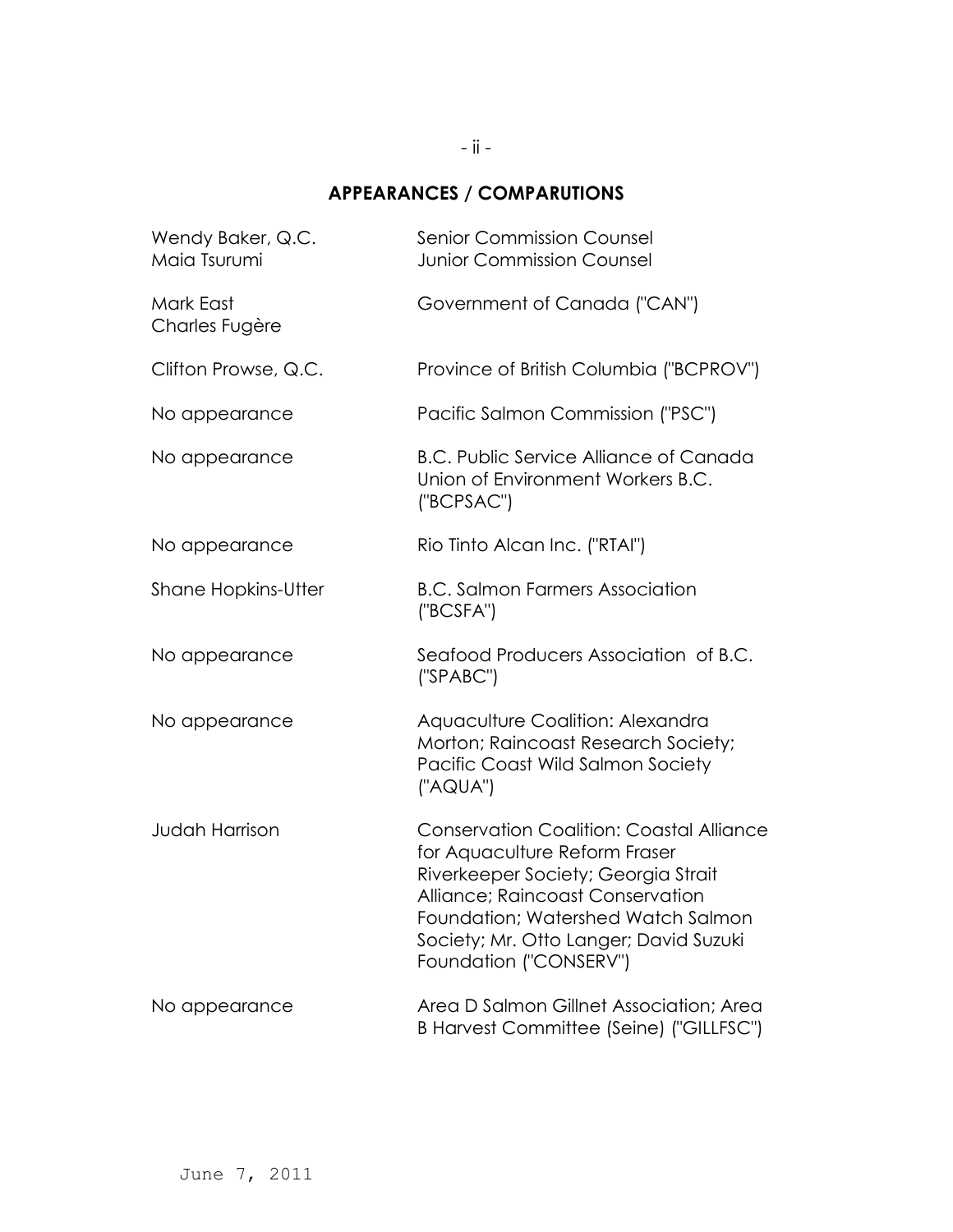# **APPEARANCES / COMPARUTIONS, cont'd.**

| No appearance                                   | Southern Area E Gillnetters Assn.<br><b>B.C. Fisheries Survival Coalition ("SGAHC")</b>                                                                                                                                                                                                                                                                                                                                                                                                                                                                                                              |
|-------------------------------------------------|------------------------------------------------------------------------------------------------------------------------------------------------------------------------------------------------------------------------------------------------------------------------------------------------------------------------------------------------------------------------------------------------------------------------------------------------------------------------------------------------------------------------------------------------------------------------------------------------------|
| No appearance                                   | West Coast Trollers Area G Association;<br>United Fishermen and Allied Workers'<br>Union ("TWCTUFA")                                                                                                                                                                                                                                                                                                                                                                                                                                                                                                 |
| No appearance                                   | B.C. Wildlife Federation; B.C. Federation<br>of Drift Fishers ("WFFDF")                                                                                                                                                                                                                                                                                                                                                                                                                                                                                                                              |
| No appearance                                   | Maa-nulth Treaty Society; Tsawwassen<br>First Nation; Musqueam First Nation<br>("MTM")                                                                                                                                                                                                                                                                                                                                                                                                                                                                                                               |
| No appearance                                   | <b>Western Central Coast Salish First</b><br>Nations:<br>Cowichan Tribes and Chemainus First<br><b>Nation</b><br>Hwlitsum First Nation and Penelakut Tribe<br>Te'mexw Treaty Association ("WCCSFN")                                                                                                                                                                                                                                                                                                                                                                                                  |
| <b>Brenda Gaertner</b><br><b>Crystal Reeves</b> | <b>First Nations Coalition: First Nations</b><br>Fisheries Council; Aboriginal Caucus of<br>the Fraser River; Aboriginal Fisheries<br>Secretariat; Fraser Valley Aboriginal<br>Fisheries Society; Northern Shuswap Tribal<br>Council; Chehalis Indian Band;<br>Secwepemc Fisheries Commission of the<br><b>Shuswap Nation Tribal Council; Upper</b><br>Fraser Fisheries Conservation Alliance;<br>Other Douglas Treaty First Nations who<br>applied together (the Snuneymuxw,<br>Tsartlip and Tsawout); Adams Lake<br>Indian Band; Carrier Sekani Tribal<br>Council; Council of Haida Nation ("FNC") |
| Joseph Gereluk                                  | Métis Nation British Columbia ("MNBC")                                                                                                                                                                                                                                                                                                                                                                                                                                                                                                                                                               |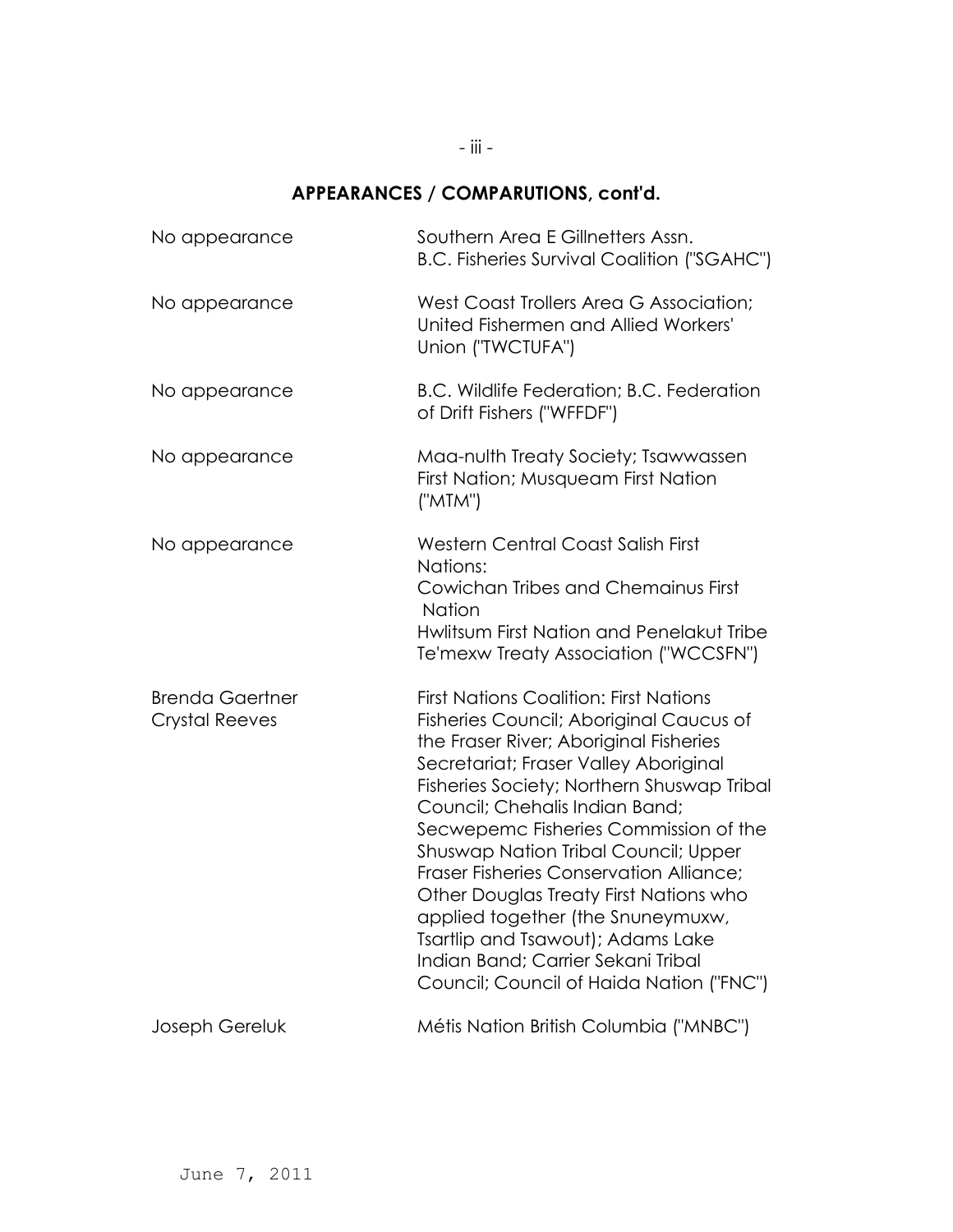### - iv -

# **APPEARANCES / COMPARUTIONS, cont'd.**

| No appearance | Sto:lo Tribal Council<br>Cheam Indian Band ("STCCIB")                                                 |
|---------------|-------------------------------------------------------------------------------------------------------|
| No appearance | Laich-kwil-tach Treaty Society<br>Chief Harold Sewid, Aboriginal<br>Aquaculture Association ("LJHAH") |
| No appearance | Musgamagw Tsawataineuk Tribal<br>Council ("MTTC")                                                     |
| No appearance | Heiltsuk Tribal Council ("HTC")                                                                       |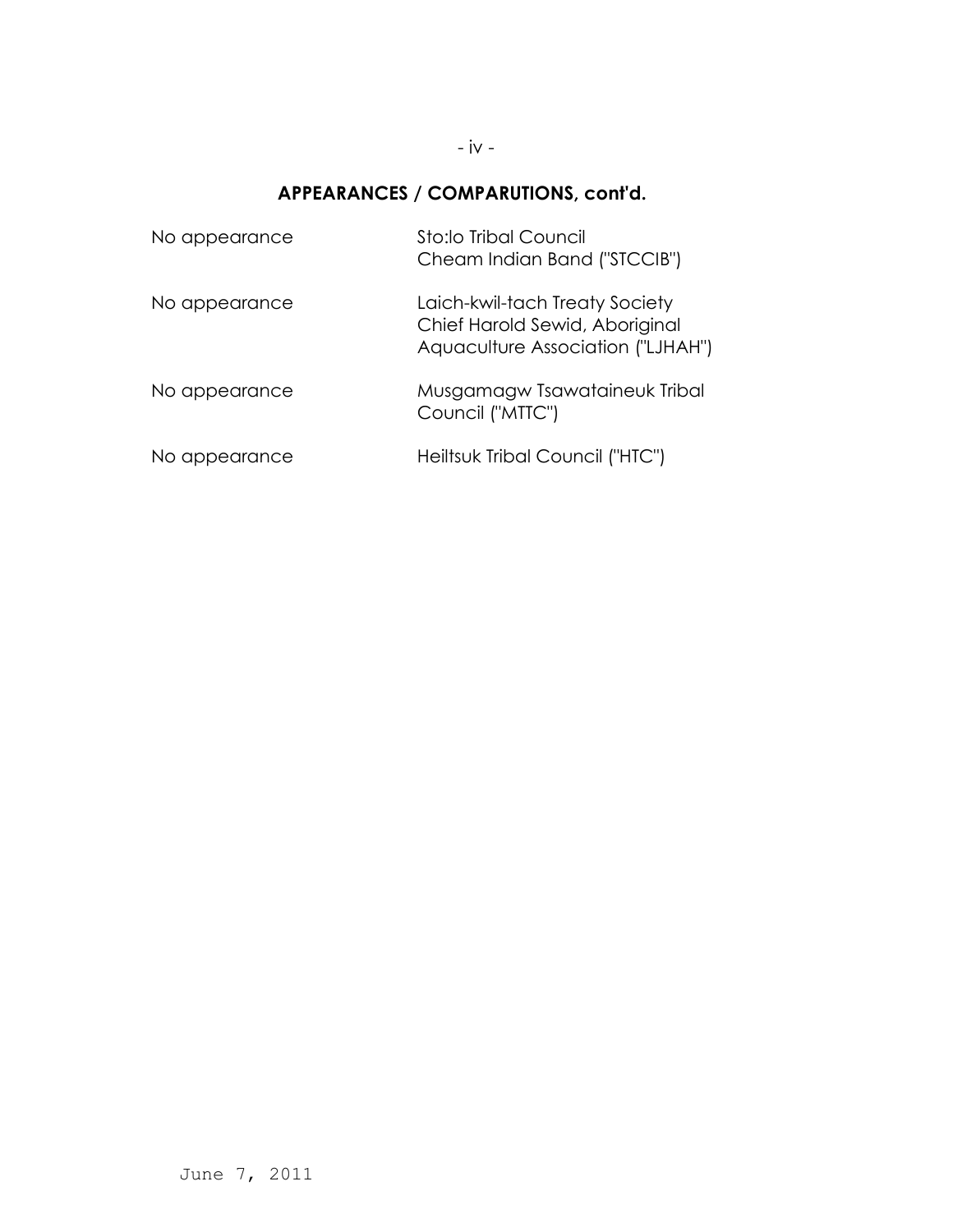## **TABLE OF CONTENTS / TABLE DES MATIERES**

#### PAGE And the contract of the contract of the page of the page of the contract of the page of the contract of the contract of the contract of the contract of the contract of the contract of the contract of the contract of t

### PANEL NO. 41

| <b>SYLVAIN PARADIS</b><br>In chief by Ms. Baker<br>Questions by the Commissioner<br>Cross-exam by Mr. East<br>Cross-exam by Mr. Harrison<br>Cross-exam by Ms. Reeves<br>Cross-exam by Mr. East (cont'd)<br>Re-exam by Ms. Baker<br>Questions by the Commissioner | 15/16/21/22/28/32<br>30<br>46/53<br>60/63/64/66<br>73/75/76/78/80<br>81<br>82<br>84 |
|------------------------------------------------------------------------------------------------------------------------------------------------------------------------------------------------------------------------------------------------------------------|-------------------------------------------------------------------------------------|
| <b>JOHN CAREY</b><br>In chief by Ms. Baker<br>Cross-exam by Mr. East<br>Cross-exam by Mr. Hopkins-Utter<br>Cross-exam by Mr. Harrison<br>Cross-exam by Ms. Reeves<br>Cross-exam by Mr. East (cont'd)<br>Questions by the Commissioner                            | 5/15/17/22/27/36<br>54/55<br>55<br>61/63/65/69<br>70/73/78/79/80<br>82<br>84        |
| LISA WALLS<br>In chief by Ms. Baker<br>Cross-exam by Mr. East<br>Cross-exam by Mr. Harrison<br>Cross-exam by Ms. Reeves                                                                                                                                          | 53/54<br>67<br>73/75/78/79                                                          |
| PANEL NO. 42                                                                                                                                                                                                                                                     |                                                                                     |
| MICHAEL JOHN TUDOR CROWE (Affirmed)<br>In chief by Ms. Baker                                                                                                                                                                                                     | 87/89/90/93/95/96/100                                                               |
| <b>CORINO SALOMI (Affirmed)</b><br>In chief by Ms. Baker                                                                                                                                                                                                         | 88/90/93/95/96/98                                                                   |
| STACEY WILKERSON (Affirmed)<br>In chief by Ms. Baker                                                                                                                                                                                                             | 88                                                                                  |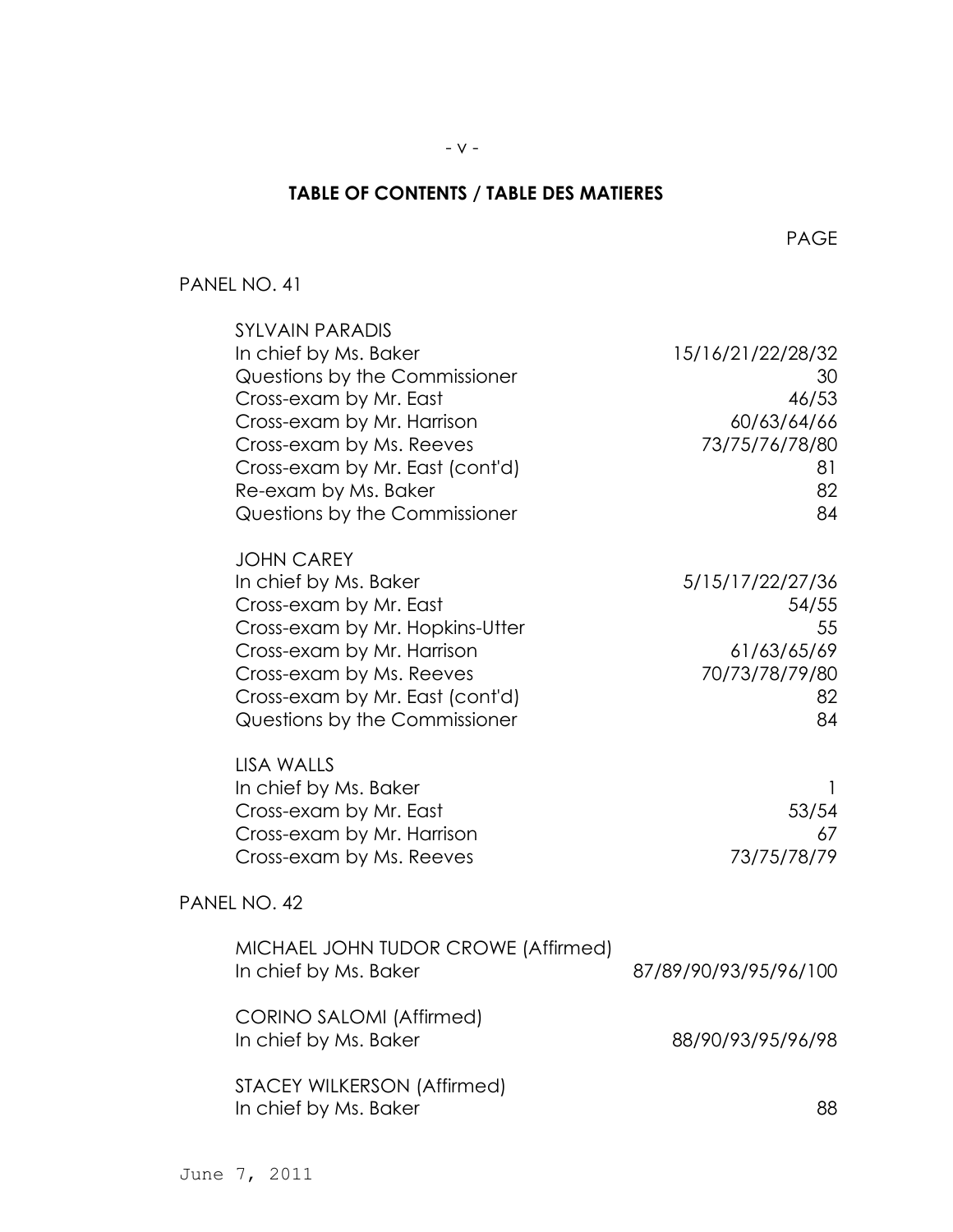# **EXHIBITS / PIECES**

| No.  | Description                                                                          | Page |
|------|--------------------------------------------------------------------------------------|------|
| 992  | MOU between Canada and B.C. with Schedules,                                          |      |
|      | October 10, 1995                                                                     | 5    |
| 993  | Canada-British Columbia Water Quality Monitoring<br>Agreement, Business Plan 2010-13 | 7    |
| 994  | Email thread from S. Paradis to S. Patrice et al re PBDE<br>Letter to EC from DFO    | 17   |
| 995  | DFO Toxics Program and National Lab Operation,<br>December 2005                      | 34   |
| 996  | Yeow et al - Water Quality in the Georgia Basin 2003<br>to 2007                      | 36   |
| 997  | Presence and Levels of Priority Pesticides in Selected                               |      |
|      | Canadian Aquatic Ecosystems - May 2011                                               | 38   |
| 998  | Curriculum vitae of Michael Crowe                                                    | 88   |
| 999  | Curriculum vitae of Corino Salomi                                                    | 88   |
| 1000 | Curriculum vitae of Stacey Wilkerson                                                 | 88   |
| 1001 | Land Developments Guideline for the Protection of                                    |      |
|      | Aquatic Habitat                                                                      | 97   |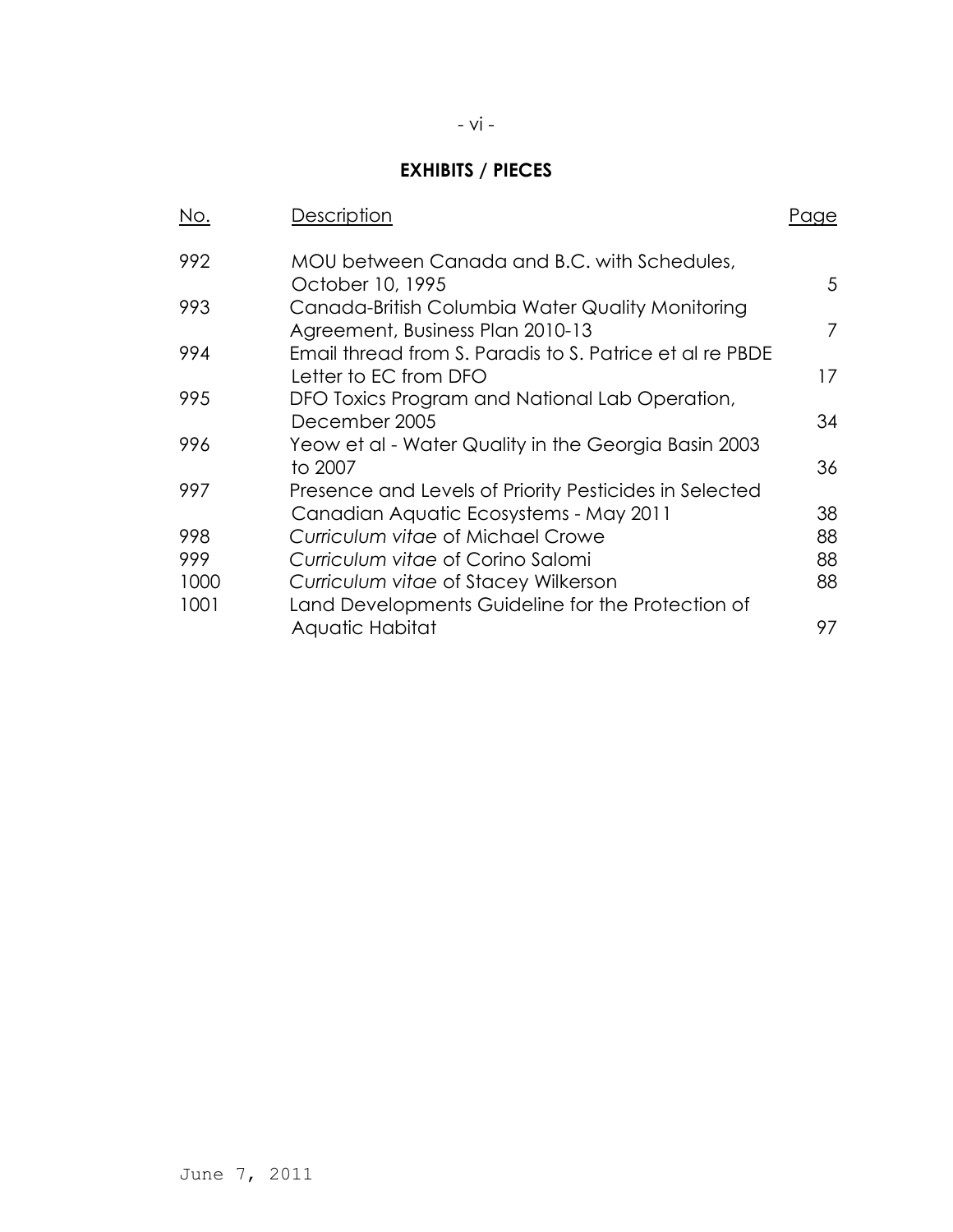1 Vancouver, B.C./Vancouver<br>2 (C.-B.) 2 (C.-B.)<br>3 June 7, 3 June 7, 2011/le 7 juin 2011 4<br>5 5 THE REGISTRAR: The hearing is now resumed. 6 MS. BAKER: Thank you, Mr. Commissioner. Before we start today, I just wanted to advise the 8 participants that we received over the last - I<br>9 quess it was Friday - answers to the questions 9 guess it was Friday - answers to the questions that were posed to Karl English back in April, and 11 I intend to have those, with the questions and the 12 answers, marked tomorrow morning. So if anybody 13 has any objection to that, they should let me 14 know. 15 16 EXAMINATION IN CHIEF BY MS. BAKER, continuing: 17 18 Q Ms. Walls, yesterday when you were giving your 19 evidence, you referred to two documents which we<br>20 didn't pull up on the screen. I just want to didn't pull up on the screen. I just want to 21 confirm this is what you were referring to. You 22 talked about a 1987 regional working agreement 23 between DFO and Environment Canada, and I believe 24 that's already marked as an exhibit in these 25 hearings at Exhibit 690. So if that could be 26 pulled up and if you could just identify this is<br>27 what you were referring to. what you were referring to. 28 MS. WALLS: Yes, that's when I referred to the regional 29 working agreement of 1987. That's the document. 30 Q Okay. And then the other agreement you talked 31 about was a memorandum of understanding dated<br>32 1985, and I believe that is Exhibit 689 in th: 1985, and I believe that is Exhibit 689 in this 33 hearing. 34 MS. WALLS: Yes, I confirm that's the 1985 MOU that I 35 spoke of yesterday. 36 Q Thank you. And when we left off at the end of the 37 day yesterday, you were talking about 38 organizational changes within Environment Canada 39 around 2005 and what the impact of those changes 40 were on the work being done in B.C. I wonder if 41 you could just describe that for us again.<br>42 MS. WALLS: Okav. So I think I was actually st MS. WALLS: Okay. So I think I was actually still 43 responding to your question about the effect on 44 EC's contaminants in s. 36 work due to loss of the 45 Water Quality Unit, and I would just like to 46 summarize my response to that question, that with 47 the exception of the work on the MOU and the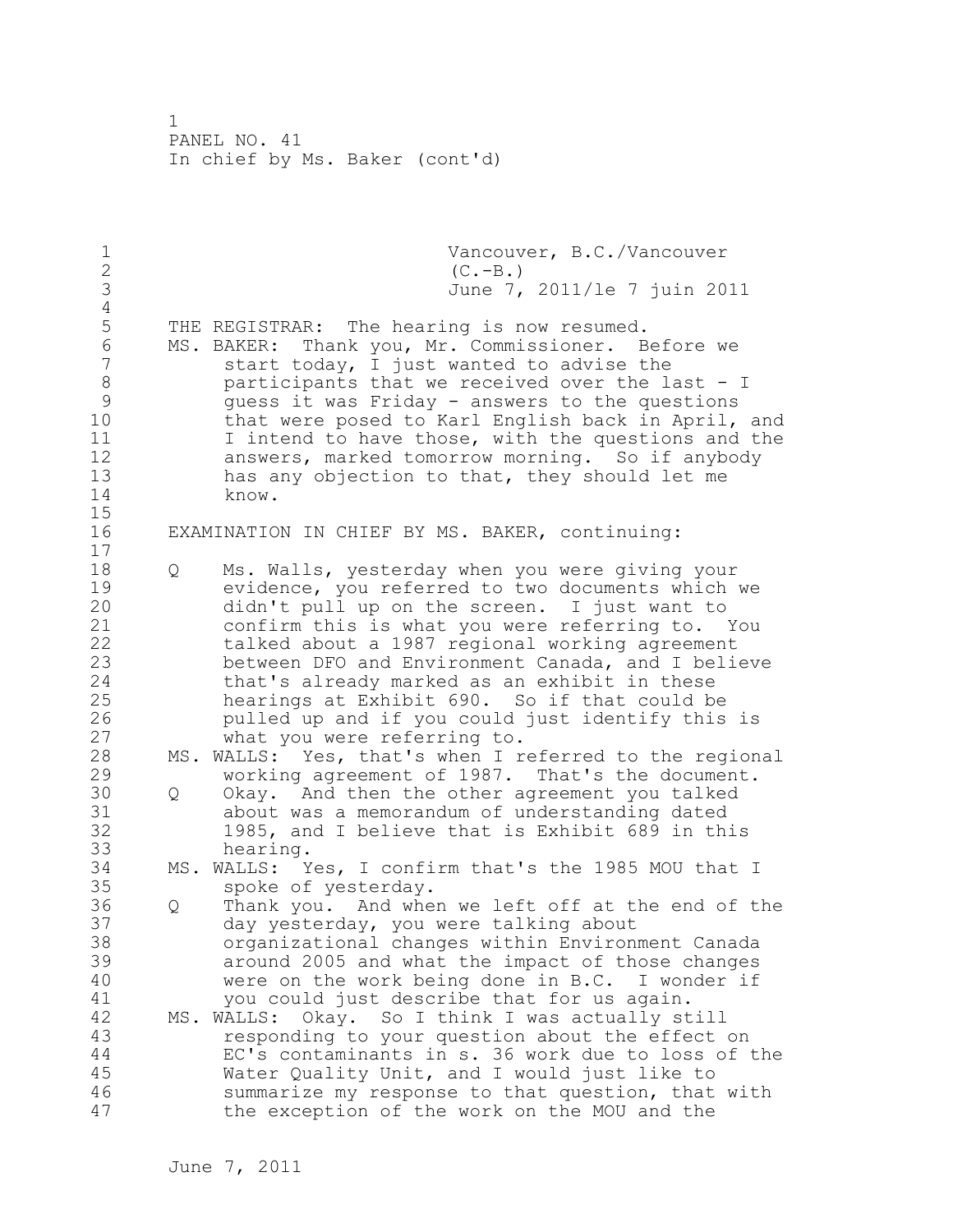1 regional working agreement that was identified in 2 the list of issues in the response from Don Fast 3 to Mr. Macgillivray, the letter of August 3rd,<br>4 2004, those first two items, there was really 4 2004, those first two items, there was really no<br>5 interest to continue to do any work on the MOU or 5 interest to continue to do any work on the MOU or 6 **6** regional working agreement updates.<br>7 **hand all of the other issues, I thi** All of the other issues, I think, in many 8 areas I would say that the work, the coordination<br>9 bthat was previously done through the Water Oualit 9 that was previously done through the Water Quality<br>10 Unit was lost. However, within the departments, Unit was lost. However, within the departments, 11 we sort of redid the wiring so we found new ways 12 to cooperate or collaborate on a project or 13 program-specific basis. But the real loss was the 14 window into DFO for expertise on effects of 15 pollutant discharges on water quality to sustain 16 fish. 17 Q Thank you. And you had also touched on changes 18 within -- 19 MS. WALLS: Yes.<br>20 0 -- Environm 20 Q -- Environment Canada's governance structure. Can 21 you explain -- 22 MS. WALLS: Yeah. 23 Q -- what those changes were just in a very brief 24 way and what the impact was on your work? 25 MS. WALLS: Okay. So around 2004, the Department 26 embarked upon a major organizational and<br>27 structural change. We had a new Deputy N structural change. We had a new Deputy Minister, 28 Deputy Sammy Watson who had an objective and a 29 goal to completely redesign the architecture of 30 the Department. This was over the period from<br>31 about 2004 to 2006. There was a major redesign about 2004 to 2006. There was a major redesign of 32 the priority setting, the governance structure, 33 the organizational structure, the way that 34 planning and priority setting was done, and 35 ultimately that led to a new results-based 36 planning and accountability structure for the 37 Department which also translated into a new way of 38 setting budgets and funding allocations. 39 As a result of -- there were two main results 40 in the region that led to a reduced capacity to 41 continue s. 36 *Fisheries Act* compliance promotion work or to take on any additional work related to 43 water quality science. First of all, there was 44 the leadership or management accountability for 45 *Fisheries Act* s. 36 compliance promotion, it 46 basically disappeared and the new outcome-based 47 management accountability framework for the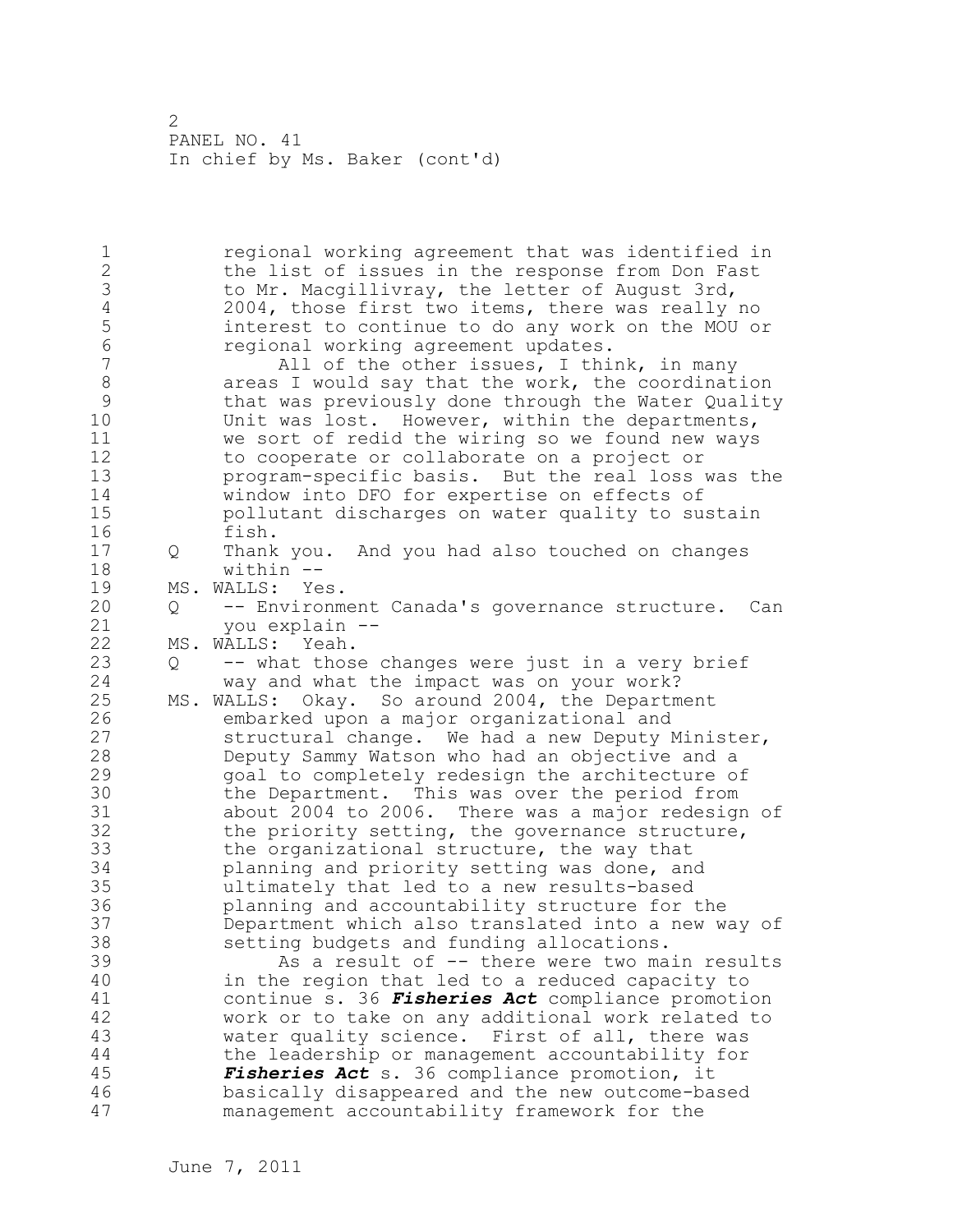1 Department. So there was no overall lead or 2 strategic direction or management accountability 3 for our work on *Fisheries Act* compliance 4 promotion.<br>5 This 5 This *Fisheries Act* s. 36 compliance 6 promotion, because the new results-based accountability structure also set the budgets, 8 there was no funding allocated or resourcing to<br>9 continue with the compliance promotion work 9 continue with the compliance promotion work related to the general pollution prevention 11 provisions under the *Fisheries Act*, and so the 12 minimal amount of staff that we did have to work 13 on the general fisheries pollution prevention 14 compliance promotion work related to *Fisheries Act* 15 s. 36 disappeared. 16 So this was going on, this organizational 17 change. And basically elimination of a nominal 18 amount of funding that went into our *Fisheries Act* 19 compliance promotion work was going on at the same<br>20 time as DFO disbanded the Water Ouality Unit, so time as DFO disbanded the Water Quality Unit, so 21 it was kind of the perfect storm of events. DFO 22 was winding down their coordination in this area 23 and Environment Canada's management accountability 24 and resourcing for this work was similarly -- it 25 wasn't that it was intentionally cut, it just sort 26 of, amidst a major organizational change and other<br>27 sissues particularly related to major new issues particularly related to major new 28 responsibilities under the *Canadian Environmental*  29 *Protection Act*, that support for *Fisheries Act* s. 30 36 work basically just disappeared.<br>31 The Department's response in t 31 The Department's response in the region was<br>32 to set up a *Fisheries Act* working group where we to set up a *Fisheries Act* working group where we 33 basically got together all the people that had 34 various bits and pieces of expertise and work that 35 they'd previously done related to s. 36 of the 36 *Fisheries Act*. We set up a priority-setting 37 exercise and a way of identifying priorities and 38 risks that we then used to identify the areas that 39 we wanted to pursue funding. 40 So we actually put together, as a result of 41 that risk assessment/priority-setting exercise,<br>42 identified priorities and then we would put identified priorities and then we would put 43 forward funding proposals to continue to do work 44 on *Fisheries Act* compliance promotion, but the 45 proposals actually had to go into the *CEPA* 46 compliance promotion planning and budgeting system 47 because there was no framework in the management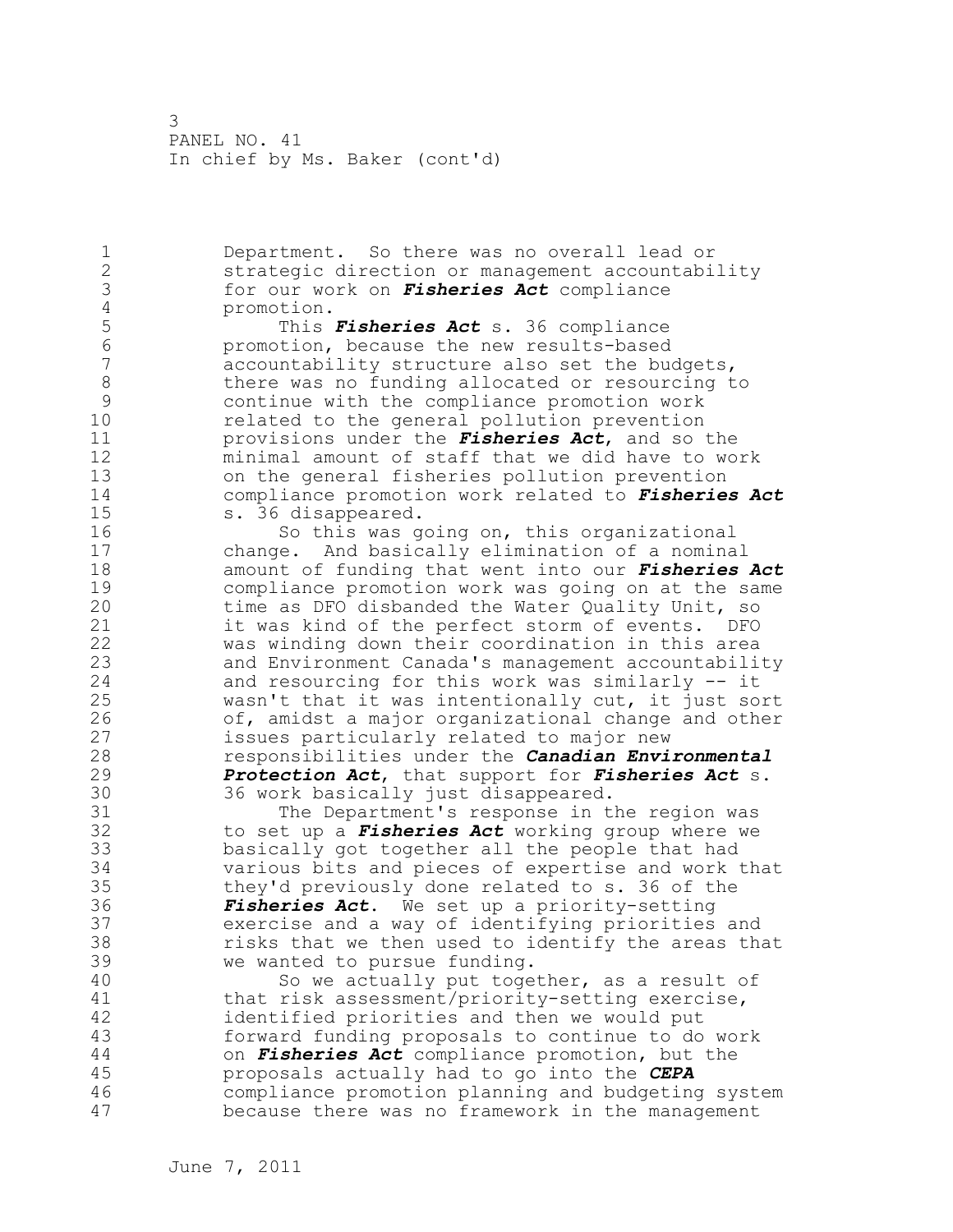| 1                            |     | structure for Fisheries Act work.                                                               |
|------------------------------|-----|-------------------------------------------------------------------------------------------------|
| $\mathbf{2}$                 |     | So we had to put in proposals for Fisheries                                                     |
| 3                            |     | Act 36 compliance promotion priorities to try and                                               |
| $\sqrt{4}$                   |     | get support through the CEPA compliance promotion                                               |
| 5                            |     | budgeting process.                                                                              |
| $\sqrt{6}$<br>$\overline{7}$ | Q   | And did you ultimately get funding to do that<br>work?                                          |
| $\,8\,$                      |     | MS. WALLS: We did get some very specific project-                                               |
| $\mathcal{G}$                |     | related funding, so we would get like -- I think                                                |
| 10                           |     | there was some funding that was provided to do                                                  |
| 11                           |     | compliance promotion related to boat yards and                                                  |
| 12                           |     | marinas, so they were specific, you know, one                                                   |
| 13                           |     | time/one year funding, operational budget funding                                               |
| 14                           |     | to do things like develop educational materials                                                 |
| 15                           |     | and best management practices and to do some                                                    |
| 16                           |     | limited compliance verification inspection work.                                                |
| 17                           | Q   | Was that, then, the only example of funding being                                               |
| 18                           |     | made available for the general --                                                               |
| 19                           | MS. | WALLS: That's the only one I can recall. There                                                  |
| 20                           |     | may have been some others, but it wasn't like                                                   |
| 21                           |     | funding a full-time position or anything like                                                   |
| 22                           |     | that. It was, you know, project-related work.                                                   |
| 23                           | Q   | So it was a reduction to what was happening prior                                               |
| 24                           |     | to 2004.                                                                                        |
| 25                           | MS. | WALLS: That's correct. And the other thing that                                                 |
| 26                           |     | was going on organizationally is that - and it's                                                |
| 27                           |     | very relevant to the non-point source and urban                                                 |
| 28                           |     | pollution theme of this session - is that one of                                                |
| 29                           |     | our key funding sources for that work was the                                                   |
| 30                           |     | Georgia Basin Action Plan. One of the                                                           |
| 31                           |     | Department's priorities was non-point source                                                    |
| 32                           |     | pollution, in particular agricultural and urban                                                 |
| 33                           |     | run-off.                                                                                        |
| 34                           |     | There was also enhanced water quality                                                           |
| 35                           |     | monitoring in the Georgia Basin including the                                                   |
| 36<br>37                     |     | lower Fraser watershed that was -- came through                                                 |
| 38                           |     | the Georgia Basin Action Plan initiative.<br>That initiative sunsetted. It was five-year        |
| 39                           |     |                                                                                                 |
| 40                           |     | sunset funding. It ran from 2003 until 2008.<br>However, the last year was very nominal funding |
| 41                           |     | just for reporting and write-up. So basically we                                                |
| 42                           |     | were coming to the end of our funding under the                                                 |
| 43                           |     | Georgia Basic Action Program that supported                                                     |
| 44                           |     | enhanced work on agricultural and urban run-off.                                                |
| 45                           |     | That wound down around 2006, 2007.                                                              |
| 46                           |     | So there was a number of things. It was just                                                    |
| 47                           |     | not by design, but on both sides, DFO and                                                       |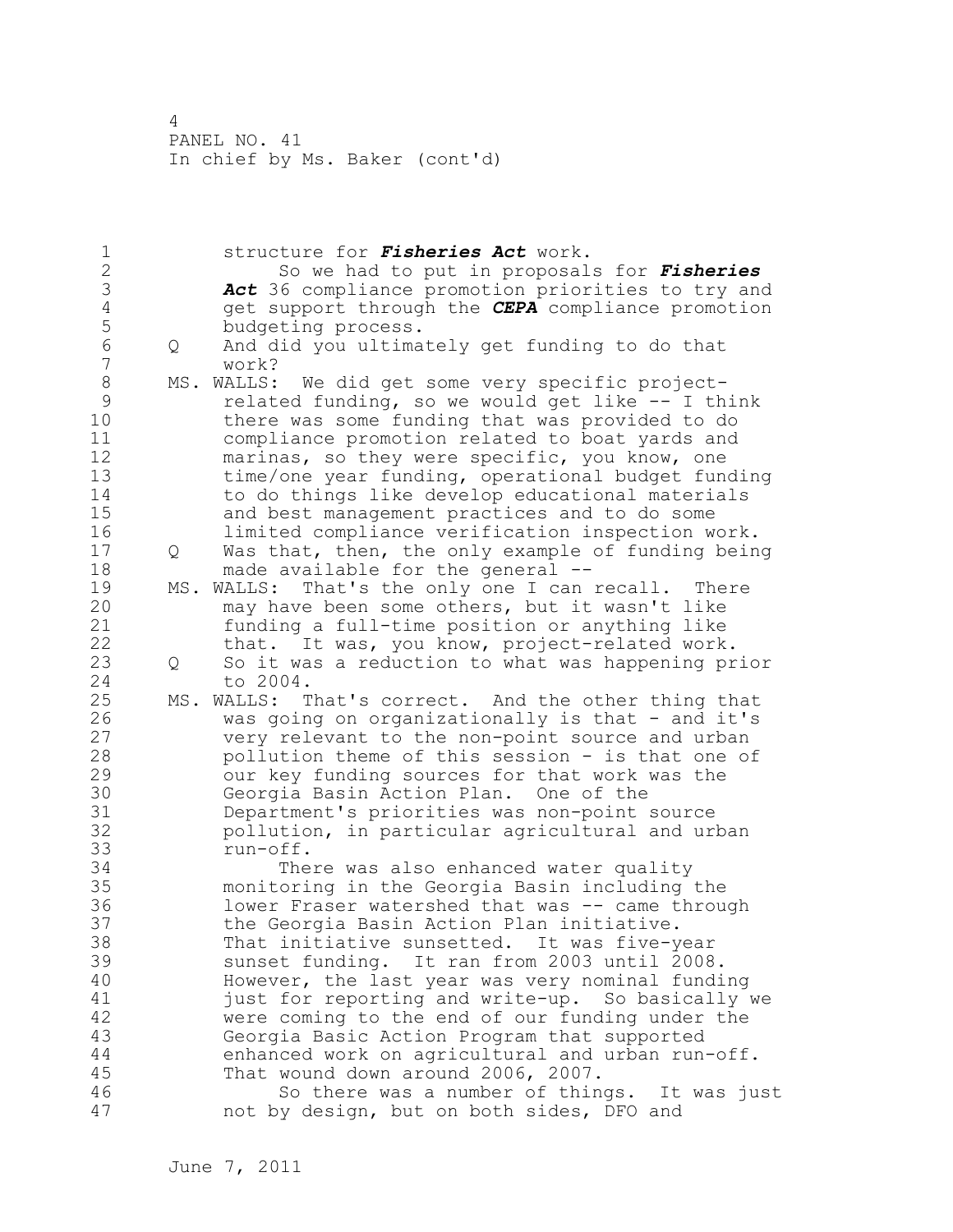1 Environment Canada, had reduced capacity to 2 continue this work. Other priorities were taking 3 their place and people were reassigned and 4 redirected.<br>5 0 Thank you. 5 Q Thank you. I'd like to move now to Dr. Carey and 6 talk a little bit about what water quality monitoring work is being done in B.C. You have an 8 agreement between Canada and the province on water 9 quality monitoring, and that should show up as Tab<br>10 29. I'll get you just to confirm that's the 29. I'll get you just to confirm that's the 11 provincial/federal agreement on water quality 12 monitoring in B.C. 13 DR. CAREY: Yes, it is. 14 MS. BAKER: Okay. Could I have that marked, please? 15 THE REGISTRAR: Exhibit 992. 16 17 EXHIBIT 992: MOU between Canada and BC with 18 Schedules, Oct 10, 1985  $\frac{19}{20}$ MS. BAKER: 21 Q Can you, for us, just outline in a general way 22 what the intention is under this agreement with 23 respect to water quality monitoring? 24 DR. CAREY: This agreement is one of a number of 25 federal/provincial agreements on water quality 26 monitoring in general that was stimulated by the<br>27 **Canada Water Act** and some of the intentions and **Canada Water Act** and some of the intentions and 28 goals of that *Act*. 29 The *Canada Water Act* recognizes that there 30 are different types of water in Canada. There's federal water such as boundary waters like the 32 Great Lakes. There's waters of federal interest 33 that cross international boundaries. Also under 34 our Constitution, however, there are fresh waters 35 within provinces that are not federal waters but 36 are provincially managed. 37 The *Act* empowers the Minister of the 38 Environment to enter into agreements with 39 provinces so that there can be joint data 40 collection, for example, between provinces and the 41 federal government to coordinate programs and<br>42 ensure that there's some sort of synergy betw ensure that there's some sort of synergy between 43 the programs. In order to implement those 44 intentions, a number of federal/provincial 45 agreements were signed beginning with Quebec, I 46 think, about two years before this one, and I 47 believe the Canada/B.C. agreement was the second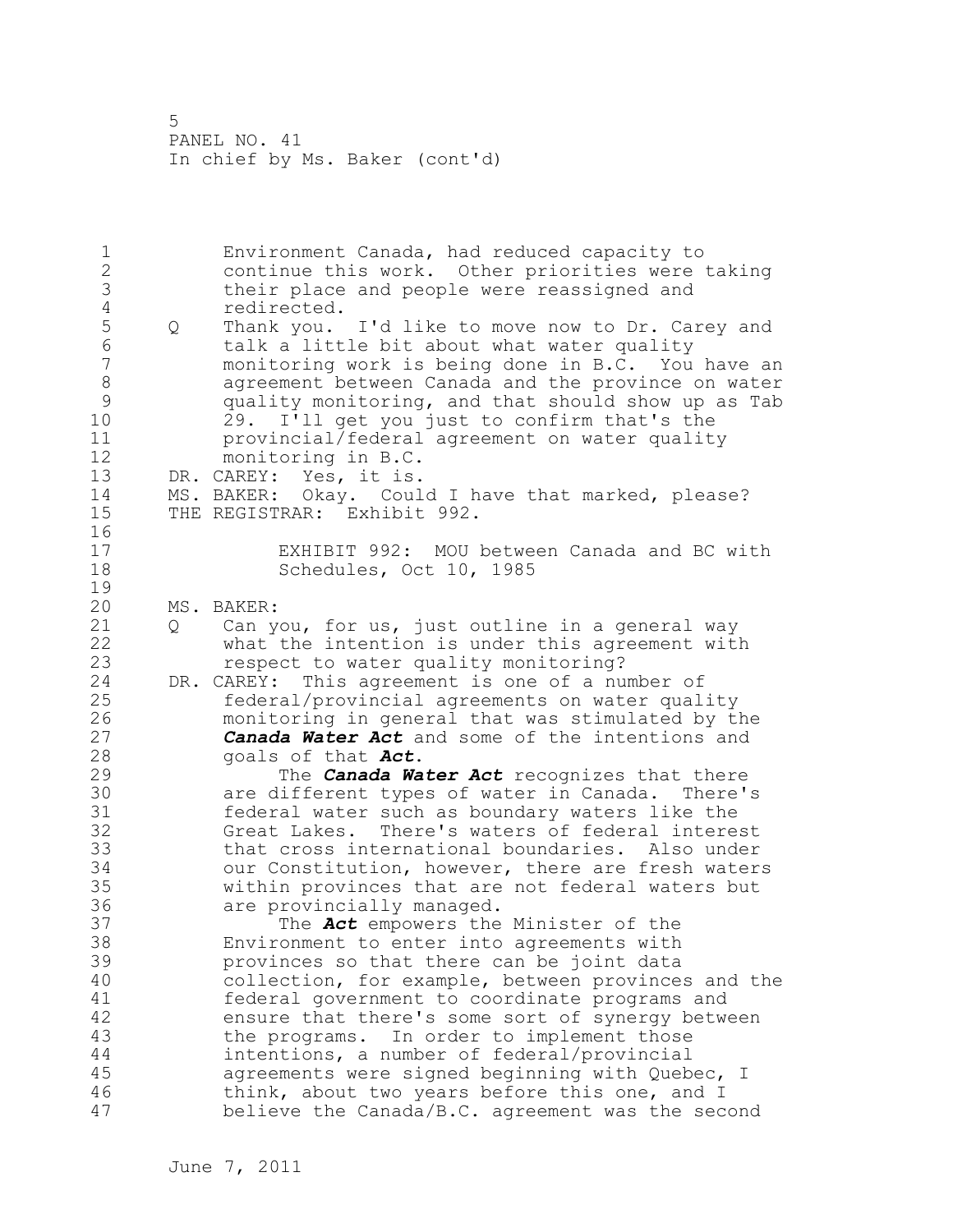1 one under the **Act.**<br>2 0 And under this agr 2 Q And under this agreement, what kinds of things are 3 measured or monitored?<br>4 DR. CAREY: Well, there's a 4 DR. CAREY: Well, there's a list of core parameters<br>5 under the agreement, things like temperature, 5 under the agreement, things like temperature,<br>6 conductivity, nutrients, various types of 6 conductivity, nutrients, various types of nutrients, nitrogen-containing, phosphorus-8 containing substances. Then there are a secondary 9 list of parameters that might be measured on a<br>10 site-specific basis: metals, in some cases, site-specific basis; metals, in some cases, 11 organic pollutants like organochlorines, et 12 cetera. 13 Q Okay. And those, at the time the agreement was 14 signed, those parameters were set out in schedules 15 to the agreement. I don't think the pages are 16 numbered, unfortunately. 17 MS. BAKER: Mr. Lunn, if you could move through maybe 18 ten pages in the document, we should get to the 19 schedules of parameters.<br>20 0 Schedule B sets out the 20 Q Schedule B sets out the monitoring activities at 21 the different sites in B.C. 22 DR. CAREY: That's the identification of the sites, 23 yes.<br>24 Q And Q And then if we move further along, we'll see the 25 different parameters that are monitored there, 26 written sideways on your screen there.<br>27 DR. CAREY: By site, so you can --DR. CAREY: By site, so you can --28 Q By site. 29 DR. CAREY: There you go. 30 Q All right.<br>31 MR. LUNN: Shou 31 MR. LUNN: Should I continue to scroll?<br>32 MS. BAKER: I think that's fine. MS. BAKER: I think that's fine. 33 Q Is the provincial water quality monitoring network 34 part of this arrangement? It's all -- 35 DR. CAREY: That's my understanding, yes. 36 Q -- integrated together. And, as I understand it, 37 there's a business plan that's prepared in 38 relation to the water quality done in the 39 provinces over three-year periods; is that right? 40 DR. CAREY: Business plan is, I understand, prepared 41 every three years, but there's an annual work plan<br>42 that's developed each vear I believe. that's developed each year I believe. 43 Q Okay. If I could take you to the business plan, 44 at least that I think is helpful in showing what 45 things are being looked at, this is Business Plan, 46 Tab 30, for the years 2010 to 2013. So this is 47 the current business plan; is that right?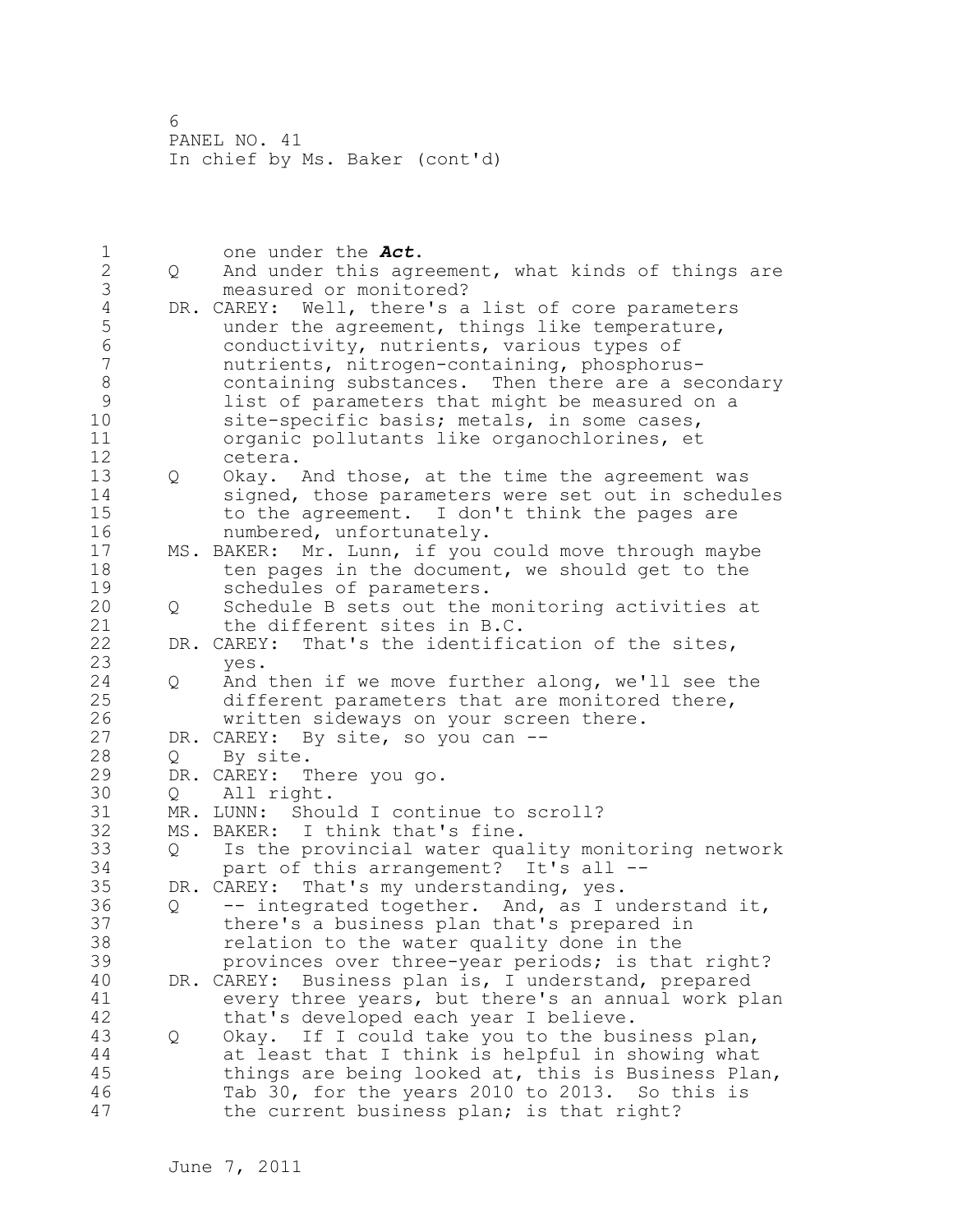1 DR. CAREY: Yes. That's my understanding. 2 MS. BAKER: All right. I'll have that marked, please. 3 THE REGISTRAR: Exhibit 993. 4<br>5 5 EXHIBIT 993: Canada-British Columbia Water 6 Quality Monitoring Agreement, Business Plan  $2010 - 13$ 8<br>9 9 MS. BAKER:<br>10 0 Now, 10 Q Now, do you know how many water quality monitoring 11 stations there are on the Fraser system? 12 DR. CAREY: I believe there are six, four in the main 13 stem and two on tributaries. 14 Q Is there also a buoy in the estuary that's 15 maintained? 16 DR. CAREY: Yes, there is, a real-time monitoring buoy 17 in the estuary. 18 Q And is that part of this agreement as well, the 19 buoy, or is that --<br>20 DR. CAREY: Yes, it is. DR. CAREY: Yes, it is. 21 Q Okay. 22 DR. CAREY: It's considered a federal/provincial site. 23 Q Okay. And earlier in these hearings yesterday, we 24 identified an email from Beverly McLachlin (sic) 25 which I should get you just to confirm. It's at 26 Exhibit 977. You're familiar with this email that<br>27 sets out the information prepared by Beverly -sets out the information prepared by Beverly --28 DR. CAREY: McNaughton. 29 Q -- McNaughton as to the different parameters 30 monitored in the Fraser system at the bottom and<br>31 ooing over to the next page? going over to the next page? 32 DR. CAREY: Yes, I requested that, and I was Director 33 General at the time on the unit that Ms. 34 McNaughton works in, and I requested that she 35 provide our response to the Commission for data 36 collected by this network. This was her response. 37 Q Okay. So she's taken the different information 38 and kind of put it together in one place for easy 39 reference for us. 40 DR. CAREY: Well, she tried. The current water quality 41 information is maintained in different databases<br>42 by the federal government and the province. The by the federal government and the province. The 43 federal database is called Envirodat, and she 44 pulled the data from Envirodat, both for the 45 currently active stations and for some that had 46 been active in the past but are no longer active. 47 Q And, to the best of your knowledge, this is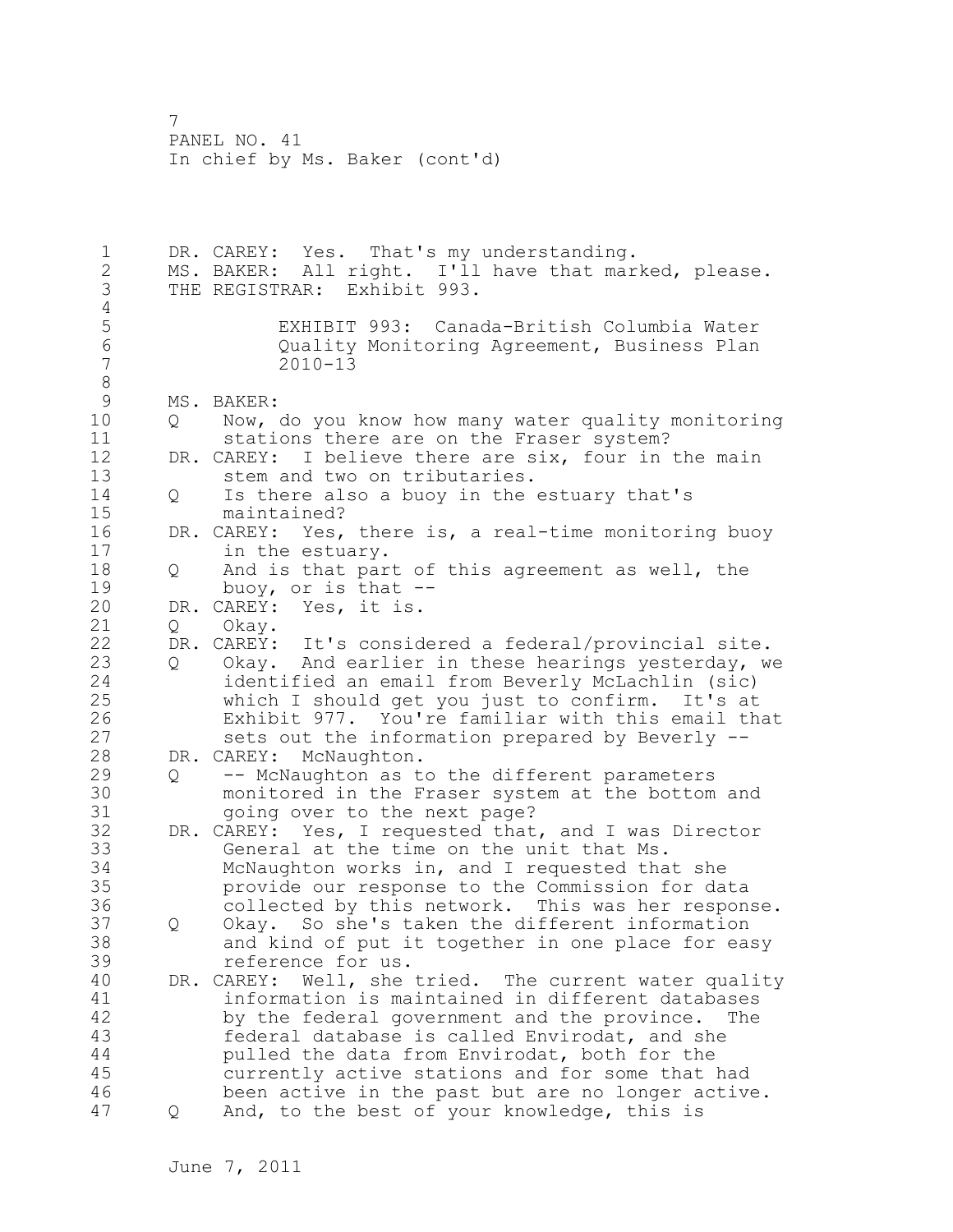1 accurate for the Fraser? 2 DR. CAREY: It's accurate. It's our data for the 3 Fraser and, to the best of my knowledge, it's 4 accurate, yes.<br>5 Q Okay. Thank y 5 Q Okay. Thank you. 6 MS. BAKER: If you could, Mr. Lunn, put Exhibit 993 back on the screen? 8 Q This is the business plan. If you could turn to<br>9 and this document? It sets out - actually 9 page 6 of this document? It sets out - actually<br>10 start on page 5 - it sets out some risks and start on page  $5 - it$  sets out some risks and 11 opportunities at the bottom, and carries on over 12 to page 6. So this identifies that there's 39 13 long-term monitoring stations in B.C. We see that 14 in the second bullet. 15 DR. CAREY: Yes. 16 Q And that of course relates -- 17 DR. CAREY: That's for all of B.C., not just the 18 Fraser. 19 Q To the whole province, exactly, and there's only<br>20 six on the Fraser? six on the Fraser? 21 DR. CAREY: Correct. 22 Q Okay. And in this paragraph, this report does 23 state that 39 stations is too sparse to be 24 representative of water quality in the province. 25 Would you agree that six stations on the Fraser is 26 also too sparse to be representative of water<br>27 quality on the Fraser? quality on the Fraser? 28 DR. CAREY: It depends on your definition of 29 "representative". We have stations that are 30 upstream sites, considered above sites of<br>31 pollution, and the farthest downstream at pollution, and the farthest downstream at Hope. 32 So it's representative in a broad way of water 33 quality condition, but it is not representative of 34 a number of -- of water quality at any specific 35 site that isn't being monitored. 36 Q Thank you. Is comprehensive monitoring of the 37 aquatic environment, including bottom sediment and 38 aquatic biota conducted on the Fraser? 39 DR. CAREY: Again, you're asking me -- what's your 40 definition of "comprehensive"? 41 Q Well --<br>42 DR. CAREY: DR. CAREY: I also, if I could just draw your attention 43 to something, the unit is a Water Quality 44 Monitoring and Surveillance Unit. You're focusing 45 on the monitoring component which is the component 46 that's done biweekly in many cases and for 47 specific parameters. The purpose of that is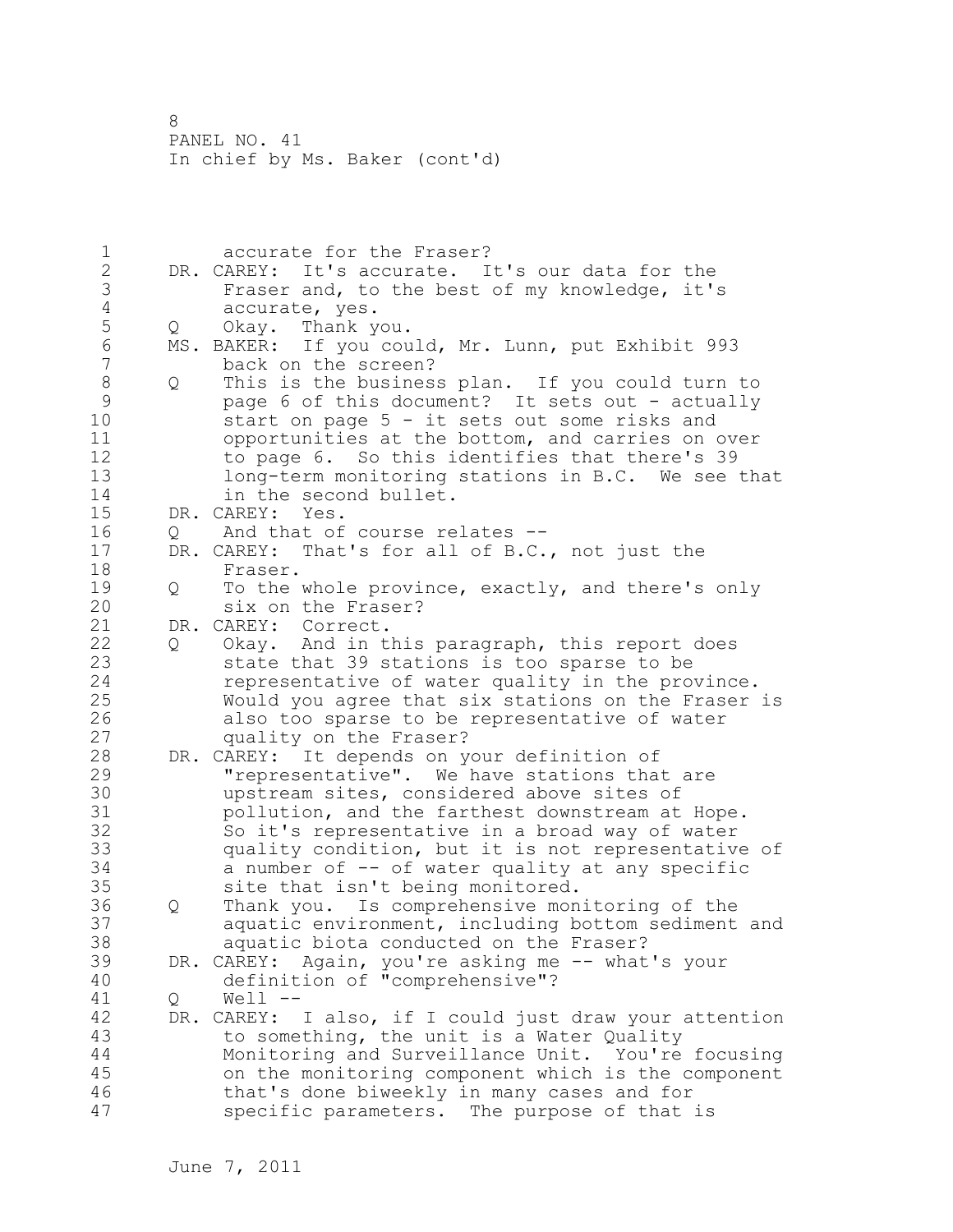1 largely to determine the current state and to 2 compare it with past monitoring to determine 3 trends.<br>4 Fo 4 For specific issues, we conduct surveillance<br>5 Studies. For example, if we wanted to know more 5 studies. For example, if we wanted to know more<br>6 about an issue like pesticides, we would conduct 6 about an issue like pesticides, we would conduct a 7 one-time surveillance study that may go over 8 several years - it may be national in scope - and<br>9 serveduce surveillance reports which are intended to 9 produce surveillance reports which are intended to help us give more detail to the issue in terms of 11 geography and specifics of chemicals. We would go 12 back in five years' time to determine if anything 13 had changed. 14 So it isn't all of our work that's 15 represented here. This is just the routine work 16 designed to tell us if things are generally 17 getting better or worse over time. 18 Q In this paragraph, it says:  $\frac{19}{20}$ In addition, the monitoring focuses on the 21 quality of the water column, and 22 comprehensive monitoring of the aquatic 23 environment, including bottom sediment and 24 aquatic biota... 25 26 And they note that it's done only infrequently.<br>27 You see that in the --You see that in the --28 DR. CAREY: I see that. That's what I was referring to 29 by the surveillance studies. 30 Q Okay. So you would say that there's infrequent surveillance on the bottom sediment and aquatic 32 biota on the Fraser? 33 DR. CAREY: Yes. 34 Q Okay. This statement here is -- the very last 35 sentence says: 36 37 The risk to the government partners is that 38 they do not have a comprehensive overview of 39 aquatic environmental quality in the province 40 for informed decision-making and state of 41 environment reporting. 42 43 Do you agree with that statement? 44 DR. CAREY: Yes, on a province-wide basis, I agree with 45 that. 46 Q And if we bring it down to the Fraser, do you 47 agree that we have sufficient and comprehensive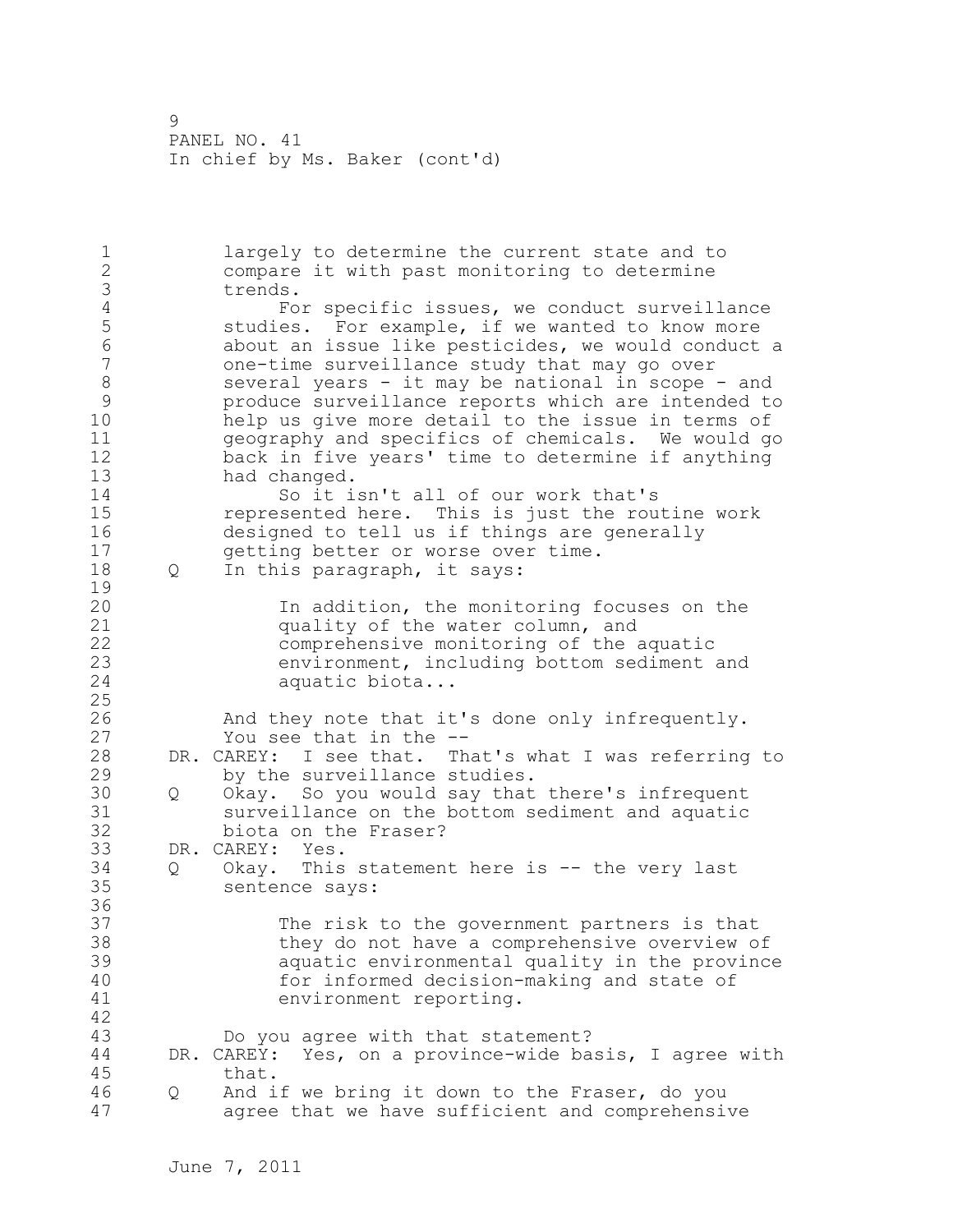1 overview of aquatic environmental quality in the 2 Fraser to allow for informed decision-making on 3 the Fraser system?<br>4 DR. CAREY: Again, focu 4 DR. CAREY: Again, focusing on the word<br>5 "comprehensive", I would say, no, I 5 "comprehensive", I would say, no, I don't think<br>6 it's comprehensive. I think we do have an 6 it's comprehensive. I think we do have an overview. 8 Q Okay. How are the sites for -- like the location, 9 the sites for where the water quality monitors<br>10 will be located, how is that determined? will be located, how is that determined? 11 DR. CAREY: Well, there is a description of the intent 12 of locating a site as part of the table that you 13 mentioned, but briefly, the program is intended to 14 **give an idea of the changes in water quality, for** 15 example, as you go downstream. So we begin with 16 sites that are far enough upstream to be upstream 17 of major urban developments, major economic 18 activity like pulp mills, et cetera, that would 19 91 give us some idea of the general background water<br>20 91 quality and then as you go downstream, sites are quality and then as you go downstream, sites are 21 selected, for example, to be downstream of major 22 cities or industrial activity or major 23 tributaries, and then the tributaries themselves 24 would also be measured as close as feasible to 25 their confluence with the main stem so that their 26 input could be estimated as well.<br>27 1 think, and my understandin I think, and my understanding is, the 28 farthest downstream site which is at Hope was 29 selected years ago to be as far downstream as one 30 could get and not be under the influence of tides<br>31 with respect to flows. The salt wedge I don't with respect to flows. The salt wedge I don't 32 believe gets that far, but perhaps it does. 33 But the flow can be modified by tidal cycles 34 and so the farthest downstream that we were meant 35 to go in this program was Hope to avoid that tidal 36 cycle. So the site at Hope is also, we believe, 37 representative of what's going into the estuary to 38 be compared with measurements made in the buoy on 39 the main stem that you mentioned, which is clearly 40 under the influence of tidal cycles, et cetera. 41 So it depends on what site you're talking<br>42 about. Some are reference sites, some are meal about. Some are reference sites, some are meant 43 to give us an indication of the water quality 44 downstream with major activities, and some are 45 meant to be representative of tributary basins and 46 their input to the main stem as well. 47 Q And who is it who determines the location of the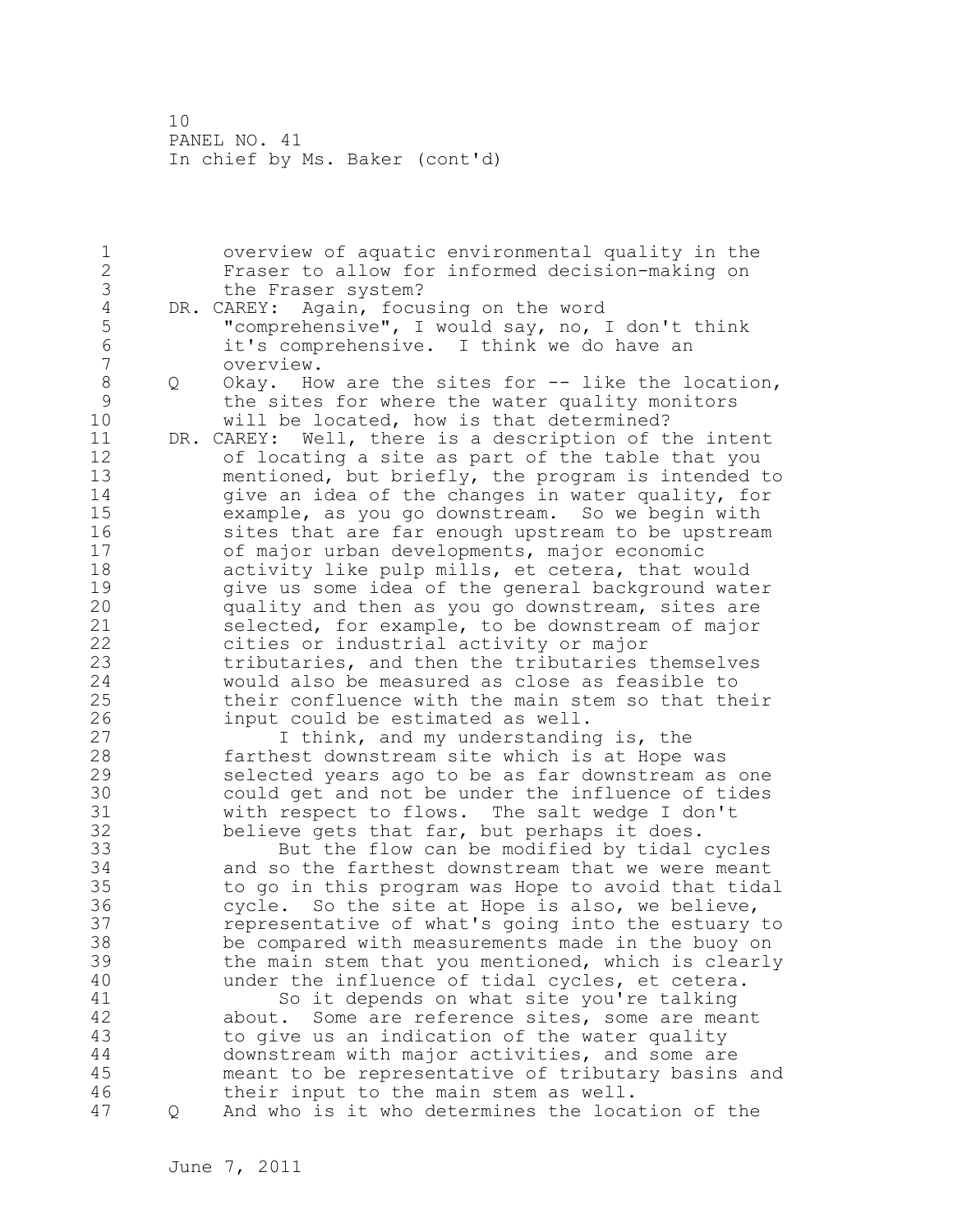1 sites in the Fraser? Was that done by -- 2 DR. CAREY: That was done jointly with the province by 3 the program, the monitoring managers and approved<br>4 by those accountable for the program. 4 by those accountable for the program.<br>5 0 Okay. Did you involve the Department 5 Q Okay. Did you involve the Department of Fisheries<br>6 and Oceans in the siting of any of the water 6 and Oceans in the siting of any of the water quality monitors? 8 DR. CAREY: Well, I wasn't involved in it, but not to<br>9 my knowledge, no. 9 my knowledge, no.<br>10 0 Is the Department 10 Q Is the Department of Fisheries and Oceans 11 consulted in terms of the appropriate parameters 12 to be measured? 13 DR. CAREY: I don't know of any formal consultation, 14 no. 15 Q Ultimately, who is responsible for determining the 16 parameters that will be measured? 17 DR. CAREY: The people managing this agreement and the 18 folks who are accountable for the program itself. 19 Q Would it be the Director General of Water, Science<br>20 and Technology, where you work? and Technology, where you work?<br>DR. CAREY: Yes, ultimately it was m 21 DR. CAREY: Yes, ultimately it was me as Director 22 General. 23 Q Okay. 24 DR. CAREY: In terms of accountability, not in terms of 25 actual choices, but ultimately I was accountable 26 for it, that's correct.<br>27 0 The business plan that Q The business plan that we were just looking at 28 refers to a type of sampling described as CABIN. 29 Can you explain what that is? 30 DR. CAREY: Yes. Some years ago, we became a little bit concerned even for the most frequent of these 32 sites, for example. They're monitored on a 33 biweekly basis and they're a grab sample. They 34 don't tell you what came down the river 12 hours 35 after you sampled, and they also are quite limited 36 by the number of parameters you have the budget to 37 measure, and your laboratory can measure. 38 So we became concerned that we didn't get 39 this comprehensive picture of water quality that 40 we would like, either integrated over time or 41 integrated over the cumulative effects of a number<br>42 of parameters. of parameters. 43 We realized that there are organisms, 44 insects, mostly invertebrates, that live in the 45 mud in these sites that can't move around that are 46 exposed to everything that happens, and that if we 47 could develop a program that measured them on a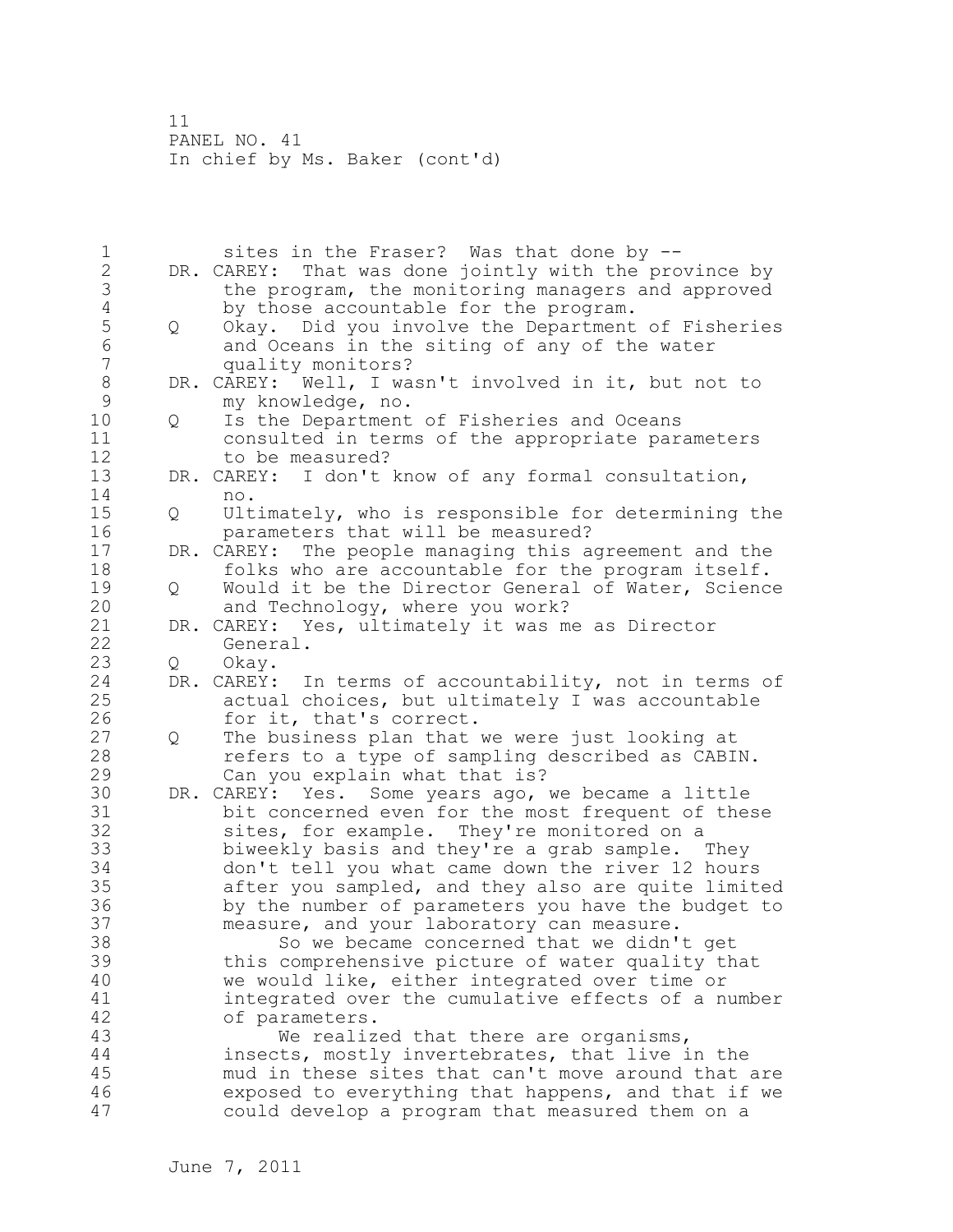1 regular basis and compared what was happening to 2 those invertebrate communities, that would be more 3 reflective and a more comprehensive picture of<br>4 water quality, to use your term. 4 water quality, to use your term. 5 So it's been going on, the program has been<br>6 developed over the last 20 years. The concept i 6 developed over the last 20 years. The concept is to develop a database of the benthic, the 8 biological community living in the mud for a 9 mumber of reference sites, sites that we perceive<br>10 to be either not polluted or minimally polluted o to be either not polluted or minimally polluted or 11 disturbed, and having that database in hand, you 12 can go to other sites and compare the communities 13 that you find for comparable sites and determine 14 if they are similar or not. The degree of 15 similarity, we believe, is a general indication of 16 the degree of water quality, whether it's similar 17 to unpolluted sites or not. 18 So that program was developed. As it was 19 developed, it was ground truthed, shall we say, in<br>20 a number of sites including the Fraser system. It a number of sites including the Fraser system. It 21 continues to be applied in a very limited way in 22 B.C., and especially in the Fraser system. 23 Q All right. That was my next question. Is it in 24 existence right now? Is it being used in the 25 Fraser right now? 26 DR. CAREY: To a limited extent. My understanding is<br>27 the site at Hope is monitored every year and has the site at Hope is monitored every year and has 28 been for the last seven years. The other sites 29 that I mentioned are monitored on two- or three-30 year cycle, so for most of those, we have a couple<br>31 of data points going back the last six or seven of data points going back the last six or seven 32 years. 33 Q Sorry, the other five sites on the Fraser? 34 DR. CAREY: That's my understanding, yes. 35 Q Okay. 36 DR. CAREY: And it is now part of this Canada/B.C. 37 agreement on water quality monitoring, so it falls 38 under the agreement. The activity is jointly 39 managed, and my understanding is the province is 40 using it -- well, we're using it jointly for all 41 of the sites, all 39 of the sites.<br>42 Q And is the information that's deri 42 Q And is the information that's derived from the 43 CABIN monitoring informative of sockeye health in 44 the river? 45 DR. CAREY: Not directly. 46 Q The -- 47 DR. CAREY: I might also say that with respect to the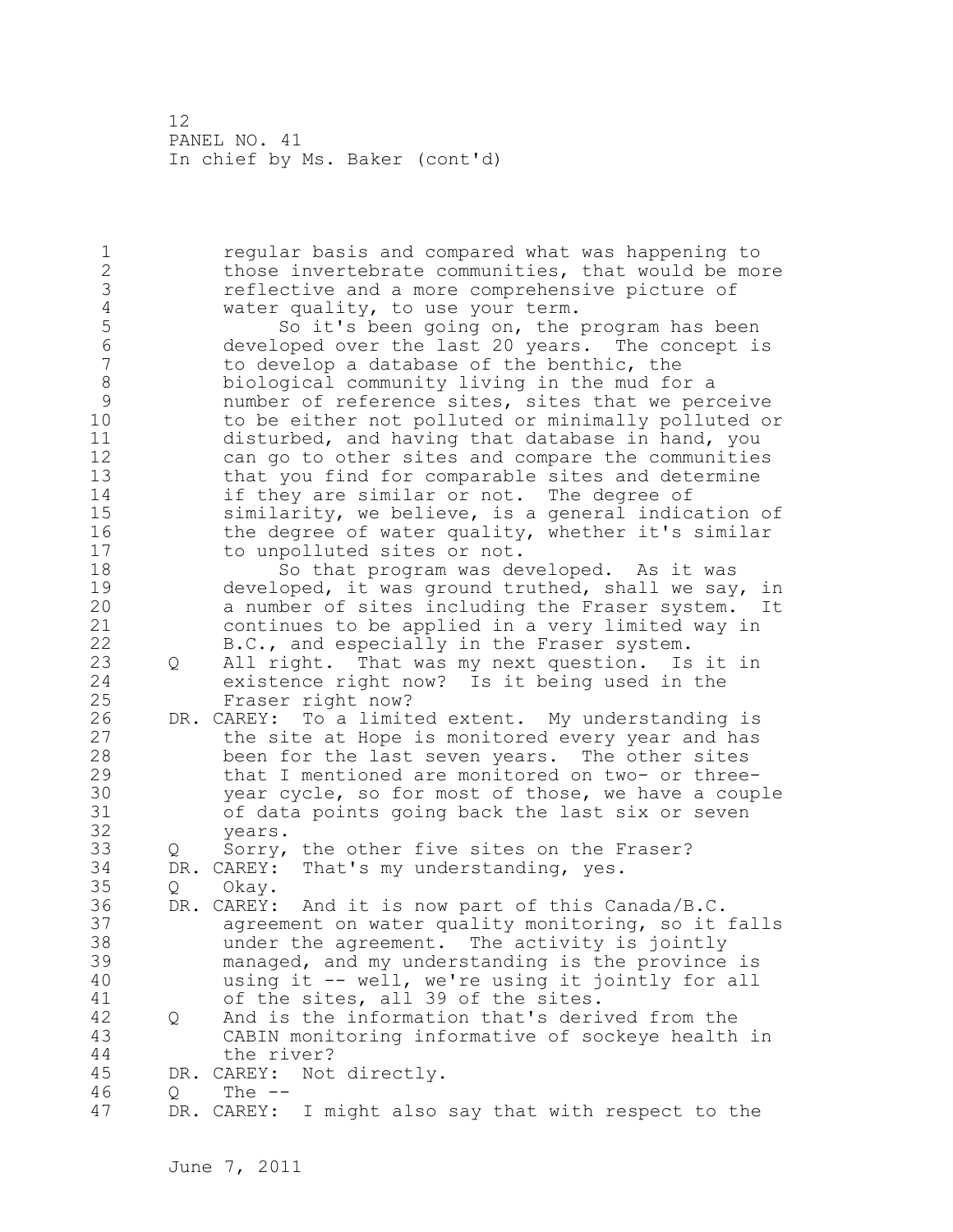1 Fraser, my understanding is the original database, 2 the reference database - because that's another 3 activity - it isn't just what you go and use it<br>4 for. It's keeping the database up to date. Th 4 for. It's keeping the database up to date. The<br>5 original reference database was comprised of 274 5 original reference database was comprised of 274 6 sites in the system. Work under the agreement that's underway right now will add 200 more. 8 Q Sorry, this is for the whole province, or for the 9<br>9 Fraser alone? 9 Fraser alone?<br>10 DR. CAREY: This i DR. CAREY: This is for the Fraser. 11 O Okav. 12 DR. CAREY: Two hundred more. Because it's very 13 important, the number of sites you have in your 14 reference area database gives you the power of the 15 analysis to go and compare. 16 Q And these are reference sites for the CABIN 17 monitoring? 18 DR. CAREY: Yes. And then there's a couple of hundred 19 more, I believe, on tributaries as part of the<br>20 database as well. So an important activity un database as well. So an important activity under 21 this program is to maintain that database. 22 The reason it's important is because 23 companies like pulp mills or other folks who are 24 interested in determining health at a specific 25 site have access to that database, so they don't 26 have to reproduce the program. They just have to<br>27 opend sample their site and they're able to 27 go and sample their site and they're able to 28 compare it to similar sites within the database. 29 Q So the idea is to sort of take, in a snapshot in 30 time, on these reference sites that are minimally<br>31 bolluted, and sav this is what it looks like polluted, and say this is what it looks like 32 today, and in the future, people can use that to 33 assess their sites. 34 DR. CAREY: And an important activity under the 35 agreement is to keep that database up to date so 36 people can assess their sites against an up-to-37 date database. 38 Q How often are those reference sites updated? 39 DR. CAREY: Well, that's what I'm saying. There's 200 40 of those underway, right away, to be updated. 41 Q 200 to be -- sorry, maybe I misunderstood. I<br>42 thought you said there was 274 initially, and thought you said there was 274 initially, and then 43 you were going to add 200. Or will you be 44 resampling some of the original -- 45 DR. CAREY: Some of those involve resampling and some 46 of those are additions. 47 Q I see.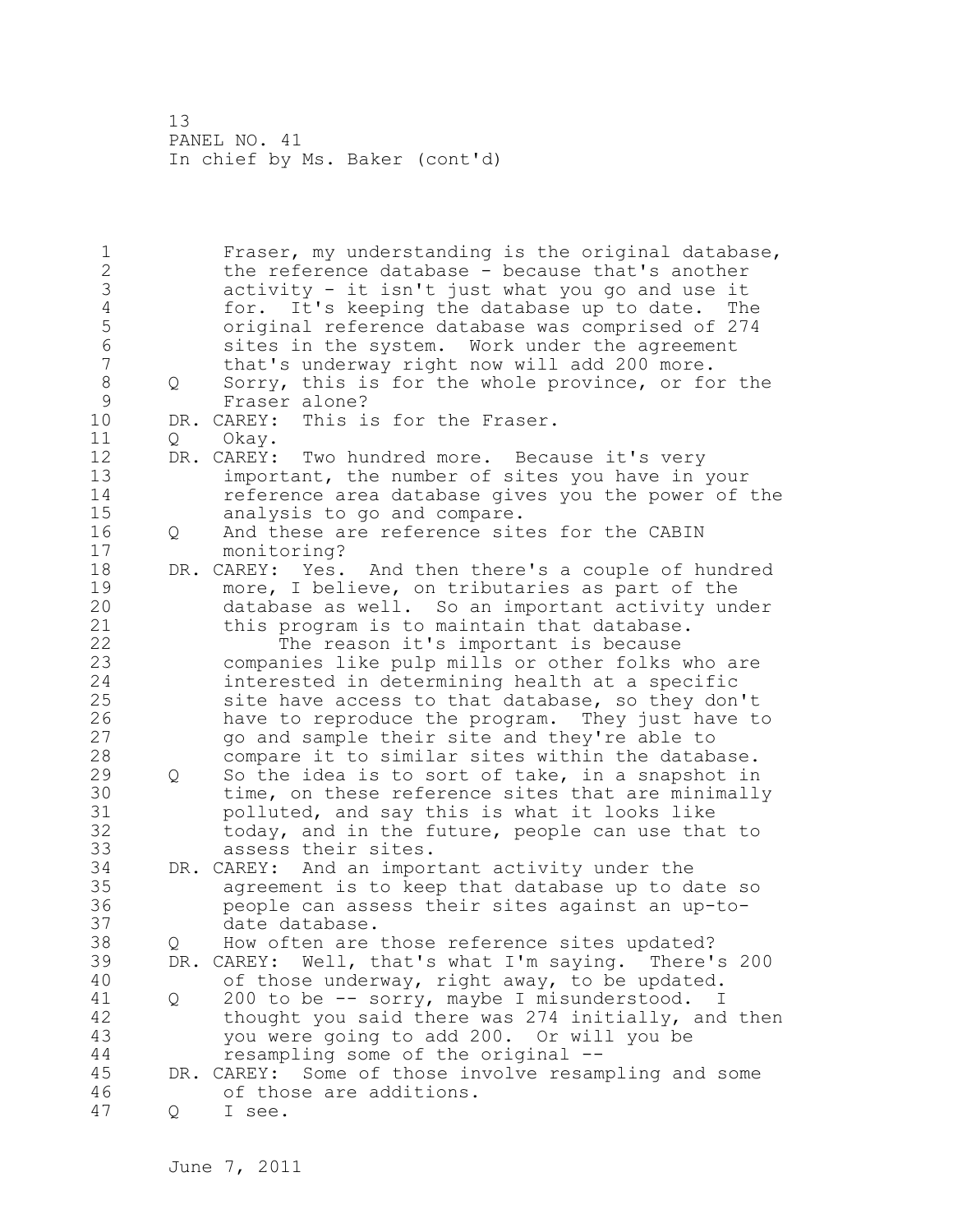1 DR. CAREY: But the general idea is to ensure that -- 2 obviously if the 200 sites we sample now are quite 3 different than the 274 we had, we'd have to go<br>4 back and look at what had changed, whether it 4 back and look at what had changed, whether it was<br>5 water quality conditions or water flow conditions 5 water quality conditions or water flow conditions 6 or climate or whatever.<br>7 0 Right. And what's the 7 Q Right. And what's the schedule to do those re-8 evaluations? Is it every ten years, or every five<br>9 vears, or...? 9 years, or...?<br>10 DR. CAREY: It's a DR. CAREY: It's an ongoing process. 11 Q Okay. How do you decide when you need to go back 12 and resample those locations? 13 DR. CAREY: I don't know the answer to that. That's 14 decided at the working level. 15 Q Okay. The water quality monitoring kind of broad 16 brush that we've been talking about under the 17 B.C./federal agreement, that has a number of 18 different purposes; is that fair? 19 DR. CAREY: Well, it's certainly used now for a number<br>20 of different purposes. It started out as support of different purposes. It started out as support 21 for the activities intended under the *Canada Water*  22 *Act* which was the protection of the quality of 23 Canada's water resources, and also to ensure the 24 wise and efficient use of water resources. 25 Q Is the -- 26 DR. CAREY: But it is the main water quality network<br>27 for people who have other questions with respect for people who have other questions with respect 28 to water quality. 29 Q Is the purpose of the monitoring to assess 30 receiving water quality for Fraser River sockeye?<br>31 DR. CAREY: No. DR. CAREY: No. 32 Q And what about water quality in the marine areas? 33 Is there any water quality monitoring being done 34 by Environment Canada in marine areas aside from 35 the buoy that you mentioned? 36 DR. CAREY: The only monitoring program that I'm aware 37 of is done under the Canadian Shellfish Sanitation 38 Program, and that is a program that's a joint 39 program run by three departments, Fisheries and 40 Oceans, Canadian Food Inspection Agency and 41 Environment Canada. Each have different roles.<br>42 Environment Canada's role is to, in part, Environment Canada's role is to, in part, 43 monitor waters, where shellfish are commercially 44 harvested, for their microbiological content to 45 determine if there has been inputs of sewage, for 46 example, or harmful microbes that would affect 47 whether the product could be sold or not. That's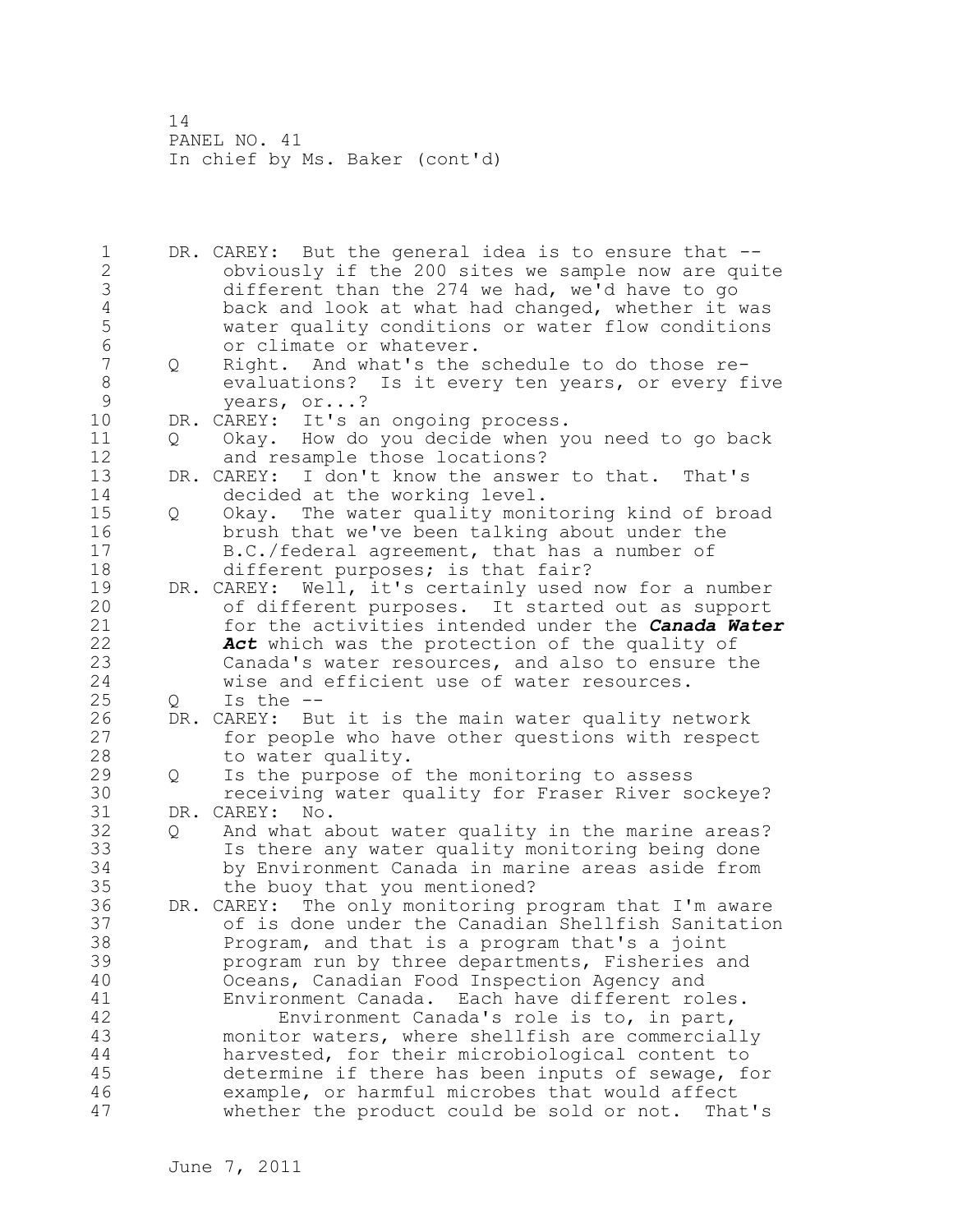1 the only marine monitoring, water quality 2 monitoring that Environment Canada conducts that 3 I'm aware of.<br>4 Q Right. And d 4 Q Right. And do you understand who has<br>5 cesponsibility for monitoring marine 5 responsibility for monitoring marine water quality 6 other than the shellfish?<br>7 DR. CAREY: Well, we assumed i DR. CAREY: Well, we assumed it was the Department of 8 Fisheries and Oceans. 9 Q We covered a number of topics yesterday which is<br>10 ooing to allow me to move a little more quickly going to allow me to move a little more quickly 11 through some of our questions with you today. 12 **I'd like to move ahead to you, Dr. Paradis.** 13 First, I'll just ask you -- maybe I'll ask both 14 Dr. Carey and Paradis. Yesterday we heard from 15 the witnesses from your respective organizations 16 that there is no formal mechanism for the 17 provision of science advice from DFO to 18 Environment Canada. Do you just agree with that 19 proposition or disagree?<br>20 DR. PARADIS: I don't disagre DR. PARADIS: I don't disagree. 21 Q You don't disagree? 22 DR. PARADIS: No. 23 DR. CAREY: I think I would -- if you're talking about 24 a formal structure where people regularly meet and 25 information is exchanged, I would agree. 26 I would say, however, that when Environment<br>27 Canada, for example, qazettes - or places in the Canada, for example, gazettes - or places in the 28 *Canada Gazette* - a notice with respect to some 29 intention to regulate, there is a formal process 30 for comments to be sent. Those comments are<br>31 solicited by the Department and are welcome: 31 solicited by the Department and are welcome from<br>32 anyone, including DFO scientists. So they can anyone, including DFO scientists. So they can 33 participate in that formal process. 34 So in terms of a bilateral committee between 35 Environment Canada and DFO to exchange 36 information, I would agree that that does not 37 exist as a formal process, but there are formal 38 processes for submissions of information and that 39 information is welcome. 40 Q Okay. And, in your experience, does DFO avail 41 itself of that opportunity?<br>42 DR. CAREY: It depends on how fa DR. CAREY: It depends on how far back you go and I am 43 retired now. Certainly, for example, in the early 44 1990s, DFO were active participants in our 45 development of amendments to the *Fisheries Act* 46 regulations for pulp and paper. They had the 47 scientific lead provide us with a large amount of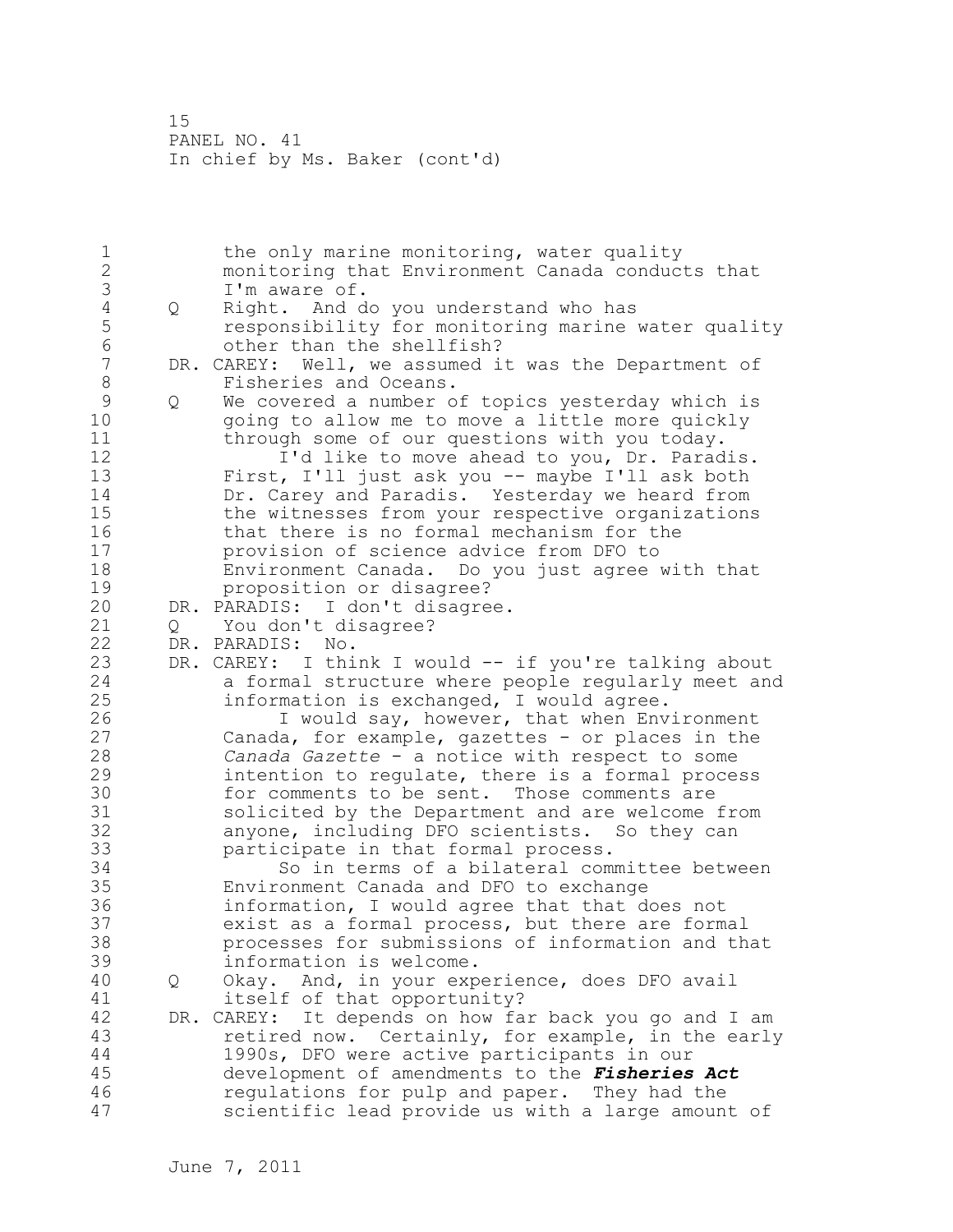1 information. Later on in the -- well, it wouldn't 2 be the late '90s. It would be, to the best of my 3 knowledge, around 2004, when we were again looking<br>4 at the amendments to the pulp and paper 4 at the amendments to the pulp and paper<br>5 requlations, DFO participated on the st 5 regulations, DFO participated on the steering<br>6 committee for that process that I led and pro 6 committee for that process that I led and provided information at that time. 8 So, yes, they provide information from time<br>9 to time. 9 to time.<br>10 0 And thos 10 Q And those examples you gave are specific 11 regulations under the *Fisheries Act*? 12 DR. CAREY: They are. 13 Q Dr. Paradis, if I can just ask you to move to a 14 document at Tab 10. This is an email chain, but 15 the final email is from you to Patrice Simon, 16 Robin Brown, Peter Ross and others, and this 17 relates to an issue where DFO felt it needed to 18 advise Environment Canada on the effects of PBDEs. 19 It's dated in 2008. Can you provide some<br>20 background and what was this exchange is background and what was this exchange is about 21 from your perspective. Do you remember? 22 DR. PARADIS: Well, as Dr. Carey just pointed out, like 23 Environment Canada was going through a review of 24 those products. Dr. Ross and other scientists 25 wanted to make a contribution to Environment 26 Canada to help them to make their regulatory decisions. 28 What we did is we asked them to go through 29 the departmental process, which is the CSAS peer 30 review process, in order to do it like in the<br>31 formal way that DFO does it. So following th formal way that DFO does it. So following that, I 32 sent the document to Mr. Enei, and Environment 33 Canada replied that they were thankful for what we 34 did and they would use it in their regulatory 35 process. But we agreed that the process had been 36 fairly difficult to get into because of the way it 37 had been launched and moved forward. So there was 38 a need to actually improve that process. 39 If I may suggest, a similar process exists 40 with PMRA in regard to pesticides where there's 41 more frequent meetings between the two<br>42 organizations and that does facilitate organizations and that does facilitate the process 43 a great deal. So that's really something we had 44 in mind at that time. 45 Q In your email at that time at the very top email 46 in the chain, the second sentence says: 47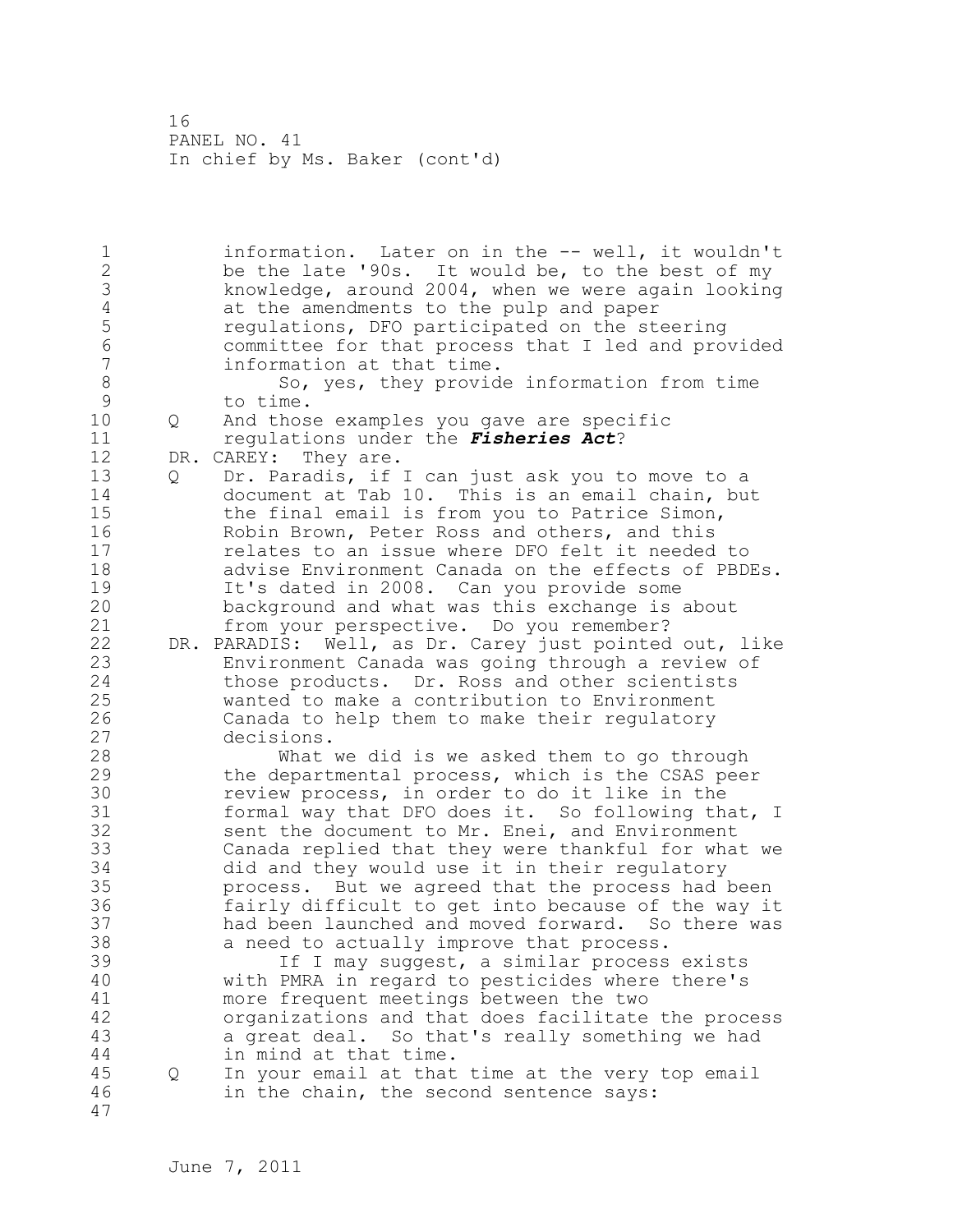1 As you will see, in the future, both DGs --2 3 Director Generals. 4<br>5 5 -- have agreed that a more formal exchange 6 would be beneficial to ensure we can manage the workload and cost of developing the 8 documents and the peer review meeting.  $\begin{array}{c} 9 \\ 10 \end{array}$ That was after the receipt of the CSAS review. 11 Did that actually happen? Was a formal exchange 12 developed? 13 DR. PARADIS: No. We never got to do it. 14 MS. BAKER: Could I have that email marked, please, as 15 the next exhibit? 16 THE REGISTRAR: Exhibit 994. 17 18 EXHIBIT 994: Email thread from S. Paradis to 19 S. Patrice et al re PBDE Letter to EC from<br>20 DFO 20 DFO 21 22 MR. HARRISON: Sorry to interrupt, Ms. Baker. I just 23 wanted to, for the record, say that yesterday I 24 referred to this same document and I mistakenly 25 identified it as Exhibit 742. So in yesterday's 26 transcript, this same document will be<br>27 misidentified. misidentified. 28 MS. BAKER: 29 Q Would you like - I'm asking both Dr. Paradis and 30 Dr. Carey - would you recommend any changes to the process for delivery of science advice between DFO 32 and Environment Canada. Do you see any 33 improvements that could be made there? 34 DR. PARADIS: I think, you know, more regular 35 interaction or being -- okay, I understand there's 36 the public call for submissions, but I think a 37 more formalized process by which a DG could 38 exchange about what Environment Canada is actually 39 going through, or if DFO actually finds substances 40 that would deserve some special attention, could 41 certainly be put in place to facilitate those<br>42 exchanges. exchanges. 43 DR. CAREY: I think my response would be somewhat 44 different. I think that Environment Canada 45 welcomes this information and I think Environment 46 Canada would likely - I don't speak for the 47 Department now, I'm no longer an employee of the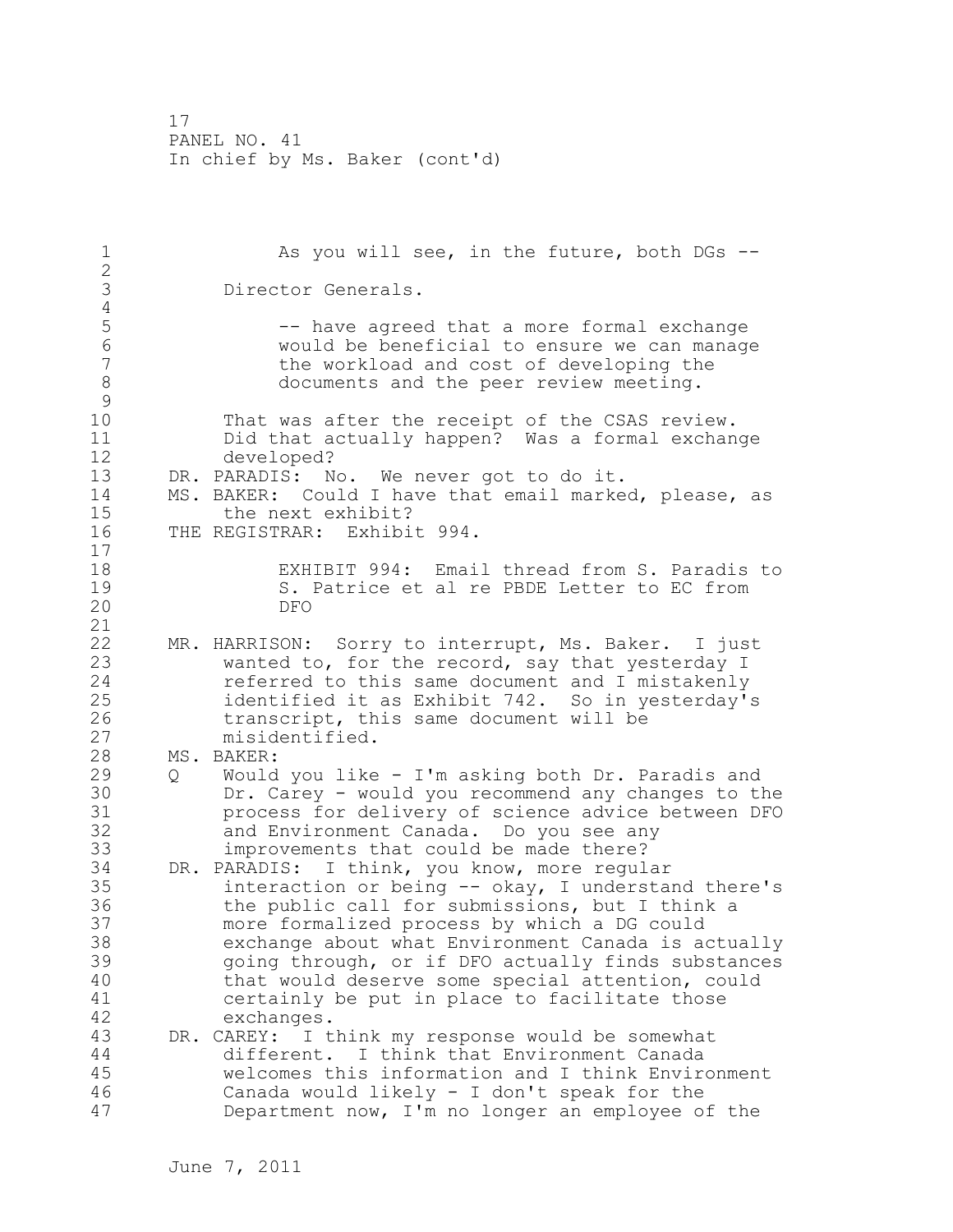1 Department - likely welcome more informal routes. 2 Formal routes tend to generate their own life and 3 Environment Canada actually solicits this 4 information very broadly from comments from<br>5 industry, and therefore I think setting up 5 industry, and therefore I think setting up<br>6 individual one-on-one formal arrangements 6 individual one-on-one formal arrangements would have its own transaction costs with respect to 8 8 running them. I'm not sure it would be worth<br>9 setting up in terms of formal -- if the barri 9 setting up in terms of formal -- if the barrier<br>10 is, as I understand it, a barrier to getting is, as I understand it, a barrier to getting 11 information out of one department to another, 12 having a formal process may not necessarily 13 address that.

14 Perhaps it's having informal contacts and 15 exchange would be more efficient, frankly. 16 Q And it sounds from hearing both of you that there 17 is a bit of an inability - or probably not 18 deliberate - but there's just not a communication 19 51 stream right now between Department of Fisheries<br>20 3 and Oceans and Environment Canada, so how would and Oceans and Environment Canada, so how would 21 you envision that more informal process coming 22 about?

23 DR. CAREY: In the past we've had memorandum of 24 understandings where we had multi-department 25 working groups. In fact, we had one on toxic 26 substances for a number of years under a<br>27 memorandum of understanding that went by memorandum of understanding that went by the 28 acronym 5NR, which is the five natural resource 29 departments. So the five departments that were 30 signatory to this were Environment Canada,<br>31 31 Agriculture, Health, DFO and Natural Resou 31 Agriculture, Health, DFO and Natural Resources.<br>32 Morking groups were formed, including work

Working groups were formed, including working 33 groups on toxics, on pesticides, on climate 34 change, ozone depletion and they exchanged 35 information quite well in those days. That 36 agreement expired and was not renewed - I think 37 probably ten years ago now, perhaps Sylvain 38 remembers - I'll just say ten years ago now. My 39 memory may be faulty.

40 So I think we have had these types of 41 structures in the past and, as I say, they tend to<br>42 be managed by ADM committees. The ADM committees be managed by ADM committees. The ADM committees 43 are fed by DG committees, and then the DG 44 committees are fed by working groups and they have 45 their own structure. At some point, if nothing is 46 happening -- I can recall trying to get one shut 47 down because not much was going on, on ecosystem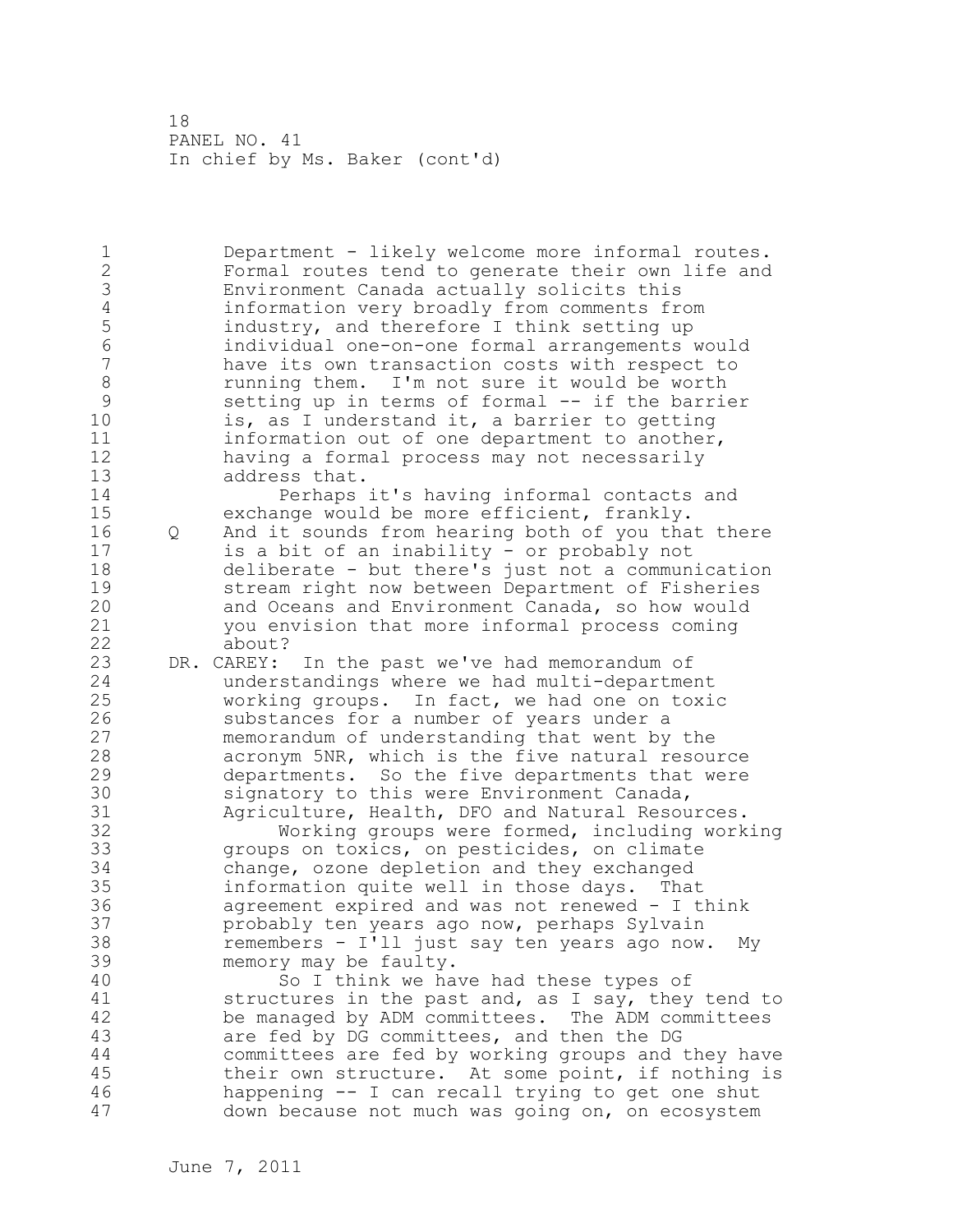1 effects of UV, but everybody was afraid to shut it 2 down. So you had to meet even if you had nothing 3 to say. 4 So I have to say, in my career I've developed<br>5 kind of an aversion to formal structures unless 5 kind of an aversion to formal structures unless<br>6 they were needed and issue-based, and a wish th 6 they were needed and issue-based, and a wish that they could be shut down a little more easily when 8 the issue had been addressed and passed. 9 Q I understand that in the late 1990s, you were<br>10 involved in developing a network between involved in developing a network between 11 departments to integrate science work. Can you 12 explain what that was about? 13 DR. CAREY: I can. I don't remember the year of the 14 particular speech from the throne. It sticks in 15 my mind it might have been '95. But the 16 **government at that time, whatever speech it was,** 17 had a line in there saying they would work with 18 partners across the country to enhance the role of 19 the National Water Research Institute.<br>20 1 was the Executive Director and I was the Executive Director and then 21 Director General of the National Water Research 22 Institute and I was asked to produce a plan with 23 specific items that how the National Water 24 Research Institute's role could be expanded across 25 the country. 26 One of the items or suggestions that I<br>27 presented was to develop a national network presented was to develop a national network for 28 coordination of water-related research. This was 29 presented to an interdepartmental ADM committee 30 who -- or, excuse me, Deputy Minister committee,<br>31 who determined that they didn't think it needed who determined that they didn't think it needed a 32 new budget to do that, so we should get started 33 right away. 34 I held a number of -- or COSPI (phonetic) 35 held a number of workshops, I think it was seven 36 or nine in number, involving other departments. 37 Dr. Paradis was a representative from DFO, and we 38 reviewed the water research programs in all 39 departments, including the National Research 40 Council, so departments and agencies. We 41 identified 27 general areas that seemed to be<br>42 priorities. priorities. 43 From that, we selected a smaller number. We 44 drafted a framework saying that the federal 45 government had four broad goals in conducting 46 water science. One was for the protection of 47 human health against water-based hazards. One was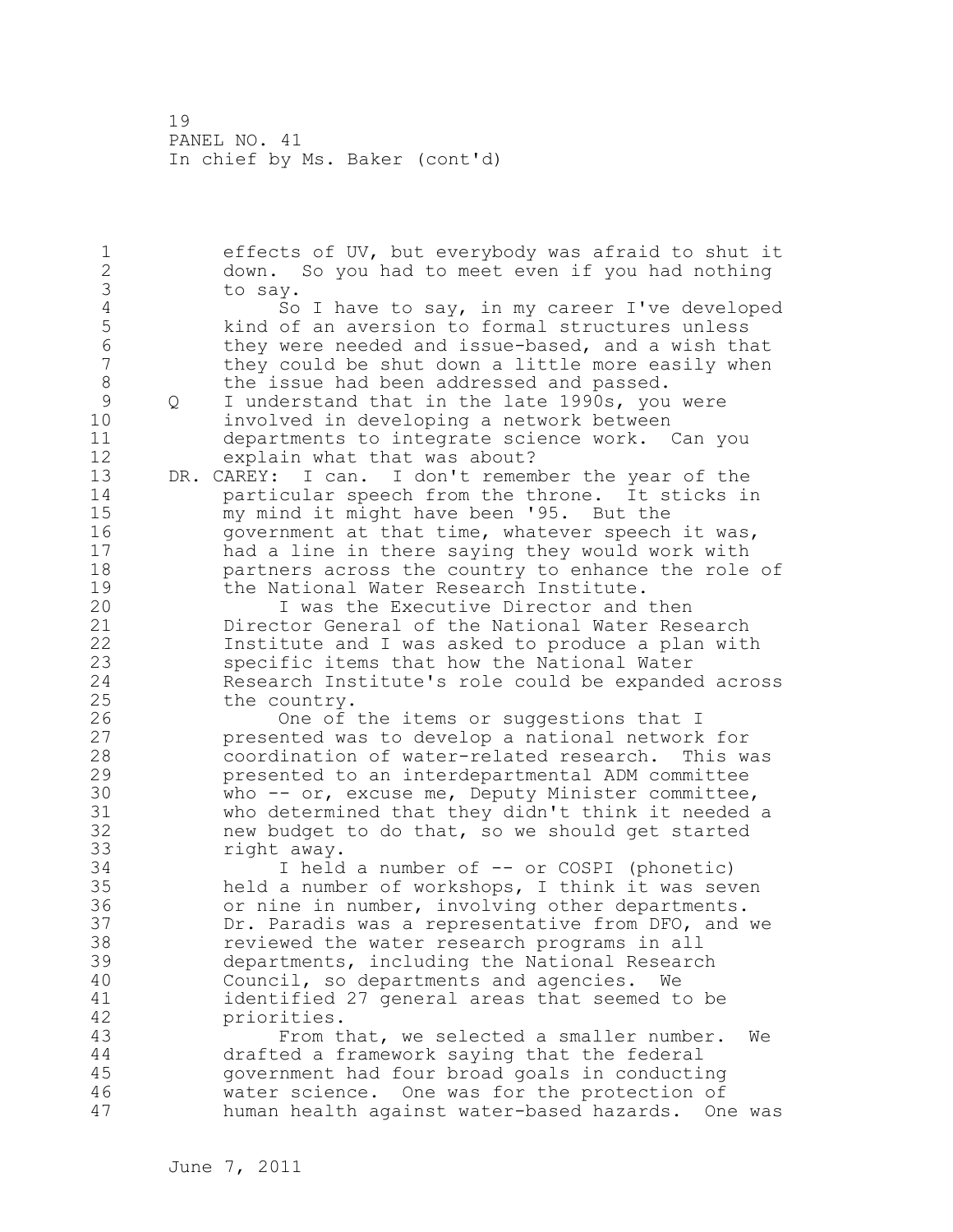1 for the protection of ecosystem health against 2 impacts of human activities. One was for the 3 protection of aquatic resources like fish and<br>4 water itself to be exploited, and the fourth 4 water itself to be exploited, and the fourth was<br>5 for the protection of hazards from water like 5 for the protection of hazards from water like<br>6 floods and droughts. Those were the four bro 6 floods and droughts. Those were the four broad 7 goals. 8 Under that, we identified, as I recall, seven<br>9 - the number could be wrong - it seems to me seven 9 - the number could be wrong - it seems to me seven<br>10 - priority areas of collaboration. So under the priority areas of collaboration. So under the 11 third item, protection of aquatic resources, one 12 of the priority areas of collaboration identified 13 was producing the science and information required 14 by the federal government to manage aquatic 15 resources like harvested fish and shellfish. 16 So we produced that framework. It was a 17 framework for cooperation. Along the way, there 18 were some changes in the organization of 19 government. Something called the ADM Integration<br>20 Committee was formed, and they adopted water as Committee was formed, and they adopted water as 21 one of their priorities and adopted our exercise 22 and tried to manage it. 23 A Deputy Minister's committee was formed 24 under Dr. Arthur Carty when he became science 25 advisor to the previous government, and they 26 determined that integration, which was the buzz<br>27 word at the time, was a desirability and water word at the time, was a desirability and water 28 would be one of their priorities. So we made 29 presentations to them. They were about to take it 30 on when the government fell. A new government<br>31 came in with different priorities. Dr. Carty' came in with different priorities. Dr. Carty's 32 job changed and he left. The DM committee -- 33 well, half of the DM's were replaced and 34 everything went back to square one. 35 So we produced a framework, we produced sort 36 of a plan, it was still not funded and was never 37 implemented. 38 Q And that network or integrated science group, or 39 however you described it, it had which agencies 40 involved in it? 41 DR. CAREY: Well, the main agencies were the five that<br>42 1 mentioned, but it also had Pesticide Management I mentioned, but it also had Pesticide Management 43 Regulatory Agency as a separate agency, the 44 Canadian Food Inspection Agency. Even though they 45 are respectively part of Health Canada and 46 Agriculture Canada, they were represented as 47 separate agencies. And, from time to time, the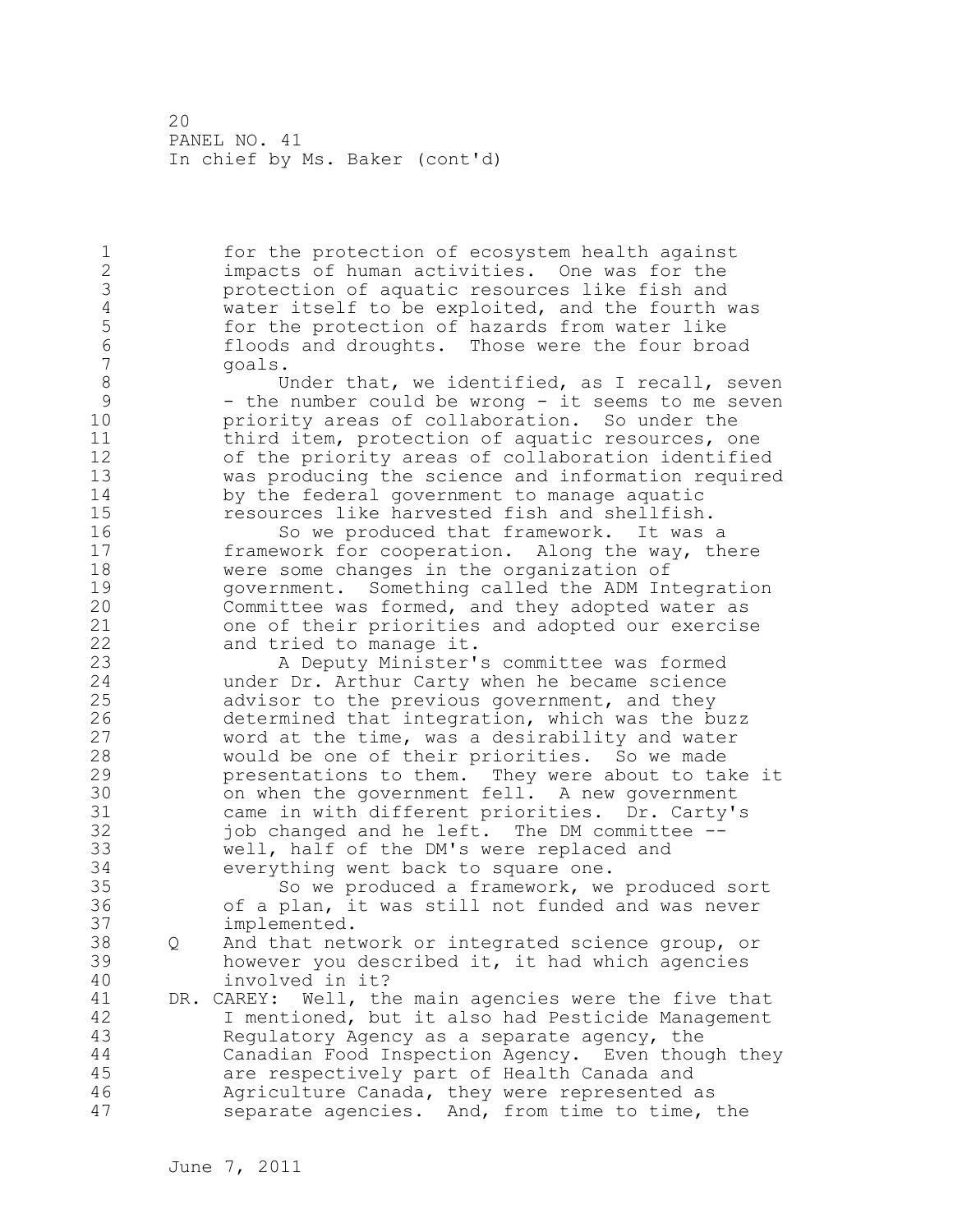1 National Research Council participated in our 2 programs. 3 Q Would you agree that that integrated science<br>4 planning framework that you developed would 4 planning framework that you developed would be a 5 benefit to ensuring that Fisheries and Oceans and 6 Environment Canada were working towards the same 7 priorities and -- 8 DR. CAREY: Well, I think, again, as I say, I think it<br>9 would be a benefit to have all departments work 9 would be a benefit to have all departments work with their oars in the water on some of these 11 issues. So it obviously would help if Fisheries 12 and Oceans and Environment worked together as part 13 of that activity. 14 Q And Dr. Paradis, did you support this endeavour as 15 well? 16 DR. PARADIS: Well, I think a multi-departmental 17 committee would probably be best. 18 Q Thank you very much. I'm going to move my 19 questions now to Mr. Paradis (sic) for a little<br>20 while. You can get a bit of a glass of water while. You can get a bit of a glass of water 21 there. 22 Dr. Paradis, during your time with DFO 23 Science sector when you were the head, a large 24 part of your work involved reviewing the Toxic 25 Chemical Program, research program; is that right? 26 DR. PARADIS: Yeah, when I came in, in May, the review<br>27 was actually quite completed. The report was was actually quite completed. The report was 28 tabled in June, so... 29 Q Okay. And the report that you're talking about is 30 the Strategic Review that we saw yesterday? It's<br>31 how marked as Exhibit 980: is that right? now marked as Exhibit 980; is that right? 32 DR. PARADIS: That's it. 33 Q Okay. It's a bit out of order in chronology but 34 there's a useful page in another document, which 35 has already been marked, which is now marked as 36 Exhibit 982. This is March 2005, so it's a little 37 bit out of sequence. First of all, did you 38 prepare this set of -- 39 DR. PARADIS: Yes, I did. 40 Q -- PowerPoints, or whatever they're called? All 41 right, if you turn in this to page 8, you can see<br>42 at the bottom there should be a CAN number, so at the bottom there should be a CAN number, so 43 page 8 and 9, so those two pages. They're not 44 going to all show on the screen at the same time, 45 but you should have them in a binder on the table 46 there. 47 This is called "The Rise and Fall of Toxic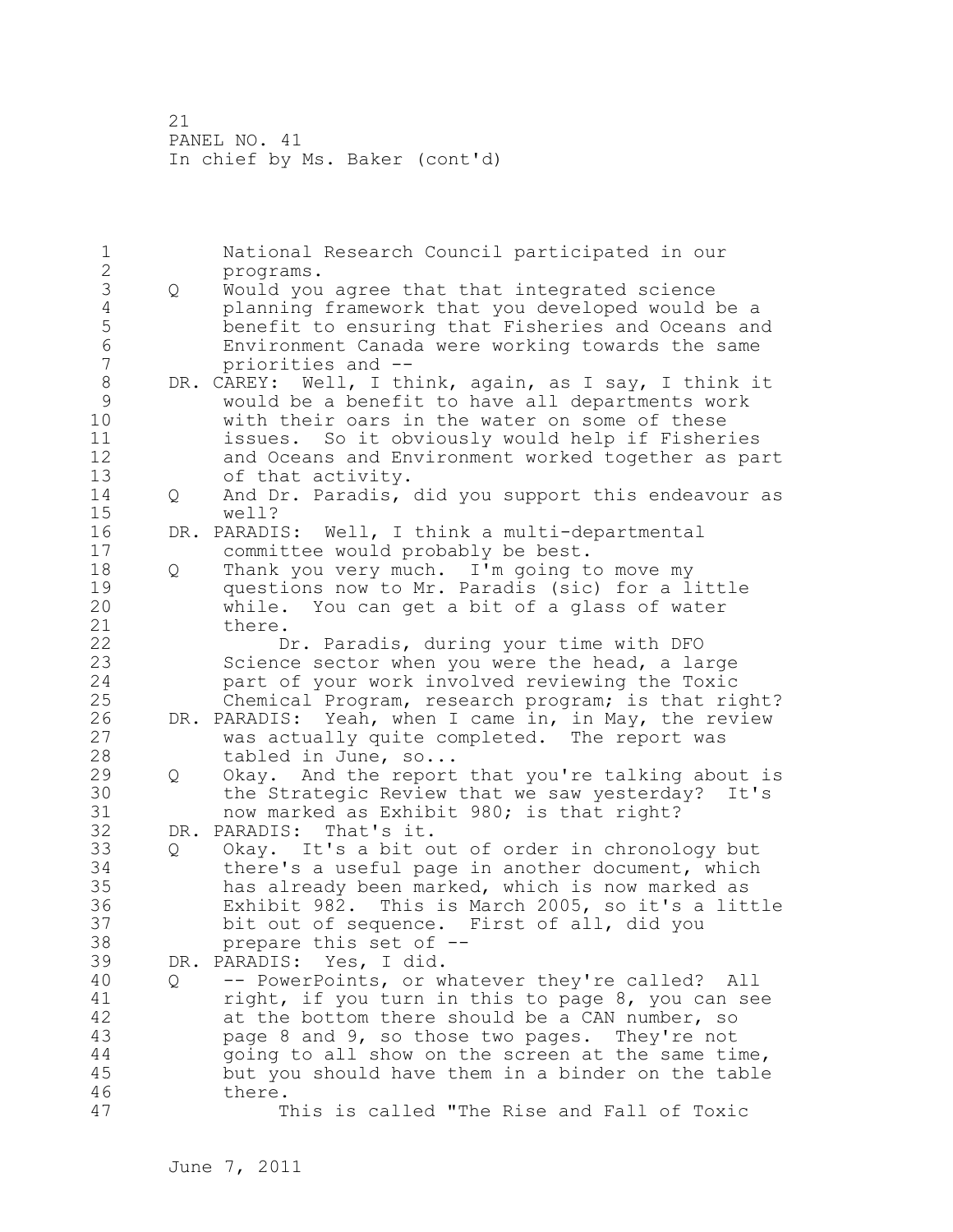1 Research in Canada." Can you explain to us what 2 these two pages and this theme which you call 3 "Rise and Fall of Toxic Research in Canada" is 4 describing?<br>5 DR. PARADIS: We 5 DR. PARADIS: Well, this deck was actually intended to<br>6 have a discussion with the Environmental Science 6 have a discussion with the Environmental Science Manager within DFO to talk about the overall 8 context we were asked to manage and to review, and<br>9 eventually to start to lead in a reduction (sic) 9 eventually to start to lead in a reduction (sic) for the Environmental Review Committee. 11 Basically, what we were stating is the fact 12 that with a Green Plan, toxic chemical research 13 had received huge amounts of funding. The 14 Northern Contaminant Program actually brought most 15 departments together, like the Science Department 16 together to work in the Arctic, and the TSRI, that 17 was managed by Environment Canada and Health 18 Canada. It was another source of funding. 19 19 All of those programs, Green Plan got A-<br>20 based, turned into permanent funding in the based, turned into permanent funding in the 21 Department. Then the Northern Contaminant Program 22 changed shape considerably and lost like \$6 23 million funding. The TSRI, I don't know when it 24 got completed, but didn't get renewed. 25 DR. CAREY: Just for the record, he's looking at me 26 because I was co-Chair of that program. I can<br>27 answer that question later if you like. answer that question later if you like. 28 Q No, you can actually chime in now if you've got 29 some information that's helpful. 30 DR. CAREY: The TSRI was a commitment by the federal 31 government to spend \$40 million over five years on toxic contaminants research. We set up the 33 program, the money was spent. We applied to get 34 it renewed and a decision was not taken to renew 35 it. 36 Q Okay. Thank you. 37 DR. CAREY: That would be, I'm guessing again, 2002, 38 2003 that it ended. 39 Q Okay. All right. 40 DR. PARADIS: So basically because we were seeing a lot 41 of those funding sources disappear, we really had<br>42 to refocus our program, and that's basically what to refocus our program, and that's basically what 43 I was actually bringing to the attention of our 44 managers. 45 MS. BAKER: Mr. Lunn, if you could move the next page 46 up which shows a chart. 47 Q What is this showing?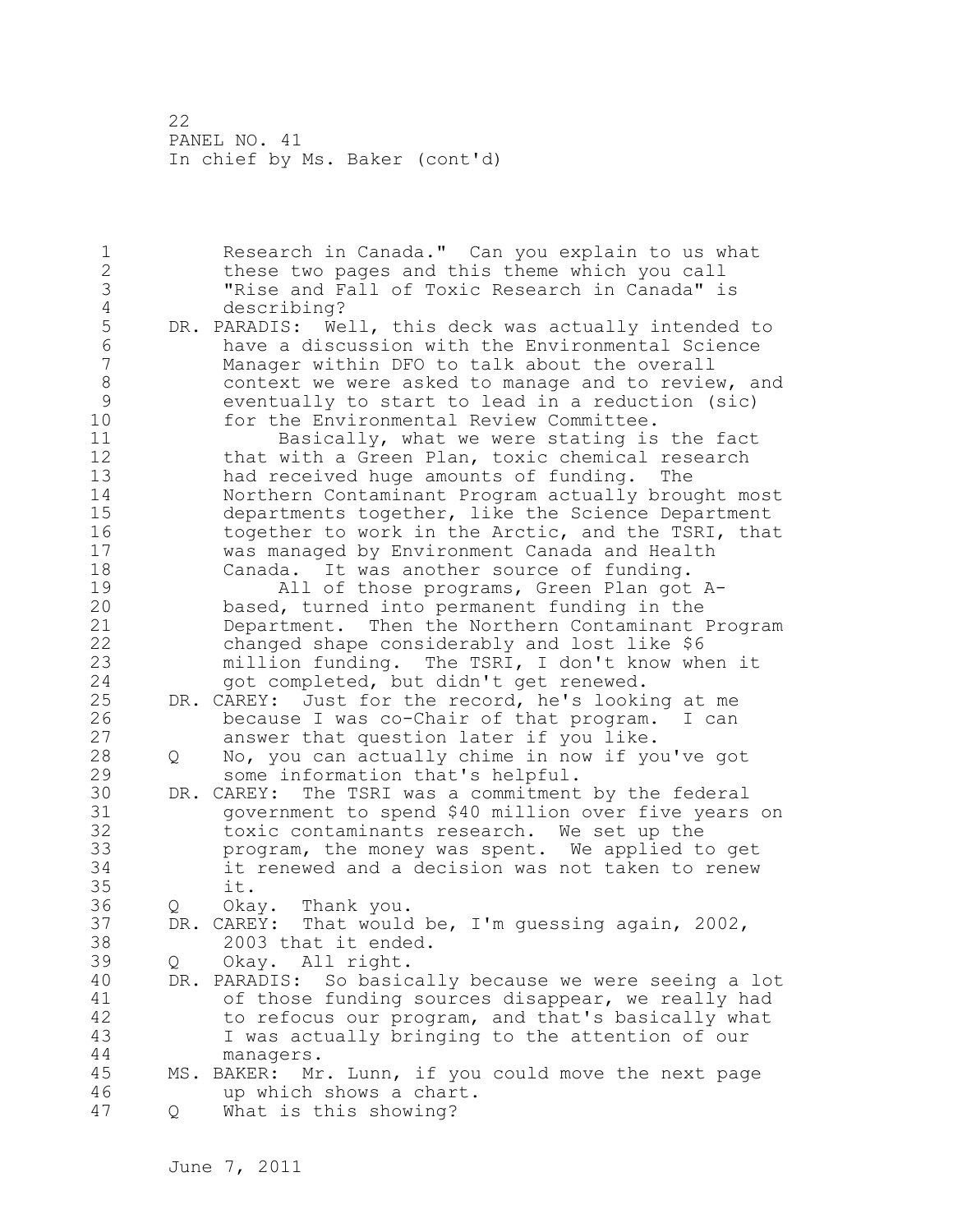1 DR. PARADIS: Okay. The ESSRF was the Environmental 2 Science Strategic Research Fund. It was actually 3 the funding envelope for the Habitat Protection<br>4 Program, like science activities, so you can see 4 Program, like science activities, so you can see<br>5 that there was funding for aquaculture, chemical 5 that there was funding for aquaculture, chemical,<br>6 ecosystem-based management - which is kind of a 6 ecosystem-based management - which is kind of a term for ocean science - aquatic invasive species. 8 So we actually -- the regions were given like<br>9 priority areas. The sciences would put propo 9 priority areas. The sciences would put proposals<br>10 in. The national Environmental Science Managers in. The national Environmental Science Managers 11 Committee would meet and then allocate the funding 12 for the projects during the year. 13 When I joined DFO, this fund had actually 14 been rolled up into a larger fund to become the 15 science strategic fund. So all of those streams 16 of funding were not actually directed any longer. 17 All the funds were actually reassessed by the 18 National Science Directors Committee. 19 Q Okay. The Toxic Chemicals Program, as it's<br>20 described in the Strategic Review document, described in the Strategic Review document, and I 21 think even in this PowerPoint, was it actually a 22 separately-funded program constituted as its own 23 federal program, or was it something else? 24 DR. PARADIS: No, it wasn't really a program. It was 25 like a research area where people could do stuff. 26 Because I wouldn't use that term "program",<br>27 because program would have like clear objec because program would have like clear objectives, 28 like measurements, like accountability, 29 performance. Like we didn't have all of those 30 objectives. Anyway, they've never been presented<br>31 to me, because when I came in, basically the funds to me, because when I came in, basically the funds 32 to support those activities had already been 33 rolled up into a larger fund. 34 Q Before you got there, though, was the Toxic 35 Chemical Program a separately-funded program 36 within the Department? 37 DR. PARADIS: I think there was money that came through 38 the Green Plan, but I haven't managed the program 39 at that point in time. 40 Q Okay. All right. You said that when you arrived 41 into this job in 2003, the Strategic Review<br>42 document had been completed, and so I'll ju document had been completed, and so I'll just ask 43 you to turn to that again. That's Exhibit 980. 44 DR. PARADIS: Yeah. 45 Q Thank you. Can you just explain why, to your 46 understanding, was this review done? Why was this 47 document prepared?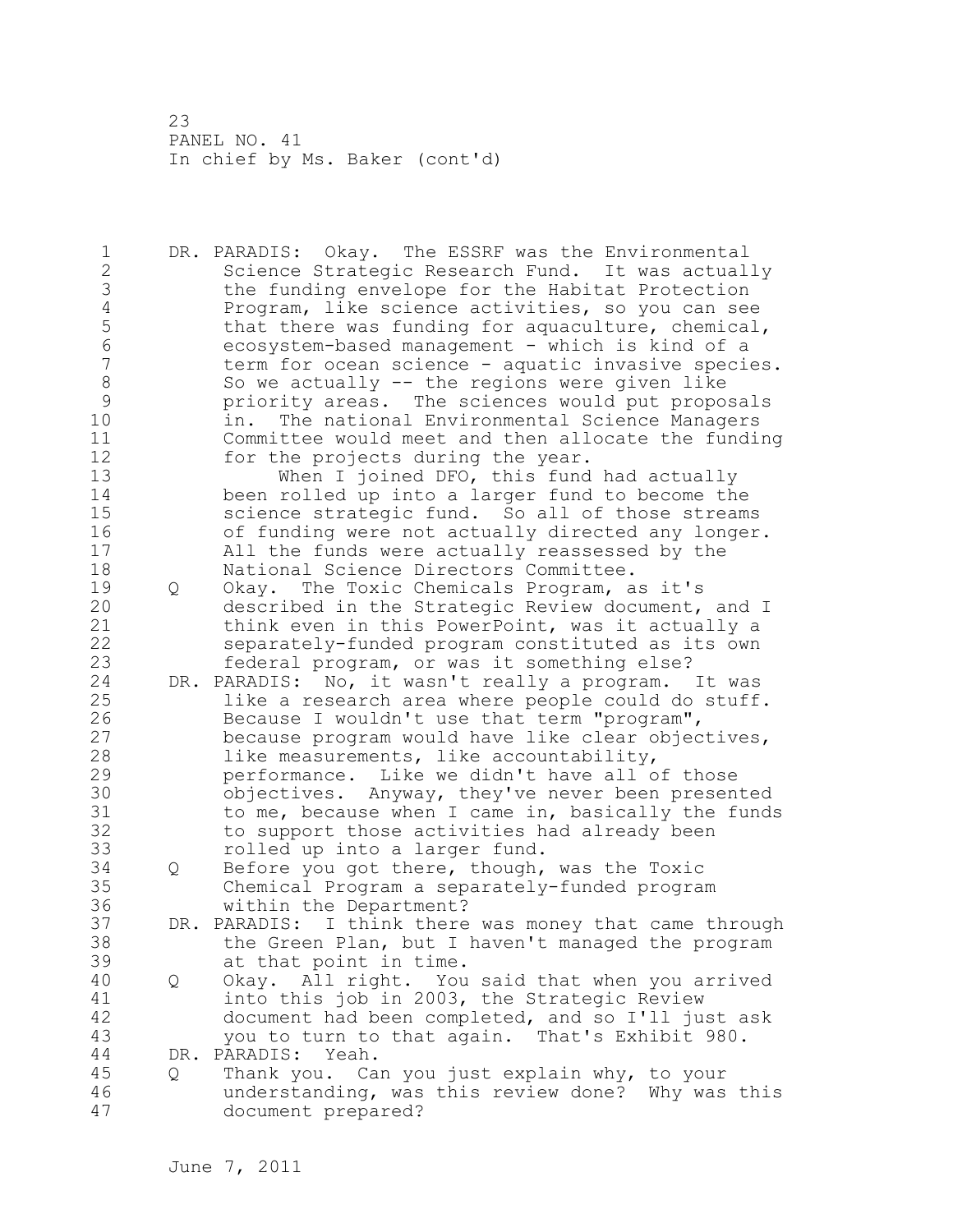1 DR. PARADIS: As you probably know, there's been a 2 number -- okay, I would say after like program 3 review in the '90s, the government has actually<br>4 engaged in almost a permanent process with other 4 engaged in almost a permanent process with other 5 different names for review of its activities and<br>6 e-prioritization of activities. 6 re-prioritization of activities.<br>7 So when I came in, in DFO, So when I came in, in DFO, we had the 8 Departmental Assessment and Alignment Project that<br>9 was actually looking at re-aligning activities and 9 was actually looking at re-aligning activities and<br>10 briorities. I think a bit earlier, it had been priorities. I think a bit earlier, it had been 11 requested that the toxic chemical review took 12 place to figure out where the program was going, 13 if there was any changes that needed to be made. 14 Q Okay. When you joined, then, in May, were you 15 asked to make some changes to the toxic work being 16 done in the Department? 17 DR. PARADIS: No, I didn't make any changes because I 18 was new, so I went through and -- it was actually 19 supported by all the people, like the enviro-<br>20 science managers, with some consideration. B science managers, with some consideration. But I 21 didn't make changes myself. 22 Q Were you directed -- was it not part of your job 23 when you joined this Department was to implement 24 some of the recommendations and the reviews that 25 were on the table? 26 DR. PARADIS: Yes.<br>27 0 Okay. So who 27 Q Okay. So who asked you? Where was the direction<br>28 coming from to make those changes to the -coming from to make those changes to the  $-$ -29 DR. PARADIS: The National Science Directors Committee. 30 Q Okay. And who's on that committee?<br>31 DR. PARADIS: It's the Director Generals 31 DR. PARADIS: It's the Director Generals in Ottawa, the 32 ADM and the Regional Science Directors. 33 Q All right. Were you asked to make any funding 34 changes to the toxics program? 35 DR. PARADIS: They had already been made. Because the 36 ESSRF had been rolled into the strategic fund, and 37 basically there was no directed fund any longer, 38 like nationally, to run toxic chemical activities. 39 It doesn't mean there was none, because there were 40 some funds in the region. But nationally, there 41 was not a competitive fund to continue to fund those activities. 43 Q So what kind of a reduction in funding did that 44 mean if there was no national funding available? 45 DR. PARADIS: You know, for all of the activities 46 listed here, aquaculture, toxic chemical, like the 47 ESSRF was \$5 million.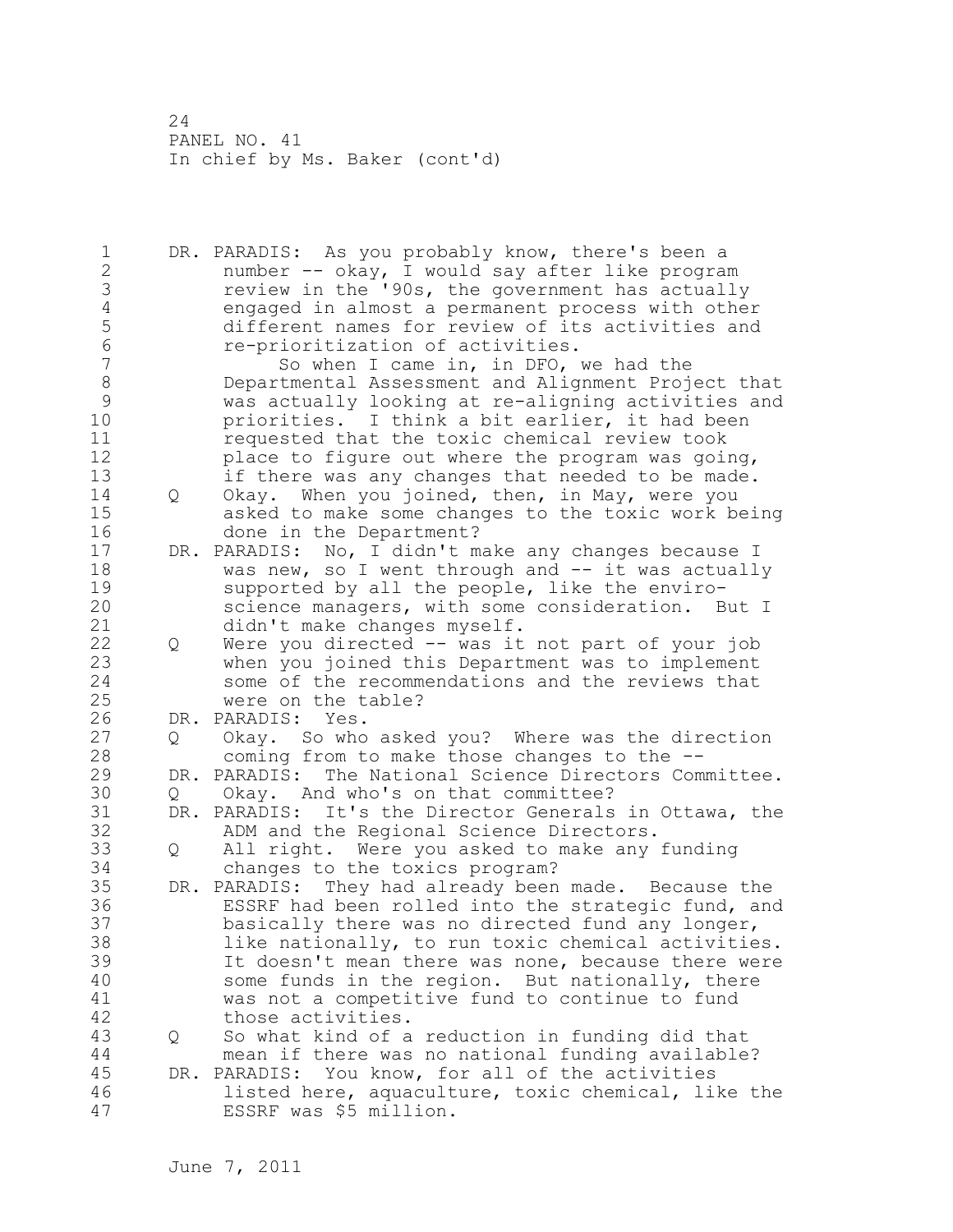1 Q Mm-hmm. 2 DR. PARADIS: So \$5 million got transferred to the 3 Strategic Science Fund.<br>4 Q And how much was intend 4 Q And how much was intended to be reduced, though,<br>5 in terms of funding for toxics. 5 in terms of funding for toxics.<br>6 DR. PARADIS: At that point in time, 6 DR. PARADIS: At that point in time, there was no specific target for reduction. Shortly after, the 8 Expenditure Review Committee requested a reduction<br>9 of \$2 million in the Toxic Chemical Program. 9 of \$2 million in the Toxic Chemical Program. 10 Q Okay. And was that your job, then, to try and 11 find a way to remove \$2 million from the budget? 12 DR. PARADIS: Yes. 13 Q Okay. Did any specific direction come to you 14 along with the direction that you were to remove 15 \$2 million from the budget? Were you told where 16 it should be taken from? 17 DR. PARADIS: No. We were suggested to sit with the 18 Environmental Science Manager, and that's why we 19 used like this other deck, like the blue one, to<br>20 actually come to some recommendation to senior actually come to some recommendation to senior 21 management. 22 Q Okay. Can you go through that with us? Where did 23 you see the cuts coming? 24 DR. PARADIS: Well, actually, the thing is we have like 25 13 different institutes or sites where we have 26 toxic chemical activities, which meant it was a<br>27 thery expensive like, you know, program to run f very expensive like, you know, program to run from 28 an equipment perspective. So the first suggestion 29 was that we would actually roll up those centres, 30 like the analytical capacity, into a few sites:<br>31 One in Sidney, at the Institute for Ocean Scien 31 One in Sidney, at the Institute for Ocean Science,<br>32 one at the Institut Maurice-Lamontagne in Montone at the Institut Maurice-Lamontagne in Mont-33 Joli. 34 Then because the hydrocarbon program was in 35 the BIO at COOGER so we left it there, and the 36 pesticide program had been set up in Winnipeg, so 37 we kept it as two satellites of the main centres. 38 What it was meant to do was actually to 39 decrease the cost of purchasing equipment because, 40 in many cases, the machines were not operating at 41 full capacity. It also meant that instead of<br>42 having technicians running like lower operati having technicians running like lower operation, 43 we could actually concentrate and have like a 44 higher performance in a few centres. So we were 45 constellating expertise (sic). 46 Q But we heard yesterday from Dr. Macdonald that 47 there was a decision taken to stop work in fates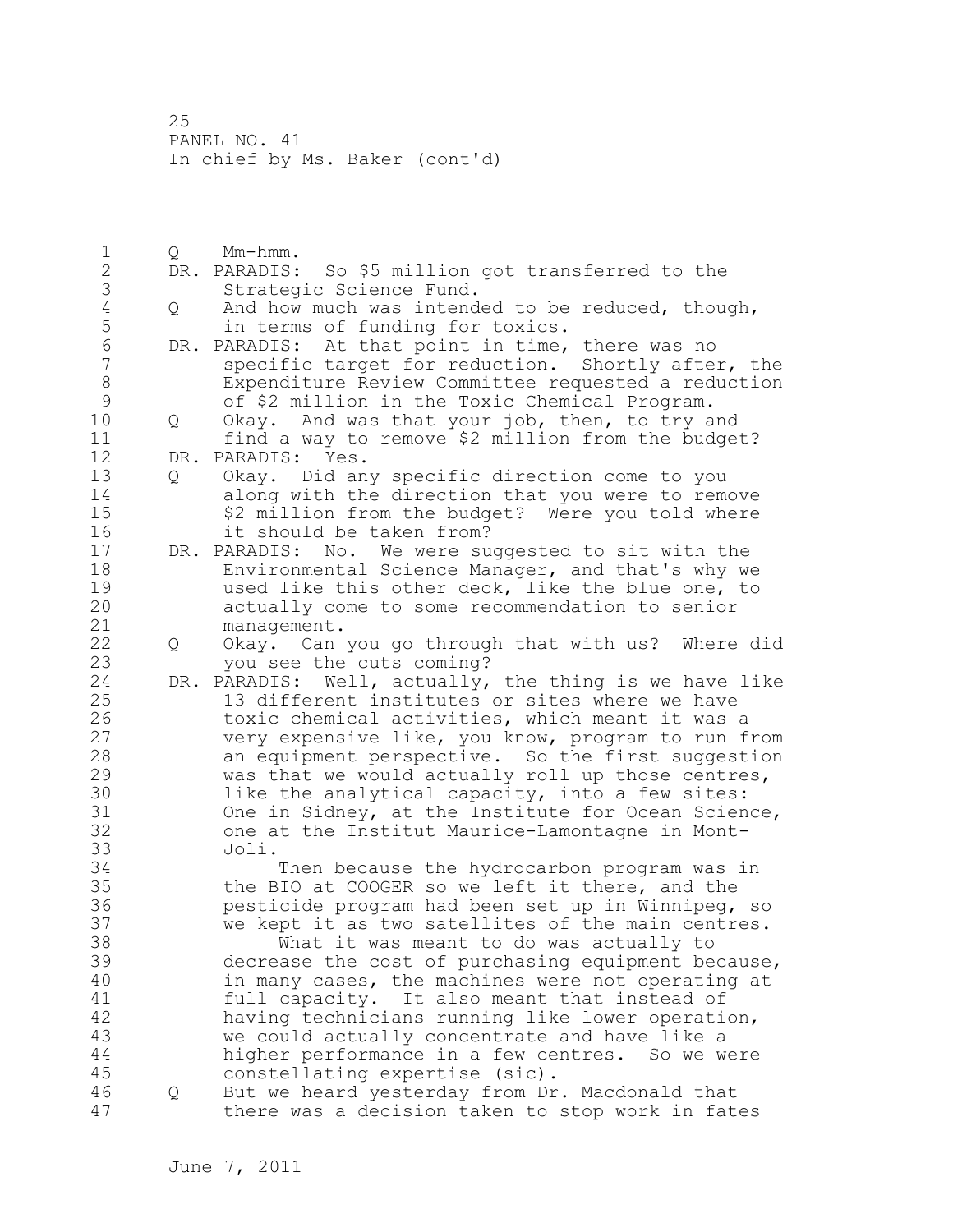1 and transport of contaminants. Is that also a 2 decision that came out of the review? 3 DR. PARADIS: It came out of the Strategic Review. I<br>4 would say the general feeling was that after the 4 would say the general feeling was that after the 5 Green Plan and a lot of that research, a lot of<br>6 information was about like levels in the ecosys 6 information was about like levels in the ecosystem and the environment, but for a lot of this 8 information, it was very difficult for us to 9 figure out what it really meant. So that's why people recommended that we had to strengthen the 11 biological impact side so we could actually 12 interpret the numbers we were collecting in the 13 ecosystem. 14 On the policy side, like there's a big issue 15 in government about like creating a bridge from 16 science to policy, so often the policy people will 17 say there's three questions. Karen Dodds, who was 18 my ADM at Health, says, you know, there's the 19 "what", so what's out there. The "so what", what<br>20 does that mean, and the "now what", like where are does that mean, and the "now what", like where are 21 we going with this information. 22 So I think one of the issues was a lot of 23 people were concerned about the fact that it was 24 very difficult to figure out what "so what" was 25 all about. We had all those numbers, but in many 26 cases we couldn't actually say what was the real<br>27 impact of those things. impact of those things. 28 It actually came up in the pesticide program 29 that we've set up the capacity to be able to do a 30 10t more of those biological impact and mixture<br>31 (phonetic) studies, so in Winnipeg we've set up (phonetic) studies, so in Winnipeg we've set up 32 this lab with like a series of aquariums side by 33 side where you can actually control like 34 concentration, mix of chemicals, like on same 35 species of fish so you can actually detect any 36 changes in the biology or reactions and so on. 37 So we've actually promoted to do a lot more 38 of that stuff because we needed to know better 39 what was going on out there. 40 Q Was there any consultation with Environment Canada 41 through the National Science Directors Committee<br>42 to review what changes would be made in the Toxi to review what changes would be made in the Toxic 43 Chemicals Program at DFO? So was there 44 communication between Environment Canada and DFO 45 on the changes that were going to be made? 46 DR. PARADIS: Not really while we were developing the 47 proposal, because they were budget-related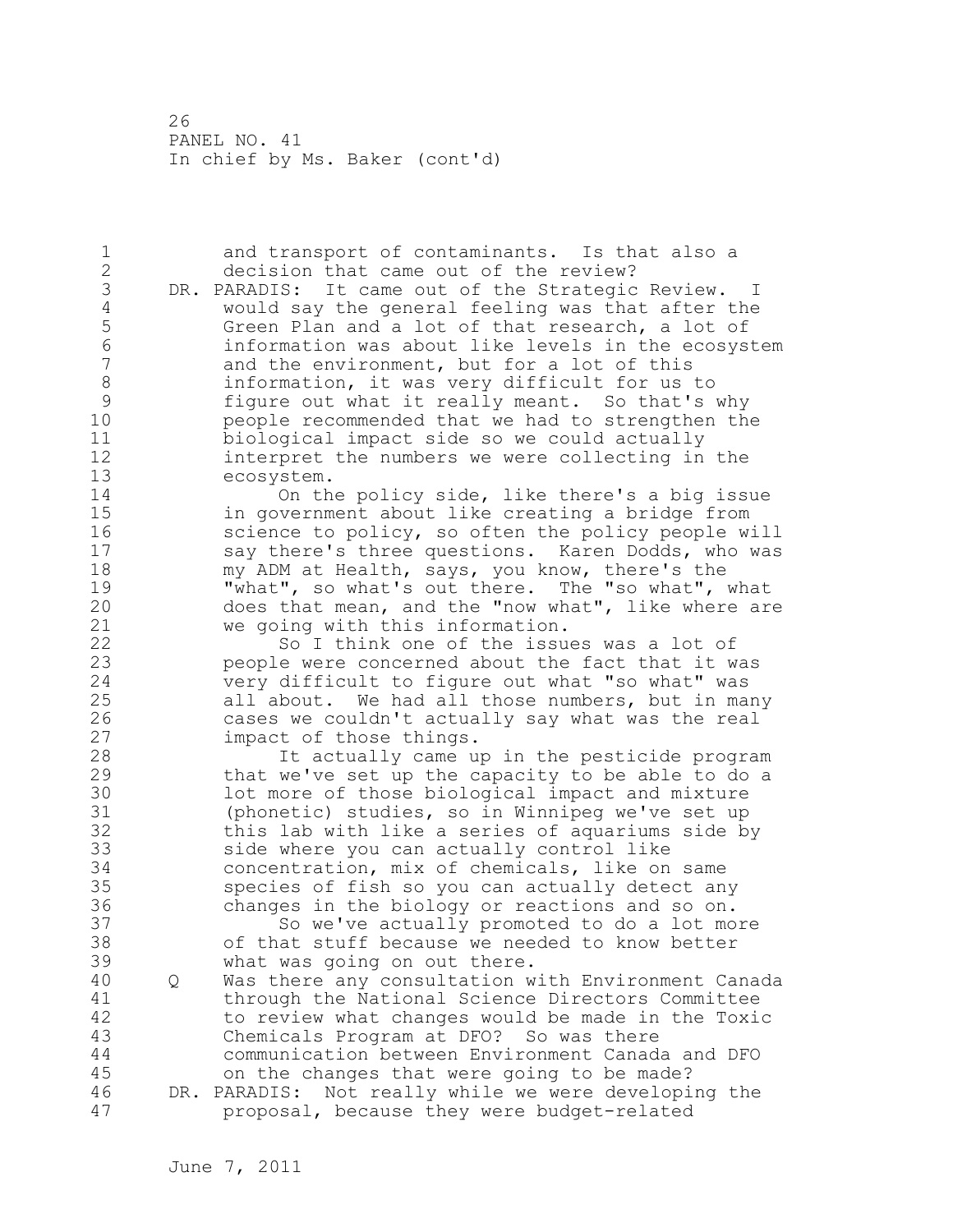1 proposals. If you look in the budget of 2005, 2 this proposal has actually been approved and is 3 listed in the budget. So there was no extensive<br>4 communication. There might have been some, but 4 communication. There might have been some, but I<br>5 wasn't privy to those. 5 wasn't privy to those.<br>6 DR. CAREY: (Indiscernible 6 DR. CAREY: (Indiscernible - microphone not on).<br>7 DR. PARADIS: Okav. DR. PARADIS: Okay. 8 Q Sorry? 9 DR. CAREY: I think that just to clarify, in the<br>10 development of the Strategic Review, there development of the Strategic Review, there was 11 consultation. 12 Q With Environment Canada? 13 DR. CAREY: With Environment Canada. I know that<br>14 because I was the person who provided Enviro because I was the person who provided Environment 15 Canada's views to the folks working on the 16 Strategic Review. Early on in the review before 17 Sylvain came on board and before this report was 18 developed, we provided comments and we were aware 19 of the process as it was being developed.<br>20 0 All right. 20 Q All right. 21 DR. CAREY: So I haven't looked at it in a long time, 22 but I believe later in the report it mentions 23 Environment Canada's views with respect to some of 24 their conclusions in their report. 25 Q And once the decisions were taken to actually 26 implement the cuts which flowed later on, a few<br>27 vears later, was there consultation with years later, was there consultation with 28 Environment Canada at that time? 29 DR. CAREY: Not that I'm aware of. So just to be 30 clear, we had input into some of the<br>31 cecommendations and the development recommendations and the development of the 32 recommendations, but the implementation of those 33 recommendations was an internal DFO matter, in our 34 view, and DFO were left to handle it to 35 themselves. It did not involve us. 36 Q Was there coordination role, though, between 37 Environment Canada and DFO in terms of the work 38 that was not going to be done any longer by DFO? 39 Once the decisions were made by DFO on how they 40 were going to implement these changes, was there 41 not a need to go back to Environment Canada and<br>42 say, okay, this is now what we're looking after, say, okay, this is now what we're looking after, 43 so that means you're looking after other parts of 44 the puzzle. 45 DR. CAREY: That would have been nice, but I wouldn't 46 say that that happened systematically, no. 47 Q Okay.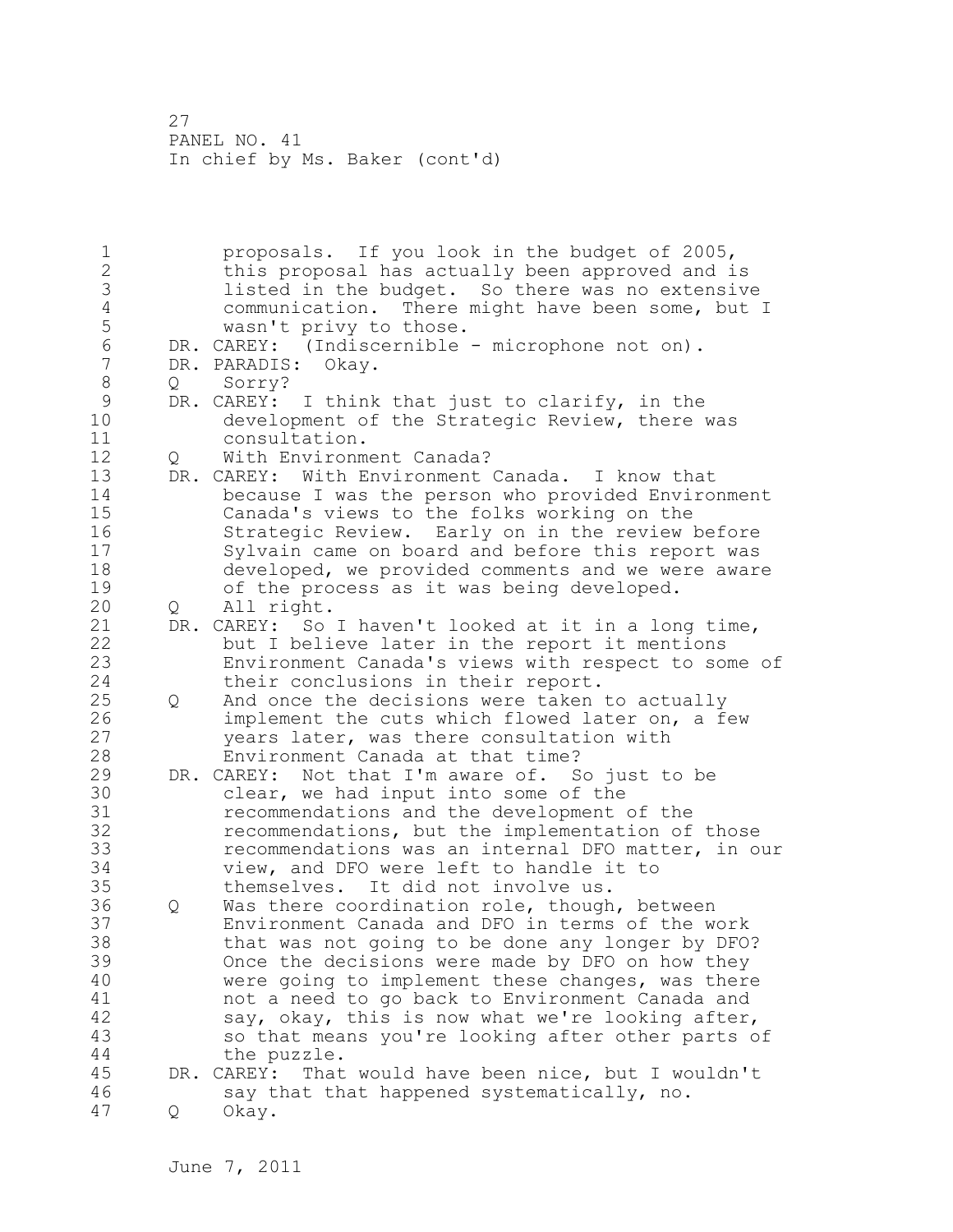1 DR. CAREY: I would in fact say that, for some of the 2 decisions, Environment Canada, i.e. myself and my 3 ADM, learned about them when they were publicly<br>4 announced, when everyone else learned about them 4 announced, when everyone else learned about them.<br>5 0 Dr. Paradis, at the time you were implementing 5 Q Dr. Paradis, at the time you were implementing<br>6 these changes to the Toxic Chemical Program, w 6 these changes to the Toxic Chemical Program, were 7 you aware that DFO in the Pacific Region had 8 decided to eliminate its Water Quality Unit?<br>9 DR. PARADIS: No, I wasn't. 9 DR. PARADIS: No, I wasn't.<br>10 0 Were you aware of the 10 Q Were you aware of the role the DFO Water Quality 11 Unit had in communicating between Environment 12 Canada and DFO in the Pacific Region? 13 DR. PARADIS: No, I wasn't, 'cause the Water Quality 14 Program was in the Habitat Protection Group, which 15 is one of the clients we were servicing from a 16 science perspective. I guess after the decision 17 got made, a lot of interaction happened region by 18 region, so in Pacific Region, the decision was to 19 -- the Water Quality Unit would no longer exist, I<br>20 quess, from what I've seen, and I wasn't part of guess, from what I've seen, and I wasn't part of 21 those discussions. 22 In the Great Lakes, discussion took place 23 around the Great Lakes Contaminant Program, so -- 24 but in other regions, I don't know if there's been 25 any formal interaction. 26 Q Okay. You have said that the biological effects<br>27 work in toxics was going to continue within DFO. work in toxics was going to continue within DFO. 28 DR. PARADIS: Yeah. 29 Q Right? And no longer was this ESSRF fund -- so 30 the acronym is what again? Environmental...?<br>31 DR. PARADIS: Environmental Science Strategic Rese 31 DR. PARADIS: Environmental Science Strategic Research Fund. 33 Q Okay. And it was dedicated to toxics originally, 34 right? 35 DR. PARADIS: Not just toxics. All of the other 36 issues, oil and gas, hydroelectricity, all the 37 habitat-related areas. 38 Q Okay. But by putting the ESSRF fund into the 39 general Science funding, there was no longer a 40 sort of dedicated amount of money for toxics 41 anymore, that's right?<br>42 DR. PARADIS: Not at the na DR. PARADIS: Not at the national level. 43 Q Okay. And with the loss of dedicated funding for 44 toxics, didn't it make it more difficult, then, 45 for biological effects to be researched within 46 DFO? How did that work, 'cause if the funding was 47 delinked --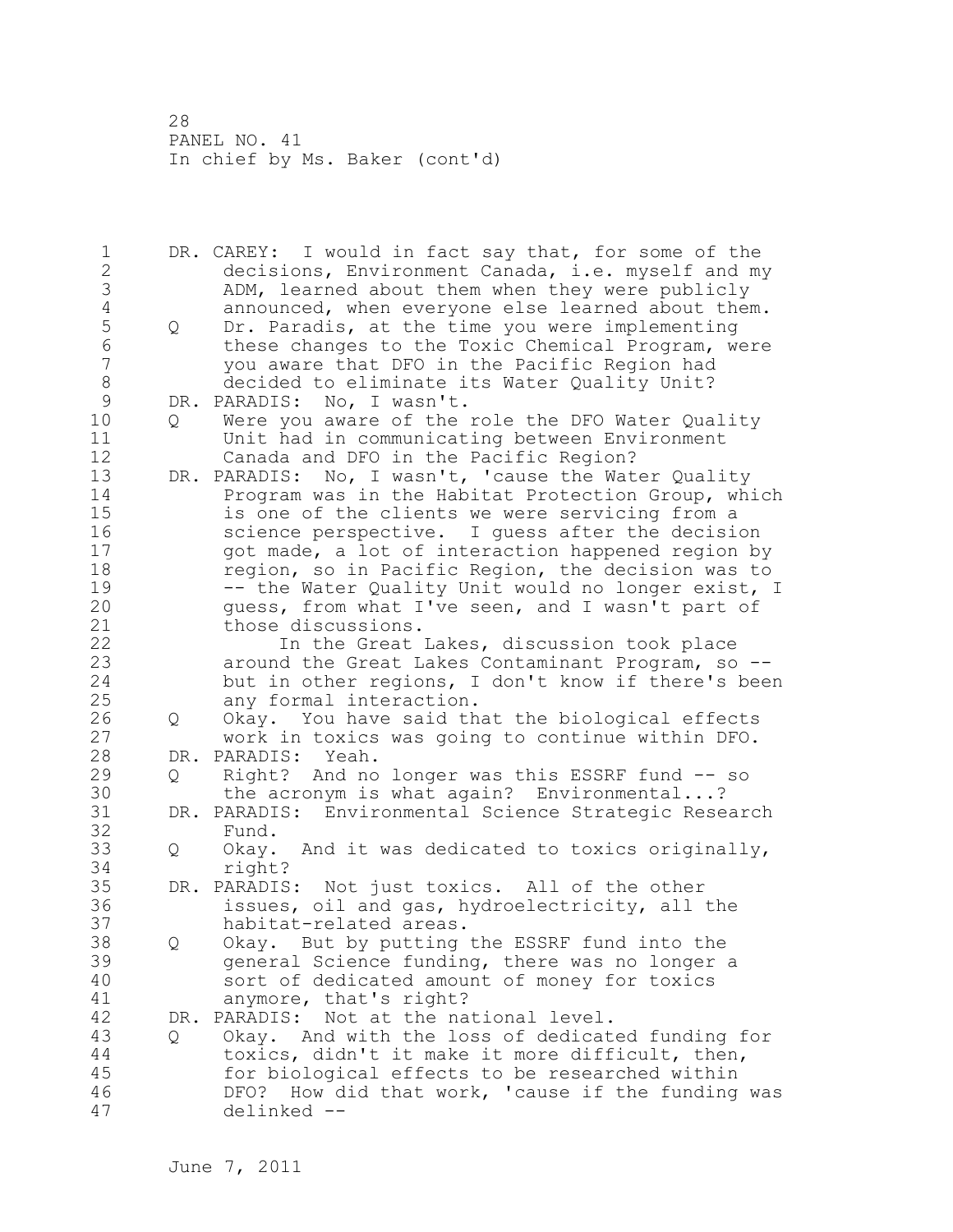1 DR. PARADIS: Yeah. I think there were two different 2 things happening. When I came to DFO, the feeling 3 was that s. 36 had been delegated to Environment 4 Canada and people were actually suggesting that<br>5 DFO move out of toxic because they saw it as an 5 DFO move out of toxic because they saw it as an<br>6 area of duplication. I think the feeling was 6 6 area of duplication. I think the feeling was<br>7 between s. 36 and *CEPA*, Environment Canada ha 7 between s. 36 and *CEPA*, Environment Canada had all 8 the tools and the capacity to do it, so we were<br>9 told basically to kind of wind down. 9 told basically to kind of wind down.<br>10 The biological effect was recog The biological effect was recognized to 11 continue to be an issue within DFO because we had 12 the fish expertise to do those kinds of things. 13 Q And was funding allocated for biological effects 14 research nationally? 15 DR. PARADIS: Not nationally. The NSDC made the 16 decision further that, okay, the scientists would 17 actually come closer to what we call the client, 18 and it's in one of the decks you've presented 19 yesterday and that are, you know, on the table.<br>20 The clients were basically the Species At The clients were basically the Species At 21 Risk Program, the Fisheries Management Program, 22 Aquaculture, Habitat, even Transport Canada and 23 external other federal government organizations 24 that needed to have scientific support from us. 25 So basically the idea was toxics should be 26 funded through those programs to be more closely<br>27 selated to the specific issues and those. related to the specific issues and those. 28 Q So which one of those clients, as you described 29 them, Species At Risk, Aquaculture, Habitat, et 30 cetera, felt there was some research that needed<br>31 to be done, they could then access -to be done, they could then access  $-$ -32 DR. PARADIS: Yeah. 33 Q -- through the science program that research. 34 DR. PARADIS: Yeah. So, for example, in the St. 35 Lawrence River, while we had like the ESSRF, we 36 were funding toxic levels in Beluga. Then when 37 the ESSRF got rolled up, the scientists turned to 38 the Species At Risk Program because Beluga was on 39 their listing, and they started to get funded by 40 this program. So in fact the results were going 41 directly to the managers of that program.<br>42 MS. BAKER: Mr. Commissioner, we could take th MS. BAKER: Mr. Commissioner, we could take the morning 43 break now, if that's convenient. 44 THE COMMISSIONER: I would like to do that. Just not 45 quite. I just, while I'm thinking of it, try to 46 understand the time frame here. 47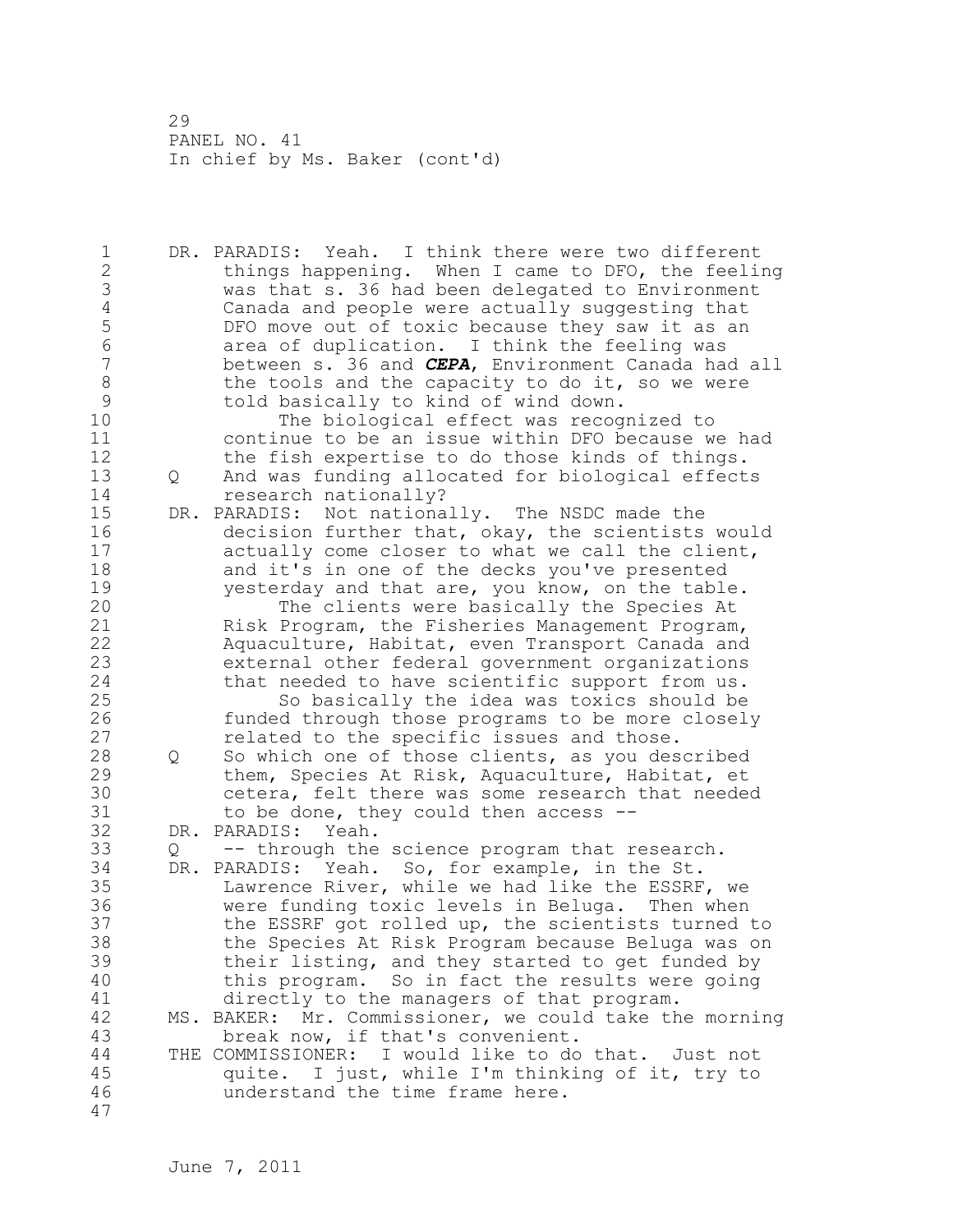1 QUESTIONS BY THE COMMISSIONER: 2 3 Q Dr. Paradis, in your c.v. - I hope I'm getting 4 this time frame correctly - but you arrived at DFO<br>5 in March 2006; is that correct? 5 in March 2006; is that correct?<br>6 DR. PARADIS: No. I came in, in 200 6 DR. PARADIS: No. I came in, in 2003. Q I'm sorry, I was just looking at your c.v., so I'm 8 not reading it correctly, but nothing turns on 9 that. It's the timetable you became Director General I guess, Ecosystem Science Director. 11 DR. PARADIS: Yeah, 2006, that's it. 12 Q What I'm trying to do is in the discussions you've 13 been having with counsel this morning, I'm trying 14 to put this in the context of the Wild Salmon 15 Policy. 16 DR. PARADIS: Yeah. 17 Q And, in particular, Strategy 3 which talks about 18 ecosystem management. How, if at all, was there 19 any discussion, consideration, views being tied<br>20 together with respect to the Wild Salmon Policy together with respect to the Wild Salmon Policy in 21 British Columbia, and its embracing as a national 22 policy. What you're talking about here, that is 23 to say, the objectives of the Wild Salmon Policy 24 with respect to habitat, ecosystem management, 25 which mentions chemicals specifically, how is all 26 that, if at all, coming together as we see what<br>27 vou've been describing are programs going away you've been describing are programs going away and 28 challenges being faced between DFO and Environment 29 Canada with respect to these areas you've been 30 giving evidence upon.<br>31 DR. PARADIS: Well, the Wi DR. PARADIS: Well, the Wild Salmon Policy was largely 32 managed out of Pacific Region. 33 Q Correct. 34 DR. PARADIS: Okay. So we didn't really -- we were not 35 really part of the development of those. They 36 were kind of brought in Ottawa to be moved into 37 the system 'cause they were regionally specific. 38 What happened is with the toxic program, what 39 we discovered is -- it's almost like if the toxic 40 program had been a separate stream outside of all 41 those other programs, so that links were very<br>42 difficult to accomplish. So by suggesting th difficult to accomplish. So by suggesting that 43 the regions would now manage toxic chemical 44 research, they had the opportunity to roll it up 45 into their own regional activities. The 46 transition to an ecosystem perspective, by 47 creation of the ecosystem research initiative, was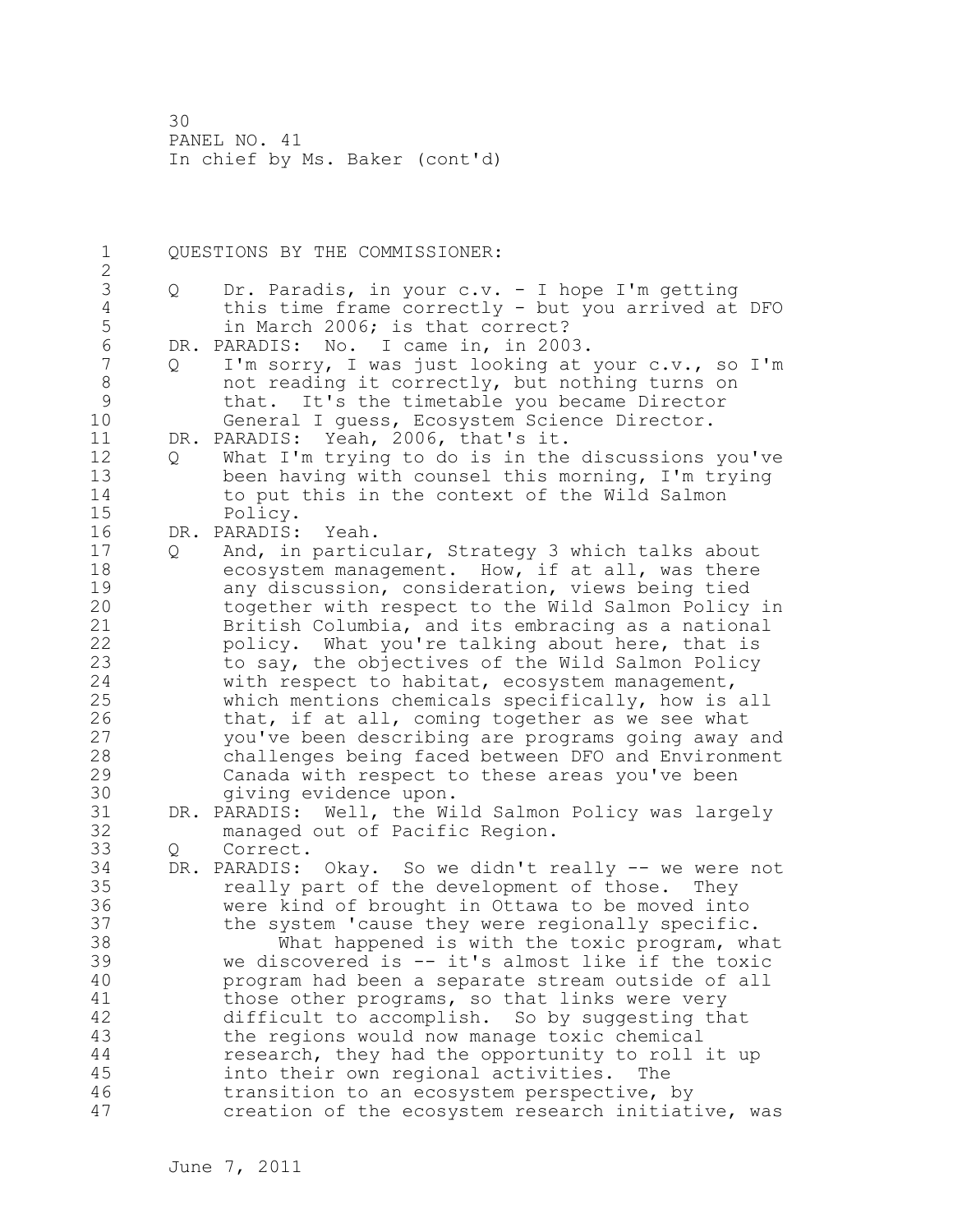1 also an opportunity to bring all those scientists 2 together, not to have them in isolation like we 3 had them in the past. So that's basically how it 4 played out.<br>5 0 And from a 5 Q And from a funding perspective?<br>6 DR. PARADIS: From a funding perspec 6 DR. PARADIS: From a funding perspective, like the Pacific Salmon Policy, all the funding comes to 8 Pacific Region. It doesn't stay in Ottawa in any 9 form. So the idea was by closing the national research fund, which was like a competitive fund, 11 there was still money in the regions to operate 12 activities. 13 So the expectation was that it would be 14 rolled up as a priority within regional programs 15 and be dealt with. 16 Q And insofar as relationship between Environment 17 Canada and DFO in this area and the Wild Salmon 18 Policy, were there any discussions around those -- 19 DR. PARADIS: Not in Ottawa.<br>20 0 Not in Ottawa. 20 Q Not in Ottawa. 21 DR. PARADIS: No. The discussions would have been in 22 the regions. 23 THE COMMISSIONER: All right. Thank you. 24 DR. PARADIS: Thanks. 25 THE REGISTRAR: The hearing will now adjourn for ten 26 minutes.  $\begin{array}{c} 27 \\ 28 \end{array}$ (PROCEEDINGS ADJOURNED FOR MORNING RECESS) 29 (PROCEEDINGS RECONVENED) 30<br>31 THE REGISTRAR: Hearing is now resumed. 32 33 EXAMINATION IN CHIEF BY MS. BAKER, continuing: 34 35 Q Dr. Paradis, we were talking about changes to the 36 national program for toxics before the break and 37 what you had indicated was that there were 38 requests made to toxics researchers from the 39 different client groups, like aquaculture or 40 habitat or fish managers for specific research. 41 How do managers or people in those different<br>42 client groups make specific requests for rese client groups make specific requests for research 43 if there isn't -- can they -- how do they learn 44 about new and emerging issues if they are the ones 45 who need to make the request down to science. How 46 does science then communicate up to those client 47 groups that there are emerging issues they need to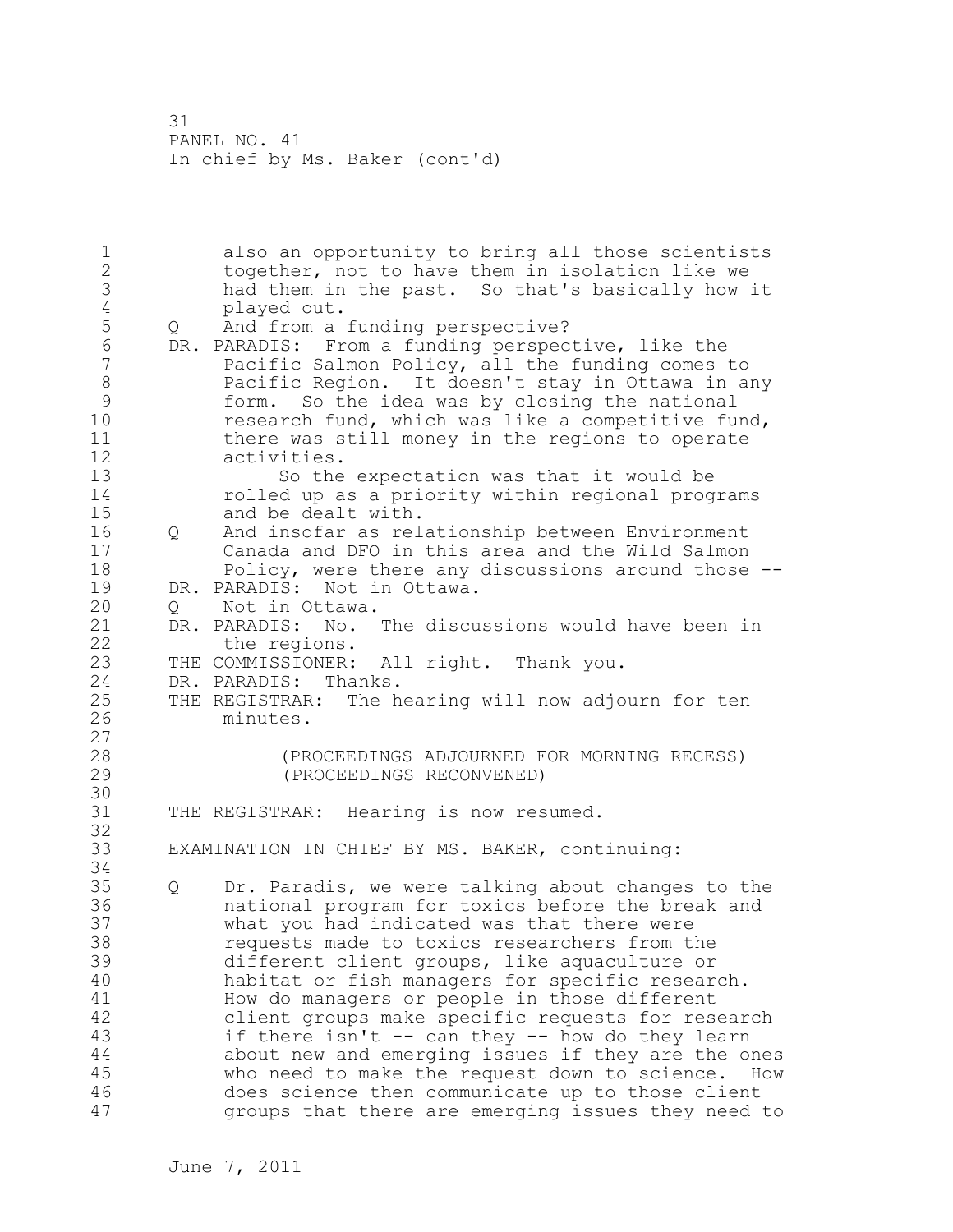1 pay attention to? 2 DR. PARADIS: Well, for most of the program and, you 3 know, the way it operated is annually we have a<br>4 priority-setting process. We're asking Region 4 priority-setting process. We're asking Region<br>5 what the priorities are and we're talking with 5 what the priorities are and we're talking with our 6 -- like what we would call our clients, like<br>7 fisheries management, habitat management, fisheries management, habitat management, 8 aquaculture management, species at risk, to find 9 out what is it that they need and then, you know,<br>10 our own scientists would propose activities and. our own scientists would propose activities and, 11 you know, the regional scientists or the managers 12 from the region would come to Ottawa or, you know, 13 wherever we have, like the planning meeting to 14 actually bring regional issues of concern in the 15 system. 16 Q Science managers? 17 DR. PARADIS: Yes. 18 Q Okay. And since the changes were made to the 19 toxics chemical program in 2005 or '04 -- when<br>20 were they actually implemented? 2004? were they actually implemented? 2004? 21 DR. PARADIS: Yes, two thousand and... 22 Q '04/'05? 23 DR. PARADIS: Yeah, '04/05, like -- 24 Q Okay. Since the changes were made have any toxic 25 research programs been prioritized in the Pacific 26 Region?<br>27 DR. PARADIS: DR. PARADIS: I couldn't tell you. 28 Q Okay. Tab 6 of the commission's list of documents 29 is a PowerPoint presentation dated December 2005 30 and is this a document that you prepared?<br>31 DR. PARADIS: Yes. 31 DR. PARADIS: Yes.<br>32 0 Okav. And wh Q Okay. And what was the purpose of this document? 33 DR. PARADIS: I think it's a presentation we made to 34 the National Science Directors Committee. 35 Q To explain what? 36 DR. PARADIS: Let me just have a look. 37 Q So that's Tab 6 in the -- 38 DR. PARADIS: Yes. Because there's been a lot of those 39 been presented. First of all, we wanted to 40 describe what the structure of the new labs would 41 be. Okay. Define the principle for those labs.<br>42 0 Is that -- if you see on the bottom of the page 42 Q Is that -- if you see on the bottom of the page 43 there will be an actual page reference number. If 44 you can show us what you're looking at, that would 45 be helpful. 46 DR. PARADIS: If you look at page 7, for example, okay, 47 so it actually described where the various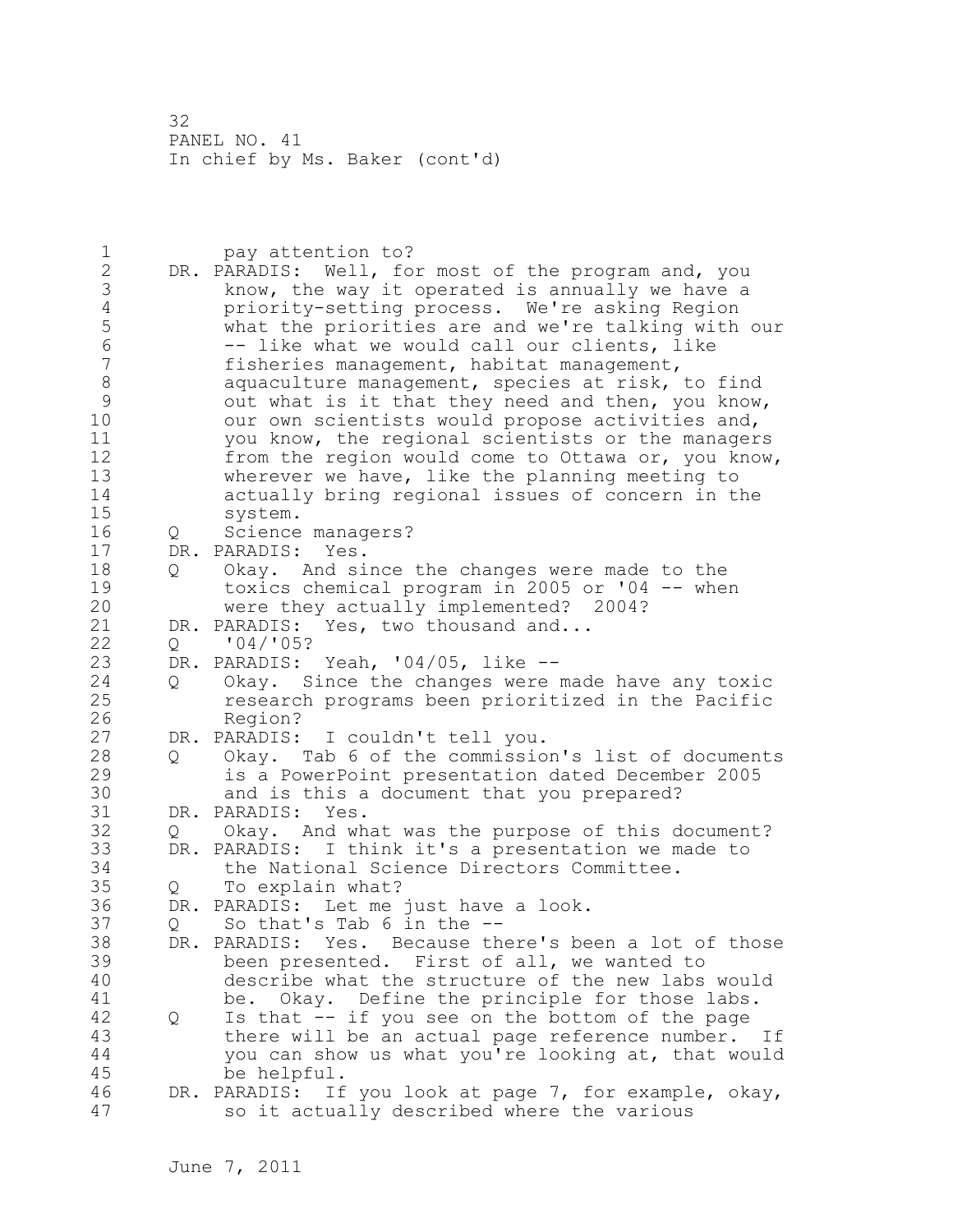1 activities would take place. The previous page 2 was actually an explanation of what would be 3 reduced and what would be added to some of the<br>4 regions. And then, you know, explain some of 4 regions. And then, you know, explain some of the<br>5 principles that it would provide analytical 5 principles that it would provide analytical 6 services to all the departments on toxic research be managed by National Board of Science managers 8 like, you know, lab would be funded by A-base,<br>9 which is like, you know, regional and national 9 which is like, you know, regional and national funds. 11 Q So that would be on page 8 and 9 as set out? 12 DR. PARADIS: Yes, that's it. Okay. Then we've gone 13 into more detail about that, what it would 14 **require.** Okay. And basically we appointed 15 someone to take care of the transition, so like 16 one of our scientists from Winnipeg became the 17 lead to make the transformation. So -- and then, 18 you know, there was some discussion about the 19 resources required to manage the analytical lab<br>20 and then the lab manager's job and evaluation, and then the lab manager's job and evaluation, 21 timing and, you know, the fact that there were 22 some opportunities for promotion. 23 Q All right. And the unknowns are on the last page, 24 page -- 25 DR. PARADIS: Yes. 26 Q -- 16? DR. PARADIS: Yes. 28 Q Okay. 29 DR. PARADIS: And so you can see that the size and the 30 nature of the National Toxic Chemical Program had not been decided yet. It was presented at a 32 further -- like, you know, at a subsequent 33 meeting. Okay. The relationship among the 34 department had to be clarified and expectation 35 from the marine environmental quality under the 36 Oceans Action Plan, okay, and was how much should 37 be done and who would be doing it. 38 Q And these unknowns that are described on this last 39 page, do they remain unknowns today? 40 DR. PARADIS: No. Because like that's where the 41 following meeting of the NSDC, where it got<br>42 discussed, had two options: was to create discussed, had two options: was to create a 43 national fund to do those things; and the other 44 one was to actually delegate to the regions the 45 responsibility to establish how those things would 46 be solved. 47 Q This is the size and nature of the National Toxic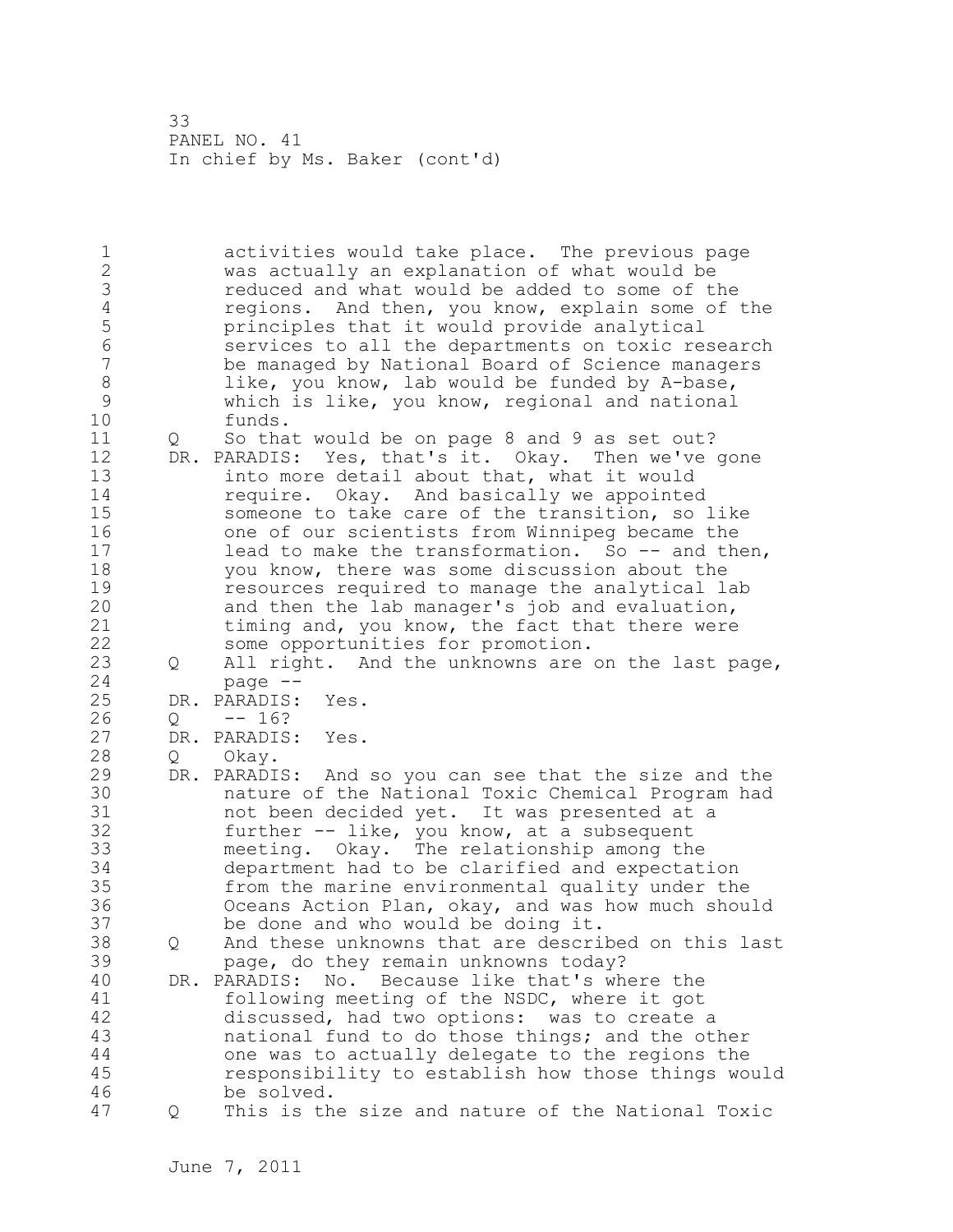1 Chemical Program? 2 DR. PARADIS: That's right. 3 Q Okay. The relationships among the different 4 agencies though, does that remain unclear?<br>5 DR. PARADIS: Well, in some cases it was fairly 5 DR. PARADIS: Well, in some cases it was fairly clear<br>6 and simple. In some other it was a bit more 6 and simple. In some other it was a bit more complicated. 8 Q Right. And so we've heard today and yesterday 9 about some of the differences about responsibility<br>10 by DFO and Environment Canada and who's by DFO and Environment Canada and who's 11 responsible for what. There seems to be still 12 some grey areas there. Is that -- that remains 13 the case? 14 DR. PARADIS: Yes, I would believe so. 15 Q Okay. And expectations for marine environmental 16 quality under the Oceans Action Plan, has that 17 been resolved? 18 DR. PARADIS: Not really. 19 MS. BAKER: Okay. Can I have this marked, please, as<br>20 the next exhibit? the next exhibit? 21 THE REGISTRAR: Exhibit 995. 22 23 EXHIBIT 995: DFO Toxics Program and National<br>24 Lab Operation, December 2005 Lab Operation, December 2005 25 26 MS. BAKER:<br>27 Q This 27 Q This -- maybe not this exact presentation, but a<br>28 Similar presentation was made in the regions, way similar presentation was made in the regions, was 29 it, to explain what the changes were going to be 30 to the program?<br>31 DR. PARADIS: I don' DR. PARADIS: I don't know. 32 Q Okay. Do you know how the regions reacted to the 33 changes being made to the toxics program? 34 DR. PARADIS: We certainly heard the scientists express 35 some concern about it, the fact that they would 36 have to actually seek funding from other sources 37 than the traditional one they had gone to, and so 38 like, you know, a number of scientists were 39 wondering how they would get funded to do their 40 work. 41 Q Was there any concern in the Pacific Region that<br>42 the fates and transportation work -- or transpor the fates and transportation work -- or transport, 43 excuse me, work that was done for contaminants in 44 the Pacific Regions by DFO was not going to be 45 picked up or taken on by Environment Canada? 46 DR. PARADIS: I think it did. 47 Q All right. That was expressed to you at the time?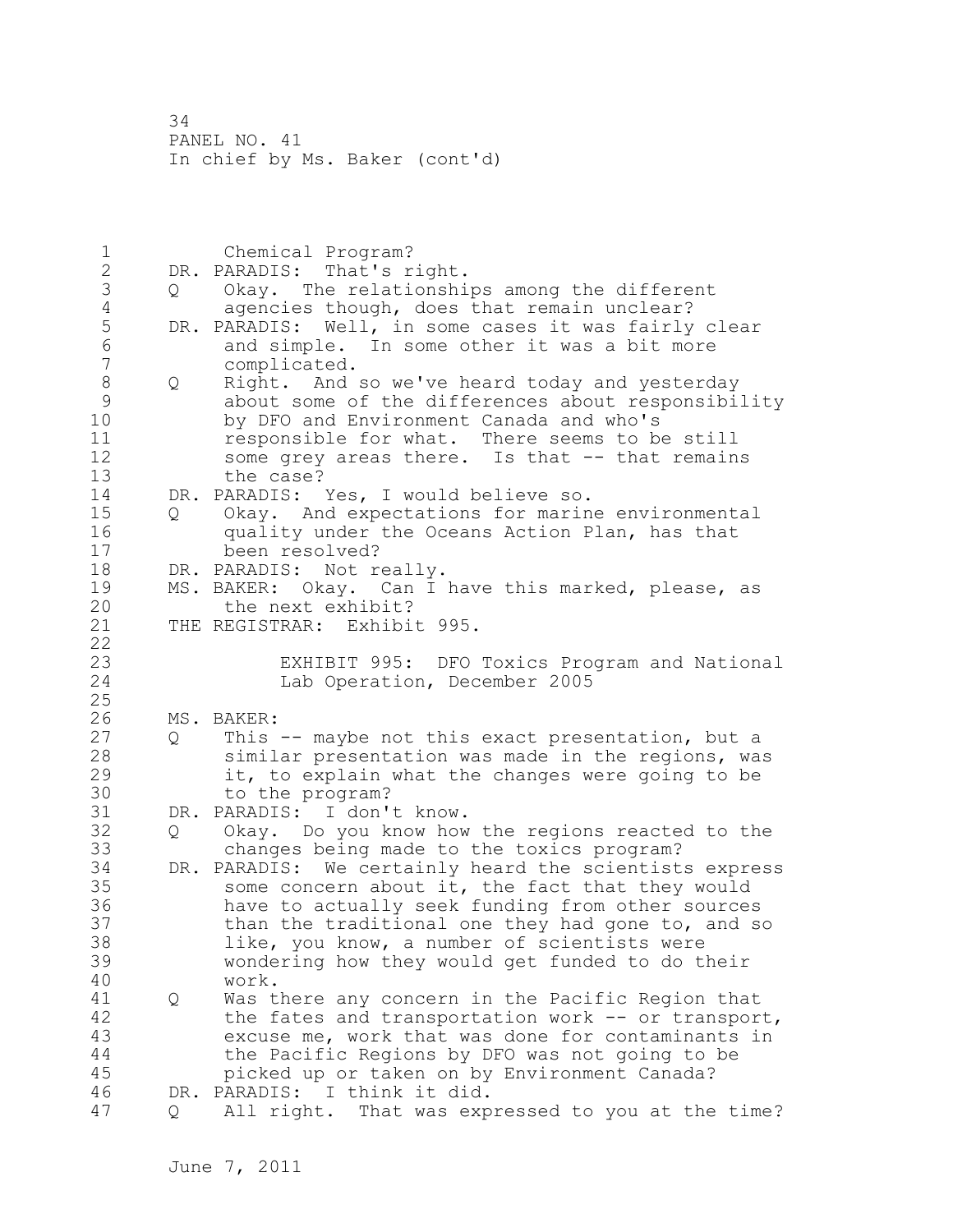1 DR. PARADIS: Well, not specifically for this region. 2 Q But you did know about that being a concern in the 3 Pacific Region?<br>4 DR. PARADIS: Yeah, 4 DR. PARADIS: Yeah, I would say so.<br>5 0 Okay. Do you know if Environm 5 Q Okay. Do you know if Environment Canada was able 6 to and did pick up or continue or start doing work 7 on non-point source contaminants and research and 8 baseline monitoring, the work that was previously 9 being done by DFO, do you know if Environment<br>10 Canada did take on that work following the Canada did take on that work following the 11 reorganization in 2004 and '05? 12 DR. PARADIS: Well, I think before I answer this one, I 13 have to say that we didn't have a monitoring 14 program for non-point source. It was usually done 15 through the research activities, so when people 16 were doing their work, we would collect numbers. 17 You know, I wouldn't call it a specific monitoring 18 program. If there was one prior to the time I was 19 there -- when I got there, there was no such thing<br>20 as a formalized monitoring program for non-point as a formalized monitoring program for non-point 21 source. 22 Q Okay. Do you know if any of the monitoring that 23 was done for DFO's research in the areas of fates 24 and transport was taken on by Environment Canada? 25 DR. PARADIS: No, I don't. 26 Q Do you know who has responsibility for doing fates<br>27 and transport work now in the Pacific Region for and transport work now in the Pacific Region for 28 Pacific salmon? 29 DR. PARADIS: No, I don't. 30 Q And who do you think -- which agency do you think 31 should have responsibility for research and<br>32 regulating levels and impacts of non-point 32 regulating levels and impacts of non-point source 33 contaminants on aquatic species and habitats? 34 DR. PARADIS: Well, that would be providing an opinion. 35 You know --<br>36 Q Well, yeste 36 Q Well, yesterday Robie Macdonald said he felt that 37 should stay with DFO, that that was a DFO 38 responsibility. Do you agree with Dr. Macdonald? 39 DR. PARADIS: Well, I think it's a machinery of 40 government issue and, you know, it's not -- it's 41 certainly not an area in which I'm specialized. I<br>42 think both departments could do it and, you think both departments could do it and, you 43 know... 44 Q Dr. Carey, I asked a question of the panel 45 yesterday whether any ecosystem research was done 46 on the Fraser. Do you know of any ecosystem 47 research done by Environment Canada on the Fraser?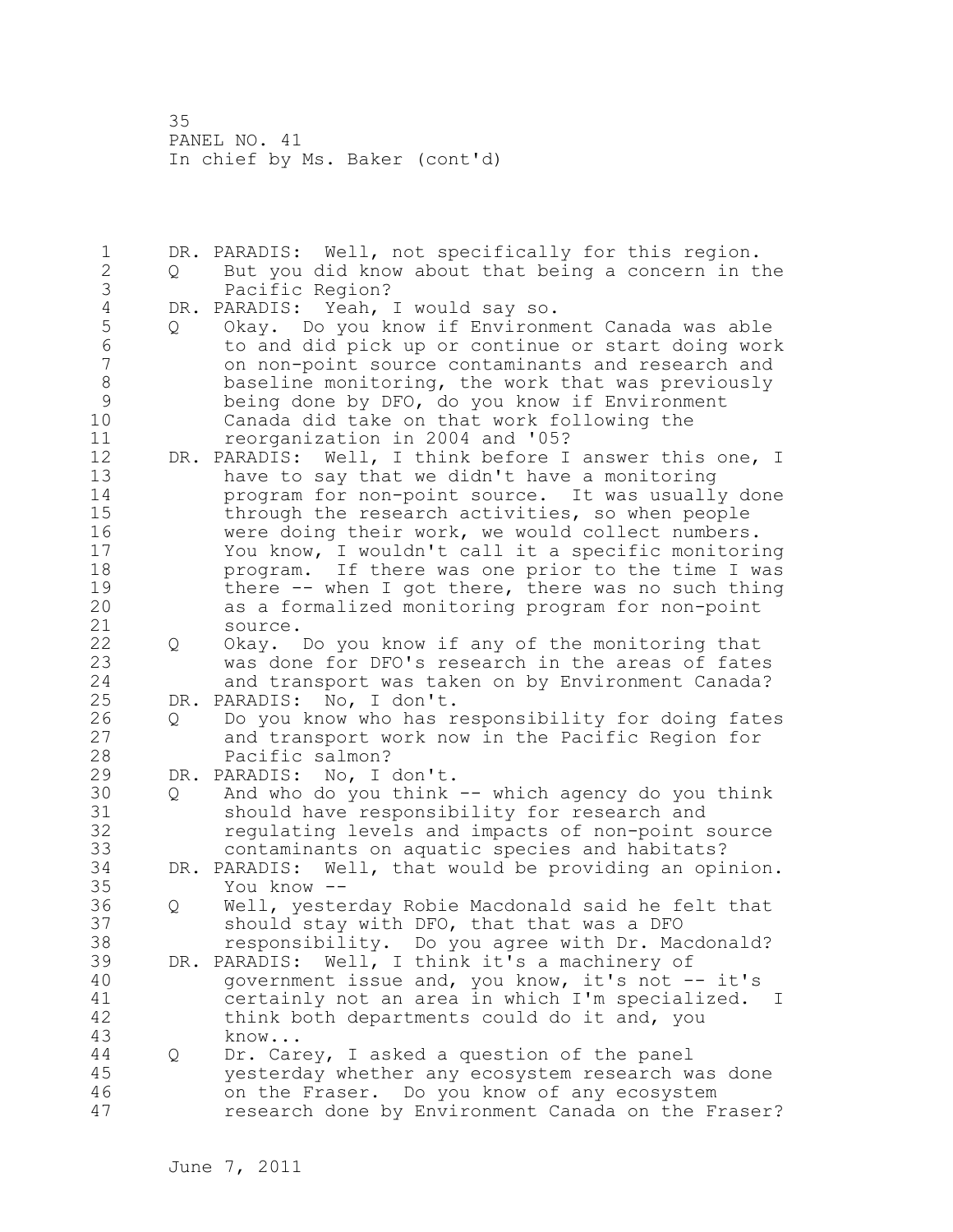1 DR. CAREY: Environment Canada in the past has had two 2 programs that -- under a collection of programs 3 that were known internally in Environment Canada 4 as ecosystem initiatives and we've had two<br>5 beta programs that were related to the Fraser. 5 programs that were related to the Fraser. The 6 first was under something called the Fraser River Action Plan, which when it was done morphed into 8 the Georgia Basic Ecosystem Initiative. That is 9 with respect to an ecosystem-based approach. I think those are the two programs that Environment 11 Canada has had in the past and I think that the 12 last year of the Georgia Basin Initiative would 13 have been around 2007, I think. 14 MS. BAKER: Could we have Tab 33 put up, Mr. Lunn? 15 MR. LUNN: Yes. 16 MS. BAKER: 17 Q Is this the report from the Georgia Basin 18 Initiative? 19 DR. CAREY: Yes.<br>20 MS. BAKER: Okav MS. BAKER: Okay. Could I have that marked, please? 21 THE REGISTRAR: Exhibit 996. 22 23 EXHIBIT 996: Yeow et al - Water Quality in<br>24 the Georgia Basin 2003 to 2007 the Georgia Basin 2003 to 2007 25 26 DR. CAREY: I should say that the ecosystem initiatives<br>27 were quite broad. They involved -- they were were quite broad. They involved  $-$  they were 28 meant to involve wildlife and in some cases 29 governance issues, gauging with provincial 30 agencies, et cetera, and so reports like this but<br>31 on a number of issues would have been prepared on a number of issues would have been prepared 32 under that initiative. 33 Q In the last ten years that you were part of the 34 department, was any ecosystem contaminant research 35 done on the Fraser? 36 DR. CAREY: Well, in terms of the identification, the 37 fate and transport of contaminants, yes. 38 Q Under Environment Canada? 39 DR. CAREY: By Environment Canada. 40 Q Is that different from what's in the Georgia Basin 41 report?<br>42 DR. CAREY: DR. CAREY: Well, yes. I would say. Simply because 43 prior to 2005, while the water quality monitoring, 44 for example, was done through the regional group, 45 reporting to the regional director general, the 46 Water Quality Research Program, the Water Research 47 Program in general, was a national program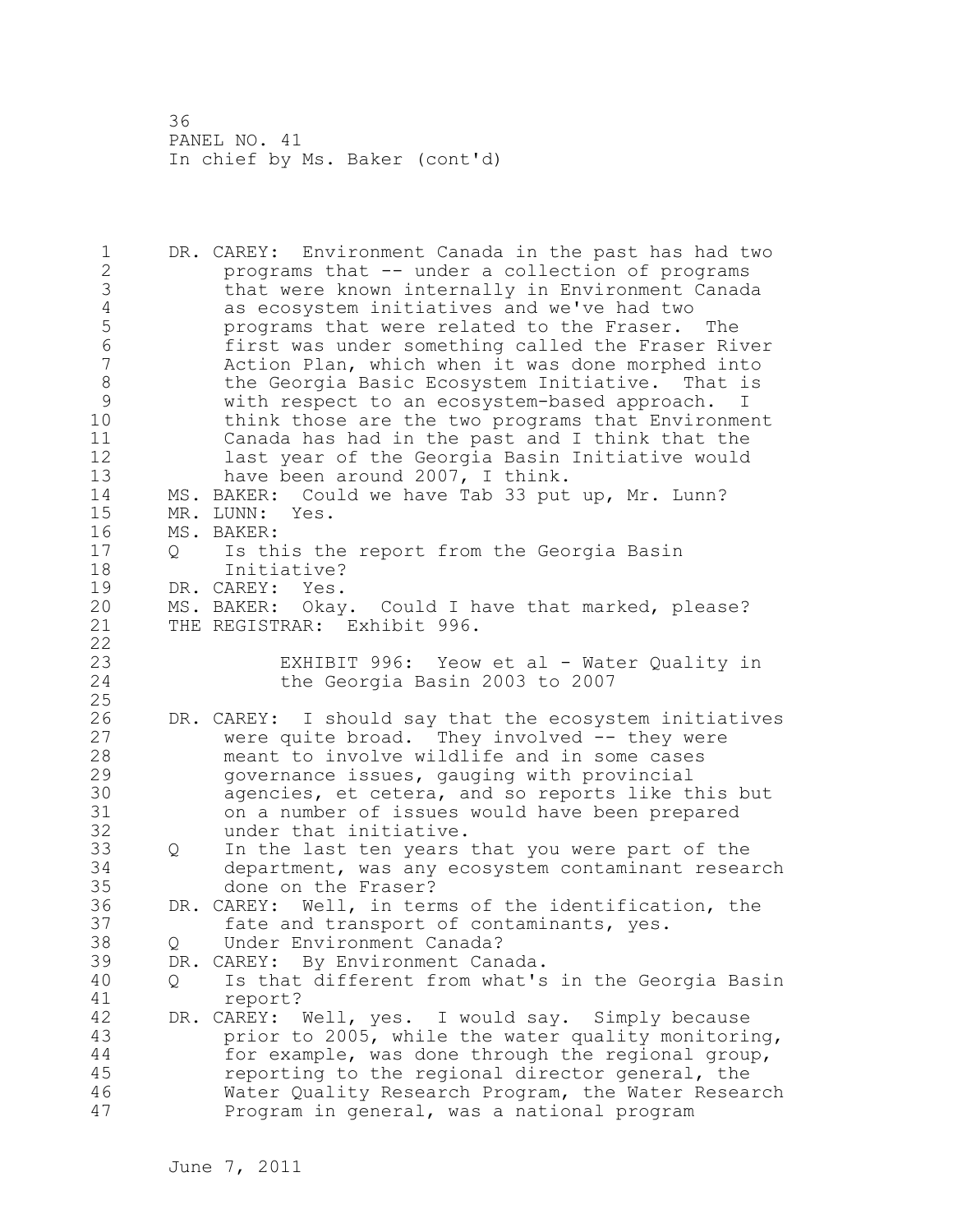1 reporting to the director general of the National 2 Water Research Institute and that was me. And 3 they were independent programs. The national<br>4 program was national in scope, so -- and it w 4 program was national in scope, so -- and it was<br>5 states-based, and so, for example, we had a 5 issues-based, and so, for example, we had a<br>6 and inational project on impacts of land use on 6 national project on impacts of land use on water quality that looked into agriculture and forestry, 8 for example, some of your traditional non-point 9 source programs. It was one of our 12 programs<br>10 and thev're quite significant in scope, I would and they're quite significant in scope, I would 11 say. 12 Those program areas would involve between 13 seven and 12 research scientists and that was the 14 basic structure of our national research program. 15 Some of that work would have happened in the<br>16 Fraser. It would not have been targeted at 16 Fraser. It would not have been targeted at the 17 Fraser, because they were national in scope, but 18 we would have collected data from the Fraser in 19 some cases to do that. It's hard to put a handle<br>20 on that because they were not targeted at the on that because they were not targeted at the 21 specific ecosystem. They're targeted at the issue 22 itself. 23 Q Okay. And so there's none -- no specific 24 ecosystem project for the Fraser system then? 25 DR. CAREY: Not that I'm aware of, no. 26 Q All right. And how about any -- has Environment<br>27 Canada, to your knowledge, done any research or Canada, to your knowledge, done any research or 28 provided science advice on Pacific salmon? 29 DR. CAREY: I can't bring any to mind, no. Not that 30 I'm aware of.<br>31 0 Okav. We've Q Okay. We've talked--32 DR. CAREY: Not since -- not since the very early '90s. 33 Q Okay. We have talked a little bit about 34 pesticides in the last couple of days and I just 35 wanted to talk to you about a report that -- I 36 know it came out after you had left the 37 department, but I think you were involved in some 38 of the -- well, you knew about this project as the 39 work was being done and that is at Tab 32, and 40 this is -- 41 DR. CAREY: Just to clarify, I was one of the 42 initiators of the project. 43 Q Okay. 44 DR. CAREY: So I'm -- 45 Q So you're well aware of it. So we'll get into 46 this in a little bit. So I just wanted to 47 identify it first. It's called Presence and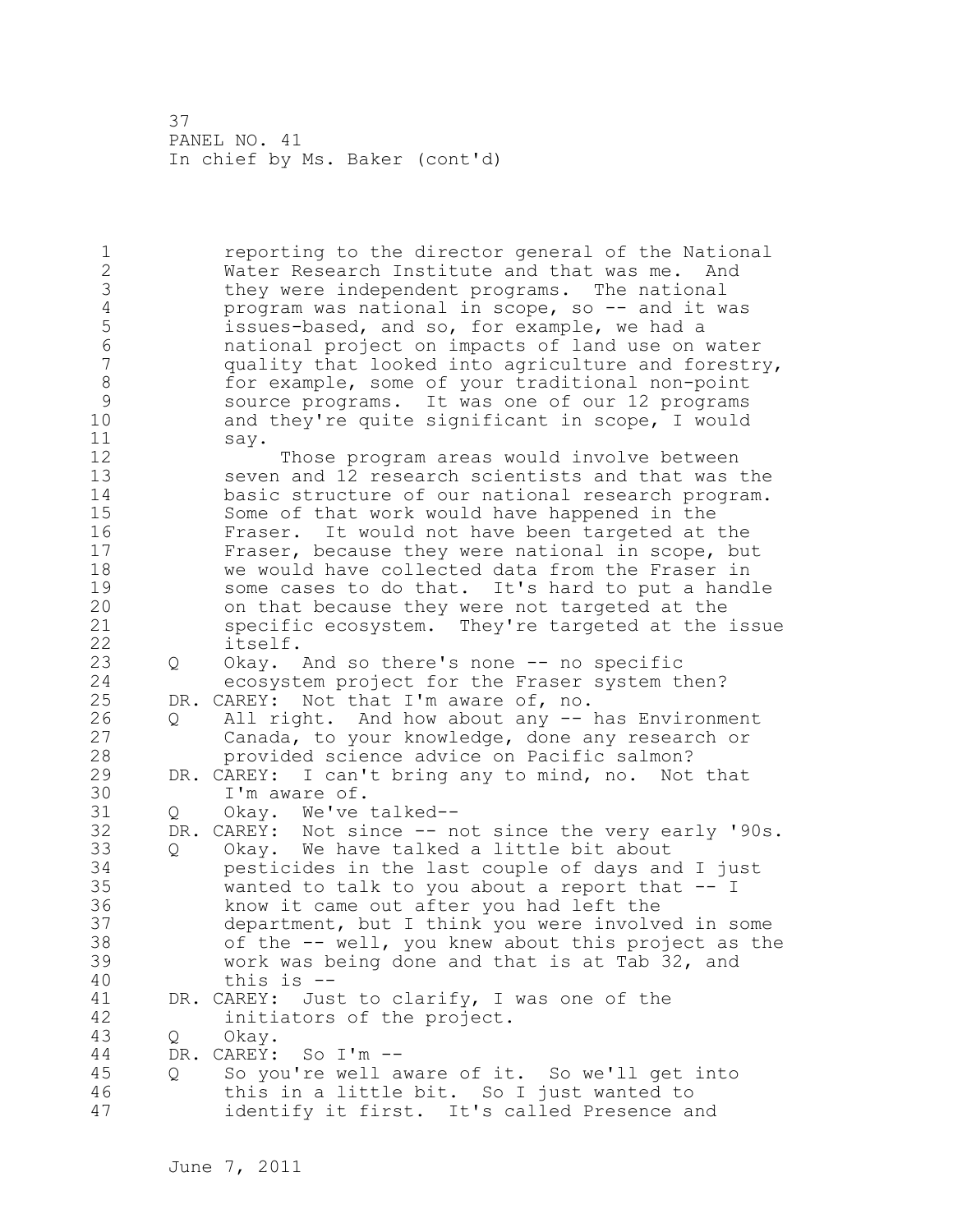1 Levels of Priority Pesticides in Selected Canadian 2 Aquatic Ecosystems. It's dated May 2011 but it's 3 from your directorate, Water Science and<br>4 Technology, where you were working before 4 Technology, where you were working before you<br>5 Tetired in... January or December? December. retired in... January or December? December. 6 DR. CAREY: Might -- I retired officially in July of<br>7 2010 but my job changed and I was in a pre-2010 but my job changed and I was in a pre-8 retirement mode from January 2010. 9 Q So this report -- you've seen this --<br>10 DR. CAREY: I was undertaking what they ca DR. CAREY: I was undertaking what they called 11 knowledge transfer after January 2010. 12 Q This report then you've seen this and you're 13 familiar with it? 14 DR. CAREY: I am familiar with this report, yes. 15 Q Okay. 16 DR. CAREY: At least its early drafts. 17 MS. BAKER: Let me have that marked, please. 18 THE REGISTRAR: Exhibit 997.  $\frac{19}{20}$ EXHIBIT 997: Presence and Levels of Priority 21 Pesticides in Selected Canadian Aquatic 22 Ecosystems - May 2011 23 24 MS. BAKER: I don't know if we're going to make it to a 25 thousand before the lunch break, but we're getting 26 close.<br>27 Q All ri 27 Q All right. So tell me about the reason this 28 report was done. You said you were one of the 29 initiators for it. 30 DR. CAREY: Yes. We received, through a Treasury Board<br>31 Submission, the department received some new 31 submission, the department received some new<br>32 funding of a type we know as sunsetted fundin funding of a type we know as sunsetted funding, in 33 other words it doesn't -- it's not ongoing. The 34 funding comes for a period of years and then it 35 disappears again. And it was also profiled in an 36 odd way so that, as I recall, it was between one 37 and \$2 million at the start and dropped down to \$1 38 million towards the end of the program. 39 The department set up a centrally-managed 40 pest fund as we called it to manage research in 41 pesticides to provide PMRA to Pesticide Management Regulatory Agency with advice on pesticides and 43 rather than have the research fund decrease, the 44 suggestion I made that was ultimately accepted was 45 we take the money that was going to decrease and 46 fund a surveillance study on the presence of 47 pesticides across Canada in our aquatic resources.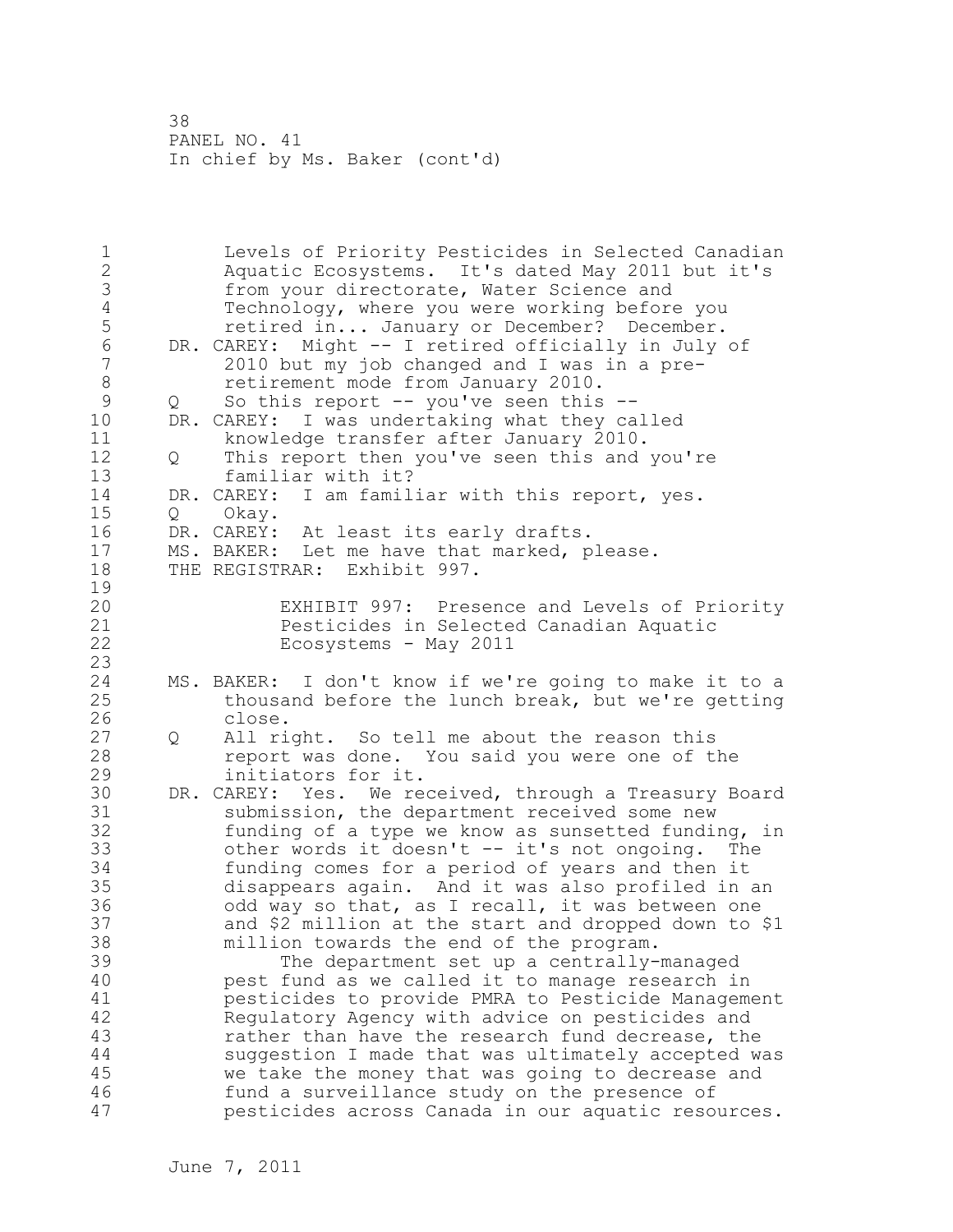1 And this, because it was prior to the 2 transformation, this would need to be delivered by 3 the regional groups, including the group in<br>4 Vancouver. And so they were funded to condi 4 Vancouver. And so they were funded to conduct 5 over a period of several years some surveillance 6 studies on presence of pesticides in water in this region, rivers in this region, that would be 8 rolled up into a national report, the idea being<br>9 to provide an overview the best we could of 9 to provide an overview the best we could of pesticide occurrence in waters across Canada for 11 that time period. 12 Q Was there a limitation on the data available in 13 terms of what was sold -- what pesticides were<br>14 sold and where and where they were applied? sold and where and where they were applied? 15 DR. CAREY: The most obvious -- what we -- we had 16 envisioned, what I originally proposed, was that 17 the PMRA - and they accepted at least to try - 18 would gather information on pesticides used and we 19 would compare the information that they could<br>20 and their on pesticide use with information we we gather on pesticide use with information we would 21 determine on pesticide occurrence to see if there 22 were any surprises. That turned out to be 23 extremely problematic for PMRA and the only real 24 data we had available, and it wasn't complete, was 25 sales data and sales data is extremely unreliable. 26 People can, it appears, buy pesticides and store<br>27 them for years and then use them. They can buy them for years and then use them. They can buy 28 pesticides in other regions. Sales data in a 29 region is not a reliable indicator of pesticide 30 use in a region for any given year, but that's the data that was available. 32 Q Would you agree that it would be very helpful to 33 have more data on what pesticides are sold and 34 what areas they're sold in and when they're 35 applied? 36 DR. CAREY: Better sales data would be better, but I 37 think the idea would be better use data. 38 Q Mm-hmm. 39 DR. CAREY: So that you could tell if there were 40 surprises, if people were using -- see, just to be 41 clear, when PMRA regulate a pesticide they<br>42 cegulate a pesticide for a specific applic. regulate a pesticide for a specific application 43 and they give directions on the label of the 44 pesticide with respect to how it should be 45 applied. And some of the issues we have are 46 whether the pesticide is being used for its 47 approved uses or used in other ways or it is being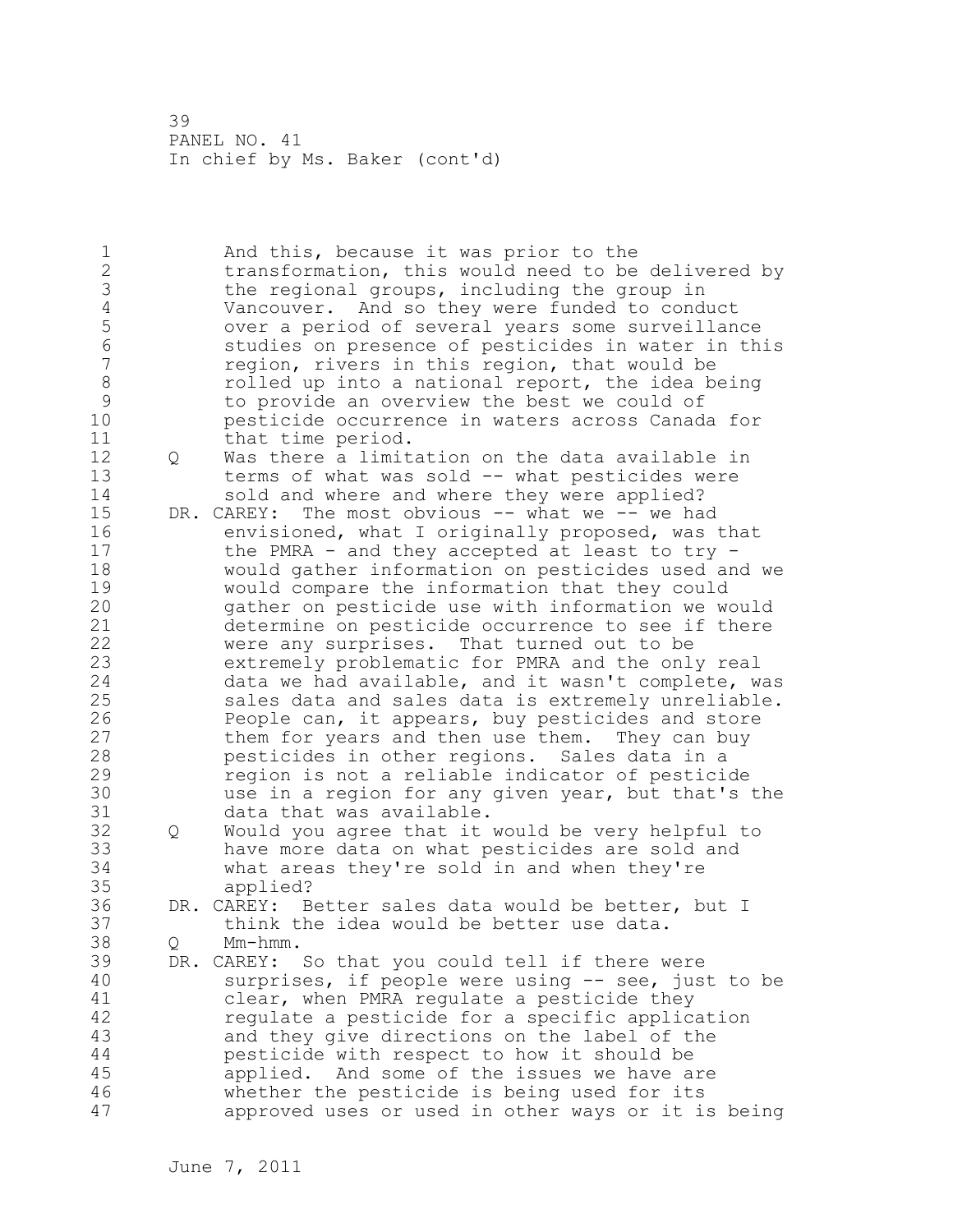1 applied in the manner that it was approved to be 2 applied or not. And it's hard to understand that, 3 because it's happening at the individual level,<br>4 individual woodlot, individual farm, et cetera. 4 individual woodlot, individual farm, et cetera.<br>5 and so one of the ideas we thought was if 5 And so one of the ideas we thought was if we<br>6 Could compare what was said to be used in an area 6 could compare what was said to be used in an area with what was showing up, we might see some 8 anomalies that would indicate non-registered uses 9 or other anomalies. It's hard to get at that any<br>10 other way at this time and sales data is not other way at this time and sales data is not 11 necessarily the best data to get that. It would 12 be actual on-the-ground information of what people 13 said they were using and compare that to what they 14 appeared to be using. 15 Q Did you -- did Environment Canada work with any 16 DFO contaminant researchers on this project, such 17 as Peter Ross? 18 DR. CAREY: Not that I'm aware of. DFO managed their 19 pesticide project quite separately. We did, just<br>20 to be clear, we did sit down in an to be clear, we did sit down in an 21 interdepartmental meeting - I mentioned earlier 22 these interdepartmental working groups. There was 23 one on pesticides. We sat down together. We 24 compared programs and we did not see enough 25 overlap in the programs to collaborate on specific 26 activities, and so we proceeded independently.<br>27 0 The last couple of questions I have relate to 27 Q The last couple of questions I have relate to the 28 toxic chemical program within DFO and how that 29 changed. What did you understand would be the 30 responsibility of Environment Canada and what 31 would be the responsibility of Fisheries and 32 Oceans for toxic research in Canada? And I'm 33 asking because you were involved in the early 34 stages, you said, of the review of toxic chemicals 35 in DFO. 36 DR. CAREY: I was the point person to provide input -- 37 Q Mm-hmm. 38 DR. CAREY: -- on behalf of Environment Canada for 39 DFO's toxics reviews, so I collected information 40 and opinions and synthesized them and delivered 41 them to DFO's Science Directors Committee and when<br>42 they refer in their reports to EC's opinion, they refer in their reports to EC's opinion, 43 that's the information I delivered. 44 Q So what did you understand was the split then in 45 terms of toxic research between Environment Canada 46 and DFO? 47 DR. CAREY: If I may, could I just clarify a little bit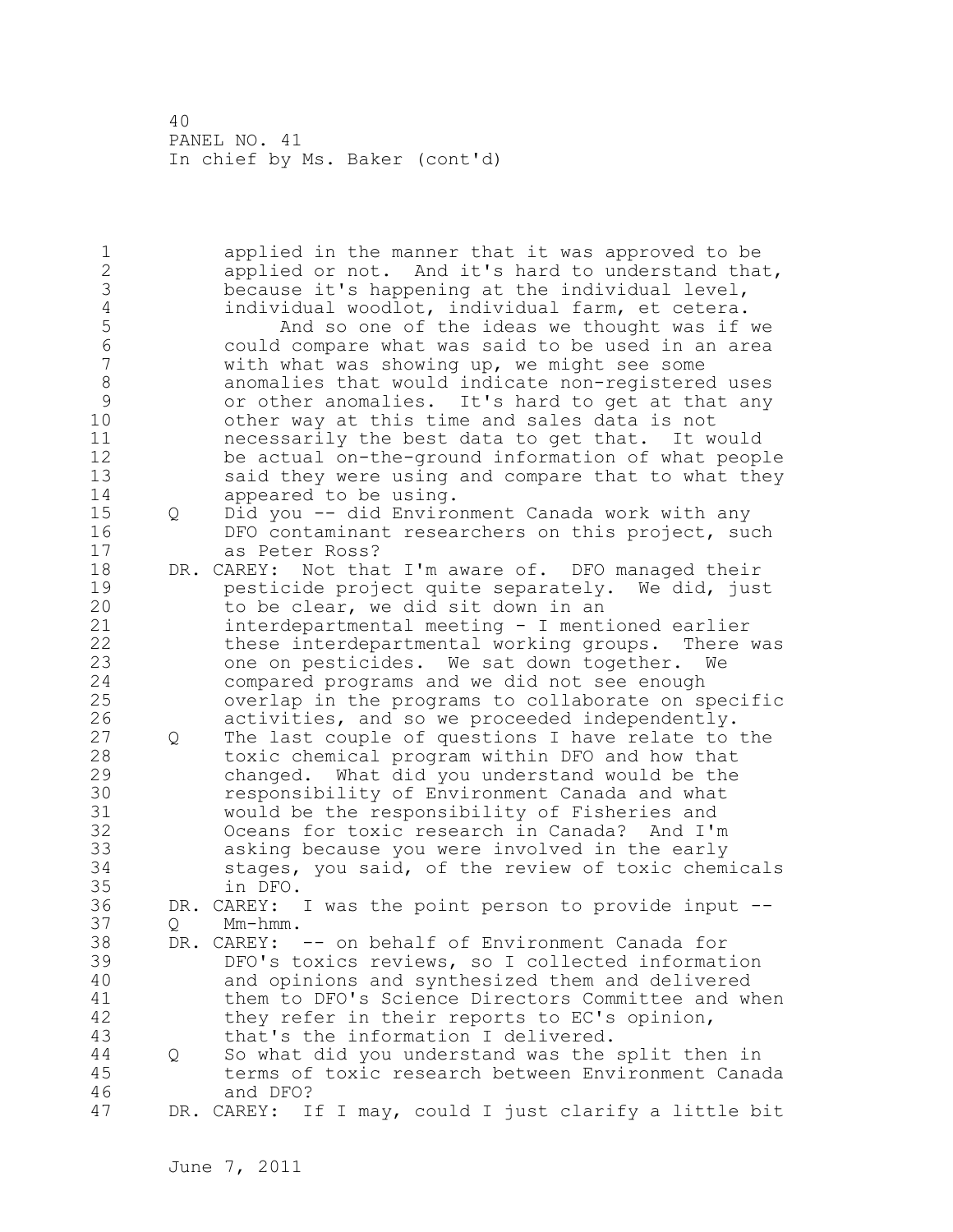1 of background? 2 Q Yes. 3 DR. CAREY: Specifically with respect to **CEPA** but also<br>4 to a certain extent with our understanding of 4 to a certain extent with our understanding of<br>5 Environment Canada's responsibilities with s. 5 Environment Canada's responsibilities with s. 36, 6 our understanding was s. 36 is a section that deals with the deposit of a deleterious substance. 8 There is a -- what I know - perhaps it's not the 9 correct legal term, but what I know is that the<br>10 oeneral prohibition in the *Fisheries Act* agains 10 general prohibition in the *Fisheries Act* against 11 deposit of a deleterious substance and s. 36 12 creates the possibility that a substance could be 13 deposited if certain conditions were met, i.e., we 14 set regulations and effectively my understanding 15 is if those conditions are met, someone has 16 authority to deposit that substance. If those 17 conditions are not met, stated in the regulation, 18 they do not have authority and the general 19 prohibition applies and they are charged with<br>20 deposit without authority. deposit without authority. 21 All that being said, specifically those 22 regulations are developed - and this is my point - 23 those regulations are developed at the level of 24 toxic effects on individual organisms to a great 25 extent. If you think about a chain going from 26 1ndividual organisms to local communities to<br>27 100 100 populations, we focus in Environment Canada populations, we focus in Environment Canada on 28 effects on individual organisms, not effects on 29 populations. In general, we feel that by 30 protecting individual organisms we should be protecting populations and so we do not go and 32 look for population level effects because if we've 33 seen them, it more or less implies that we've 34 failed to do our duty with respect to protecting 35 individual organisms. 36 So I have seen cases where a -- we'll take a 37 -- I don't want to say sockeye, because I haven't 38 seen specific examples on sockeye, but take a 39 lobster that has an intersex condition, 40 condition's been exposed to endocrine disruptors 41 and has developed sexual organs for both males and<br>42 females, we don't need, we don't feel, to females, we don't need, we don't feel, to 43 demonstrate that the lobster population is at risk 44 to know that's a bad thing. And so we believe 45 it's efficient to focus on the effects on 46 individual organisms, both for s. 36 and the 47 effects of deposits and certainly for *CEPA*. And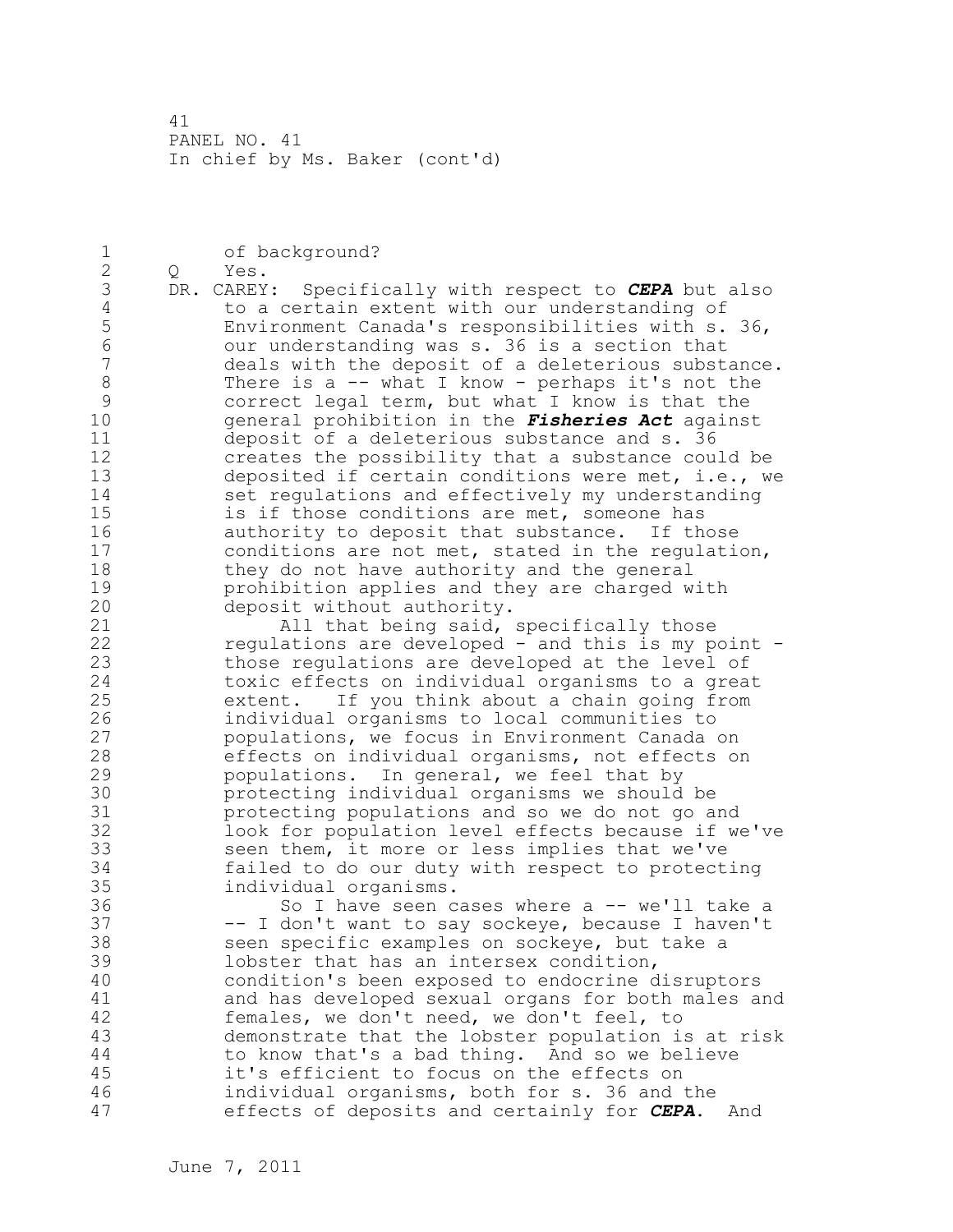1 that's been a philosophy of ours. 2 So that led our input to this toxics review, 3 because we maintained a very significant research<br>4 program and post-'95, post-program review, we 4 program and post-'95, post-program review, we<br>5 picked up some DFO scientists who had been wo 5 picked up some DFO scientists who had been working 6 on fish, individual fish, not populations, and so we maintained a significant research program to 8 support our development of regulations under s. 36<br>9 and our development of regulations under CEPA on 9 and our development of regulations under *CEPA* on toxic substances and to some extent, it was 11 duplicated in DFO and we communicated to DFO that 12 Environment Canada thought it was their business 13 to do that and we would be happy to continue to do 14 that. We communicated to DFO that we did not 15 think it was our business to look at the overall 16 effect at the population level of toxic substances 17 and that we would be very comfortable and 18 encourage DFO to focus their toxics work at the 19 population level. And that would be relevant to<br>20 bheir mandate with respect to the management of their mandate with respect to the management of 21 populations of commercially-harvested fish and 22 that would help us out because it would give us 23 more information but not specific information that 24 we would keep our programs focused on the specific 25 information we felt we needed to develop our 26 regulations under s. 36 and to conduct our<br>27 responsibilities with respect to the gener responsibilities with respect to the general 28 management of toxic substances under *CEPA*. 29 So that's what we communicated. That's 30 what's reflected, I believe, in the documents that<br>31 vou've presented, both the decks and the report, you've presented, both the decks and the report, 32 and so when we left, what we saw was our input had 33 been reflected in the documents and we anticipated 34 that when DFO implemented the changes, they would 35 implement them in a manner consistent with the 36 priorities mentioned in the documents. And that's 37 where I left it. 38 Q Do you know if that actually happened? 39 DR. CAREY: Well, it seems it did not happen 40 consistently. And certainly now there seems to 41 be a bit of a change in wording that I was not<br>42 aware of at that time with respect to how DFO: aware of at that time with respect to how DFO now 43 interprets Environment Canada's responsibilities 44 under s. 36. 45 Q When the Department of Fisheries and Oceans 46 changed its toxic chemical program, was any non-47 point source contaminants research that was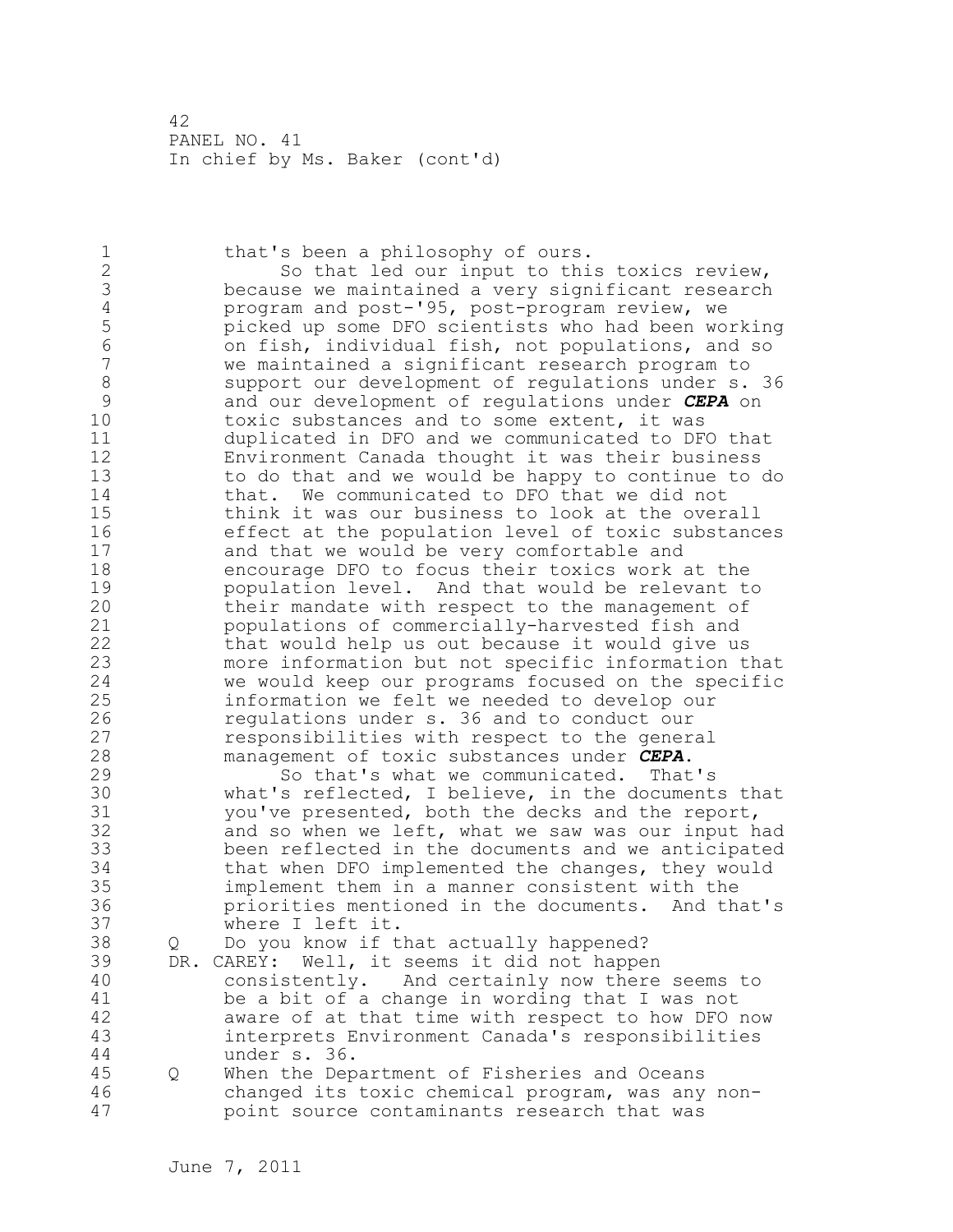1 previously being done by Department of Fisheries 2 and Oceans taken on by Environment Canada? 3 DR. CAREY: Taken on?<br>4 0 Either accommoda 4 Q Either accommodated into existing programs or 5 actually taking over a program?<br>6 DR. CAREY: Well, let me -- I can gi 6 DR. CAREY: Well, let me -- I can give you a longwinded answer to that then and a bit of 8 background. When -- as DFO implemented these<br>9 changes, I would say that the communication w 9 changes, I would say that the communication was very inadequate with respect to what was going to 11 happen and my supervisor -- I went from being an 12 acting ADM to having an ADM to being acting ADM 13 again, so partially when I was ADM I did it myself 14 and partially when I had an ADM boss, I did it 15 with him. We visited DFO labs, we visited folks 16 in headquarters, we asked for information about 17 what might be happening with a view of 18 understanding its impact on Environment Canada's 19 **programs.** We did not specifically take the<br>20 **programs.** We were looking for things for approach that we were looking for things for 21 Environment Canada to pick up that we thought were 22 DFO's business, but we were very, very interested 23 on the degree to which these changes that were 24 happening when we could get the information would 25 impact Environment Canada's mandate. And we tried 26 to get information of that type.<br>27 With respect to what we pic With respect to what we picked up in the end, 28 in terms of a program, the only program that I'm 29 aware of that we picked up as a program involving 30 the moving of people and resources to Environment<br>31 Canada was the Great Lakes Fish Contaminants 31 Canada was the Great Lakes Fish Contaminants Monitoring Program. With respect to the changes 33 we made internally, and I'll emphasize that 34 Environment Canada had a very significant research 35 component already in the aquatic ecosystem effects 36 of atmospherically transported contaminants of 37 agricultural practices, of urban runoff, wet 38 weather pollution, combined sewer overflows, and 39 also of forestry practices. And so what we tried 40 to determine is if any of the things that DFO 41 seemed to be getting out of would be gaps in our<br>42 program that we needed to modify and so our program that we needed to modify and so our 43 approach was to look at how might we modify our 44 program given we had a fixed budget to cover off 45 things that Environment Canada -- that would be 46 important to Environment Canada. 47 The second thing I'll point out is that as a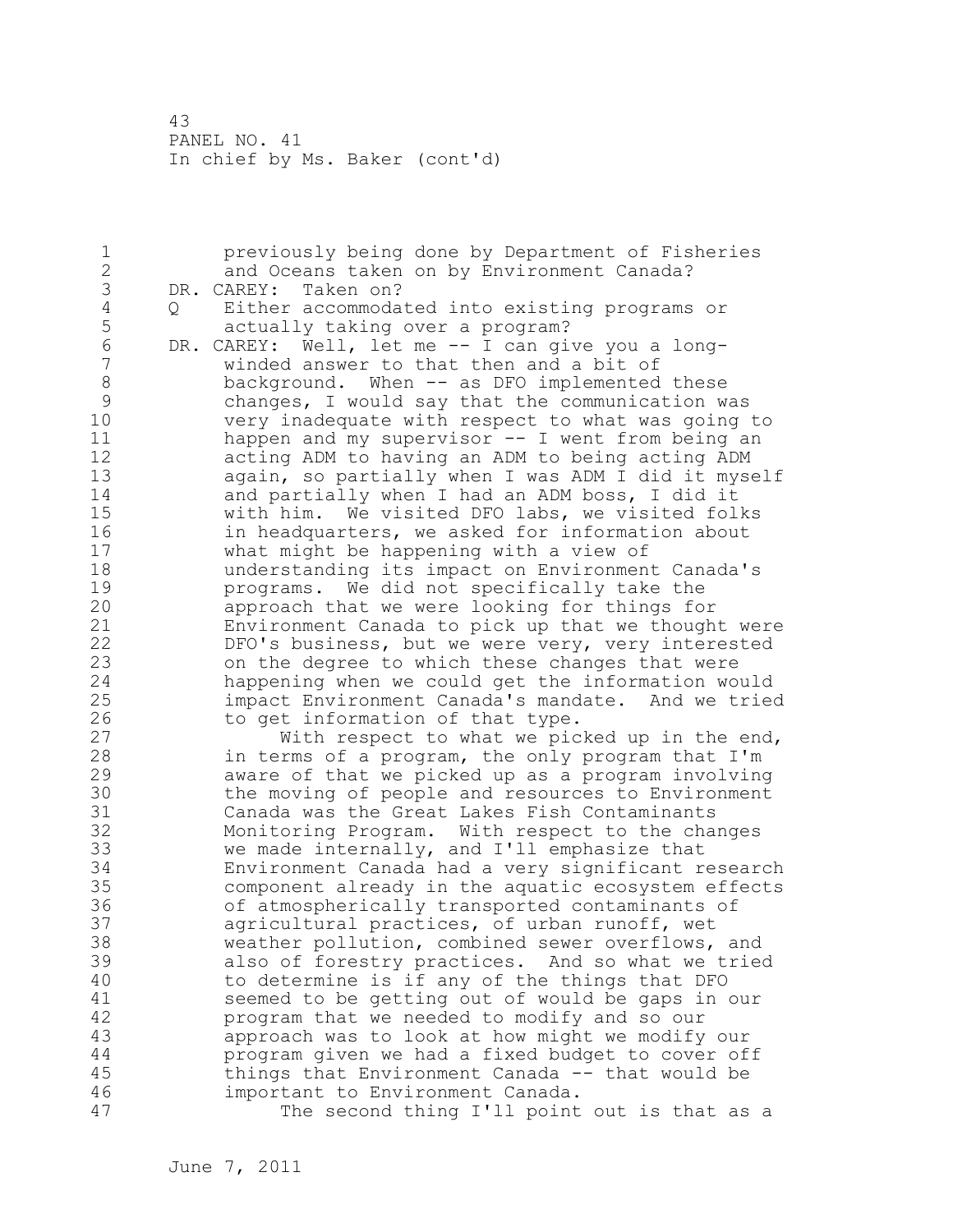1 result of program review in 1995, Environment 2 Canada picked up seven or eight toxic chemical 3 researchers from DFO, one of whom is an<br>4 international expert in long-range tran 4 international expert in long-range transport of<br>5 atmospheric pollutants, Derek Muir, a couple of 5 atmospheric pollutants, Derek Muir, a couple of<br>6 bhem were fish specialists, et cetera. So that 6 them were fish specialists, et cetera. So that by<br>7 the time these changes had occurred, we had the time these changes had occurred, we had 8 already changed our program to cover off some of<br>9 the things that were covered off in these change 9 the things that were covered off in these changes.<br>10 So I would say in some cases we made small So I would say in some cases we made small 11 internal modifications, in some cases we said we 12 have an adequate enough program without DFO's 13 contributions and in one case we said this is a 14 gap that we -- that we don't have a duplication 15 for, that's the fish surveillance program in the 16 Great Lakes. It's clear federal mandate, 17 international treaty, that it addresses its 18 commitment to the Americans to do it and our 19 minister approved us picking it up as a program.<br>20 0 Was any contaminants work or monitoring associat 20 Q Was any contaminants work or monitoring associated 21 with research that was being done by Fisheries and 22 Oceans in relation to Pacific salmon incorporated 23 into -- 24 DR. CAREY: I don't -- 25 Q -- Environment Canada's work? 26 DR. CAREY: I don't believe so, no.<br>27 0 We hear a lot about funding pr 27 Q We hear a lot about funding pressures. Does<br>28 Fuvironment Canada have the budget to do all Environment Canada have the budget to do all of 29 the toxic chemicals work that it thinks it needs 30 to do to meet its mandate?<br>31 DR. CAREY: Well, you know, tha DR. CAREY: Well, you know, that's a very open-ended 32 question. Environment Canada has a very 33 significant toxics research mandate. The Water 34 Quality Research Program in its full scope -- now 35 I'm speaking prior to my retirement. I think it's 36 probably changed a bit now, but it varied between 37 35 and \$50 million annually. And we set 38 priorities and I'm not aware of a big issue that 39 we missed with respect to our mandate. 40 The fact of the matter is there were a lot of 41 things we couldn't do. There's a certain feature<br>42 of the kind of decisions that you have to make of the kind of decisions that you have to make 43 where you pick the big ones and you do them, you 44 look for the next ones and it's kind of like the 45 law of diminishing returns. So we think we got 46 the most important ones. We tried very hard to do 47 that. If we didn't do that, then we would have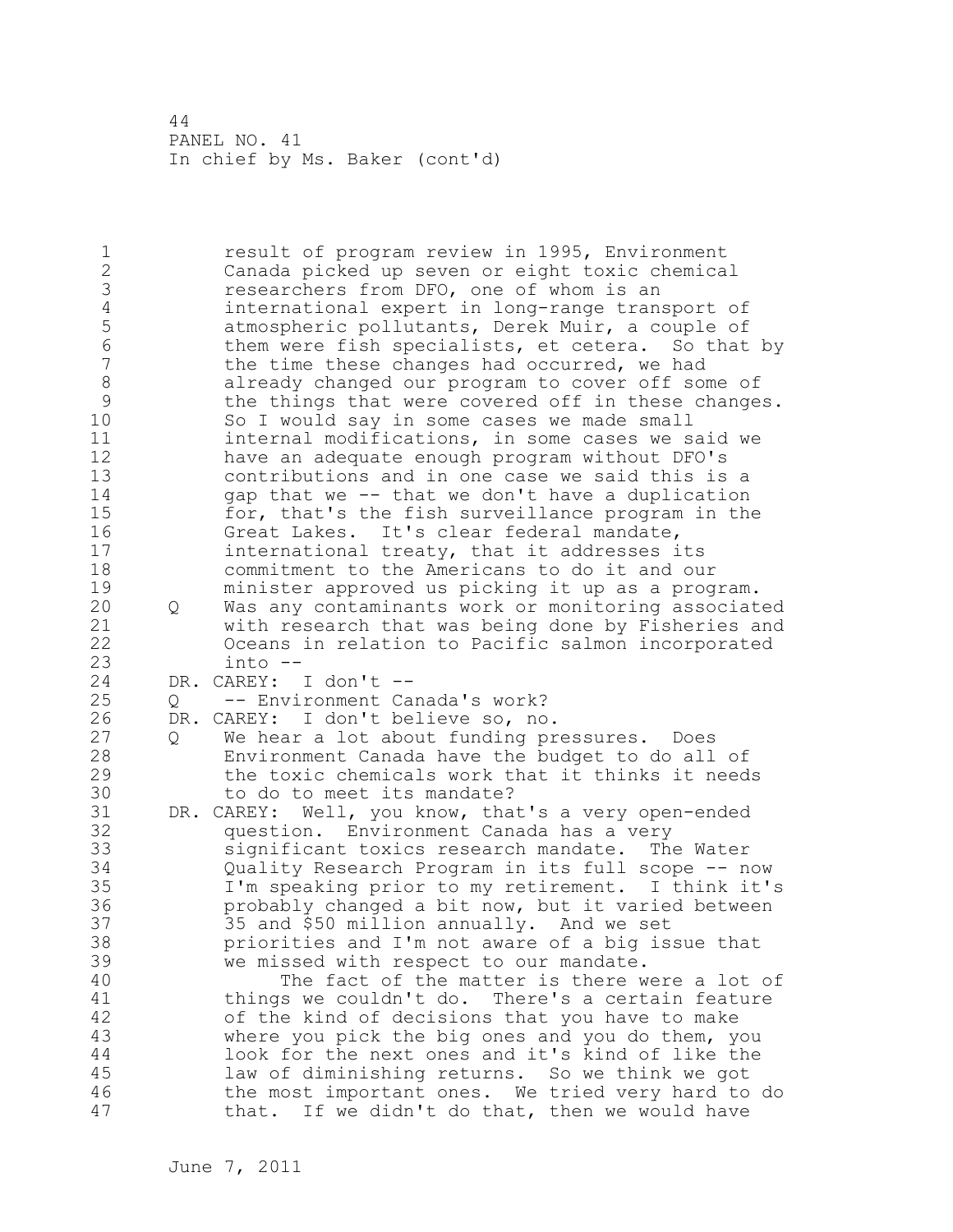1 recognized it as a failure on our part to get it 2 right. But we didn't do everything we wanted to 3 do, but it may be that the ones that we didn't do 4 were somewhat less important.<br>5 So could we use extra mo 5 So could we use extra money and justify it?<br>6 So could we use extra money and justify it? 6 Yes. But I don't know that I would say that we 7 don't have the money necessary to do what's 8 important for our mandate. 9 Q Would you say that as some of the reprioritization that's had to be done or I suppose 11 it's always been done within Environment Canada 12 there's been a movement away from traditional 13 fates and transport work, including effects on 14 fish in recent years? 15 DR. CAREY: I think we still do plenty of fate and 16 transport work. Just to be clear, we don't -- our 17 work is organized now, our work structure is 18 around issues. So we don't have, you know, a 19 **pesticide group only working on pesticides.** We<br>20 have a multidisciplinary team working on a proj have a multidisciplinary team working on a project 21 on aquatic ecosystem impacts of agricultural 22 practices that will include a chemist who's doing 23 pesticide work along with a hydrologist, along 24 with some soil specialists, et cetera. I don't 25 know how I got off on that. 26 What was your question again?<br>27 0 I was asking if there had been a m Q I was asking if there had been a movement away 28 from traditional fates and transport research for 29 fish. 30 DR. CAREY: I'm sorry. I'm sorry. As part of that organization, we do reviews every year of the 32 priorities and we change them and about every 33 three years we do reviews of the actual mix of 34 expertise in the projects and we move people 35 between projects, so we have a flexible structure 36 that allows what you're talking about and expects 37 it on an annual basis. And about every three to 38 five years, we do a complete review of the 12 39 projects seeking our clients' input to try and 40 find out if we've got the right 12 projects from 41 the point of view of our internal clients in the<br>42 department and our department's mandate. department and our department's mandate. 43 So I would say short answer to your question 44 is we do that on a routine basis, modifying our 45 program as necessary. 46 Q Within the different project areas you're working 47 on?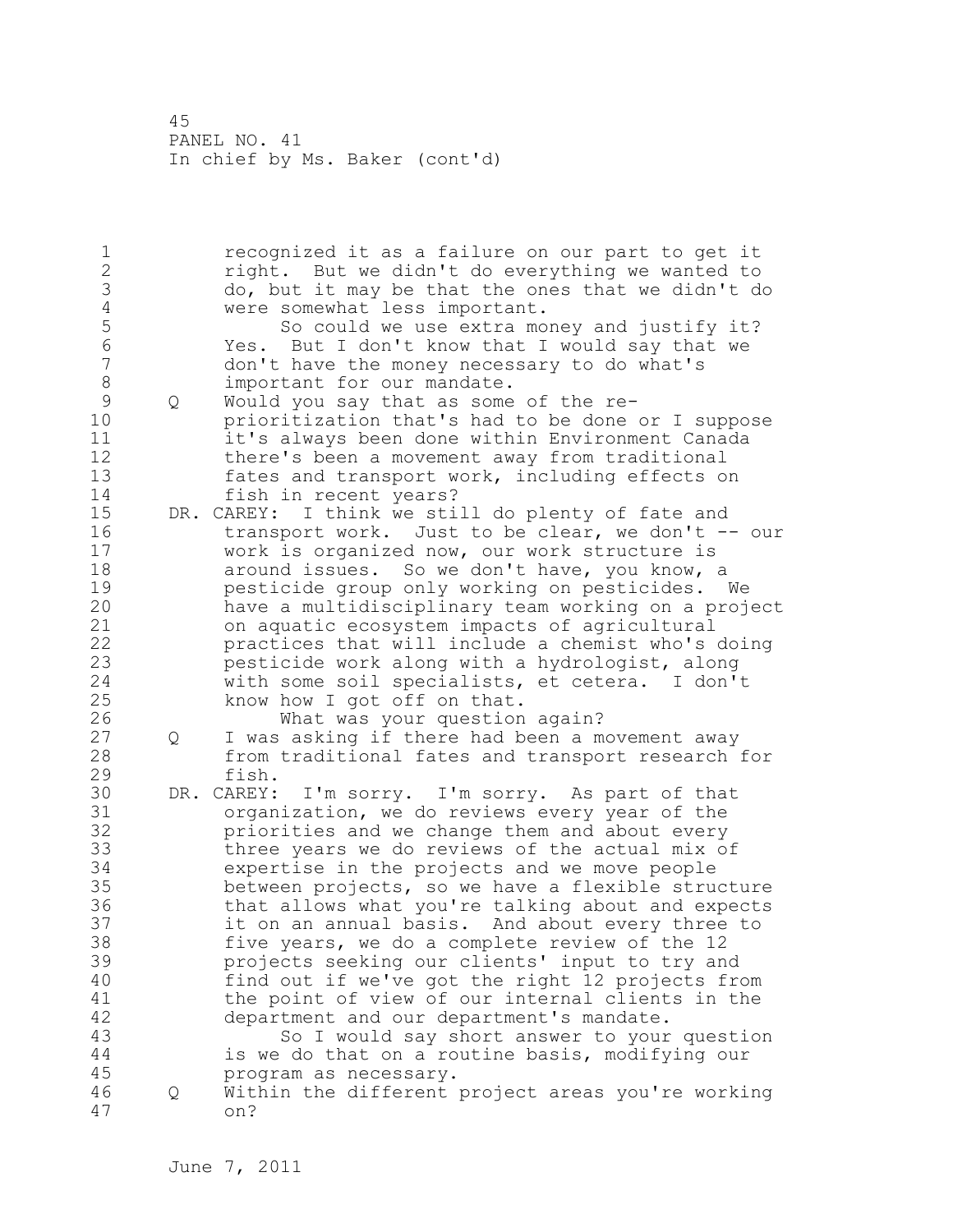46 PANEL NO. 41 In chief by Ms. Baker (cont'd) Cross-exam by Mr. East (CAN)

1 DR. CAREY: Correct. 2 MS. BAKER: Okay. Thank you. Those are my questions 3 for these witnesses. The first questioner will be 4 Mark East for Canada.<br>5 MR. EAST: Mr. Commissione 5 MR. EAST: Mr. Commissioner, I'll keep my questions to<br>6 the next 15 minutes so I'll be done at 12:30. the next 15 minutes so I'll be done at 12:30. 7 8 CROSS-EXAMINATION BY MR. EAST:  $\begin{array}{c} 9 \\ 10 \end{array}$ 10 Q I'd like to first start, ask a series of 11 questions, so Dr. Paradis and to start, I'd like 12 to call up Exhibit 47 and I believe that is Tab 8 13 of Canada's list of documents. So this is a 14 document that, based on its number, I suspect came 15 in relatively early in the hearing process and Dr. 16 Paradis, are you familiar with this document? 17 DR. PARADIS: Yes, I do. 18 Q And I just wanted to follow up with the question 19 Mr. Commissioner asked you about, you know, where<br>20 all the stuff we've talked today about toxic all the stuff we've talked today about toxic 21 chemicals program or lack of program and its 22 reduction, how that fits into things like the Wild 23 Salmon Policy and I just want to take you to this 24 document. Perhaps if we can go to page 1 under 25 the introduction. And I just want to read a 26 section and then perhaps ask you a question based<br>27 on that. And so where it says in the second on that. And so where it says in the second 28 paragraph starting with the Science Management 29 Board, and it explains what the Science Management 30 Board is - do you have that in front of you?<br>31 DR. PARADIS: Yes, I do. DR. PARADIS: Yes, I do. 32 Q Okay. 33 DR. PARADIS: It's on the screen. 34 Q A little further down it talks about in October 35 2005, that's right around the time that a lot of 36 this discussion is taking place, some of these 37 decks that you're doing; is that right? 38 DR. PARADIS: Yes. 39 Q 40 ... in October 2005, the Science Management 41 Board confirmed that the highest priority for<br>42 DFO Science is providing scientific support DFO Science is providing scientific support 43 for ecosystem-based management. To provide 44 this support, DFO Science needs a framework 45 for realigning its focus to ensure the long-46 term stability of the monitoring and data 47 management programs, and to maximize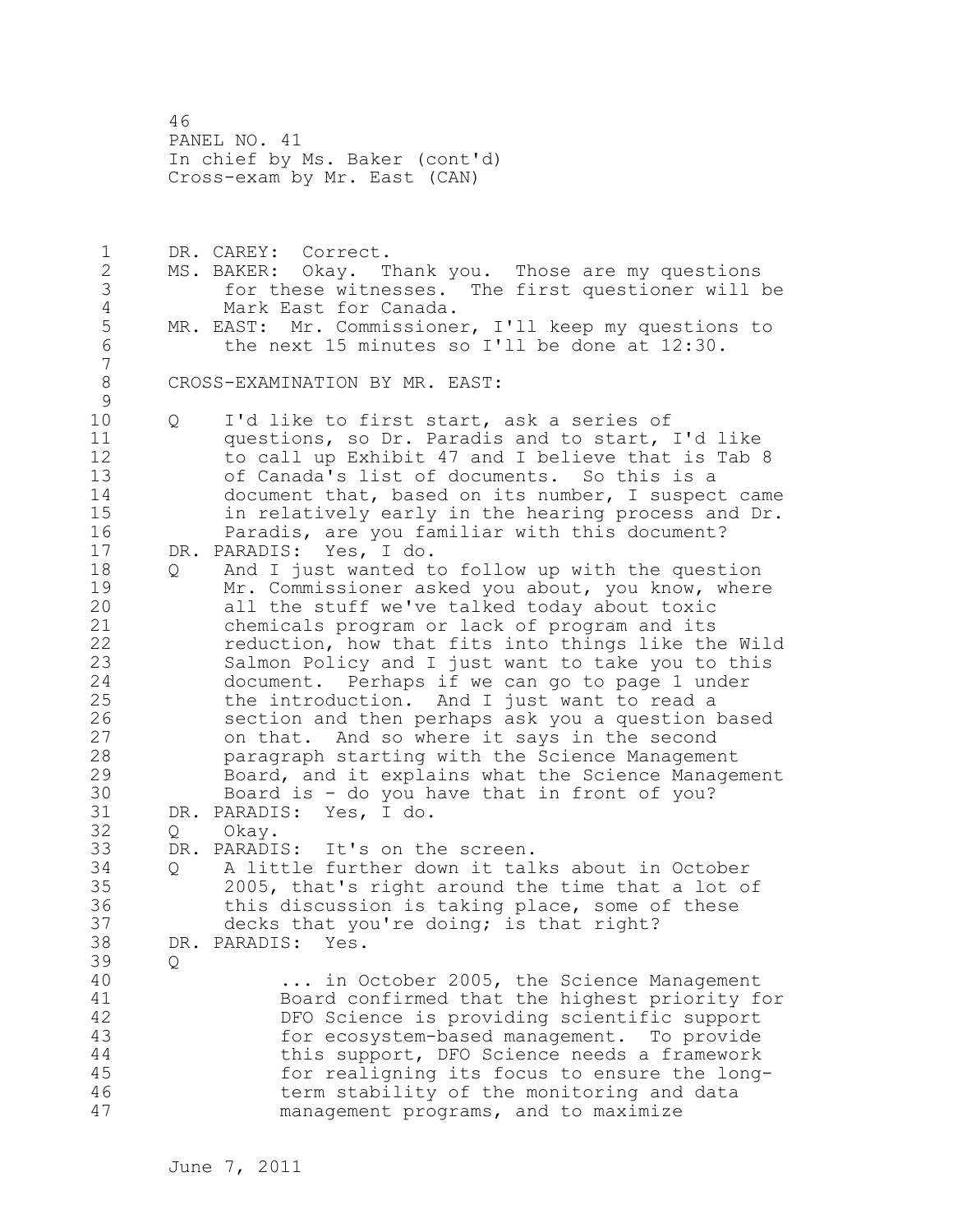1 flexibility in the area of research and the<br>2 provision of products, services, and, provision of products, services, and, 3 particularly, scientific advice to respond to changing needs. 5 6 Can you talk about a little bit of what those 7 changing needs are? Do you know what they're 8 referring to there? 9 DR. PARADIS: Well, I think in Canada and<br>10 10 internationally, people came to the internationally, people came to the conclusion 11 that managing line program or, you know, stand-12 alone program, was not the right way to do the 13 business. The idea is in the ecosystem there's 14 interaction between different factors and, you 15 know, people in this region would know about the 16 interaction between the species at risk, the 17 different salmon species that are at risk and, you 18 know, the wild salmon in general. And, you know, 19 so we couldn't treat the invasive -- like, you<br>20 know, the species at risk separately from the know, the species at risk separately from the rest 21 of the other species because, you know, they're 22 blended in the same ecosystem. They operate 23 together. 24 So I think, you know, the idea was to move 25 our science program to stop looking at issues one 26 on one, but to put them in a broader perspective<br>27 where all of the interaction would be assessed a where all of the interaction would be assessed at 28 the same time. 29 Q Okay. Thank you. And then maybe go to Tab -- I 30 believe it's Tab 7 of Canada's documents and 31 that's Exhibit 40. And I actually just want to 32 take a look at the Table of Contents. Now, I 33 don't want to get into these different areas 34 because they don't necessarily directly relate to 35 our subject area today, but I'm interested in 36 where it says "4.2 Research Priority Areas". 37 DR. PARADIS: Yes. 38 Q And there's ten. I notice that toxic chemicals 39 research is not listed as any of these priorities. 40 DR. PARADIS: No, it's not, because it was agreed that, 41 you know, toxic chemical could actually be<br>42 undertaken under a number of those issues. undertaken under a number of those issues, so 43 toxic chemical who would have an impact on fish 44 population in the species at risk, it would have 45 on habitat issues, it would have, like, you know, 46 in invasive species, aquatic animal health, so 47 generally speaking, people thought that, you know,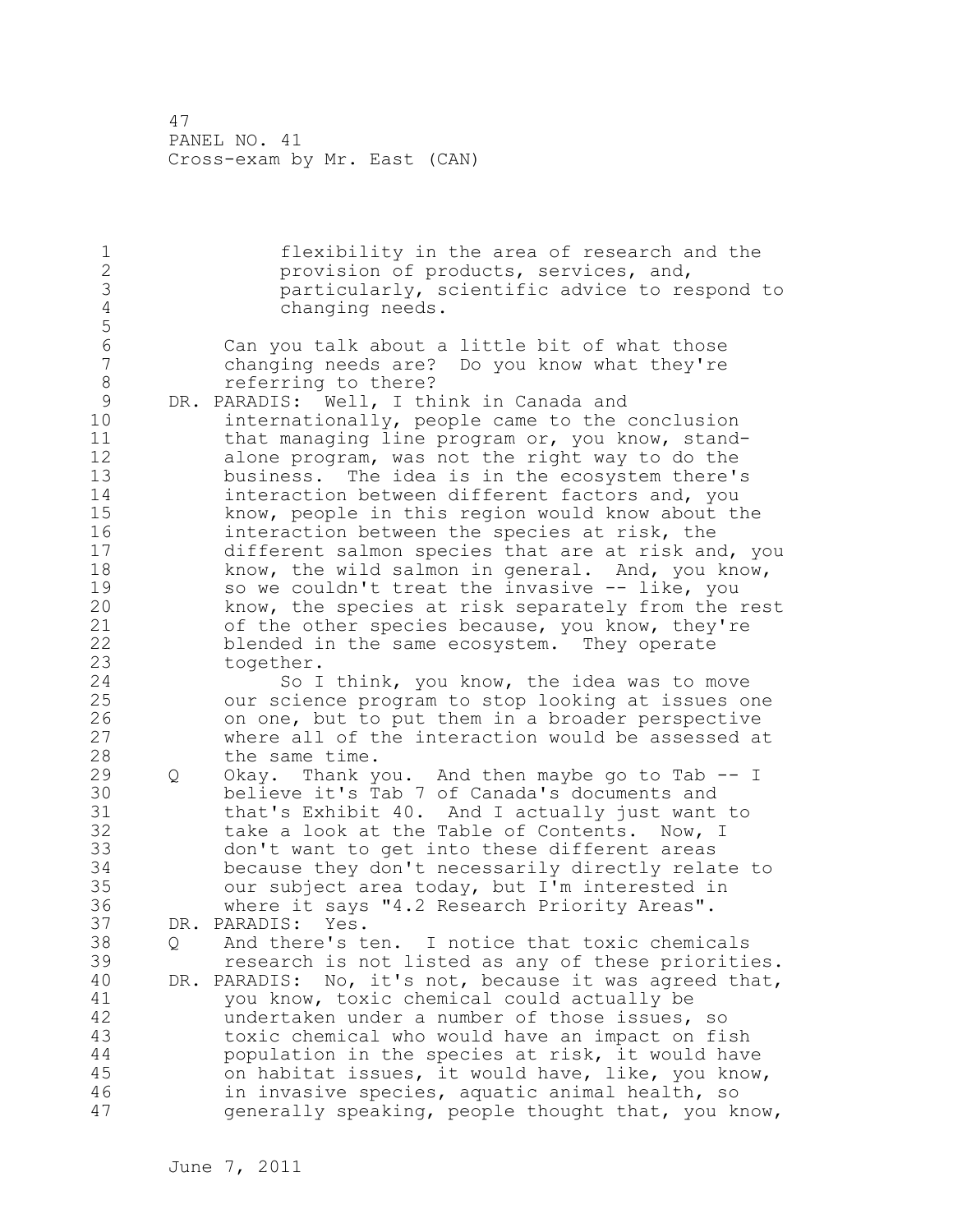1 toxic chemicals could be linked to all of those or 2 should be covered in all of those things. 3 Q So if there was funding allocated nationally or in<br>4 the region to a priority and a project or a 4 the region to a priority and a project or a<br>5 brogram and that project or program had a 5 program and that project or program had a 6 component that required toxic chemicals 7 research -- 8 DR. PARADIS: Yes.<br>9 0 -- is that th 9 Q -- is that the idea where some of that -- where<br>10 that -- where the toxic chemical scientists wou. that -- where the toxic chemical scientists would 11 get some of their funding? 12 DR. PARADIS: Well, that was like, you know, for 13 example, I think in the Pacific region Peter Ross 14 did a lot of research on toxic chemical and killer 15 whales, I believe. Or, you know, he did certainly 16 on marine mammals and seals. So it was actually 17 like getting funding from species at risk programs 18 and other sources of funds. 19 Q Okay. Thank you. Well, maybe then just to follow<br>20 on this theme. I'd like to take you to Tab 1 of on this theme, I'd like to take you to Tab 1 of 21 Canada's documents. I believe that was marked as 22 an exhibit yesterday. 23 THE REGISTRAR: 981. 24 MR. EAST: 25 Q Exhibit 981. And Dr. Paradis, are you familiar 26 with this deck? It's a strategic review of toxic<br>27 chemicals research presentation to the NSDC? chemicals research presentation to the NSDC? 28 DR. PARADIS: I do. 29 Q And did you have an involvement with this deck? 30 DR. PARADIS: Yes, I have.<br>31 0 In fact, were you the 31 Q In fact, were you the --<br>32 DR. PARADIS: I prepared the DR. PARADIS: I prepared the deck. 33 Q You prepared the deck. Okay. I wanted to go, and 34 in the interests of time, I wanted to go quickly 35 to page 7, Slide 7. And the first bullet talks 36 about the funding as it existed at that time, or I 37 guess it was over five years and the first sub-38 bullet, and it talks about the percentage between 39 what we call A-based O&M, is that what we call 40 core funding? 41 DR. PARADIS: Yes.<br>42 0 So 11.7 milli 42 Q So 11.7 million over five years versus 14.3 43 million O&M in leveraged funds. 44 DR. PARADIS: Yeah. 45 Q In the government context what does leveraged 46 funds mean? What do you mean by leveraged funds? 47 DR. PARADIS: Well, it's accessing other sources of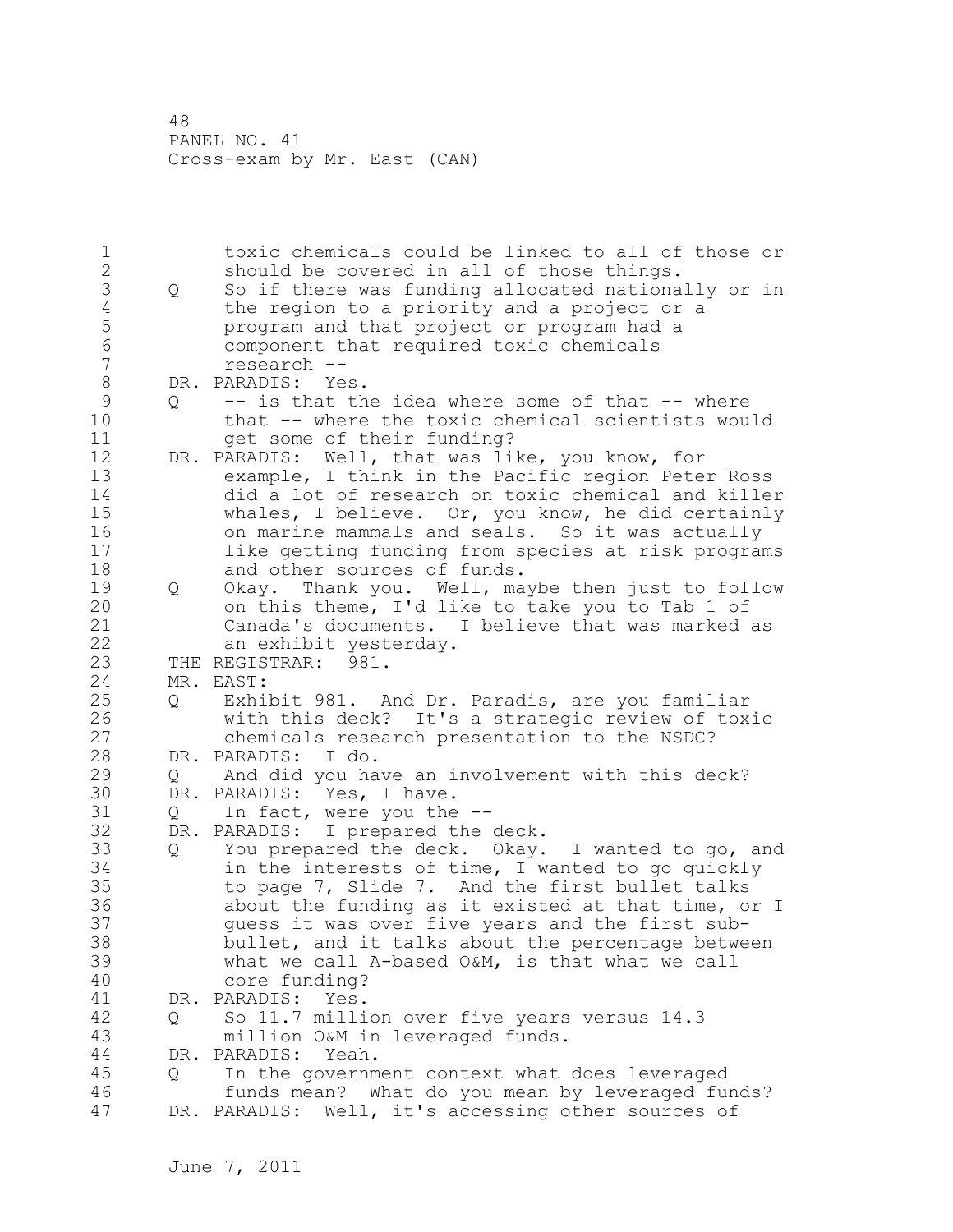1 funding, either through inter-departmental 2 collaboration or, you know, working with provinces 3 or, you know, industry groups or whomever would be 4 interested to partner with the Government of<br>5 Canada on specific science issues. 5 Canada on specific science issues.<br>5 0 So we've heard reference, I think 6 Q So we've heard reference, I think you just<br>7 ceferred to Peter Ross and some work he do 7 referred to Peter Ross and some work he does for 8 PMRA; would that be an example of that kind of<br>9 1everaged funding? 9 leveraged funding? DR. PARADIS: Could be an example. 11 Q Okay. The next bullet, I just want to clarify 12 something because I wasn't quite clear in your 13 earlier evidence when you talked about what 14 happened to the ESSRF, and I think you indicated 15 that the ESSRF had over \$5 million of funding, 16 that was merged, I guess, into the Strategic 17 Science Fund? 18 DR. PARADIS: Yes. 19 Q And at the same time you talked about there was a<br>20 a need to cut some \$2 million from the toxic need to cut some \$2 million from the toxic 21 chemicals activities. 22 DR. PARADIS: Yes. 23 Q I'm not quite clear if that two million was a cut 24 in addition to the loss of the ESSRF funding or is 25 that -- is that the loss of \$2 million of ESSRF 26 fundings that went into toxic chemicals research?<br>27 Can you clarify that for us? Can you clarify that for us? 28 DR. PARADIS: Okay. The ESSRF was not money that was 29 lost. It was merged with the rest of the -- you 30 know, the Science Strategic Fund. So the money<br>31 didn't disappear. It staved in the department. didn't disappear. It stayed in the department. 32 And then out of the overall science program, \$250 33 million, \$2 million specific to toxic chemical 34 research was taken out of the system. 35 Q Okay. Thank you. So -- and according to this, 36 this loss was serious, I suppose, because there 37 was 82 percent of A-based O&M is from the ESSRF? 38 DR. PARADIS: Yes. 39 Q The idea -- what was the idea behind this -- was 40 it the Strategic Science Fund? Where -- what did 41 that fund -- what activities did that fund fund?<br>42 What other areas was it funding other than toxic What other areas was it funding other than toxic 43 chemicals? 44 DR. PARADIS: Well, like, you know, oil and gas 45 research, habitat, hydroelectric development, 46 fisheries science, animal health, like aquatic 47 animal health issues. There was a variety of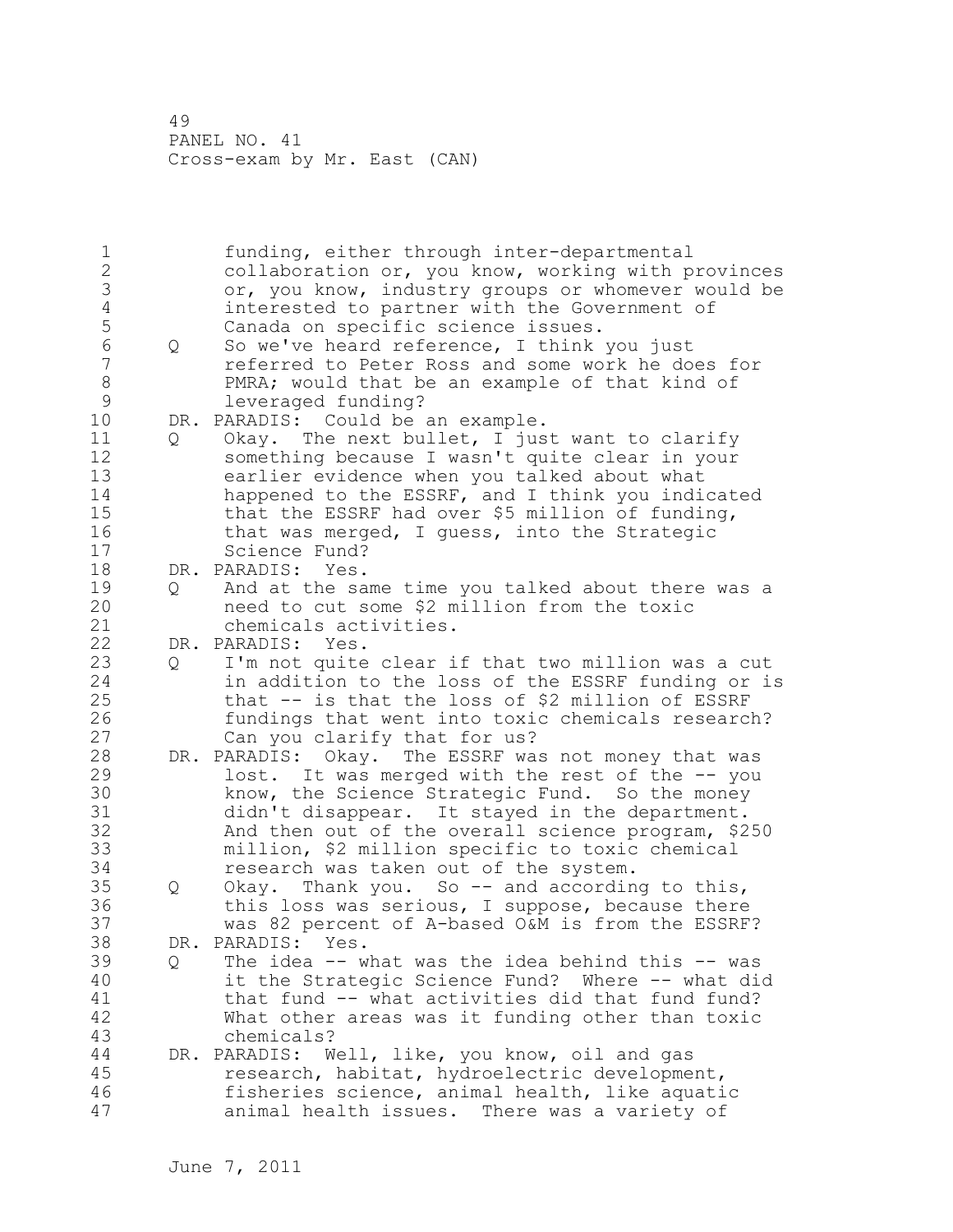1 issues that were covered with the Science 2 Strategic Fund. So just to give you an example, a 3 lot of Canadian products got stuck on ships at the 4 European borders because they were not certified<br>5 6 For fish health certification. So we had to take 5 for fish health certification. So we had to take<br>6 monev away from other programs and move it to 6 money away from other programs and move it to actually develop the capacity to confirm, you 8 know, that Canadian products didn't have any<br>9 disease into them before they access Europea 9 disease into them before they access European market. So that's an example. 11 You know, invasive species were the same. 12 Like, you know, we had a growth of invasive 13 species in Canada. In fact, the mussel industry 14 in PEI was under a lot of pressure by a new kind 15 of invader called the tunicates, so when it got 16 all rolled together, the Science Management 17 Committee, instead of having two pots setting two 18 sets of priorities, actually had only one pot to 19 set all the priorities for the sector.<br>20 0 Thank you. I'd like to go on to the n 20 Q Thank you. I'd like to go on to the next slide 21 then, it's Slide 8 and we've looked at this before 22 a couple times. And if you look at the line that 23 -- this is the ESSRF funding from 1997 where at 24 the start of 1997 a yellow line that seems to go 25 into a bit of a precipitous fall is chemical 26 contaminants research, other lines are going up.<br>27 Looking at some of these other topics that seem Looking at some of these other topics that seem to 28 be growing in funding, recognizing the ESSRF 29 eventually gets merged, are some of these other 30 **priorities or other areas, do they include areas**<br>31 where toxic research funding may be required? where toxic research funding may be required? 32 DR. PARADIS: Yes, they do. For example, if you take 33 oil and gas, we look at produced waters, okay, who 34 do have like, you know, toxic substances into 35 them, and we look at like, you know, what the 36 mixture of those like produced waters are, their 37 concentration and the risk they represent. 38 Q Okay. 39 DR. PARADIS: That's an example. 40 Q So what we're seeing here then, perhaps, is 41 funding for toxic chemicals as a stand-alone<br>42 activity, is it being moved into more projec activity, is it being moved into more project or 43 program-specific areas of research? 44 DR. PARADIS: Well, I would say a number of them got -- 45 like, you know, that's what NSDC decided. They 46 asked the scientists to connect better to the 47 other priorities area of the sector to get funded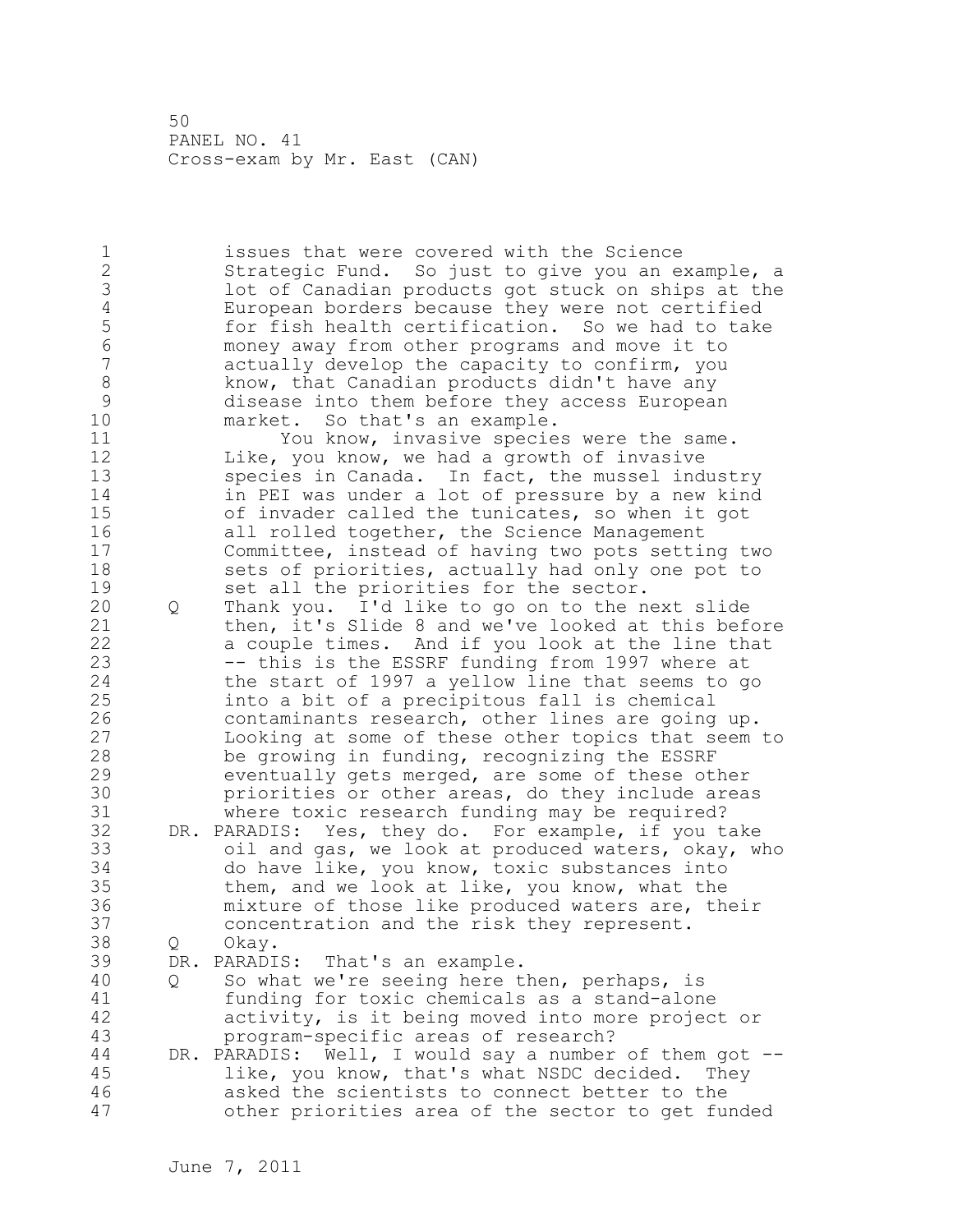1 to do toxic chemical research in connection. 2 I'd like to go back to the statement you made 3 about the mission drift, okay? And I think we've 4 gone through this one quite quickly.<br>5 Q Yes. 5 Q Yes.<br>6 DR.PARAD 6 DR. PARADIS: But the fact that there was a lot of<br>7 The research for toxics allowed our toxics scient 7 research for toxics allowed our toxics scientists 8 to connect to a lot of partners and do a lot of 9 work. It doesn't mean that all that work was actually fully directed to departmental priorities 11 or client within the department. So like in the 12 fact that, you know, we could provide, like, free 13 analytical lab access actually made our scientists 14 quite good competitors on the market and, you 15 know, so it attracted a lot of attention. 16 Q Mm-hmm. 17 DR. PARADIS: But, you know, some of that research 18 didn't really feed directly into policies like, 19 you know.<br>20 0 And maybe 20 Q And maybe -- that's maybe a segue into going to 21 Slide 9 and I want to talk about the bullets on 22 this page. Based on what you've said, looking at 23 the second bullet, "New Directions": 24 25 Allocate higher priority to studies on 26 biological effects of toxic chemicals on<br>27 fishery resources and habitat (and lower 27 fishery resources and habitat (and lower<br>28 priority to stand-alone studies on fate priority to stand-alone studies on fate or 29 residues not linked to effects) 30<br>31 And then looking at the next bullet: 32 33 Focus on solving practical problems that are 34 essential to DFO's mandate/obligations and 35 needs of clients 36 37 Is this another statement of what you just said 38 now about orienting the research toward the needs 39 of DFO's internal clients? 40 DR. PARADIS: Yes. Because yesterday Dr. Macdonald 41 mentioned that clients in a much broader<br>42 berspective, having been the one who wro perspective, having been the one who wrote this 43 deck, I can tell you that clients at that time 44 didn't mean external people. We didn't have any 45 structure to consult with First Nations or like, 46 you know, industry people. It was largely 47 internal clients like as habitat protection,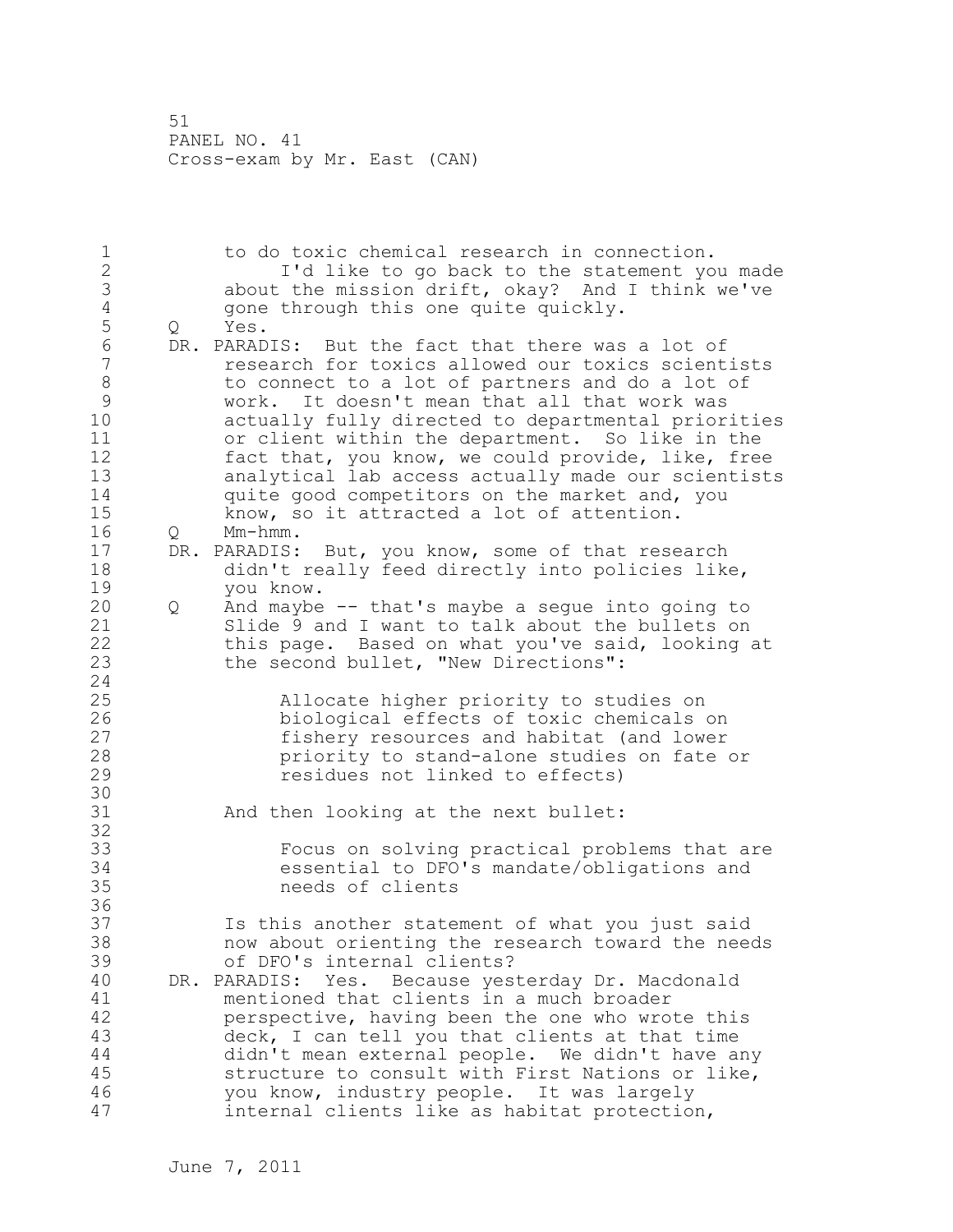1 habitat management, fisheries management, 2 aquaculture management, species at risk program. 3 Those were the clients we were actually servicing.<br>4 0 And that's the clients that you're referring to in 4 Q And that's the clients that you're referring to in<br>5 the context --5 the context --<br>6 DR. PARADIS: That' 6 DR. PARADIS: That's the clients we're referring to. 7 Q -- of this deck? And bringing this back to where 8 we started, talking about the ecosystem-based<br>9 approach to science, and mavbe using even the 9 approach to science, and maybe using even the Wild Salmon Policy as an example, is this a situation 11 where the toxic chemicals research that's being 12 done would be oriented to clients internally in 13 government that would need that research on a 14 program or project-specific basis? 15 DR. PARADIS: Yes. And I think, you know, it would 16 actually refer to the fisheries management program 17 in this region, the habitat management program, 18 and by extension, some of the other commitments we 19 have with the Pacific Salmon Commission and other<br>20 the Pacific Salmon Treaty. So that's what was the Pacific Salmon Treaty. So that's what was 21 directed to do is to make sure that the research 22 we would be doing would actually be servicing 23 directly people who have to do policies and 24 regulation. 25 Q Okay. Thank you. And I've just got one more 26 question for Dr. Paradis, and that's going to now<br>27 to Tab 16 of commission's list of documents, to Tab 16 of commission's list of documents, 28 Exhibit 982. And I think you're familiar with 29 this deck, Dr. Paradis. I believe you said that 30 you presented this deck?<br>31 DR. PARADIS: Yes. DR. PARADIS: Yes. 32 Q Go to Slide 10. DFO Toxic Chemical Review 33 Directions. First bullet, and I think you've said 34 this already: 35 36 DFO does not have a toxic chemical research 37 program. 38 39 DR. PARADIS: Yeah. 40 Q And secondly, the second bullet, and this is what 41 I really want to focus on: 42 Toxic Chemical should not be done as stand-44 alone, need to be linked to other issues 45 (habitat, O&G -- 46 47 What's O&G?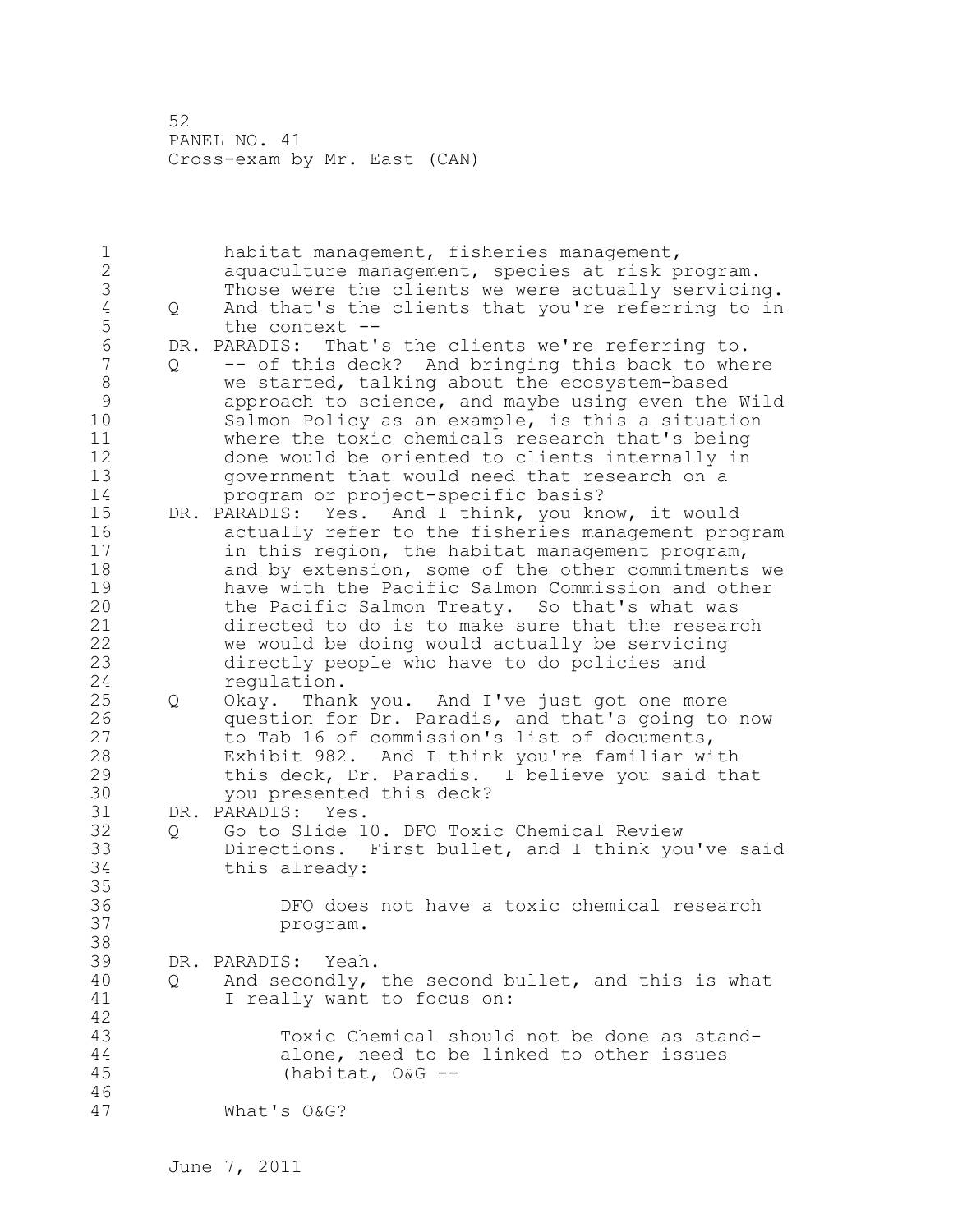1 MS. WALLS: Oil and gas. 2 DR. PARADIS: Oil and gas. 3 Q Being B.C. I wouldn't have known that one.  $\frac{4}{5}$ -- aquaculture, fisheries, etc...) 6 So this is again, would you agree  $-$  is this where 8 the Department of Fisheries and Oceans was going 9 with the toxic chemical research?<br>10 DR. PARADIS: That was a direction. DR. PARADIS: That was a direction. 11 Q Okay. And then over on the next page, I just -- 12 **just to maybe give some examples, and last bullet** 13 there, there are Sidney Tar Pond, National Dioxin 14 Program, St-Laurent & Great Lakes Contaminants 15 Monitoring, were these national priorities at that 16 time? 17 DR. PARADIS: Yes. They -- well, actually, they were 18 original priorities rolled up into the national 19 program.<br>20 0 In the r 20 Q In the regions, if a region identified a priority, 21 would it be able to obtain toxic chemical funding? 22 Or is that something you can answer? 23 DR. PARADIS: Well, when the fund was in existence, 24 they would get it through the ESSRF. 25 Q After the ESSRF rolled up within a region, if it 26 was -- if a regional priority needed toxic<br>27 chemical funding, where would that funding chemical funding, where would that funding come 28 from? 29 DR. PARADIS: Well, it was, like, you know, decided 30 that, you know, the programs -- we would look at<br>31 the research -- the other research programs to 31 the research -- the other research programs to<br>32 support like, you know, the requirement of tox support like, you know, the requirement of toxics 33 research. 34 Q Okay. Thank you. If I may just ask one other 35 quick question just to leave the last word for Dr. 36 Carey and Ms. Walls. We've heard a lot of 37 discussion about gaps between Environment Canada 38 and DFO about regionally and nationally, 39 especially back in the mid-2000s. Now, I'm going 40 to bring it forward to today and just ask a very 41 simple question. In the time that you were still<br>42 with Environment Canada, and I know you're not with Environment Canada, and I know you're not 43 there now, did Environment Canada at the national 44 or regional level, at all levels within the 45 organization, did you talk to the people that you 46 needed to talk to at DFO to get the information 47 that you required from DFO? It's just an open-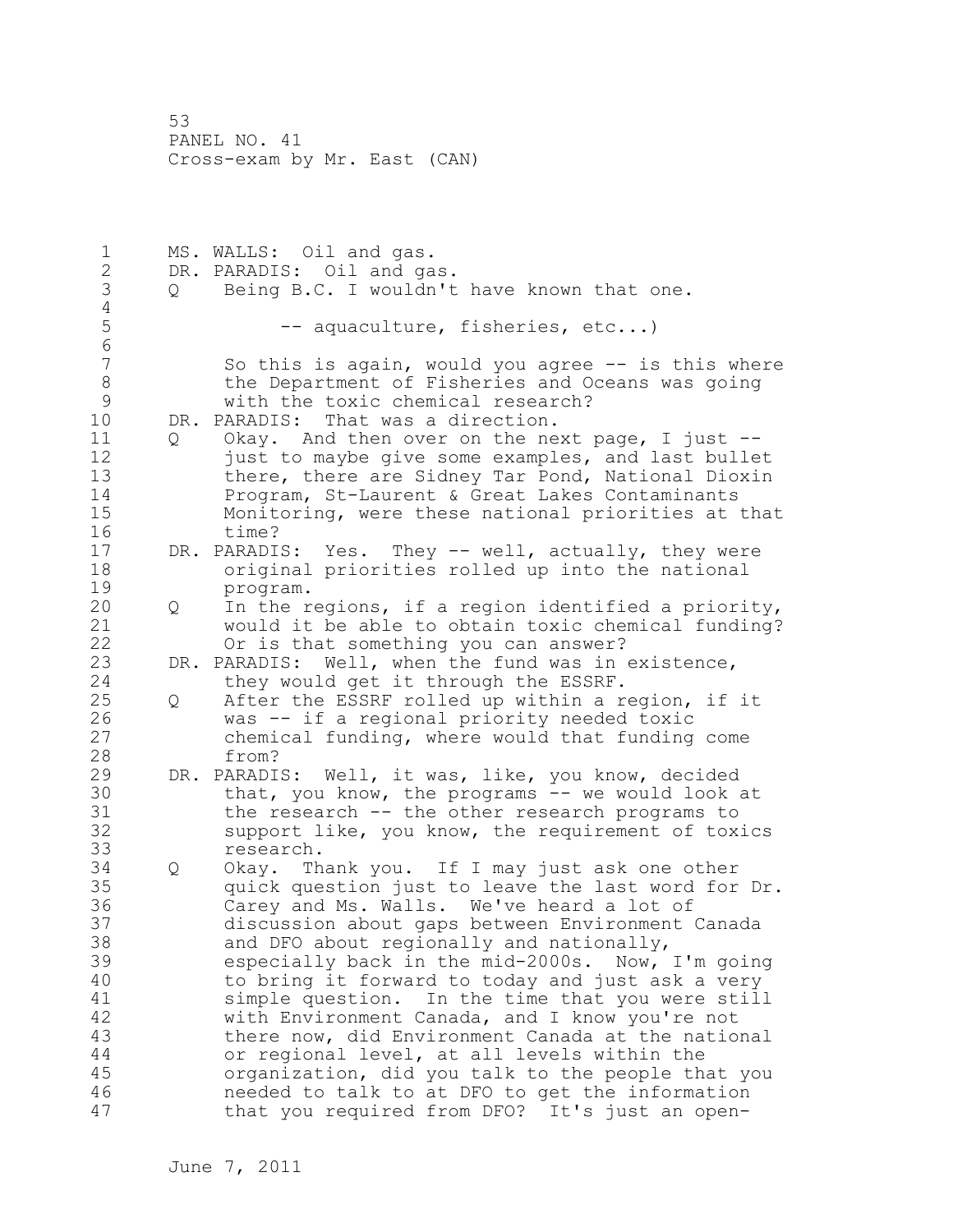1 ended question if you could just comment on that. 2 DR. CAREY: I did more than -- I would say I did more 3 than talk for some specific issues, for example,<br>4 from 1988 to 1992 I led Environment Canada's 4 from 1988 to 1992 I led Environment Canada's 5 portion of the science that went into the 6 6 regulatory amendments for pulp and paper that<br>7 brought all mills in Canada under the *Fisheri* 7 brought all mills in Canada under the *Fisheries*  8 **Act** regulations for pulp and paper and developed<br>9 some new **CEPA** requlations. That involved a half 9 some new *CEPA* regulations. That involved a half a dozen DFO scientists who worked as part of the 11 team and we worked as a coordinated unified team 12 on that issue. So when we had specific issues, we 13 certainly talked and when we had issues of joint 14 interest, for example, there was a project done 15 between individual scientists within DFO on the 16 East Coast, Wayne Fairchild in particular and in 17 our -- one of our leads, Scott Brown, on the 18 impact of some spruce bud worm spray adjuvants on 19 Pacific salmon, so very interesting work. That<br>20 was joint programs and we did more than talk. was joint programs and we did more than talk. We 21 worked together on that issue and both departments 22 funded their scientists to work on them. So when 23 the need arose then, when it became obvious, yes, 24 we talked and we worked together. There was no 25 annual meeting, so to speak, but we certainly 26 crossed paths from time to time and compared notes<br>27 and we knew each other personally and kept each and we knew each other personally and kept each 28 other informed. 29 Q Ms. Walls? 30 MS. WALLS: I'd say yes, where we had programs of 31 common priority and interest, for example, the<br>32 Contaminated Sites Program, environmental Contaminated Sites Program, environmental 33 emergencies, project-specific environmental 34 assessments, Environment Canada and DFO 35 specialists would work together, talk to each 36 other. DFO's input was focused on the bio-37 requirements for protection of the biophysical 38 habitat of the fish and Environment Canada's work 39 was focused on preventing pollution at the source. 40 But where we had common areas of common program 41 work that we did coordinate and collaborate, yes.<br>42 MR. EAST: Thank you very much for your time, and thos MR. EAST: Thank you very much for your time, and those 43 are my questions, Mr. Commissioner. 44 THE COMMISSIONER: Thank you. 45 THE REGISTRAR: Hearing is now adjourned until 2:00 46 p.m. 47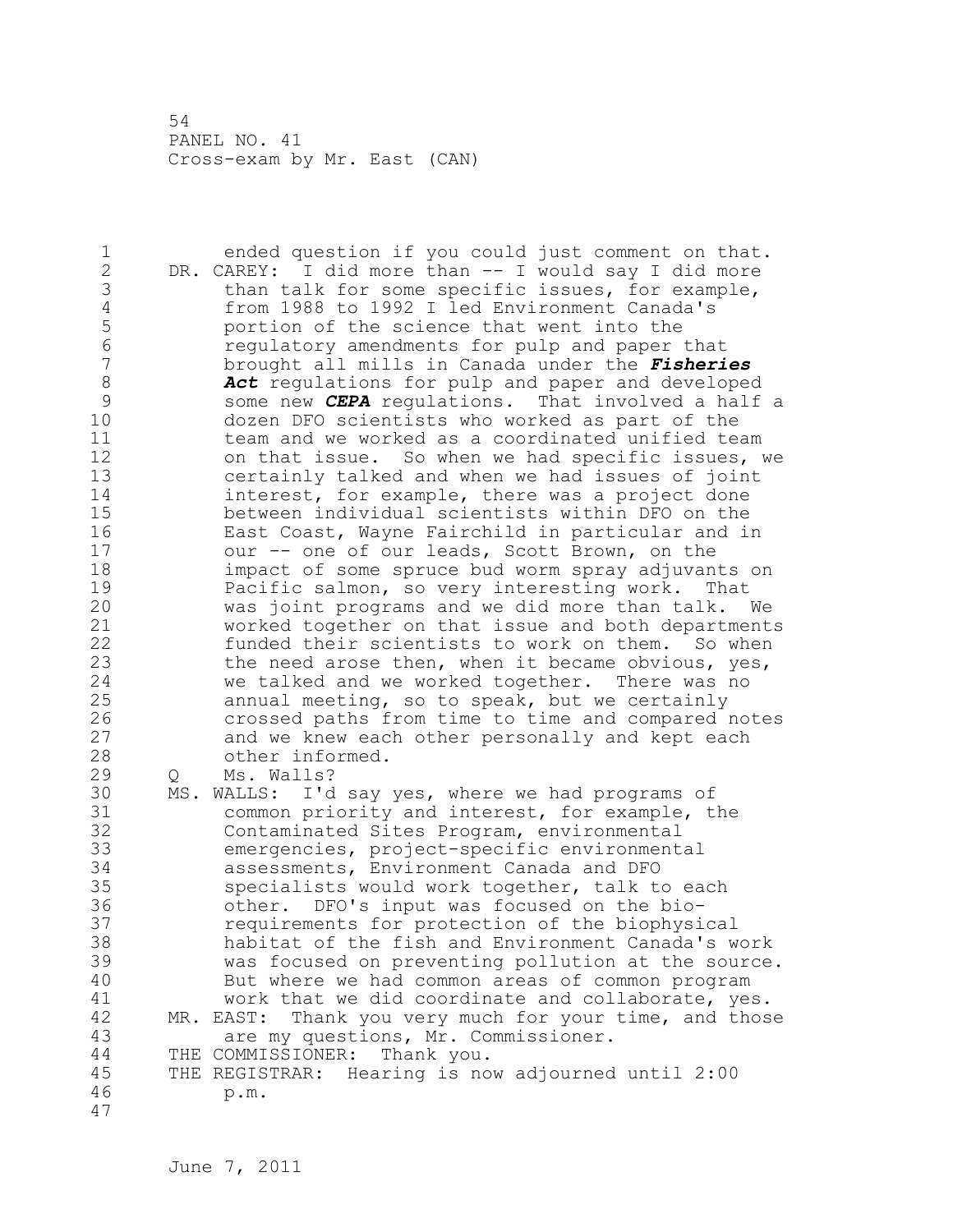55 PANEL NO. 41 Cross-exam by Mr. East (CAN) Cross-exam by Mr. Hopkins-Utter (BCSFA)

1 (PROCEEDINGS ADJOURNED FOR NOON RECESS)<br>2 (PROCEEDINGS RECONVENED) 2 (PROCEEDINGS RECONVENED) 3 4 THE REGISTRAR: Order. The hearing is now resumed.<br>5 MR. EAST: Mr. Commissioner, it's Mark East for the MR. EAST: Mr. Commissioner, it's Mark East for the 6 Government of Canada.<br>7 THE COMMISSIONER: Mr. Eas THE COMMISSIONER: Mr. East. 8 MR. EAST: Just, I talked to Ms. Baker about making a 9 quick clarification question based on the last answer given by Dr. Carey. 11 12 CROSS-EXAMINATION BY MR. EAST, continuing: 13 14 Q Dr. Carey, in your last answer you talked about, 15 in particular, some work that was done by a DFO 16 scientist by the name of Dr. Wayne Fairchild, and 17 I believe we've heard some evidence in this, in 18 these hearings, about the work that Dr. Fairchild 19 has done with respect to, I believe it's,<br>20 honylphenols and spruce budworm pesticide nonylphenols and spruce budworm pesticides in New 21 Brunswick and their impacts on Atlantic salmon. 22 In your answer, I understand that you referred to 23 work that Dr. Fairchild did with respect to 24 Pacific salmon. I just want to know if you meant 25 to say "Atlantic salmon" in your answer? 26 DR. CAREY: I absolutely meant to say, "Atlantic<br>27 salmon". I apologize for that if I said salmon". I apologize for that if I said 28 "Pacific". 29 MR. EAST: Thank you very much. 30 MS. BAKER: Mr. Hopkins-Utter is next. He's got five 31 minutes of questions.<br>32 MR. HOPKINS-UTTER: Mr. Co MR. HOPKINS-UTTER: Mr. Commissioner, Mr. Shane 33 Hopkins-Utter, first initial S., for the B.C. 34 Salmon Farm Association. I initially estimated 10 35 minutes. I will do my best to keep it in five. 36 37 CROSS-EXAMINATION BY MR. HOPKINS-UTTER: 38 39 Q Dr. Carey, you had, this morning, spoken briefly 40 about lobsters and invertebrates and the effects 41 of endocrine disrupters; is that correct?<br>42 DR. CAREY: I mentioned it, ves. DR. CAREY: I mentioned it, yes. 43 Q Yesterday, I spoke to Dr. Macdonald about some of 44 the evidence that we have in the Commission Policy 45 and Practice Report telling us that endocrine 46 disrupters can, for example, suppress a salmon 47 immune system, effect migration, olfactory systems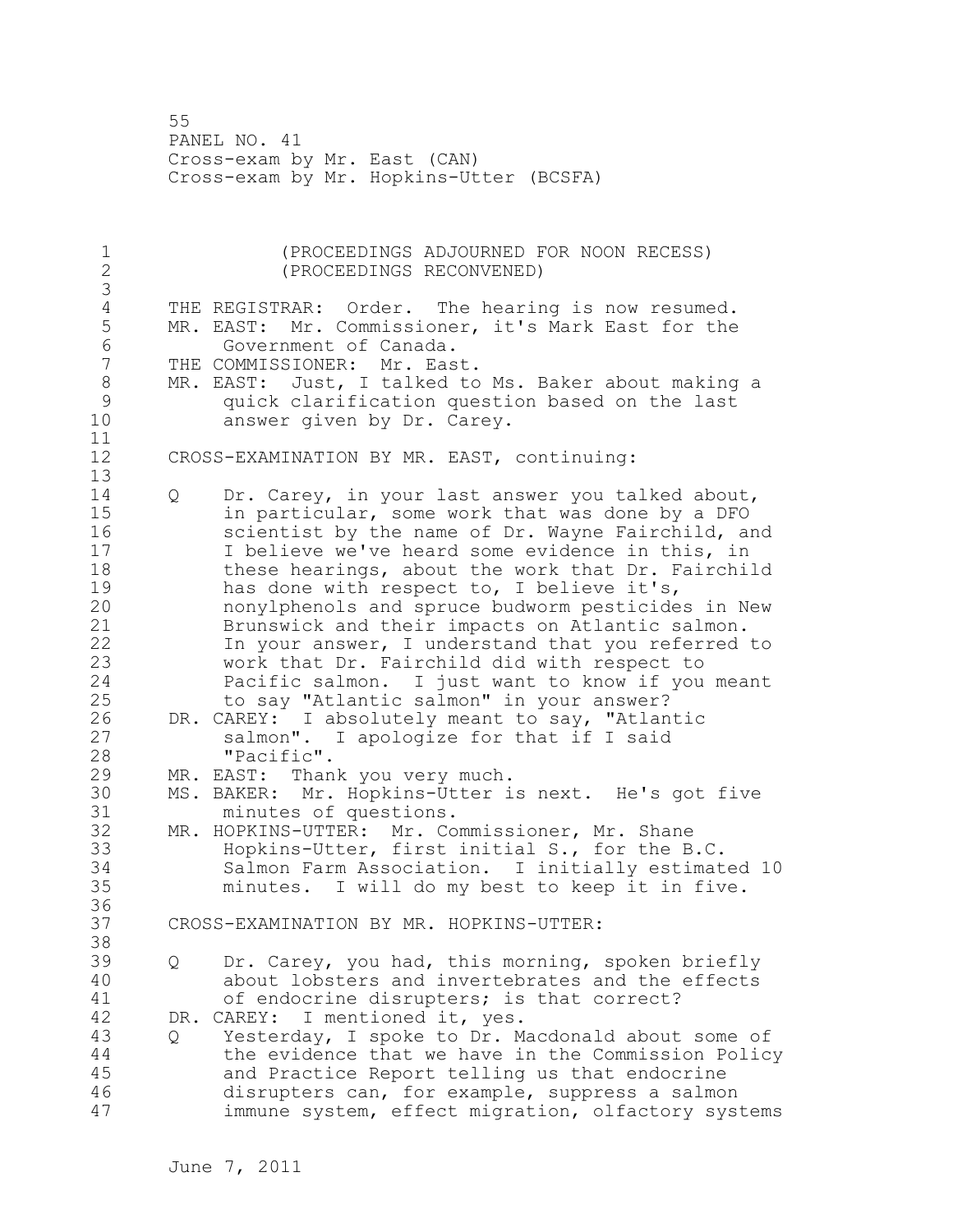56 PANEL NO. 41 Cross-exam by Mr. Hopkins-Utter (BCSFA)

1 and maturation rates. 2 I want to take you to Commission Tab Number 3 25. This is Exhibit 983, Integrated Water Quality 4 Monitoring Plan for the Shuswap Lakes, B.C. At<br>5 bage 8 of this document on the pdf it reads, an 5 page 8 of this document on the pdf it reads, and<br>6 T'm going to quote here, the yery top: I'm going to quote here, the very top: 7 8 The degree to which emerging contaminants<br>9 (e.g. personal care products, flame 9 (e.g. personal care products, flame retardants, pharmaceuticals) are present in 11 Shuswap Lake, Mara Lake and major tributaries 12 is unknown; due to limited monitoring budgets<br>13 and the traditional scope of regional water and the traditional scope of regional water 14 **quality monitoring programs.** 15 16 It goes on to say, a little further below: 17 18 ...although the concentrations are likely 19 quite low, and the ecological implications<br>20 metain at this time. uncertain at this time. 21 22 But it says right here: 23 24 ...it is likely that some emerging 25 contaminants are already present in Shuswap 26 Lake, Mara Lakes and some tributaries... 27 28 Is that correct, that those emerging contaminants 29 are likely present? 30 DR. CAREY: Well, first of all, I'm not familiar with<br>31 this report, I haven't read it, and I'm not this report, I haven't read it, and I'm not 32 familiar with Shuswap Lake, so my response must be 33 very general. Flame retardants, brominated flame 34 retardants, fluorinated surfactants, contaminants 35 of that type we believe are atmospherically 36 transported and are likely to be deposited in most 37 aquatic systems in the Northern Hemisphere. So 38 for those contaminants I would say, yes, they are 39 likely to be present in Shuswap Lake. I see -- I 40 know of no reason why they wouldn't be. 41 For personal care products and<br>42 bharmaceuticals of the type we've be pharmaceuticals of the type we've been worried 43 about now, they are over-the-counter materials 44 that we believe are entering aquatic systems 45 through municipal waste water systems, and I'm not 46 aware of there are municipal wastewater systems on 47 that lake and, therefore, I couldn't comment. If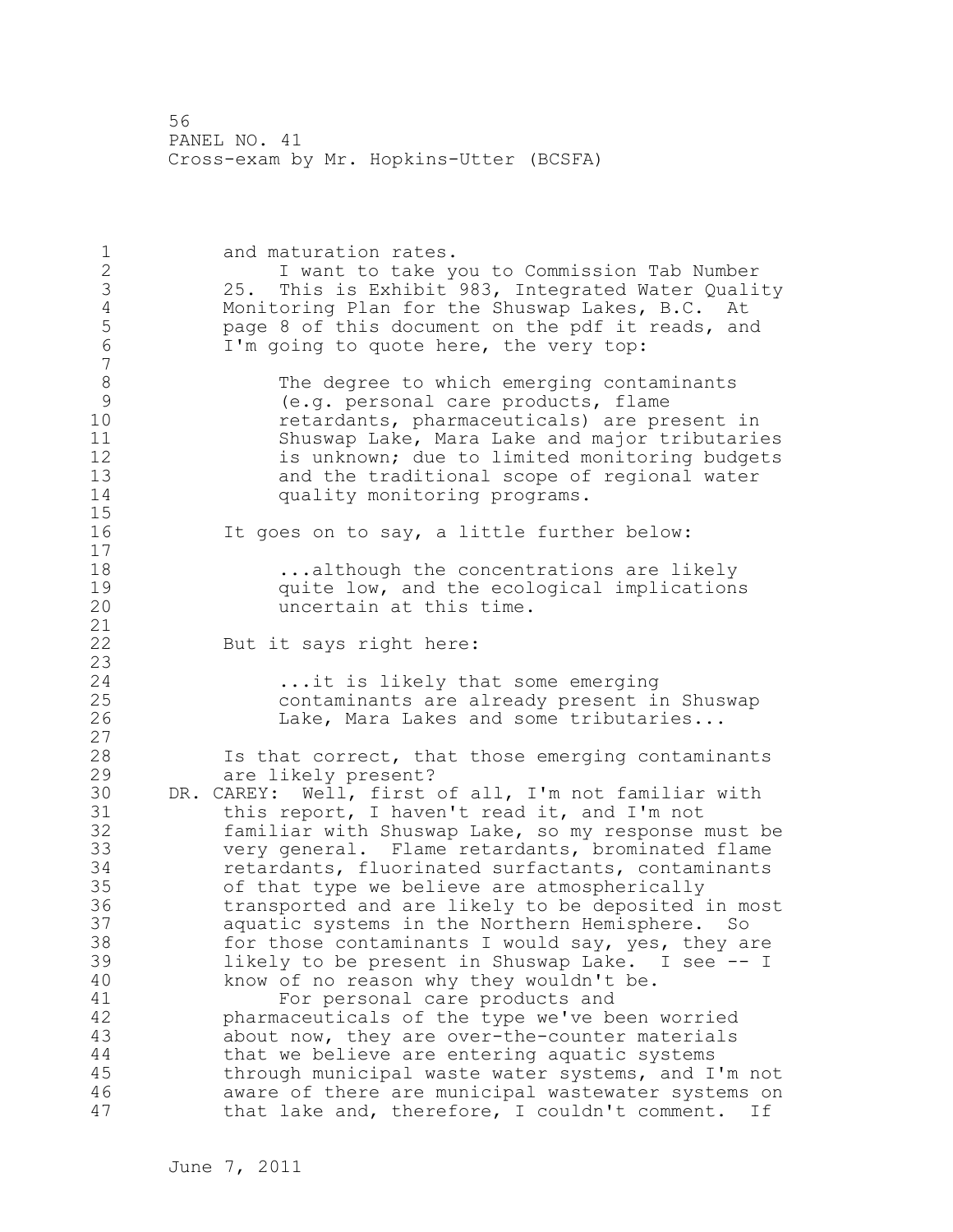57 PANEL NO. 41 Cross-exam by Mr. Hopkins-Utter (BCSFA)

1 there are municipal wastewater systems on that 2 lake, then we would probably be able to detect 3 them in the municipal wastewater effluents,<br>4 bossibly not in the lake, itself, depending 4 possibly not in the lake, itself, depending on 5 dilution.<br>6 0 Now, one 6 Q Now, one of the issues with personal care products, as I understand it, is that many of them 8 have antimicrobial properties which contain the 9 chemicals, is it, am I pronouncing it right, 10 triclosan? A major concern about that is that 11 they are, in fact, endocrine disrupters; is that 12 not true? 13 DR. CAREY: I'm not aware of that. I believe the major 14 concern with triclosan is that it, as an 15 antimicrobial, could impact the operation of 16 municipal wastewater treatment plants, which are 17 microbial based, but I am not personally aware 18 that triclosan is considered an endocrine 19 disrupter.<br>20 0 Do those h 20 Q Do those have any impact on algae in water; are 21 you aware of that? 22 DR. CAREY: I couldn't -- 23 Q Outside your area -- 24 DR. CAREY: -- comment. 25 Q -- of expertise? 26 DR. CAREY: Yes.<br>27 0 All right. All right. Is it generally accepted that a longer 28 exposure to contaminants is more likely to effect 29 fish health? 30 DR. CAREY: As a general rule, the effects are related<br>31 to dose, and a longer exposure would give you a 31 to dose, and a longer exposure would give you a higher dose. 33 Q All right. 34 DR. CAREY: In some cases, where there's a sensitive 35 life stage, it's that exposure at that life stage 36 that's important, not a lifetime exposure, so it 37 would not be true in those cases. 38 Q Okay. And this document on the screen is from 39 2007. It identifies emerging contaminants as 40 being likely present. What research has been 41 conducted to determine the degree of contamination<br>42 in those particular areas, do you know? in those particular areas, do you know? 43 DR. CAREY: Geographical areas? 44 Q Those particular lakes identified, the -- 45 DR. CAREY: No, I have no knowledge of that. 46 Q Turning to Tab 26, this is Exhibit 826, the 47 Commission Technical Report 2, Potential Effects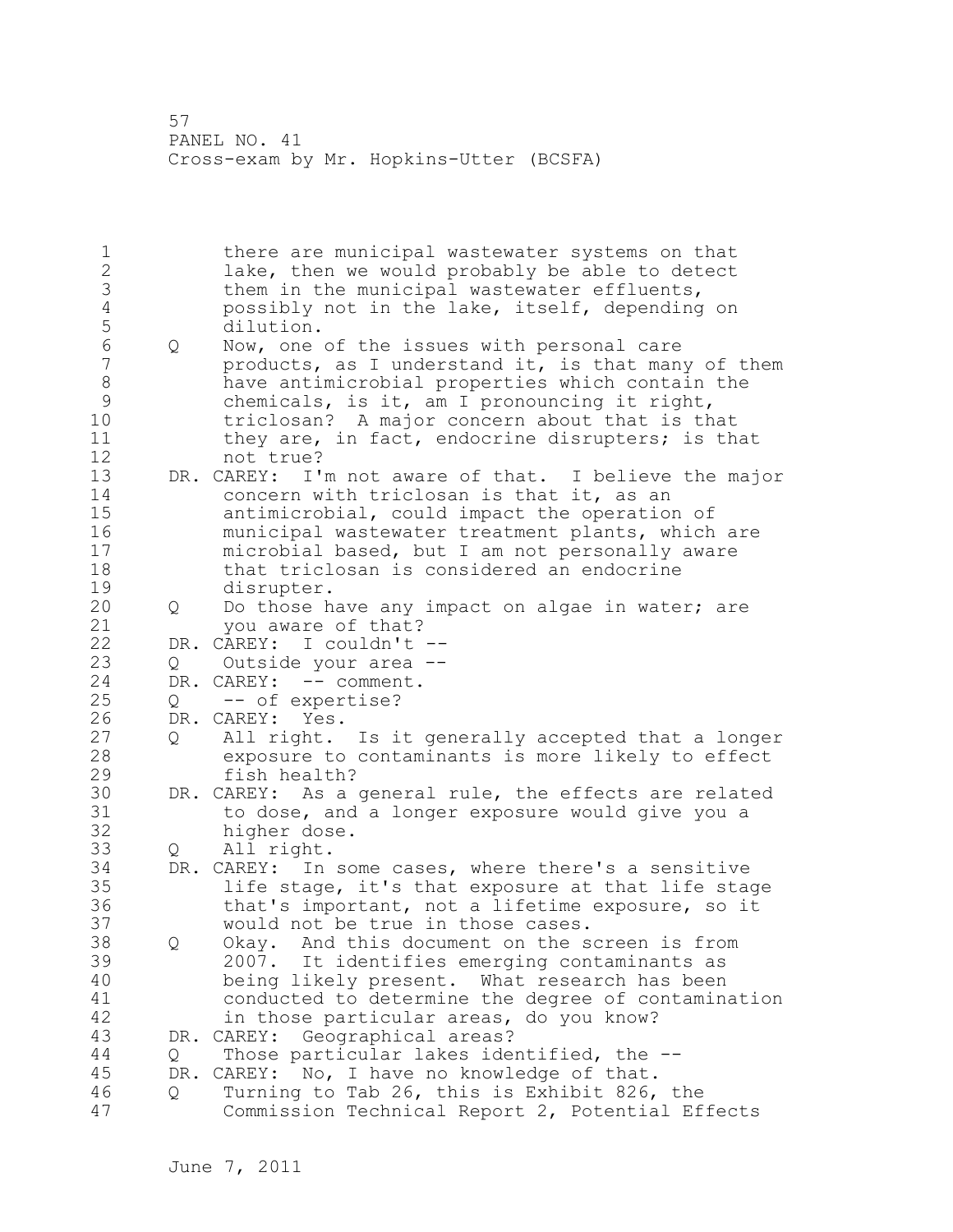58 PANEL NO. 41 Cross-exam by Mr. Hopkins-Utter (BCSFA)

| 1<br>$\frac{2}{3}$<br>$\overline{4}$<br>$\frac{5}{6}$<br>$\overline{7}$ |   | of Contaminants on Fraser River Sockeye Salmon.<br>We don't need to necessarily go into too much<br>depth here. At page 94, though, this report notes<br>that there are limitations on the available data,<br>and it goes on to explain that Harrison River<br>stock, I'll quote here:                                                                                                                                                                                                                |
|-------------------------------------------------------------------------|---|-------------------------------------------------------------------------------------------------------------------------------------------------------------------------------------------------------------------------------------------------------------------------------------------------------------------------------------------------------------------------------------------------------------------------------------------------------------------------------------------------------|
| $\,8\,$<br>9<br>10<br>11<br>12<br>13<br>14<br>15                        |   | which spends the least time rearing in<br>freshwater habitats has exhibited increasing<br>productivity over the same period.<br>Such<br>observations suggest that one or more factors<br>associated with freshwater systems could be<br>contributing to the decline of Fraser River<br>sockeye salmon.                                                                                                                                                                                                |
| 16<br>17<br>18<br>19<br>20<br>21<br>22<br>23                            |   | Now, based on that, would you agree that given<br>this increased productivity of the Harrison that<br>there is, in fact, a strong possibility or<br>probability that exposure to contaminants of<br>concern, these emerging contaminants that were<br>identified in that last document, have, in fact,<br>contributed to the decline of sockeye salmon over<br>the last 20 years?                                                                                                                     |
| 24<br>25<br>26<br>27<br>28<br>29<br>30<br>31<br>32<br>33                | Q | DR. CAREY: I would not agree that I would consider it<br>strongly probably. There are a number of other<br>factors that influence populations and they act in<br>a cumulative fashion, and I just don't have any<br>knowledge that would lead me to conclude it be<br>probable. Possible. I would say possible,<br>because I have no knowledge to rule it out. But I<br>also have no knowledge to consider probable.<br>I believe this report actually uses the term - Mr.<br>Lunn, page 7 - it says: |
| 34<br>35<br>36<br>37                                                    |   | There is a strong possibility that exposure<br>to contaminants of concern                                                                                                                                                                                                                                                                                                                                                                                                                             |
| 38<br>39<br>40                                                          |   | and those others, so a strong possibility, would<br>that be a fair characterization, then; would you<br>agree with that?                                                                                                                                                                                                                                                                                                                                                                              |
| 41<br>42<br>43<br>$4\,4$<br>45                                          |   | I'm sorry, I wouldn't, no, not unless I<br>DR. CAREY:<br>knew the contaminant you're talking about and I<br>had some indication there was a mechanism by which<br>it could act in that way. I would not consider it                                                                                                                                                                                                                                                                                   |
| 46<br>47                                                                | Q | a strong possibility.<br>In five minutes of time I don't think that I'd be<br>able to take you through that, so thank you for                                                                                                                                                                                                                                                                                                                                                                         |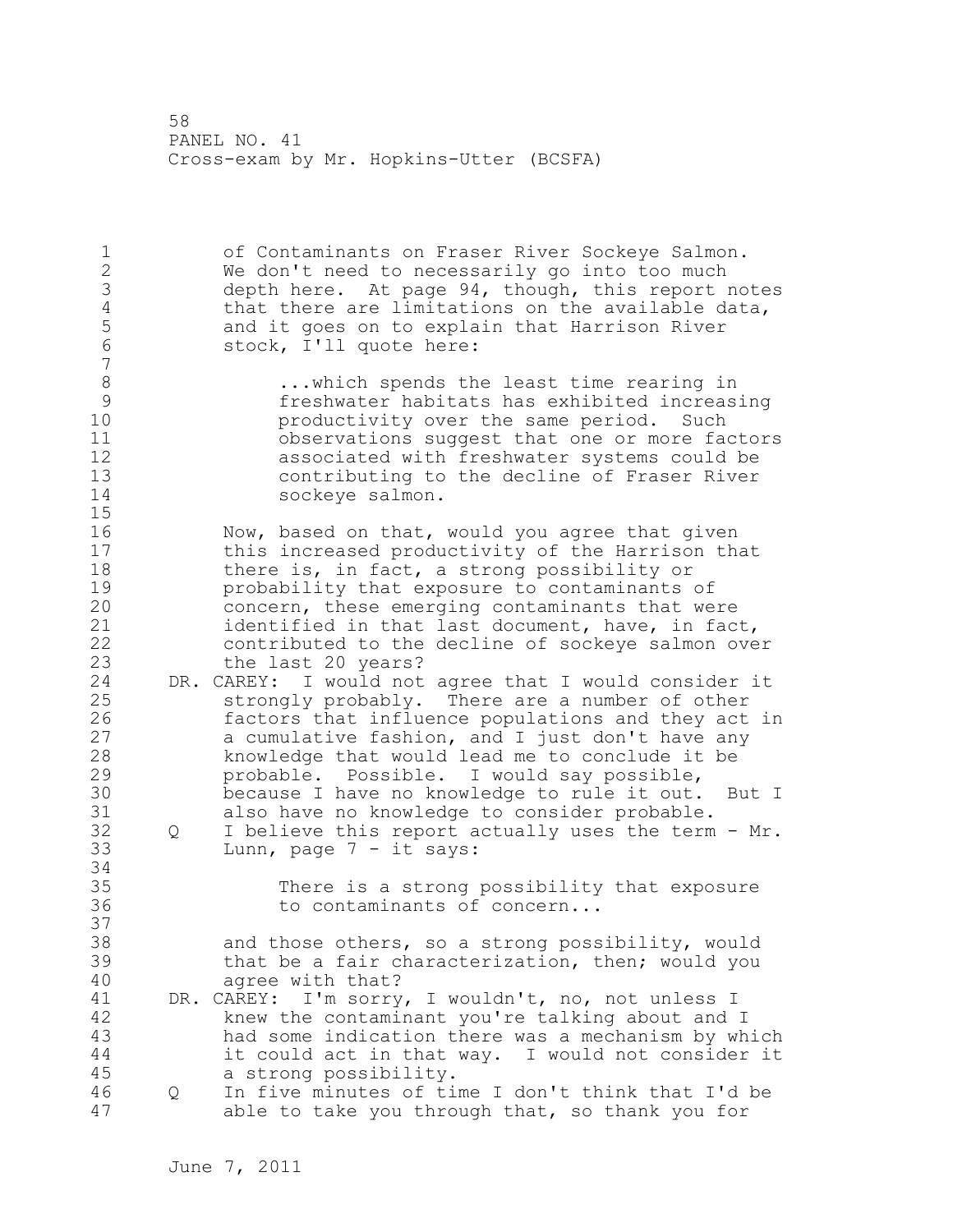59 PANEL NO. 41 Cross-exam by Mr. Hopkins-Utter (BCSFA) Cross-exam by Mr. Harrison (CONSERV)

1 those answers. 2 DR. CAREY: I'm not familiar with the document, in any 3 case, sir.<br>4 Q Absolutely 4 Q Absolutely. Understood. Just one last question, 5 then. Isn't it hard to assess likelihood or<br>6 bunlikelihood of impacts when it turns out the 6 unlikelihood of impacts when it turns out there's been what seems to be relatively little directed 8 studies on some of these issues? They're often 9 identified knowledge gaps and limited data. Is it not too early to be making these types of 11 decisions or the calls? 12 DR. CAREY: In terms of probabilities, et cetera, there 13 is a growing body of research. I can inform you 14 that in Burlington, DFO and Environment Canada 15 have invested 2.6 million dollars in a new aquatic 16 life research facility that will permit research 17 into life, full life cycle research into fish and 18 other aquatic organisms, and with species like 19 fathead minnows as our model species. And this<br>20 will allow us to investigate sensitive life stad will allow us to investigate sensitive life stages 21 of compounds like this that would give us 22 information that mechanisms exist for them to act, 23 then one might be able to make some 24 generalizations with respect to whether they would 25 act on other species, such as sockeye. At this 26 point we can't, as far as I know.<br>27 MR. HOPKINS-UTTER: Okay. Thank you v MR. HOPKINS-UTTER: Okay. Thank you very much. Those 28 are my questions, Mr. Commissioner. 29 MS. BAKER: The next questioner is Judah Harrison, for 30 the Conservation Coalition, and I asked him if he<br>31 can keep his questions to 15 to 20 minutes. can keep his questions to 15 to 20 minutes. 32 MR. HARRISON: Good afternoon, Mr. Commissioner and 33 panel. As Ms. Baker just told you, my name is 34 Judah Harrison. I represent the Conservation 35 Coalition, which is a group of six non-36 governmental organizations and one individual. 37 38 CROSS-EXAMINATION BY MR. HARRISON: 39 40 Q And I'll start with you, Monsieur Paradis. This 41 morning you were talking about ESSRF funding and<br>42 the elimination of funding for toxic research, a the elimination of funding for toxic research, and 43 yet after that, after this funding expired, we 44 heard the story of Peter Ross and this PBDE and 45 the passing of science from DFO to Environment 46 Canada which, in my clients' view, had a very good 47 outcome, which led to one PBD of three being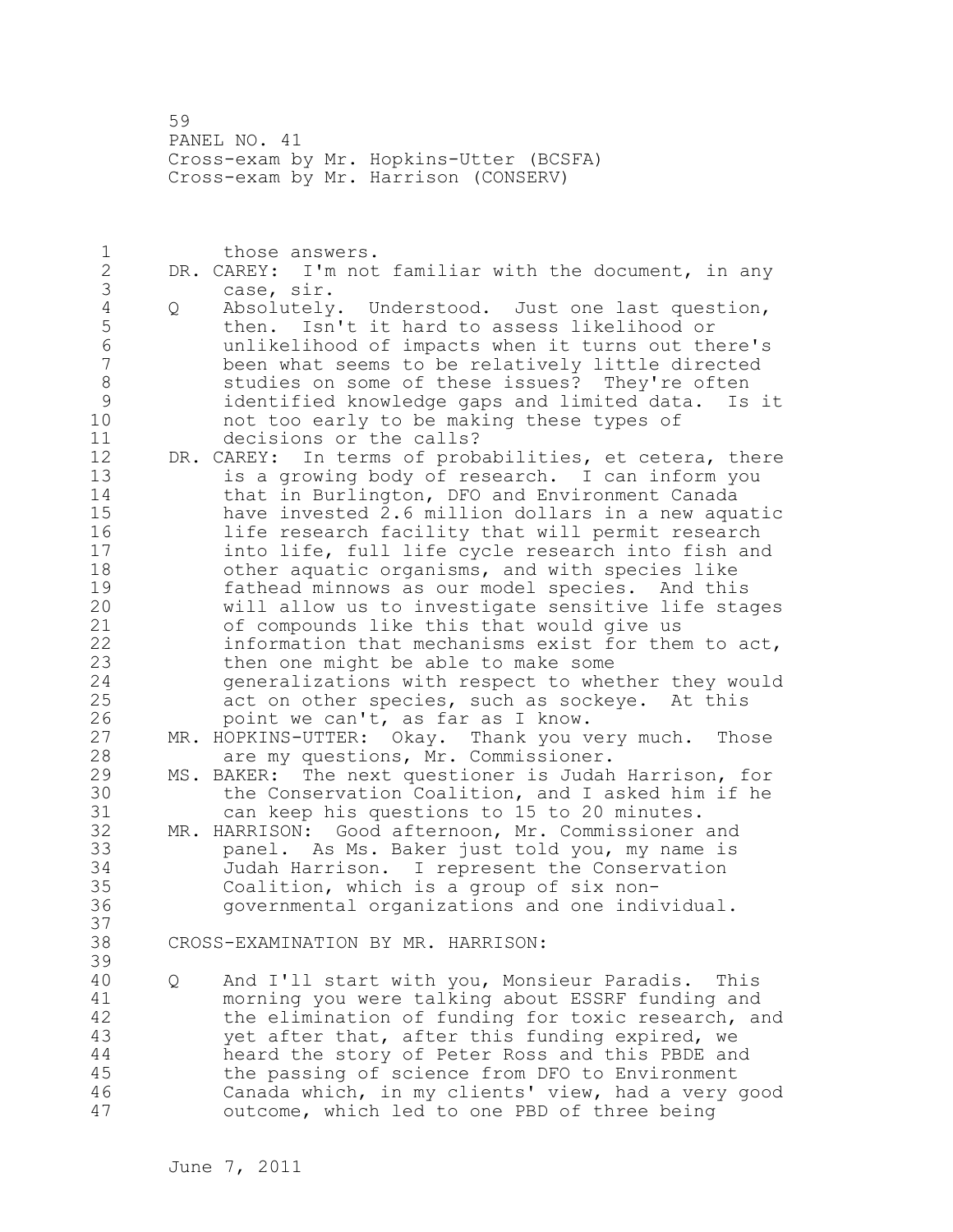1 banned. 2 So my question for you, first, my first 3 question is: You claimed, this morning, that 4 passing off this information to Environment Canada 5 was a fairly difficult process; is that correct?<br>6 DR. PARADIS: Well, I think because it has not been 6 DR. PARADIS: Well, I think because it has not been done on a regular basis we kind of had to pave the 8 way to do it. So that's why I say it was like,<br>9 wou know, a bit of a difficult process, because 9 you know, a bit of a difficult process, because,<br>10 vou know, the scientists suggested we do it and you know, the scientists suggested we do it and 11 then we went back and said, "We prepared a CSAS 12 review," and when it was done it was transferred. 13 But, you know, it's -- you know, originally, I 14 think the scientists thought it would go straight 15 to Environment Canada, and within DFO we have set 16 up this CSAS process to ensure like, you know, a 17 series of criteria of, you know, to protect the 18 interests of all parties. 19 Q Okay. Thank you. And can you explain, and I<br>20 quess you talked about this, this morning, in guess you talked about this, this morning, in 21 depth, but post-ESSRF lapse, post the lapse of 22 that funding, this project was still funded, was 23 that -- or this science was still funded; is that 24 correct? 25 DR. PARADIS: Well, some of it was still funded. 26 Q And some of it was --<br>27 DR. PARADIS: Well, okay, DR. PARADIS: Well, okay, yeah, I guess in reality is 28 although we transferred away the scientists who 29 was accessing the funding, the majority of our 30 scientists are still doing toxic chemical research<br>31 and are still very well recognized for the work and are still very well recognized for the work 32 they do. So like, for example, Dr. Macdonald, Dr. 33 Ross, you know, Catherine Couillard in Quebec 34 Region, like you know, most of our toxic chemical 35 scientists are still in place, like apart from 36 those who've retired. Just the sources of funding 37 have changed. And then, you know, in the case of 38 Dr. Ross, it did find something worth, like you 39 know, interest, moved it up the system and we 40 found a way to address the issue. 41 So I would say the system's not broken in the<br>42 sense that things cannot happen but, no, they sense that things cannot happen but, no, they 43 could be made simpler. 44 Q Okay. 45 DR. PARADIS: That's what my statement would be. 46 Q Thank you. And this is a question I wanted to ask 47 each of you. Can you briefly explain how the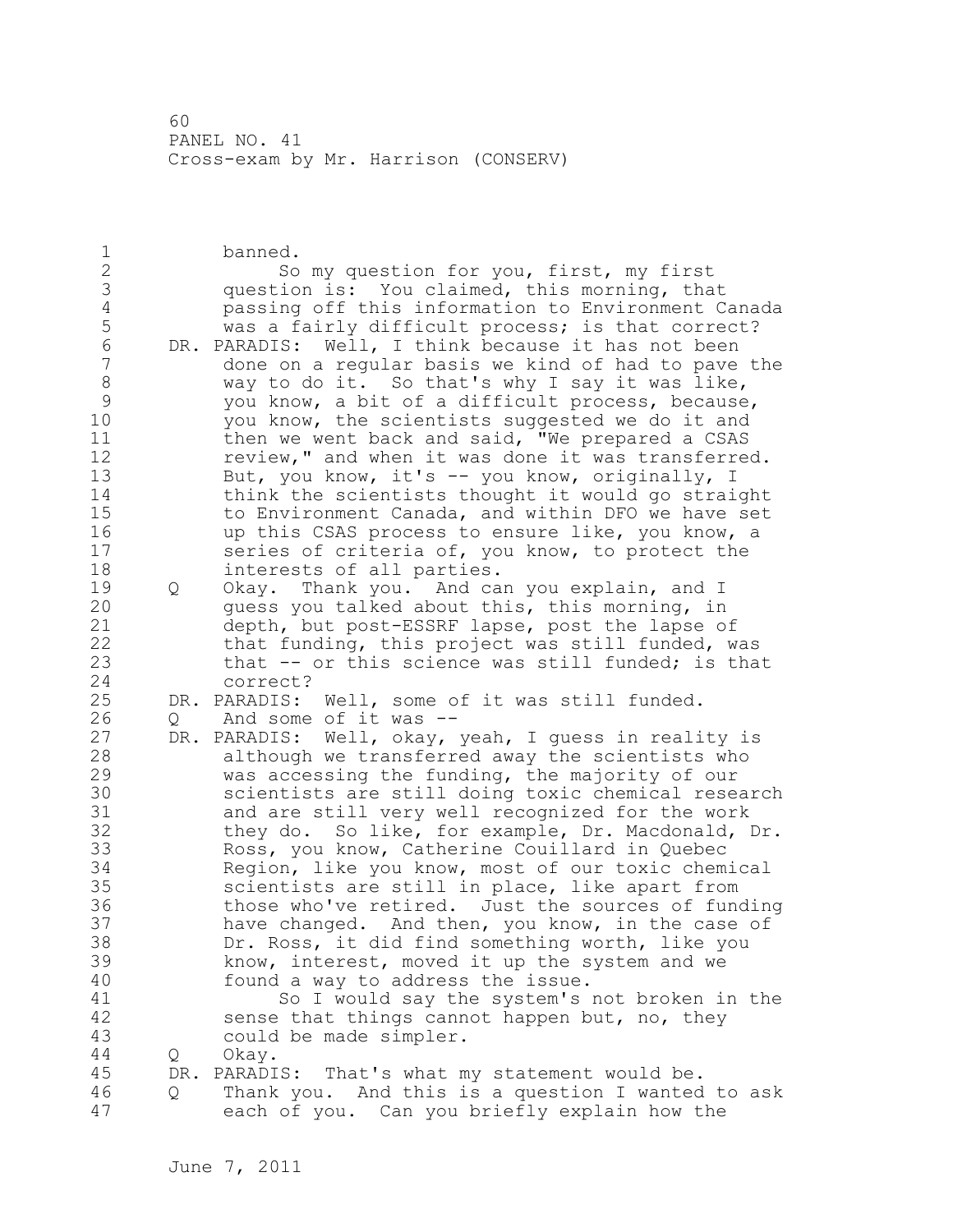| 1<br>$\overline{c}$ |                   | precautionary principle quides your work and<br>actions, specifically with respect to                 |
|---------------------|-------------------|-------------------------------------------------------------------------------------------------------|
| 3                   |                   | contaminants? I'll start with you, Dr. Paradis.                                                       |
| $\overline{4}$      |                   | DR. PARADIS: Well, basically, like you know, there is                                                 |
| 5                   |                   | a policy in the Federal Government that says that,                                                    |
| $\sqrt{6}$          |                   | you know, decisions cannot be held back due the                                                       |
| $\overline{7}$      |                   | fact there is no scientific evidence to support                                                       |
| $\,8\,$             |                   | them. So the precautionary approach to decisions                                                      |
| $\mathcal{G}$       |                   | still have to be made to protect people and limit                                                     |
| 10                  |                   | like your reversible harm, okay, although                                                             |
| 11                  |                   | scientific evidence may not all be on the table.                                                      |
| 12                  | $Q \qquad \qquad$ | So would you say that the precautionary principle                                                     |
| 13                  |                   | guides your current worth with respect to                                                             |
| 14                  |                   | contaminants?                                                                                         |
| 15                  |                   | DR. PARADIS: Well, it has to be, like you know, it's                                                  |
| 16                  |                   | part of the federal policies that we have to do                                                       |
| 17                  |                   | it.                                                                                                   |
| 18                  |                   |                                                                                                       |
| 19                  | Q                 | Okay. Thank you. Dr. Carey?                                                                           |
| 20                  |                   | DR. CAREY: Yes, I'll respond to that as well, but I'll<br>respond by first saying that "precautionary |
| 21                  |                   | principle" is one of those terms like "sustainable                                                    |
| 22                  |                   | development"; it means a lot of things to a lot of                                                    |
|                     |                   |                                                                                                       |
| 23                  |                   | people.                                                                                               |
| 24                  | Q                 | I agree.                                                                                              |
| 25                  |                   | DR. CAREY: And the principle, as I understand it, that                                                |
| 26                  |                   | came out of UNCED and was incorporated in CEPA, et                                                    |
| 27                  |                   | cetera, deals with a situation where there's                                                          |
| 28                  |                   | evidence of harm and there's cost-effective                                                           |
| 29                  |                   | measures that could be put in place to address                                                        |
| 30                  |                   | them, and the principle is that governments will                                                      |
| 31                  |                   | adopt a precautionary approach in that case and                                                       |
| 32                  |                   | not use a lack of full scientific certainty as the                                                    |
| 33                  |                   | excuse for doing nothing. That's the principle.                                                       |
| 34                  | Q                 | Thank you.                                                                                            |
| 35                  |                   | DR. CAREY: That's been incorporated in the CEPA, and                                                  |
| 36                  |                   | the way we actually $--$ now, this $--$ I was a                                                       |
| 37                  |                   | science person, not a risk assessor or risk                                                           |
| 38                  |                   | manager, which is where the precautionary approach                                                    |
| 39                  |                   | has been incorporated. If you look at the                                                             |
| 40                  |                   | decisions that are made under CEPA on individual                                                      |
| 41                  |                   | chemicals, you will see that there are some                                                           |
| 42                  |                   | decisions with respect to s. 64, with respect to                                                      |
| 43                  |                   | whether we're going to put it on the schedule of                                                      |
| 44                  |                   | toxic substances. Toxic is another word that                                                          |
| 45                  |                   | addresses specifically the definition under CEPA,                                                     |
| 46                  |                   | as I'm sure you know, and once it's put on that                                                       |
| 47                  |                   | list then we get to a risk management phase where                                                     |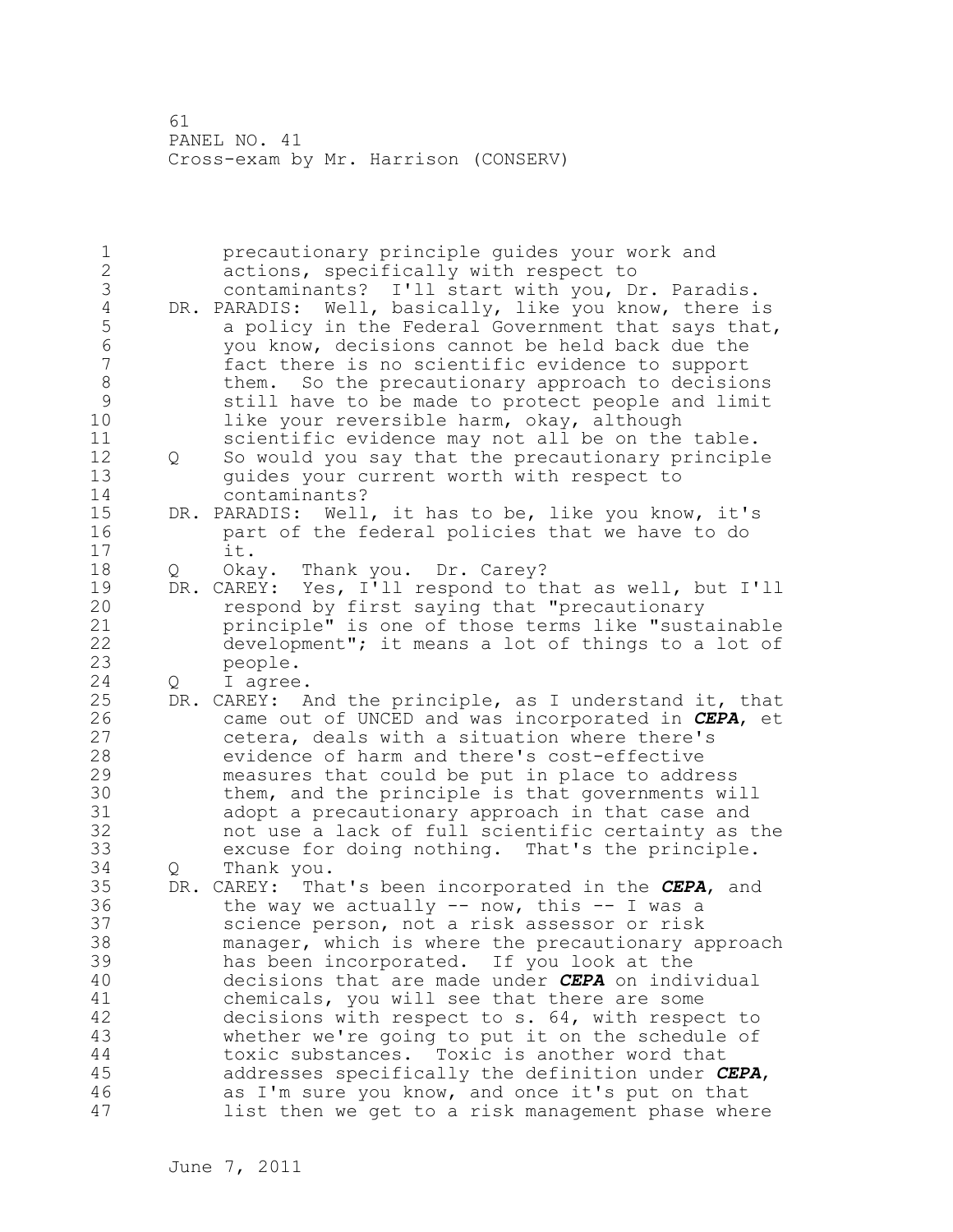1 we discuss basically putting on the list means 2 that we feel that it's a substance whose risk 3 should be considered for management, not that it's<br>4 applying to kill things. 4 going to kill things.<br>5 And then in the 5 And then in the risk management phase we 6 discuss things like its distribution exposures, et cetera. This is quite different from other 8 jurisdictions. It's quite different from what's<br>9 done in the United States, where exposures 9 done in the United States, where exposures<br>10 distribution is part of the risk assessment distribution is part of the risk assessment phase, 11 and it isn't until you've concluded that a risk 12 needs to be managed and specifically what it is, 13 that it goes to risk management. In Canada, we do 14 a preliminary assessment where the precautionary 15 principle is applied, and many of the 16 considerations that other people do in the risk 17 assessment phase we do in the risk management 18 phase. 19 So I would say the -- and the consequence of<br>20 that, frankly, is that we've put many things into that, frankly, is that we've put many things into 21 -- onto the list, the schedule, the list of toxic 22 substances, for which the scientific evidence, if 23 we were doing a classic risk assessment of the 24 type they do in other jurisdictions, the 25 scientific evidence isn't there. But we do it in 26 advance of the scientific evidence being there so<br>27 that we can actually consider a risk management that we can actually consider a risk management 28 approach to it. And I would say that's a clear 29 example of how Canada actually employs a 30 **precautionary principle in moving things forward**<br>31 **booth** to risk management, even though the scientific 31 to risk management, even though the scientific<br>32 evidence isn't there. evidence isn't there. 33 And that gives rise to a number of challenges 34 when industry who are being -- perceive that they 35 are going to be regulated worry that just by 36 putting on that list -- road salt is a classic 37 example. We put it on the list, even though we 38 knew the risk could be managed, but when we put it 39 on the list people thought we were going to ban 40 it, and so that creates a -- the application of 41 this creates some specific problems for us.<br>42 The second avenue I would say that Can The second avenue I would say that Canada has 43 done in advance of many, many other jurisdictions 44 is we created a second track in our risk 45 assessment process, which has to do with 46 persistent bioaccumulative toxic substances. The 47 philosophy there was we've seen enough of them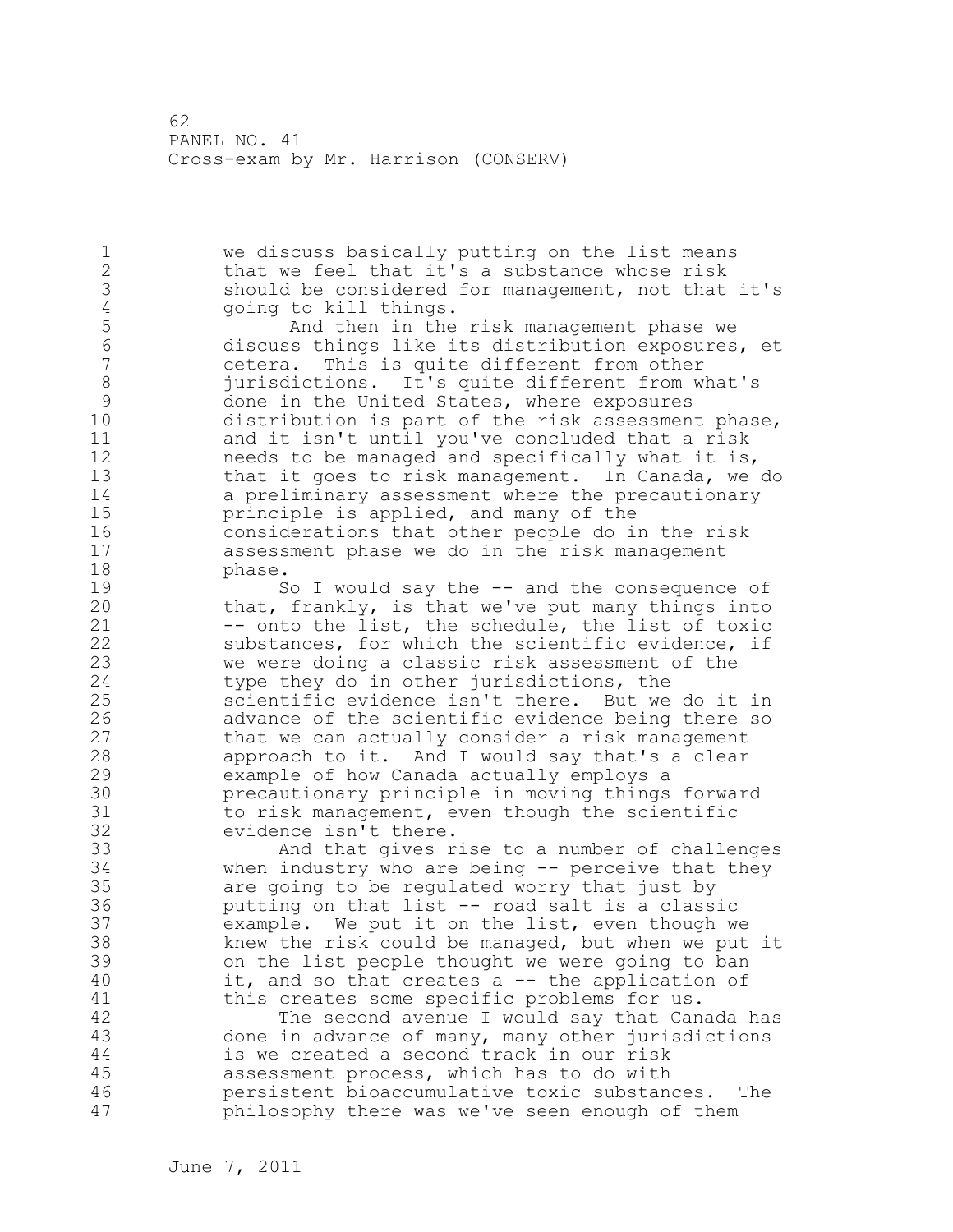1 already, with respect to PCBs, DDT, et cetera, we 2 know we don't want them in the environment, so we 3 will not require complete risk assessment/risk 4 management actions -- activities. We will put<br>5 them on a Track 1 list, as it's called, which 5 them on a Track 1 list, as it's called, which<br>6 means our policy goal is virtual elimination 6 means our policy goal is virtual elimination of releases to the environment without doing complete 8 risk assessments.<br>9 hnd we are n 9 And we are now in the process, Environment<br>10 Canada, since '99, and amendments, is attemptin Canada, since '99, and amendments, is attempting 11 to screen something like 25,000 chemicals on the 12 domestic substance list for those properties to 13 determine which ones should go to track one, 14 without the multi-year risk assessment/risk 15 management phases. 16 So I would say those are two examples by 17 which the precautionary approach is applied in 18 Canada in our regulatory decisions on toxic 19 substances.<br>20 0 Thank you v 20 Q Thank you very much for that. If it's okay, I'll 21 move on, Ms. Walls, thank you. 22 Can you bring up Exhibit 997, please, Mr. 23 Lunn? This is, again, for you, Dr. Carey. This 24 morning you were talking about this study, and as 25 you can see, the study is titled, Presence and 26 Levels of Priority Pesticides in Selected Canadian<br>27 Aquatic Ecosystems. Focusing on the word Aquatic Ecosystems. Focusing on the word 28 "selected" my question for you is: Does this 29 document or report include any assessment of 30 chemicals in the marine environment?<br>31 DR. CAREY: It was not meant to, no. DR. CAREY: It was not meant to, no. 32 Q And in your view, do contaminants and contaminant 33 exposure in the marine environment, is that part 34 of Environment Canada's responsibility and 35 mandate? 36 DR. CAREY: I do not think it is, no. 37 Q Thank you. Dr. Paradis, same question for you. 38 In your opinion or in you review, is marine 39 contamination and exposure to contamination within 40 DFO's mandate? 41 DR. PARADIS: You know, all along the Department has<br>42 claimed that s. 36 had been transferred and that claimed that s. 36 had been transferred and that 43 *CEPA* should be providing the report to do it. 44 That was the internal, you know, position the 45 Department's been taking. 46 DR. CAREY: Could I just clarify my answer? 47 Q Yes.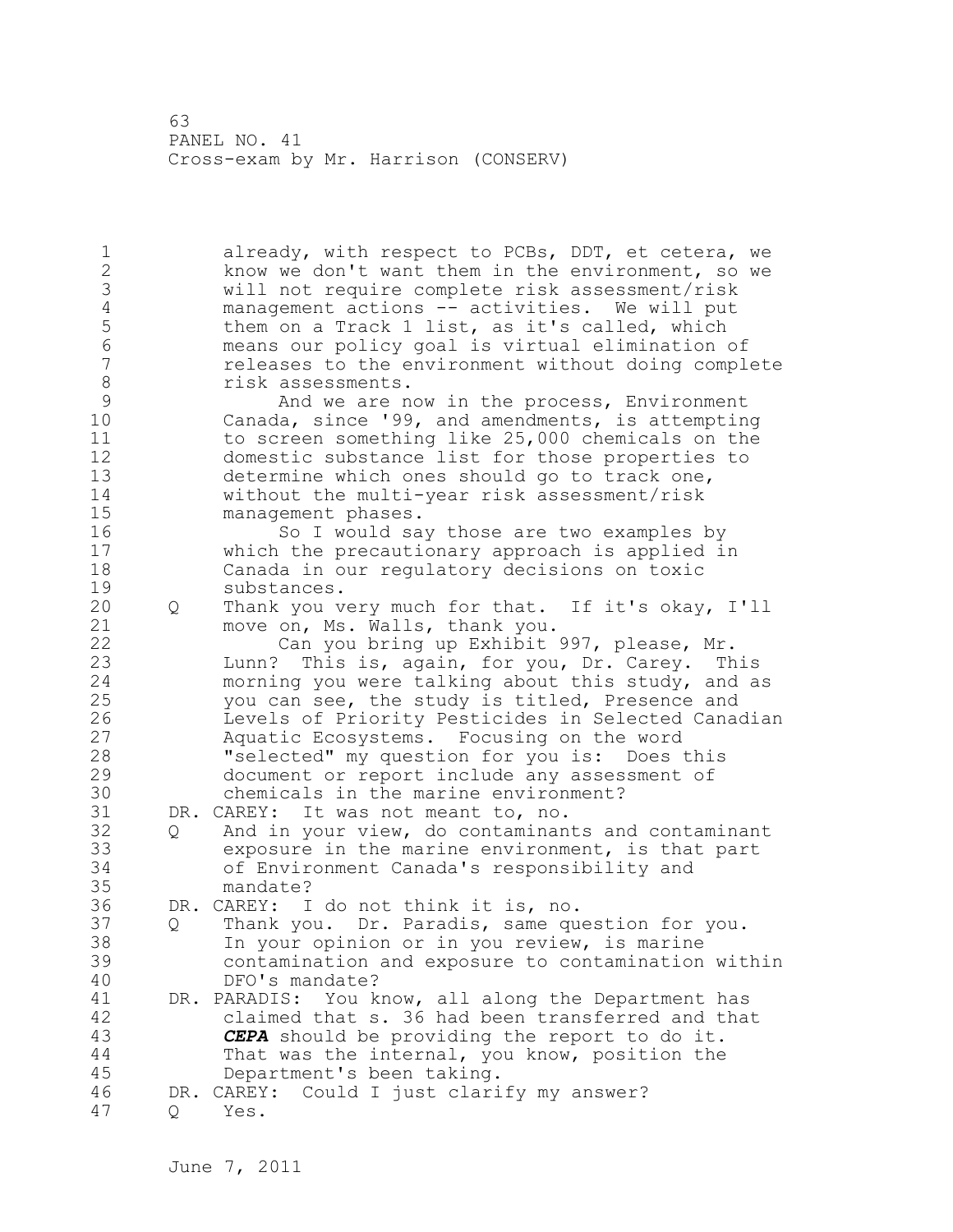1 DR. CAREY: I guess I'm -- I'm a scientist and I ran a 2 science program and I sometimes forget that you're 3 asking questions about the Department as a whole. 4 With respect to your question and our scientific<br>5 mesearch programs and monitored programs, I do no 5 5 research programs and monitored programs, I do not<br>6 believe it's Environment Canada's business to 6 believe it's Environment Canada's business to conduct research on the effects of pesticides, the 8 occurrence of pesticides in the marine 9 environment, except if there's a s. 36 enforcement action of some type and we are requested to 11 support that activity internally by our 12 enforcement group, in which case we would support 13 them. It would not be our decision to do it, it 14 would be an enforcement decision under our 15 responsibilities with respect to s. 36. That's 16 the circumstance under which we might do it. 17 Q Okay. Thank you. Going back to your answer, 18 Monsieur Paradis, I would just, I guess, request 19 some additional clarification. I understand that<br>20 there has been, well, the memorandum of there has been, well, the memorandum of 21 understanding and a transfer of 36(3) to 22 Environment Canada, but I guess from what I heard 23 from Dr. Carey, they do not believe that marine 24 contamination, except as it comes in with 36(3), 25 applies to them. I would just ask you to, again, 26 answer that question. Do you believe that marine<br>27 contamination and monitoring of marine contamination and monitoring of marine 28 contamination falls within DFO's mandate? And 29 this is going back to the concern that Dr. Carey 30 **raises.** This is in your own opinion.<br>31 DR. PARADIS: Well, in my own opinion it c DR. PARADIS: Well, in my own opinion it could, but, 32 you know, clearly the Department was like, you 33 know, assuming it wasn't something we would do 34 and, in fact, after the decision was made that, 35 you know, the ESSRF was rolled up and we would 36 like back out, there hasn't been any request from 37 DFO for funding on toxic chemical activities to 38 the government. It was assumed it was the 39 responsibility of Environment Canada. 40 The only program for which toxics or chemical 41 substances has been requested is the contaminated<br>42 site program for which the three first year of the site program for which the three first year of the 43 program the science sector didn't get any money. 44 So I guess what I interpret out of all of this is 45 that, you know, the feeling was that like the 46 responsibility was Environment Canada, that was 47 the perspective within DFO.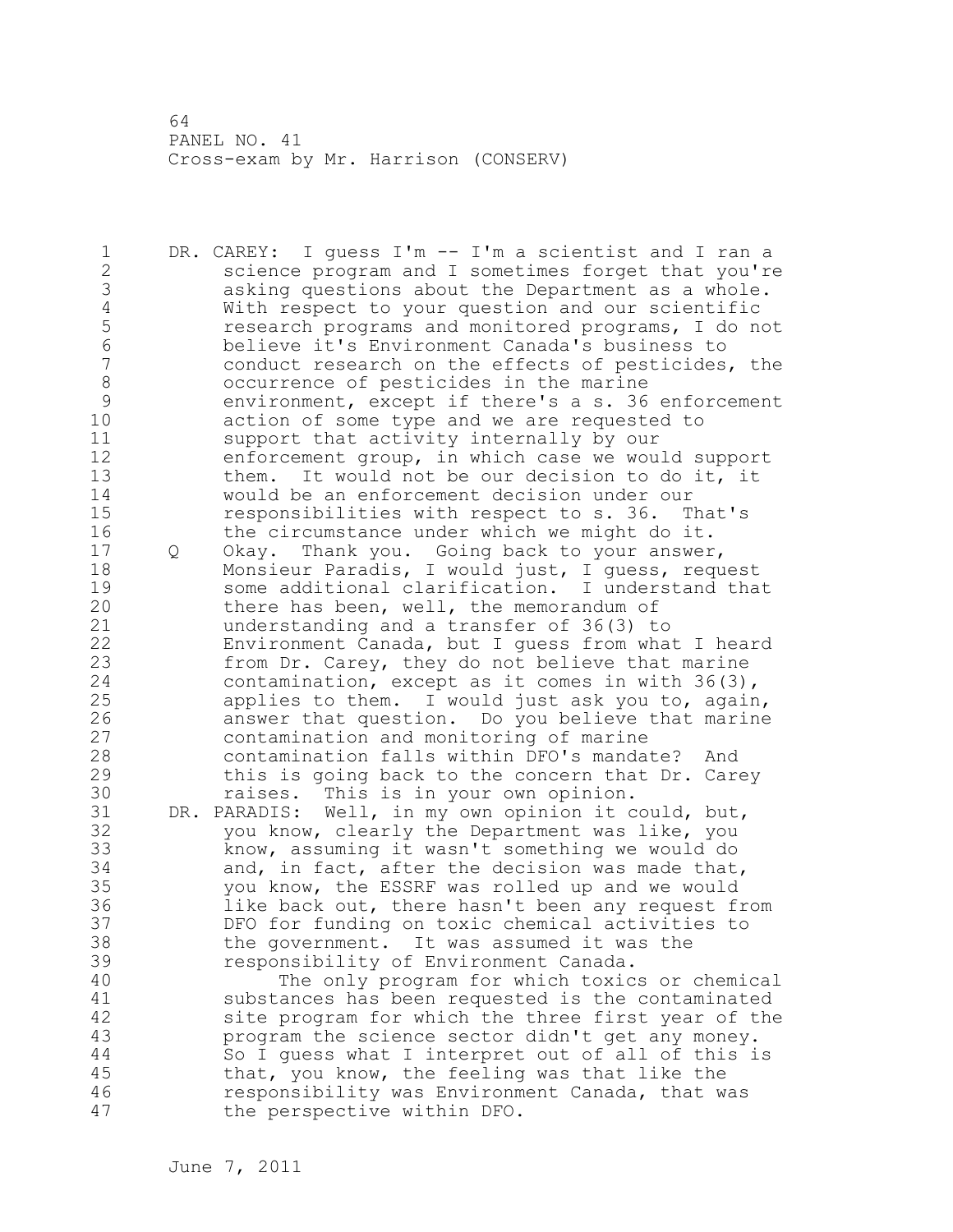1 Q Okay. Thank you. Back to you, Dr. Carey. These 2 are about science, so now I'm out of my depth, so 3 excuse me if the questions are a bit off, but you<br>4 mentioned that there was a focus, an intended and 4 mentioned that there was a focus, an intended and<br>5 explicit focus by Environment Canada to focus on 5 explicit focus by Environment Canada to focus on 6 biological effects and do science related to biological effects and contaminants, as opposed 8 to, and I don't want to put words in your mouth, 9 but I guess as opposed to the impact of contaminants on the environment at large, or the 11 ecosystem at large, or as opposed to what? 12 DR. CAREY: I'm not sure that I did say that. But I'll 13 try and address it. 14 Q Well, if I'm wrong, then please do not... 15 DR. CAREY: I'll just -- perhaps I can - I don't want 16 to take up your time - just give you a little bit 17 of background. In the early '70s there was one 18 department, the Department of Fisheries in the 19 Environment, and a number of biologists worked in<br>20 that department. When the Department of Fisheries that department. When the Department of Fisheries 21 and Oceans was formed in 1978, with the intention 22 of, if you remember, there was a 200 mile limit 23 established and fisheries to be managed by DFO. 24 They actually took nearly all the biologists with 25 them out of the department, and the philosophy, 26 then, the operating principle, then, was much of<br>27 the biology with respect to ecosystem work would the biology with respect to ecosystem work would 28 be done by DFO, both in freshwater and in marine 29 systems. 30 Approximately as *CEPA* came into place and more responsibility was placed on Environment 32 Canada to consider biological effects, Environment 33 Canada did what the could to increase their 34 expertise in that area, culminating in 1995, when 35 we actually brought some fish people from DFO to 36 Environment Canada, and we have been increasing 37 our capacity with respect to biological effects. 38 If that's what you're referring to, I agree with 39 that. 40 But we have been focusing, as I mentioned 41 earlier, on individual organisms, not on<br>42 populations for -- with respect to popul. populations for -- with respect to populations we 43 left that to DFO, in our opinion. 44 Q Well, thank you for that last comment, because 45 then it shows that I was not completely off base, 46 but science that focuses on individuals as opposed 47 to populations.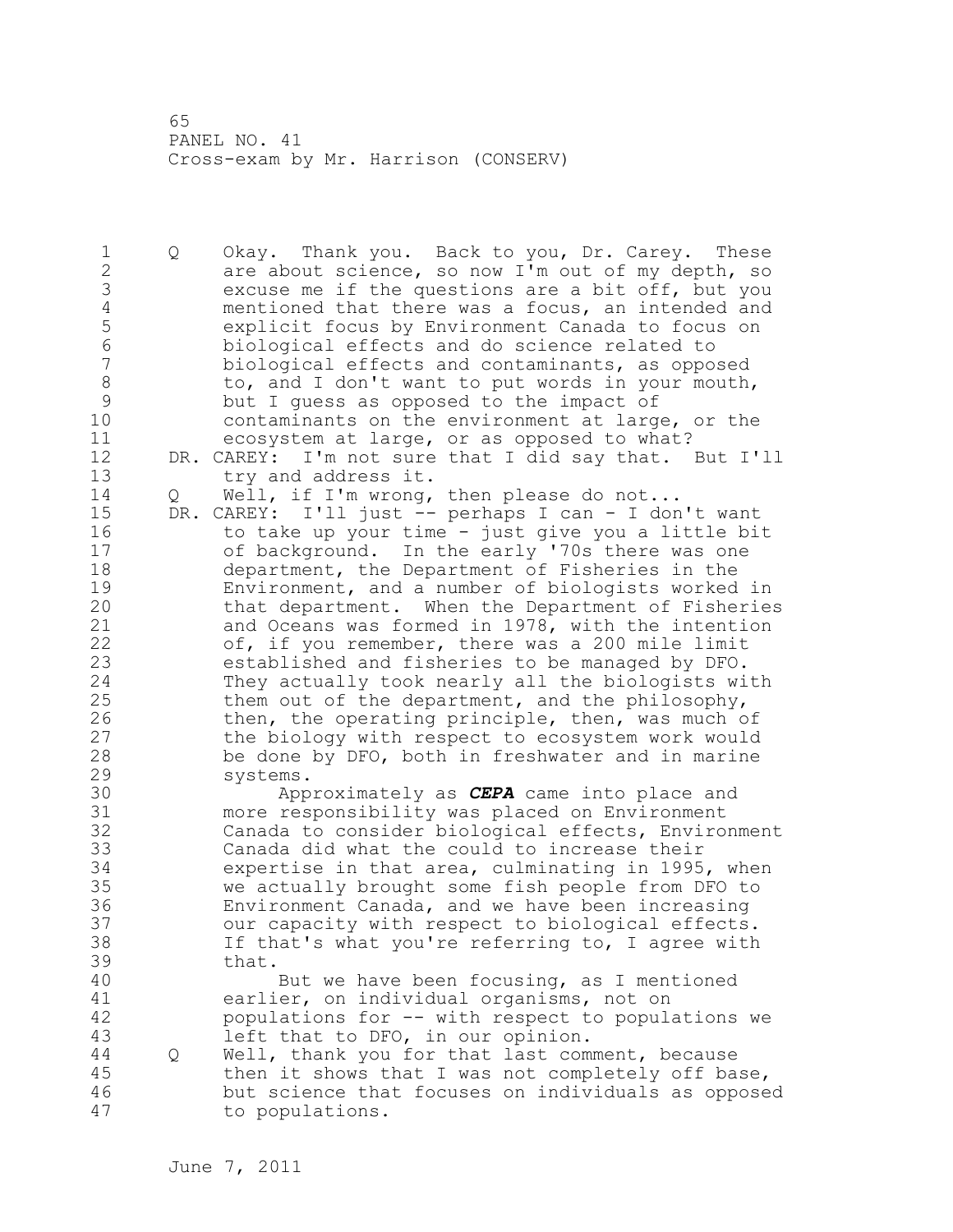1 My question to you is: Does focusing science 2 on one, as opposed to the other, does it, in your 3 view, do more or less for assessing the cumulative 4 impacts of contaminants over and above the other<br>5 one? That's the first question. The second 5 one? That's the first question. The second<br>6 ouestion would be: Does it do better or wor 6 question would be: Does it do better or worse with respect to doing an ecosystem impact 8 assessment, or taking an ecosystem approach? If<br>9 vou can please --9 you can please --<br>10 DR. CAREY: Well, I wo DR. CAREY: Well, I would say there's two separate 11 things, then. With one I was referring to effects 12 on individuals, I was referring to science 13 supporting regulatory decisions and the level at 14 which those are made within Environment Canada's 15 mandate. 16 Within our research program, I mentioned we 17 had three broad areas of research, this morning, 18 with individual issue-based projects underneath 19 them. One of those three broad areas is in<br>20 ecosystem impacts research. And we've done ecosystem impacts research. And we've done -- and 21 we have and maintained active research programs in 22 how to actually assess ecosystem impacts precisely 23 because of what you mentioned. Precisely because 24 we cannot measure every mixture everywhere under 25 the regulatory program, and ecosystems are subject 26 to stresses from all over, and a rational approach<br>27 would be, we think, to focus our requlatory would be, we think, to focus our regulatory 28 actions on specific chemicals and effects on 29 specific individuals, but to maintain the capacity 30 to work in ecosystems to determine if things seem<br>31 to be happening that are unexplained to go back to be happening that are unexplained to go back 32 and try to understand why they're happening. 33 So we do have a significant science program 34 on freshwater ecosystems partially culminating by 35 the CABIN program that I mentioned this morning, 36 how we could go to sites such as sites on the 37 Fraser and use the benthic invertebrates that live 38 there to tell us if they look like they've been 39 impacted in general or not by whatever stressor or 40 whatever combination of stressors. 41 **Is that responsive?**<br>42 0 Yeah, that's very respon 42 Q Yeah, that's very responsive. Thank you very 43 much. Monsieur Paradis, do you have anything to 44 add to that, in your expertise? 45 DR. PARADIS: No, not really. 46 Q Thank you. Ms. Walls, you've been quiet for my 47 questions, because I have not asked you one, so I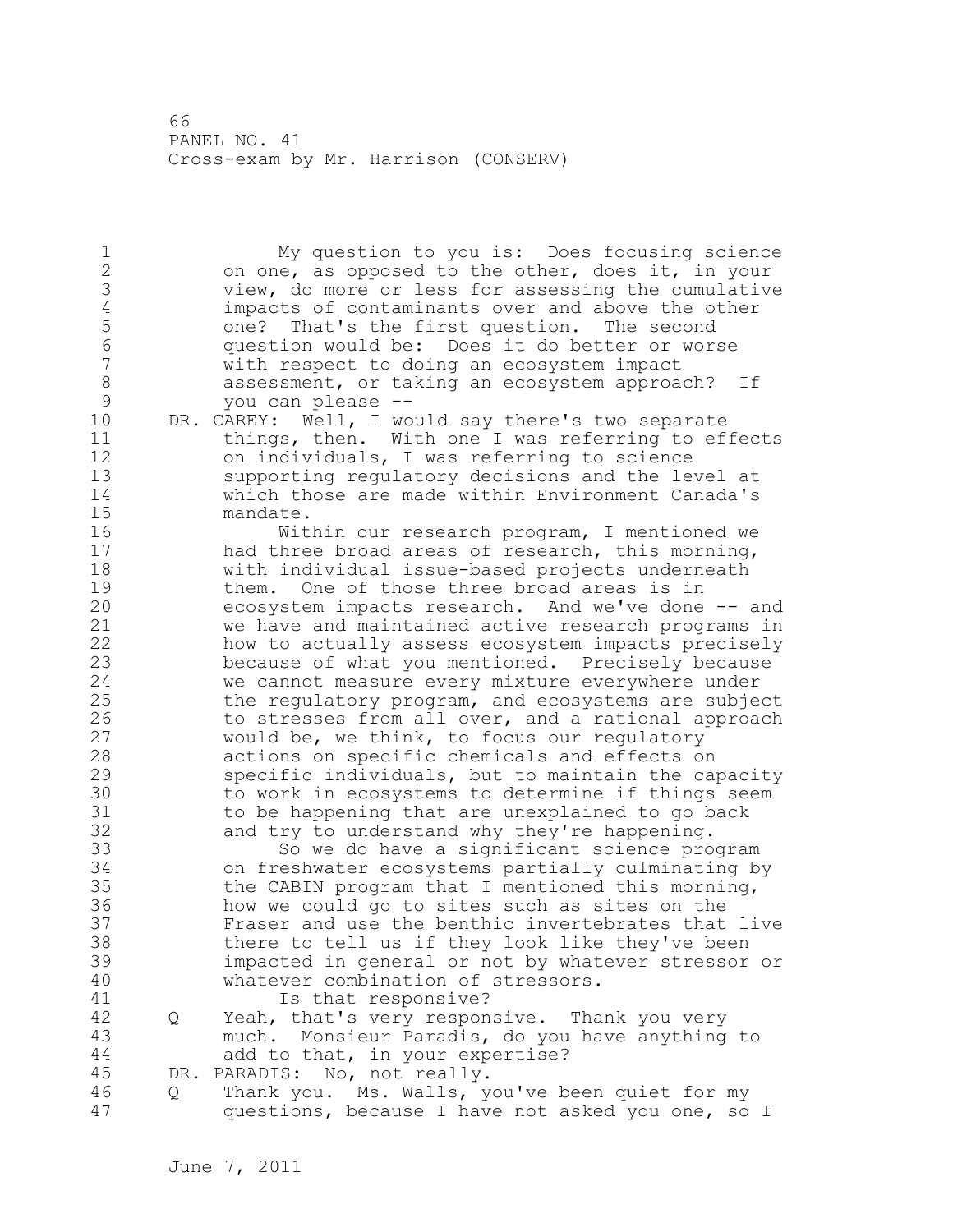67 PANEL NO. 41 Cross-exam by Mr. Harrison (CONSERV)

1 will ask you one. I've noticed from your C.V. 2 that you currently work at the Canadian 3 Environmental Assessment Agency; is that correct?<br>4 MS. WALLS: That's correct. 4 MS. WALLS: That's correct.<br>5 0 Can you just explain t 5 Q Can you just explain the role of *CEAA*, the 6 *Canadian Environmental Assessment Act*, in all of this? I mean, how  $--$  explain, please, the role of 8 *CEAA* in ensuring the Fraser River has less 9 contamination in it, if you can, please?<br>10 MS. WALLS: Okav. So the *Canadian Environmen* 10 MS. WALLS: Okay. So the *Canadian Environmental*  11 *Assessment Act* ensures that projects for which the 12 Federal Government has a decision-making 13 responsibility are fully assessed as to their 14 likely environmental effects before decisions are 15 made that can enable those projects to proceed. 16 And there's, you know, there's three different 17 levels or types of environmental assessment that 18 can be undertaken: a screening; comprehensive 19 study; or panel. But any project that is proposed<br>20 -- development project within the Fraser Basin for -- development project within the Fraser Basin for 21 which there is a federal decision-making 22 responsibility that would be required for it to 23 proceed would be subject to one of those three 24 types of environmental assessment. Does that -- 25 Q Okay, thank you. Other -- 26 MS. WALLS: -- answer your question?<br>27 0 Well, it's very general. It's Well, it's very general. It's a very general 28 question. 29 MS. WALLS: I mean, it's -- 30 Q And so it's okay -- MS. WALLS: -- the precautionary principle is one of 32 the guiding principles and it's also an *Act* to 33 support sustainable development, so -- 34 Q No, that's helpful, thank you. Yesterday, Ms. 35 Walls, again, you mentioned streamlining and then 36 you spoke specifically about the reduced capacity 37 for enforcement - this is when you were with DFO, 38 I guess - and reduced capacity -- no? Sorry, I 39 thought you were -- 40 MS. WALLS: Sorry, this was when I was at Environment 41 Canada --<br>42 O Sorry. Q Sorry. 43 MS. WALLS: -- until 2009, and I spoke about reduced 44 capacity for compliance promotion and compliance 45 verification. 46 Q I wanted to ask you about -- 47 MS. WALLS: Pursuant to the -- related to the s. 36(3)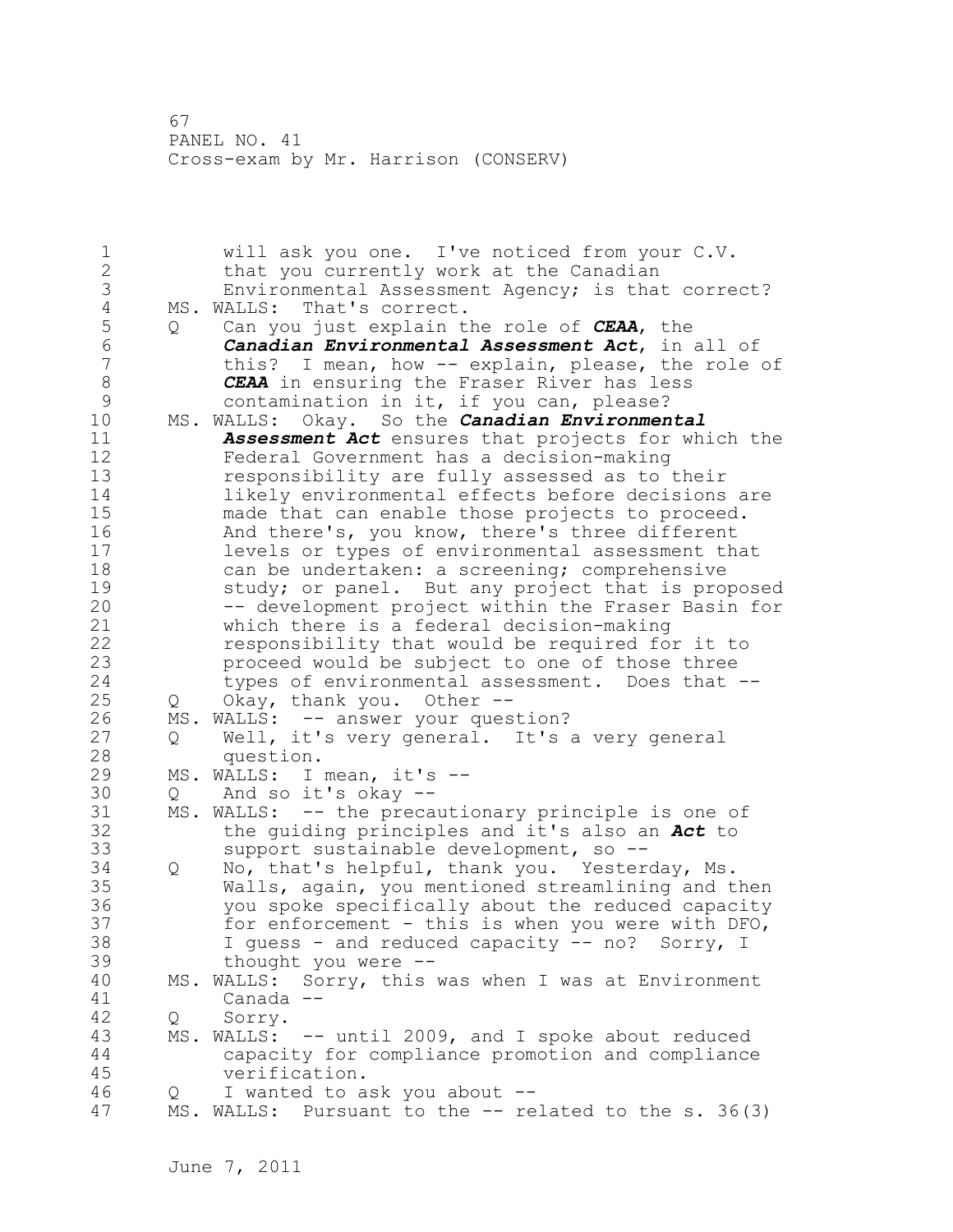68 PANEL NO. 41 Cross-exam by Mr. Harrison (CONSERV)

1 which is the general prohibition against pollution 2 provisions of the *Fisheries Act*. 3 Q Thank you. I just wanted to ask you what the word 4 "compliance" or the term "compliance promotion" 5 means.<br>6 MS.WALLS: 6 MS. WALLS: Well, it's defined quite well in the<br>7 **Fisheries Act** compliance promotion policy Fisheries Act compliance promotion policy 8 document, but it refers to a number of different<br>9 activities that are undertaken to ensure the 9 activities that are undertaken to ensure the regulated community fully understands their 11 obligations to comply with, in this case, the 12 pollution prevention provisions of the *Fisheries*  13 *Act* and the development of guidance material, best 14 practices, and ensuring that the regulated -- or 15 whoever the best practices are directed at fully 16 understands what they need to do to ensure that 17 they do not deposit a deleterious substance into 18 water frequented by fish. So it's efforts to stop 19 the pollution at the source.<br>20 0 And is this where the suite 20 Q And is this where the suite of tools that DFO or 21 Environment Canada -- 22 MS. WALLS: Mm-hmm. 23 Q -- have available to them, as discussed, or 24 referenced? 25 MS. WALLS: Well, we talk about a compliance continuum 26 that ranges from compliance promotion, as I just<br>27 described, right through to inspections or described, right through to inspections or 28 investigations and enforcement activity if there 29 is a suspected violation. We also refer to a 30 toolbox, and a toolbox can include, you know, all<br>31 different types of regulatory instruments that ca different types of regulatory instruments that can 32 be used to ensure that pollution is avoided. 33 Q Okay. Thank you. And my question, then, is: Has 34 there been any assessment by either Environment 35 Canada or DFO about the effectiveness of each of 36 these suite of tools? I mean, we hear there's 37 various -- 38 MS. WALLS: Mm-hmm, mm-hmm. 39 Q -- options -- 40 MS. WALLS: Mm-hmm. 41 Q -- and we hear that whether maybe not directly,<br>42 but certainly indirectly, that investigations o but certainly indirectly, that investigations or  $-$ 43 - is a last option. So has Environment Canada -- 44 MS. WALLS: Mm-hmm. 45 Q -- in your knowledge, done any assessment -- 46 MS. WALLS: Mm-hmm. 47 Q -- of the usefulness or effectiveness of each of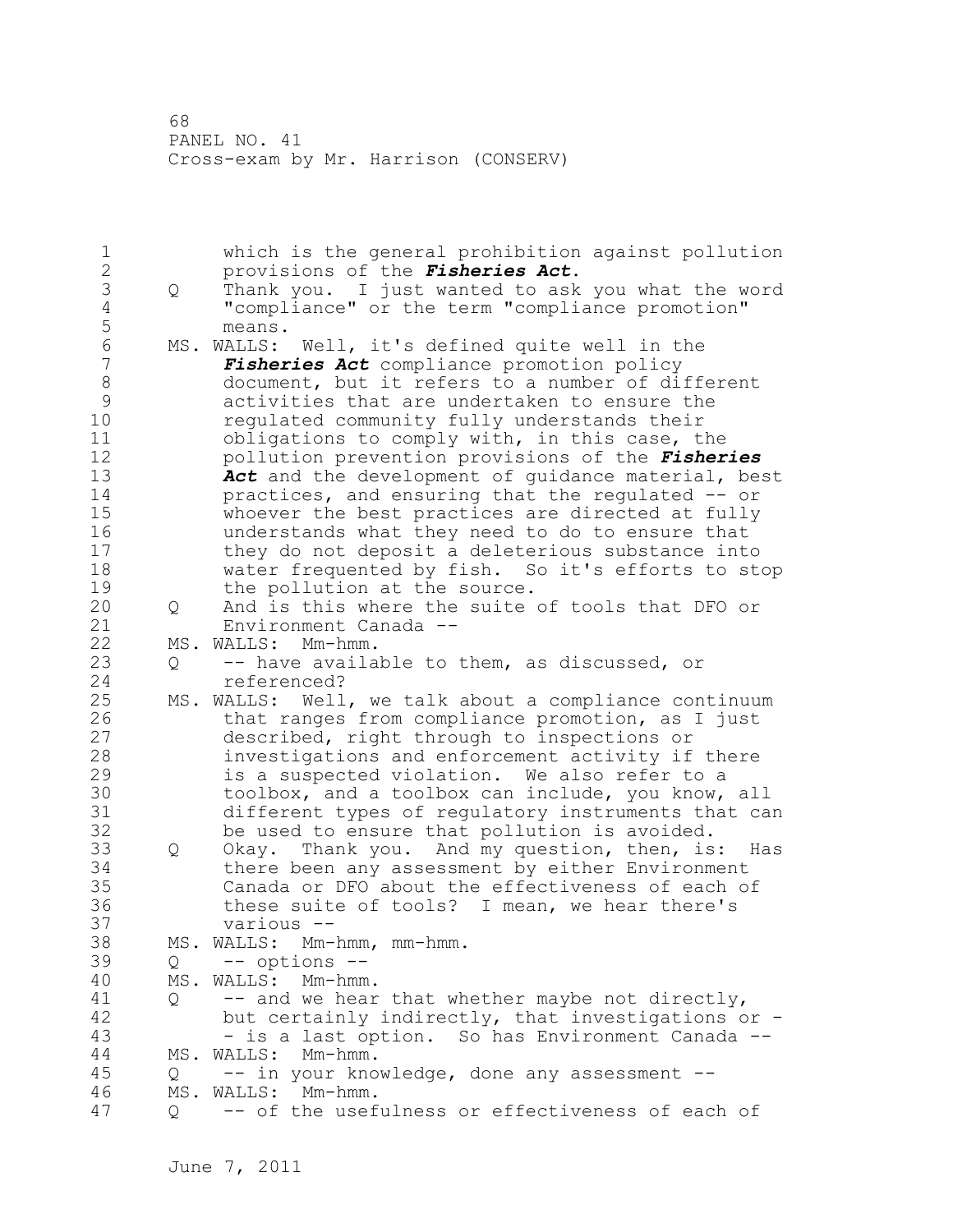69 PANEL NO. 41 Cross-exam by Mr. Harrison (CONSERV)

1 these tools? 2 MS. WALLS: Well, that is the exact purpose of the 3 environmental effects monitoring programs that are<br>4 in place with respect to the pulp and paper 4 in place with respect to the pulp and paper<br>5 effluent requlations and the metal mining e 5 effluent regulations and the metal mining effluent 6 regulations. Those programs are designed to assess whether or not the regulatory limits are 8 adequately protective of the aquatic environment. 9 Other regulatory instruments, in terms of the<br>10 effectiveness, there are specific studies that are effectiveness, there are specific studies that are 11 undertaken. For instance, in the agriculture 12 sector there was a lot of work done under the 13 Fraser River Action Plan where we, you know, 14 **looked at development of best practices, and then** 15 there were receiving environment studies that were 16 done to determine whether or not there were 17 impacts, what the level of impact on the receiving 18 environment, using tools such as CABIN, but those 19 will be more specific studies. The only formal<br>20 evaluation that I'm aware of would be the EM evaluation that I'm aware of would be the EM 21 programs. 22 Q Okay. Thank you for that, Ms. Walls. This is my 23 final question, back to you, Dr. Carey. I forgot 24 to ask you this question. With respect to Exhibit 25 997 and that report, you discussed trying to get 26 information on use of pesticides for PMRA, and you<br>27 then said that that was more difficult than you then said that that was more difficult than you 28 thought it would be; is that correct? 29 DR. CAREY: Yeah, please let me clarify that. PMRA 30 were a partner in the original project, and their role was going to be to try and provide you some 32 pesticides, and it provided more difficult for 33 them to participate in that way. We had to go 34 back and rely on sales information, which, as I 35 mentioned this morning, is faulty. So it wasn't 36 difficult to get information from PMRA; it was 37 difficult for PMRA to get information to 38 participate in the project as originally hoped. 39 MR. HARRISON: Okay. Okay, those are my questions. 40 Thank you very much. 41 MS. BAKER: Our next questioner is Crystal Reeves, for<br>42 the First Nations Coalition. the First Nations Coalition. 43 MS. REEVES: Good afternoon, Commissioner. For the 44 record, Crystal Reeves, First Nations Coalition. 45 For the benefit of the witnesses, that includes 46 the Haida Nation, the First Nations Fisheries 47 Counsel, tribes up and down the Fraser River to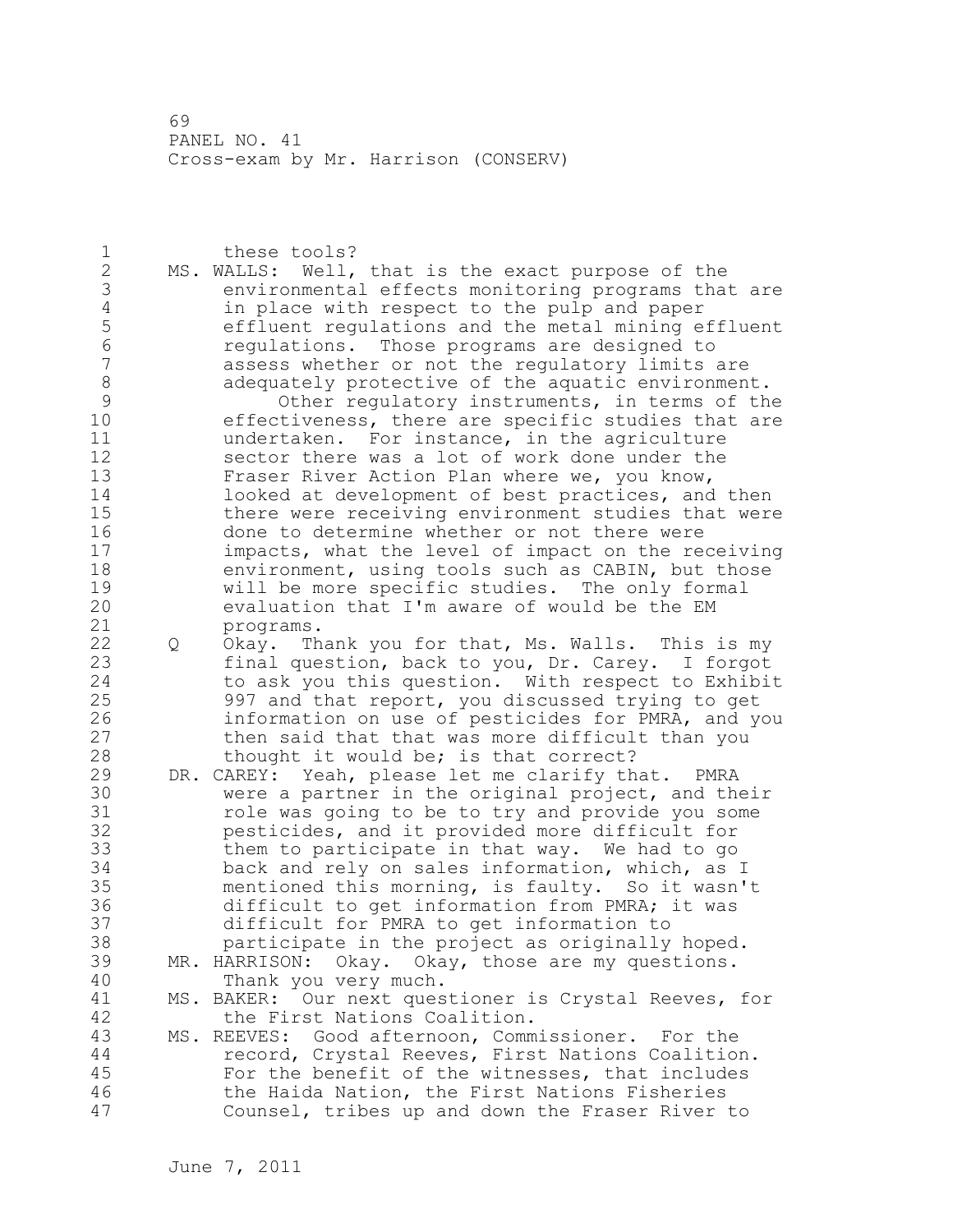1 Prince George, as well as some Douglas Treaty 2 Nations. 3 CROSS-EXAMINATION BY MS. REEVES: 5 6 Q So for my first set of questions, that's going to be directed towards you, Dr. Carey, and if Mr. 8 Lunn, could you please pull up Exhibit 993, 9 please. Dr. Carey, this morning you went through<br>10 with the Commission the Canada-BC Water Ouality with the Commission the Canada-BC Water Quality 11 Monitoring Agreement that's in place; is that 12 correct? 13 DR. CAREY: We referred to it, yes. 14 Q Yes. And I'd like to go to page 6 of that 15 document, if you could. And just on the second 16 bullet there down from the top, thank you. So on 17 page 6 it talks about 39 stations in British 18 Columbia measuring water quality, and I think you 19 confirmed this morning that six of those are on<br>20 the Fraser River; is that correct? the Fraser River; is that correct? 21 DR. CAREY: Yes. Thank you for asking that question, 22 because I'd learned, afterwards, that since my 23 retirement additional stations have been added, 24 and particularly with respect to the water quality 25 indicator funded through that program. So I have 26 now learned that, although I don't know where all<br>27 of them are, there's between eight and 12 station of them are, there's between eight and 12 stations 28 on the Fraser system. 29 Q Okay. Thank you. And then, if you look at the 30 bullet point there, it says: 31<br>32 ...the Canada - B.C. Hydrometric Agreement 33 currently operates about 475 flow stations in 34 the province. 35 36 And I was just wondering if you know anything 37 about that? 38 DR. CAREY: I'm familiar with the program, yes. It's 39 one of the programs that was not under my 40 direction, but -- 41 Q Right.<br>42 DR. CAREY: DR. CAREY: -- I'm familiar with it. 43 Q Okay, thank you. So I guess my question is: 44 Would you agree that if we're concerned about 45 water quality that perhaps we should be putting 46 resources into upping the amount of water quality 47 monitoring stations, particularly on the Fraser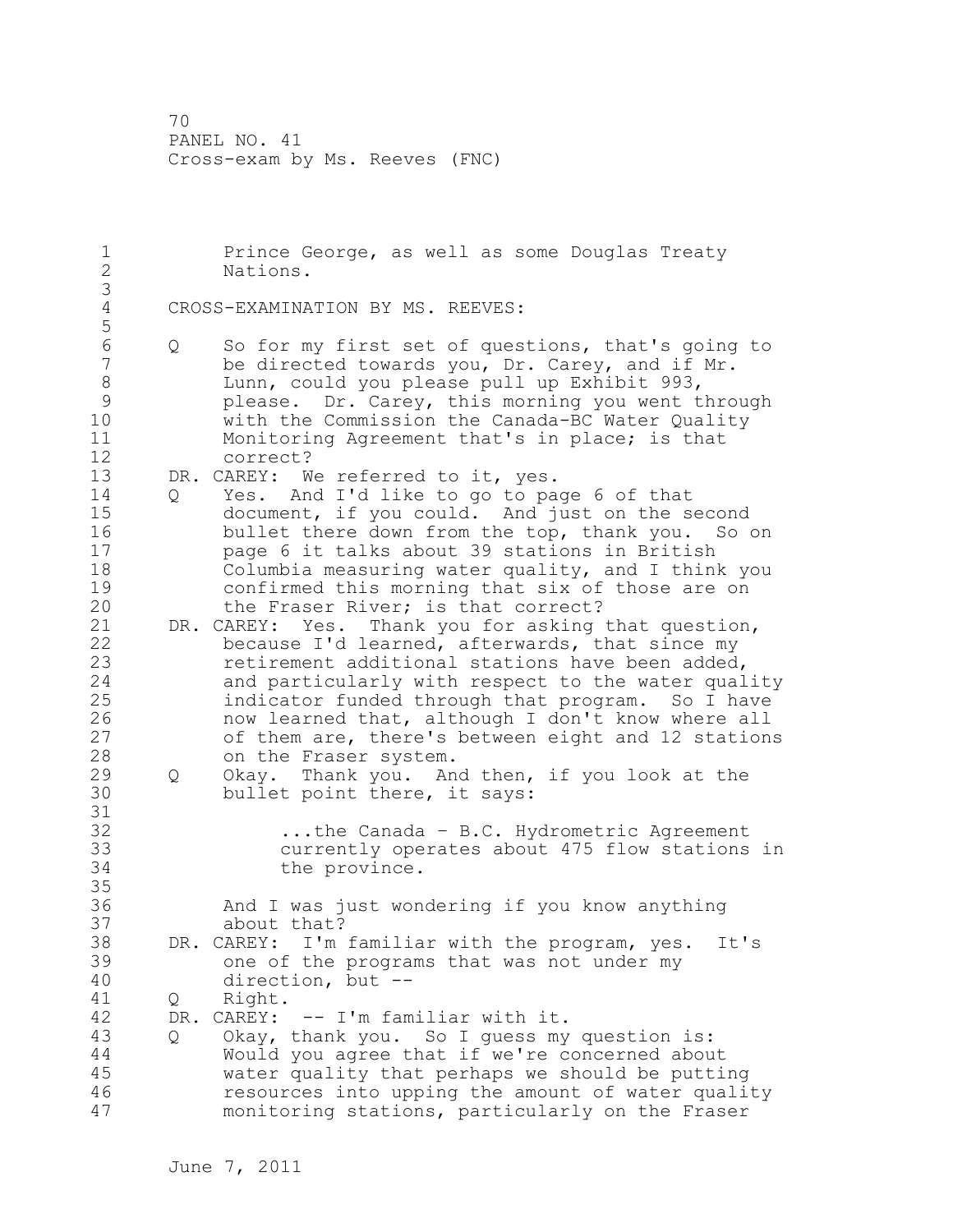1 River and to the same extent that perhaps we have 2 stations for flow? 3 DR. CAREY: I think we could use more stations. I<br>4 think we need to be a little bit careful comp 4 think we need to be a little bit careful comparing<br>5 these two networks. A flow measurement is a 5 these two networks. A flow measurement is a<br>6 simple physical measurement. It's relatively 6 simple physical measurement. It's relatively inexpensive to do. These days, we can do it in 8 **8** real time and report via telephone or satellite. 9 A water quality program is a values-based program.<br>10 11 Tt measures -- it can measure literally hundreds It measures -- it can measure literally hundreds 11 of parameters, if you've got the budget, and 12 frankly, we don't have the budgets for that. 13 And part of the problem with a water quality 14 program, in my experience, has been, at least in 15 the past, we get many, many measurements that come 16 back "non detect"; in other words, we've looked 17 for something that's below our detection limit or 18 not there. And as you get into environments where 19 **people are looking for programs that are**<br>20 **ineffective, if** 75 percent of the data i ineffective, if 75 percent of the data in your 21 database is non detect, auditors look at that and 22 think they're paying a lot of money, millions of 23 dollars, for zeros, and it's ineffective. That's 24 one of the reasons why we've attempted to devise a 25 system for the biological assessment of water 26 quality, which is more cumulative and more<br>27 informative with respect to general condit informative with respect to general conditions and 28 water quality, and keep, as part of our arsenal, 29 these surveillance studies to go on and look in 30 more detail on a less regular frequency.<br>31 That's been the philosophy to -- ra That's been the philosophy to -- rather than 32 establish more routine monitoring stations that 33 will give us more non detects that will be harder 34 to justify, to adopt a different philosophy where 35 we look for problems than go and try and identify 36 them using biological and then chemical 37 measurements. 38 Q Okay. So of the, I guess, eight to 10, now, water 39 quality stations, are you aware of whether they 40 are actually measuring new emerging contaminants 41 at these stations?<br>42 DR. CAREY: No, I'm not DR. CAREY: No, I'm not aware of that. New emerging 43 contaminants, you mean pharmaceuticals and 44 siloxane, personal care products, things like 45 that, or -- 46 Q It could include that. We've also heard, 47 previously at the Commission, about PBDEs, as well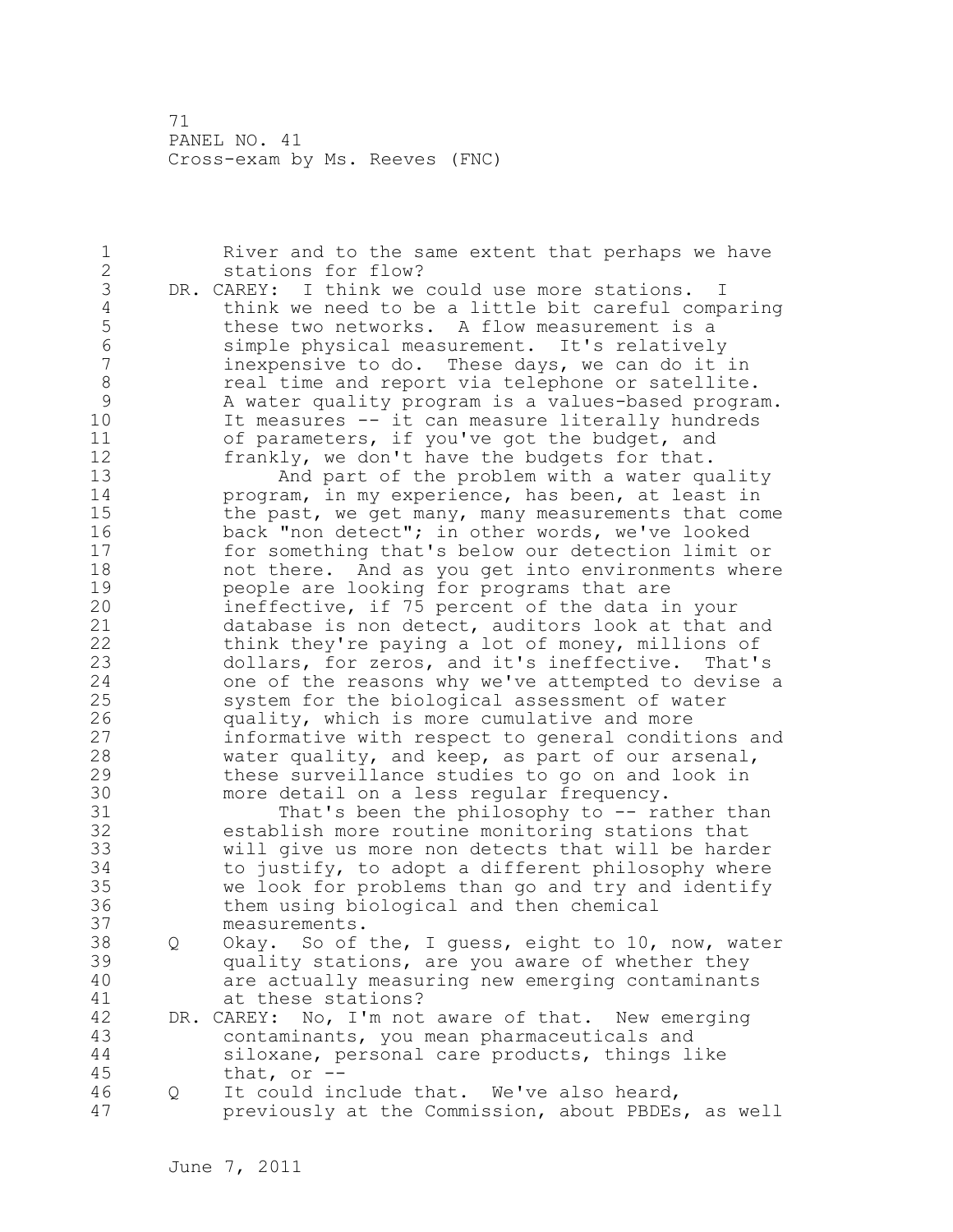1 as other --<br>2 DR. CAREY: Diph DR. CAREY: Diphenyl ethers, yes. 3 Q Yes. 4 DR. CAREY: Okay. I don't know the degree to which<br>5 they're employed in the biweekly sampling. I 5 they're employed in the biweekly sampling.<br>6 would suspect, however, that they would be 6 would suspect, however, that they would be more likely the target of surveillance studies, if 8 they're measured, than in the routine core<br>9 parameters. 9 parameters.<br>10 0 Okav. And 10 Q Okay. And also, would you agree that it would be 11 useful to have some water quality monitoring 12 stations in the marine environment? 13 DR. CAREY: Useful for the Government of Canada? For 14 the people of Canada? 15 Q Well, useful, I think, for managing the long term 16 sustainability of Fraser River sockeye? 17 DR. CAREY: Yes, I agree it would be useful to have 18 those stations. 19 Q Thank you. To flip over on the same document to<br>20 page 12 and 13, Mr. Lunn, so on page 12 and 13, page 12 and 13, Mr. Lunn, so on page 12 and 13, 21 this is a list of principle partners, 22 contributors, clients, and customers of, I guess, 23 of this agreement and the business plan, and I 24 didn't see any First Nations put on this list and 25 I was wondering if you could confirm that? 26 DR. CAREY: Well, I don't -- no, I can't confirm that.<br>27 I'm sorry, I just don't have the report memorized I'm sorry, I just don't have the report memorized 28 to that extent. 29 Q Okay. Well, I can tell you that it doesn't say 30 that. And so I guess my question is: Does<br>31 Environment Canada view First Nations as a Environment Canada view First Nations as a partner 32 in water quality monitoring in the province? 33 DR. CAREY: I think they would view First Nations more 34 -- I'm not sure they do view them as a partner, 35 no, I couldn't say that. I'd think they'd view 36 them more as a user of information, somewhere like 37 a client or a customer. 38 Q Okay. Thank you. 39 DR. CAREY: And I'd like to point out that the data 40 generated by this program has been made publicly 41 available by Environment Canada, so it is<br>42 available to First Nations and others. available to First Nations and others. 43 Q Right. But they're not identified as a partner, 44 customer, client on the list within the document? 45 DR. CAREY: It's probably an omission. 46 Q Thank you. And I guess is -- what is specifically 47 being done, I guess, by Environment Canada or DFO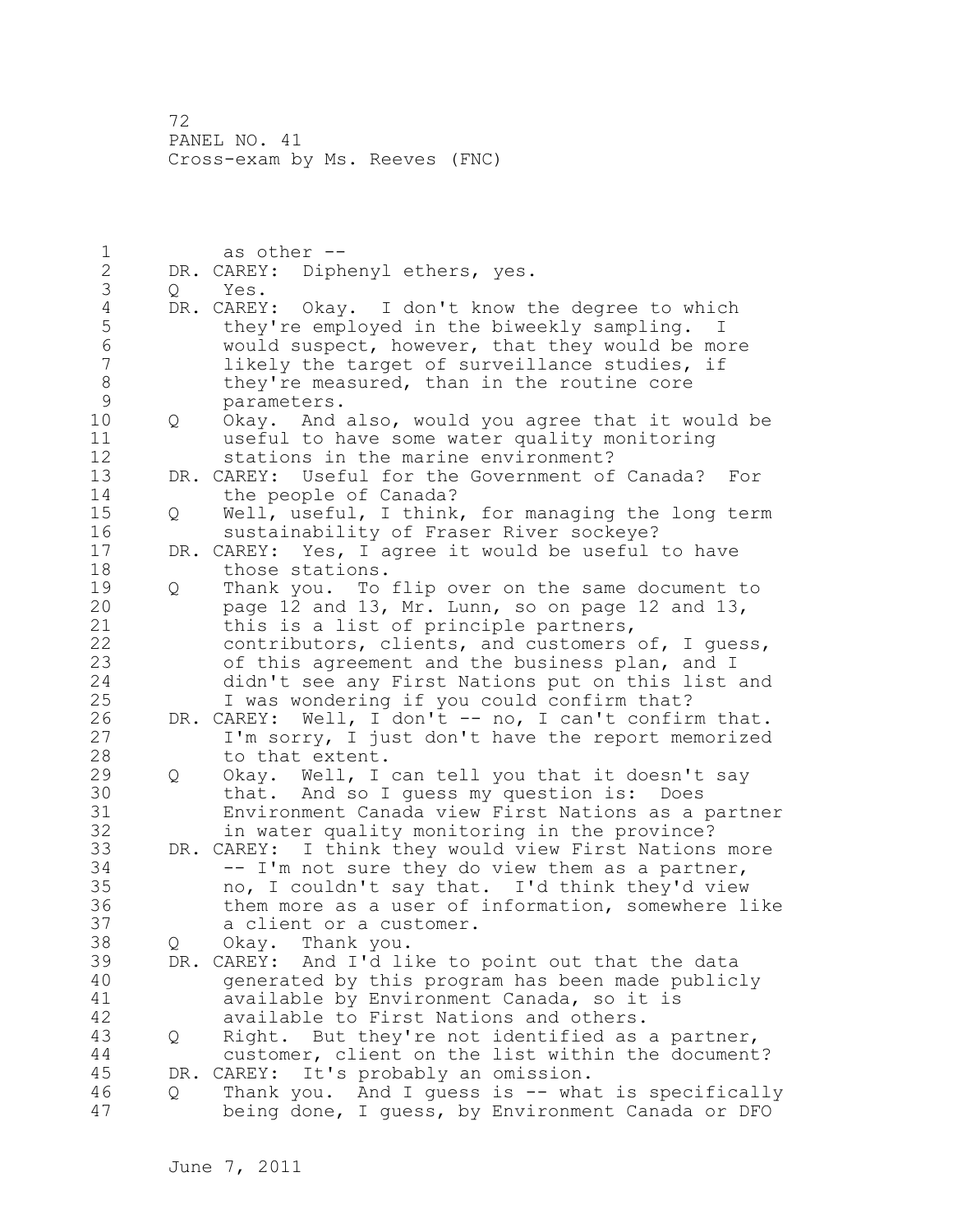1 for that matter, to include First Nations as a 2 partner in water quality monitoring work, that 3 you're aware of?<br>4 DR. PARADIS: Well, u 4 DR. PARADIS: Well, us, we don't have like water<br>5 quality monitoring and science program in D. 5 quality monitoring and science program in DFO. 6 Maybe the habitat management people could respond to this, because it would have been managed out of 8 the region, and sitting in Ottawa I wasn't part of 9 those direct interaction with the community<br>10 beople. But DFO has a number of agreements people. But DFO has a number of agreements with 11 First Nations, so I would assume there might be 12 something, maybe not on water quality, but on 13 other issues. 14 Q And anything at Environment Canada? 15 DR. CAREY: Only in a very general way. I can't 16 specifically comment, because I'm not aware of 17 what activities may or may not happen. I'm not 18 aware of any, I'll make that clear --19 Q Okay.<br>20 DR. CAREY: DR. CAREY: -- but I will point out that, as I 21 mentioned this morning, this switch to the CABIN 22 monitoring program, one of the commitments Canada 23 and B.C. have made is to keep the reference 24 database up to date so that anyone, a First Nation 25 or a pulp company who wish to assess water quality 26 use in the CABIN system could only -- would only<br>27 have to do that at their particular site in the have to do that at their particular site in the 28 area they were interested in and not develop their 29 own database, et cetera, to apply the program. 30 they would be supported in that way if they chose<br>31 to do it. to do it. 32 Q Okay. Thank you. My next set of questions are 33 for Ms. Wells to start, and then if others want to 34 add. This morning and yesterday we heard, I 35 guess, about the lack of formal communication 36 between DFO and Environment Canada on contaminants 37 and on s. 36 *Fisheries Act* matters; would you 38 agree with that, about the lack of formal 39 communication, that there's a lack of formal 40 communication? 41 MS. WALLS: Well, in the regional office where I<br>42 worked, we lost a good coordination mechani worked, we lost a good coordination mechanism 43 which was through the water quality unit at DFO, 44 and once that wound down we kind of reformulated 45 our pathways of communication on a program-46 specific basis for select programs that I've 47 previously articulated, such as environmental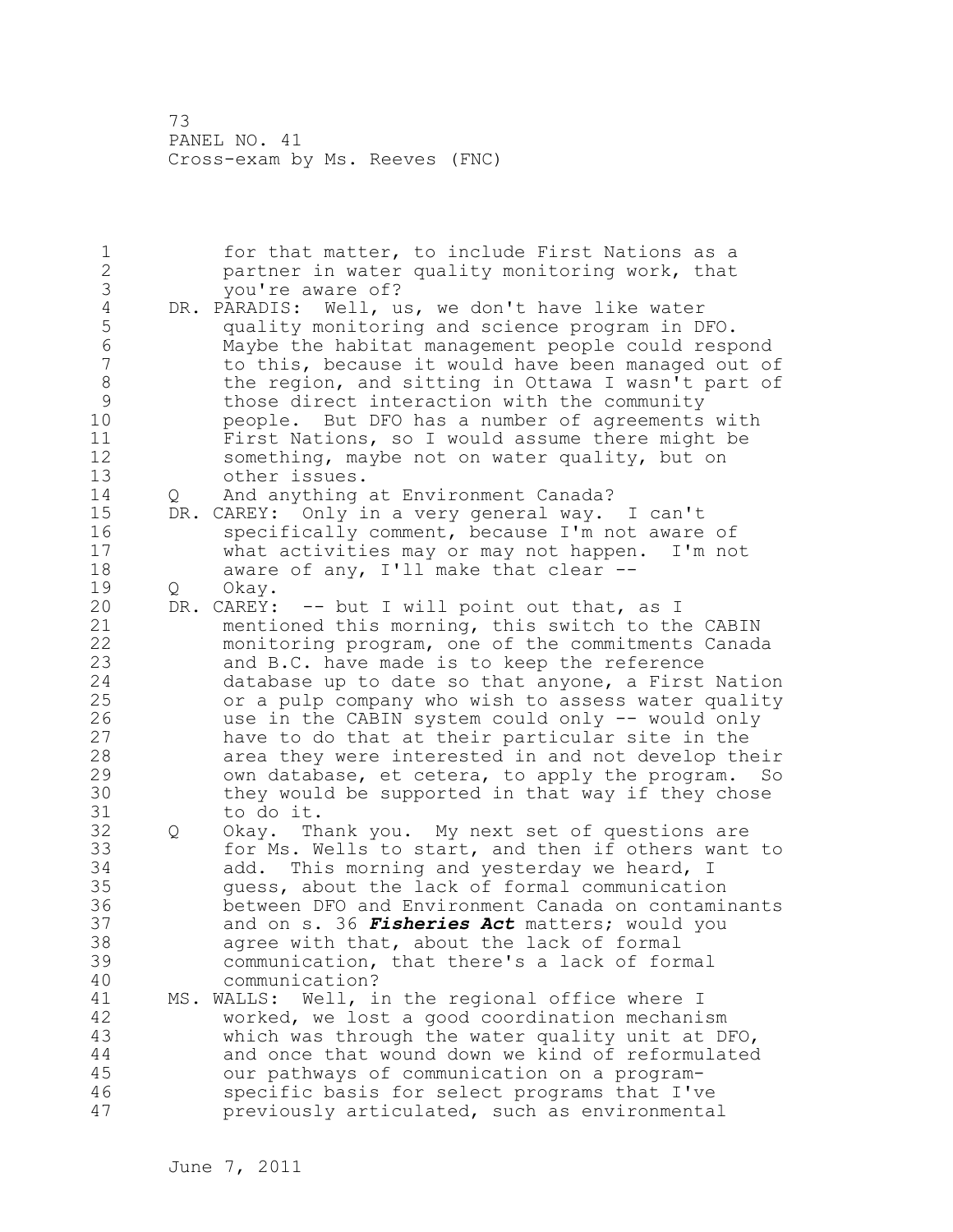1 emergencies and contaminated sites. But with 2 respect to coordinating a priority setting on the 3 compliance promotion for s. 36(3) general 4 prohibition pollution prevention provisions, we<br>5 didn't have a formal mechanism in place. 5 didn't have a formal mechanism in place.<br>6 0 Okav. And are you familiar with the CES 6 Q Okay. And are you familiar with the CESD report that was done in 2009? 8 MS. WALLS: Yes.<br>9 0 That was a 9 Q That was a review --<br>10 MS. WALLS: Yes. MS. WALLS: Yes. 11 O Okav. 12 MS. WALLS: I'm familiar with it, because it's come out 13 as part of the list of documents for this hearing 14 process and I've read it. 15 Q Okay. 16 MS. WALLS: It was actually submitted just after I left 17 Environment Canada, but it's a public document. 18 MS. REEVES: Okay. If we could have Exhibit 35, Mr. 19 Lunn. And if you can go to page 44.<br>20 MR. LUNN: On paper or the pdf? MR. LUNN: On paper or the pdf? 21 MS. REEVES: Sorry, on paper. But maybe, first of all, 22 I should get her to confirm that this is actually 23 the report. It's chapter 1 of the CESD report. 24 Q Does that look familiar to you, Ms. Walls? 25 MS. WALLS: Yes. 26 Q Okay. If we could go to page 44, it's number 38<br>27 in ringtail. And if you could go to 1.133. And in ringtail. And if you could go to 1.133. And 28 as part of the review, what it says there is: 29 30 There are no formal arrangements by which<br>31 Tisheries and Oceans Canada and Environme 31 Fisheries and Oceans Canada and Environment<br>32 Canada establish the expectations for Canada establish the expectations for 33 administration of the pollution prevention 34 provisions of the *Fisheries Act*. Environment 35 Canada's administration of the provisions 36 have been left to its discretion. 37 38 Would you agree that that's a correct 39 characterization? 40 MS. WALLS: Well, there was a -- the formal arrangement 41 that was put in place was the 1985 MOU; however,<br>42 vou know, from the time of 2004 until when I lef you know, from the time of 2004 until when I left, 43 I would say that it was not operationalized in 44 terms of any formal arrangement or management 45 structure or leadership for how the Department 46 would fulfil its responsibilities for the s. 36(3) 47 of the *Fisheries Act*, in particular, on the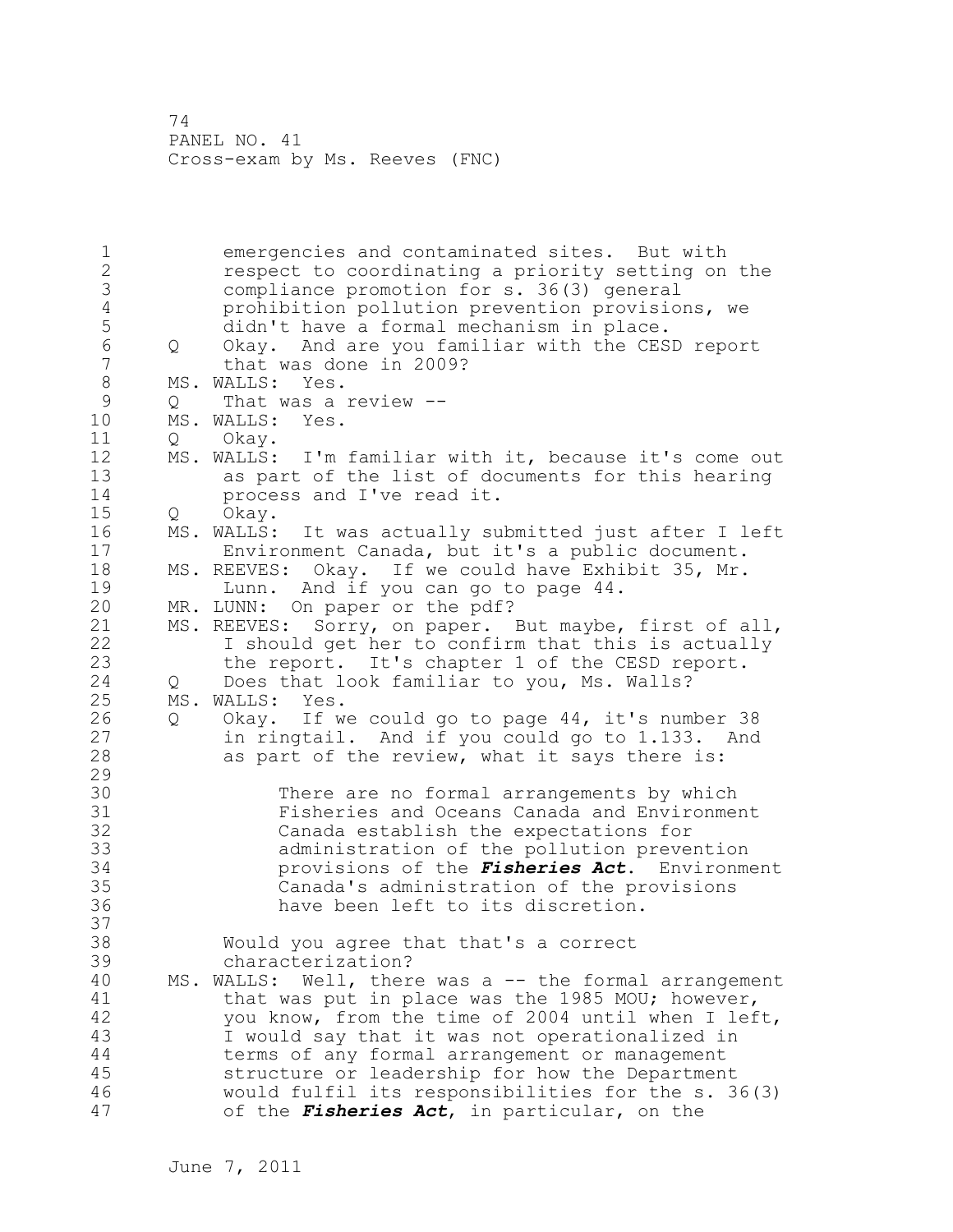| 1<br>$\mathbf{2}$<br>3<br>$\sqrt{4}$<br>5<br>6<br>7<br>$\,8\,$<br>$\mathcal{G}$<br>10<br>11<br>12 | Q | compliance promotion side of things.<br>Okay. Thank you. And if maybe we can just go to<br>the next page at the very top, and the top<br>paragraph here has Environment Canada's and<br>Fisheries and Oceans Canada's response, and both<br>appeared to accept the recommendation and<br>suggested that they would review, by March 31st,<br>2011, the administration of s. 37 of the Fisheries<br>Act, a renewed Memorandum of Understanding of the,<br>I guess, 1985 MOU to better establish expectation,<br>and responsibilities for Environment Canada.<br>Do you know if this review has been |
|---------------------------------------------------------------------------------------------------|---|----------------------------------------------------------------------------------------------------------------------------------------------------------------------------------------------------------------------------------------------------------------------------------------------------------------------------------------------------------------------------------------------------------------------------------------------------------------------------------------------------------------------------------------------------------------------------------------------------|
| 13<br>14<br>15<br>16<br>17<br>18<br>19<br>20<br>21<br>22                                          |   | completed?<br>MS. WALLS: No, because I -- I don't know if it's been<br>completed, but I understand that, you know, the<br>Department has accepted this recommendation and is<br>proceeding with that along those lines.<br>This<br>recommendation was tabled after I left the<br>Department. I certainly agree with this<br>recommendation and I think it would go a long way<br>to addressing some of the issues that we've heard<br>about tin this panel.                                                                                                                                        |
| 23<br>24<br>25                                                                                    | Q | Okay. And Dr. Paradis, are you aware of where<br>things are at with the renewal, I guess, of the<br>MOU?                                                                                                                                                                                                                                                                                                                                                                                                                                                                                           |
| 26<br>27<br>28<br>29                                                                              |   | DR. PARADIS: No, I don't know. And, you know, the<br>management is with the habitat protection<br>management program, so science would not be the<br>one to renew the agreement.                                                                                                                                                                                                                                                                                                                                                                                                                   |
| 30<br>31<br>32<br>33<br>34<br>35<br>36                                                            | Q | Thank you. I guess a question I would have is for<br>you, Ms. Wells, is you agree with the renewal of<br>the MOU, and do you think this could be a place<br>where $--$ a way to engage, I guess, First Nations<br>and how they might be involved in some of the work<br>going forward with Environment Canada and DFO on<br>s. 36 <i>Fisheries Act</i> issues?                                                                                                                                                                                                                                     |
| 37<br>38<br>39<br>40<br>41<br>42<br>43                                                            |   | MS. WALLS: Yeah, I -- I mean, this is an MOU between<br>two departments with respect to how they<br>administer a piece of federal legislation so, you<br>know, a question about how First Nations would be<br>involved in that would be something that -- I<br>don't know the answer to that. You should ask the<br>people that are working on the renewal of the MOU.                                                                                                                                                                                                                             |
| 44<br>45<br>46<br>47                                                                              | Q | Right. Okay, thank you. Moving onto you, Dr.<br>Paradis, we've heard a lot about the loss of the<br>toxic chemical program, and I guess my first<br>question is: Was consideration given in Ottawa to                                                                                                                                                                                                                                                                                                                                                                                              |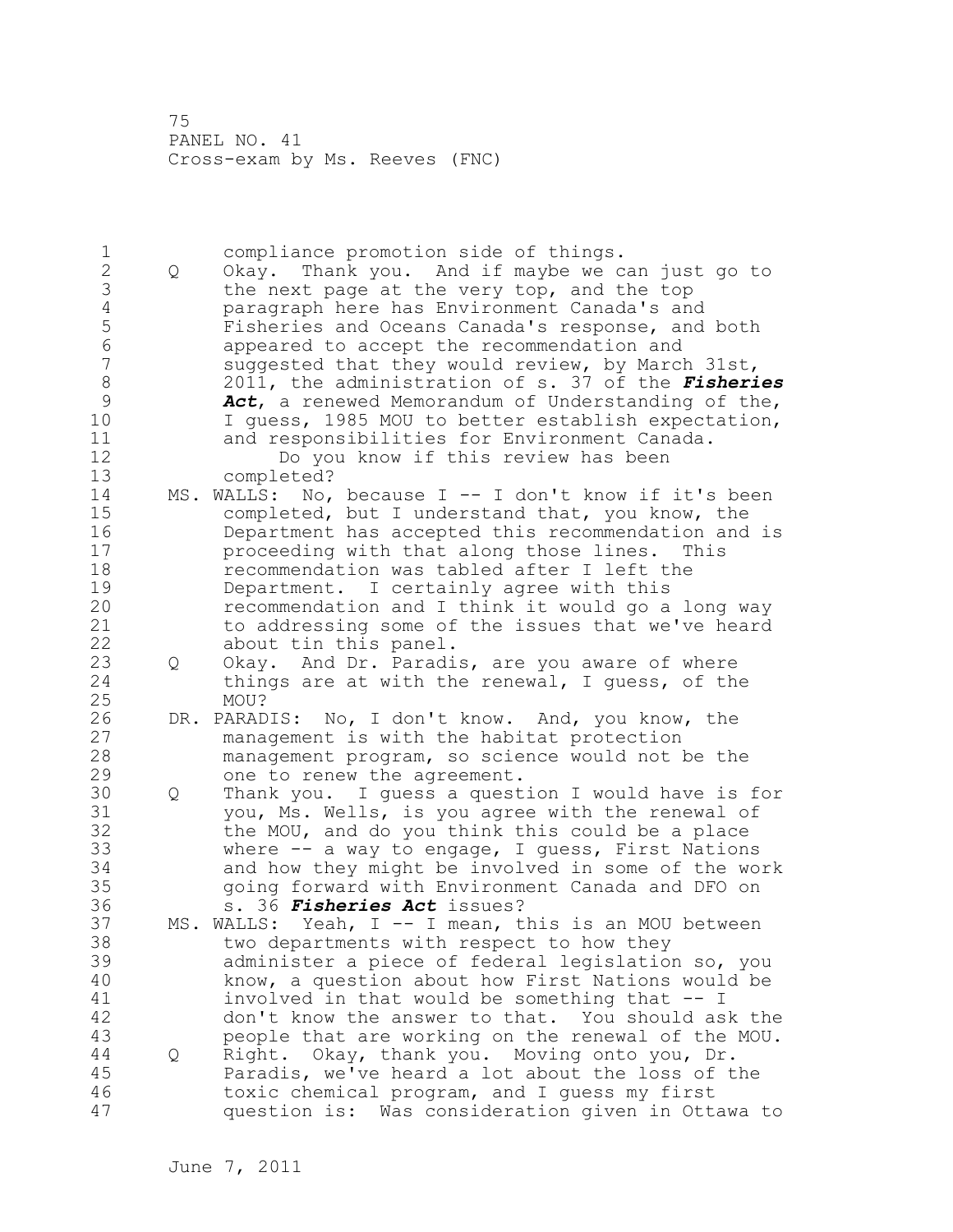1 how the lack of a specific research program on 2 toxic chemicals might impact upon our ability to 3 understand the effects of contaminants on Fraser 4 River and Fraser River sockeye?<br>5 DR. PARADIS: Well, I would say that 5 DR. PARADIS: Well, I would say that by moving to the<br>6 ecosystem perspective, all of those dimensions a: 6 ecosystem perspective, all of those dimensions are important to be considered. And you know, like 8 **bushelf** there were like concerns about the fact that some 9 research was not taking place, but basically the<br>10 idea was that it would be moved to the regions to idea was that it would be moved to the regions to 11 make those decisions based on needs and 12 requirements, because they're quite varied across 13 the country. 14 Q Okay. So I guess, then, if it's moved to the 15 region, are you aware of studies being done on 16 Fraser River sockeye and the Fraser River with 17 respect to contaminants, then, since the move to, 18 I guess, a more ecosystem-based management and the 19 funding going towards that?<br>20 DR. PARADIS: No. DR. PARADIS: No. 21 Q Okay. I guess my other question is: When 22 reductions like this are being made or, I guess, 23 imposed in Ottawa, how are the risks assessed 24 whether you keep it as a separate program or 25 whether you move it to sort of a more regional 26 based, and who provides you with an assessment of 27 what the risks might be to a species such as what the risks might be to a species such as 28 Fraser River sockeye? 29 DR. PARADIS: Well, usually the regions are assessing, 30 you know, what the risks and the needs are for<br>31 vour own regions. And, you know, like I would your own regions. And, you know, like I would say 32 priority setting is a constant issue. We keep 33 doing it all the time, based on new information 34 and shifts. So like, you know, I think there is 35 always this balance where Ottawa was keeping the 36 competitive funds and, you know, the regions would 37 actually do the assessment and apply for funds 38 from Ottawa to actually deliver, except for those 39 programs, which were regionally based. Like, you 40 know, some programs, like for example, the Pacific 41 Salmon Program is all based in Pacific Region. So<br>42 it was expected that if something about toxics it was expected that if something about toxics 43 would be identified, this program could actually 44 look into it or, you know, like with a mix of 45 different programs try to tackle the issue. 46 Q Right. But you're unaware of any scientists 47 applying for funds to do that?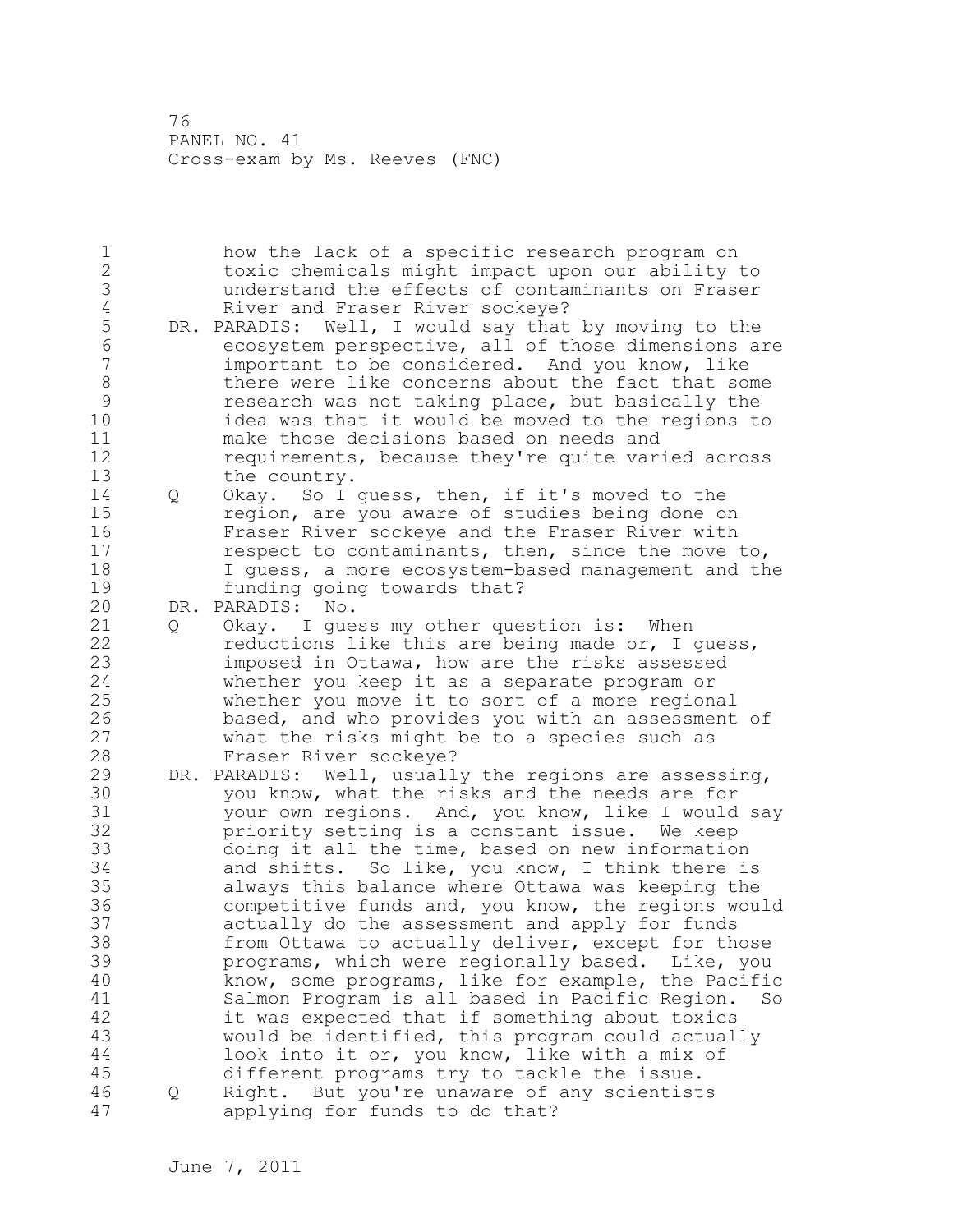1 DR. PARADIS: Well, because, you know, the national 2 fund was actually disbanded. You know, there was 3 3 still A-based funding in the region, so there<br>4 3 might have been studies in the region that I 4 might have been studies in the region that I<br>5 wasn't aware of. 5 wasn't aware of.<br>6 0 Right. Earlier 6 Q Right. Earlier today you also said that when the decision was being implemented and the ESSRF cuts 8 were being made or rolled out, you didn't know<br>9 that the water quality unit was also being cut 9 that the water quality unit was also being cut; is<br>10 that correct? that correct? 11 DR. PARADIS: Yeah, that's true. 12 Q And it was also during this period, I guess, in 13 2004/2005 that the Wild Salmon Policy was being 14 finalized as well? 15 DR. PARADIS: I would assume so. 16 Q Right. And so did these factor into your decision 17 when to implement, I guess, the cuts to the toxic 18 research program? 19 DR. PARADIS: Well, every region came in and, you know,<br>20 assessed what the impacts would be, like, you assessed what the impacts would be, like, you 21 know, I think the transformation of the funding 22 envelope was not done on a case by case basis; it 23 was done as more of a general program assessment. 24 Q But did anybody specifically provide you with an 25 assessment of how a devolvement of the funds might 26 impact Fraser River sockeye, specifically,<br>27 barticularly if the water quality unit was particularly if the water quality unit was being 28 dismantled and, at the same time as we have the 29 Wild Salmon Policy being finalized? 30 DR. PARADIS: Well, I don't think those things were 31 connected. Like I don't think it came into a<br>32 olobal assessment, certainly not at my level. global assessment, certainly not at my level. And 33 you know, in fact, about the water quality unit, I 34 only found it out through the Commission, because, 35 you know, I didn't know habitat had this office or 36 this unit so, you know, in fact, at first I 37 thought people were talking about the 38 transformation we were doing to our research lab 39 in Victoria and then, you know, it says, "DGs have 40 exchanged correspondence," so I said, "Well, I 41 haven't exchanged correspondence with anybody,"<br>42 and what I discovered was Mr. Macqillivray, I and what I discovered was Mr. Macgillivray, I 43 realized there was another component that I had 44 not been informed of. 45 Q Okay. Thank you. Moving on, I think this may be 46 directed to the entirety of the panel, if you wish 47 to speak on it. I guess it's important to our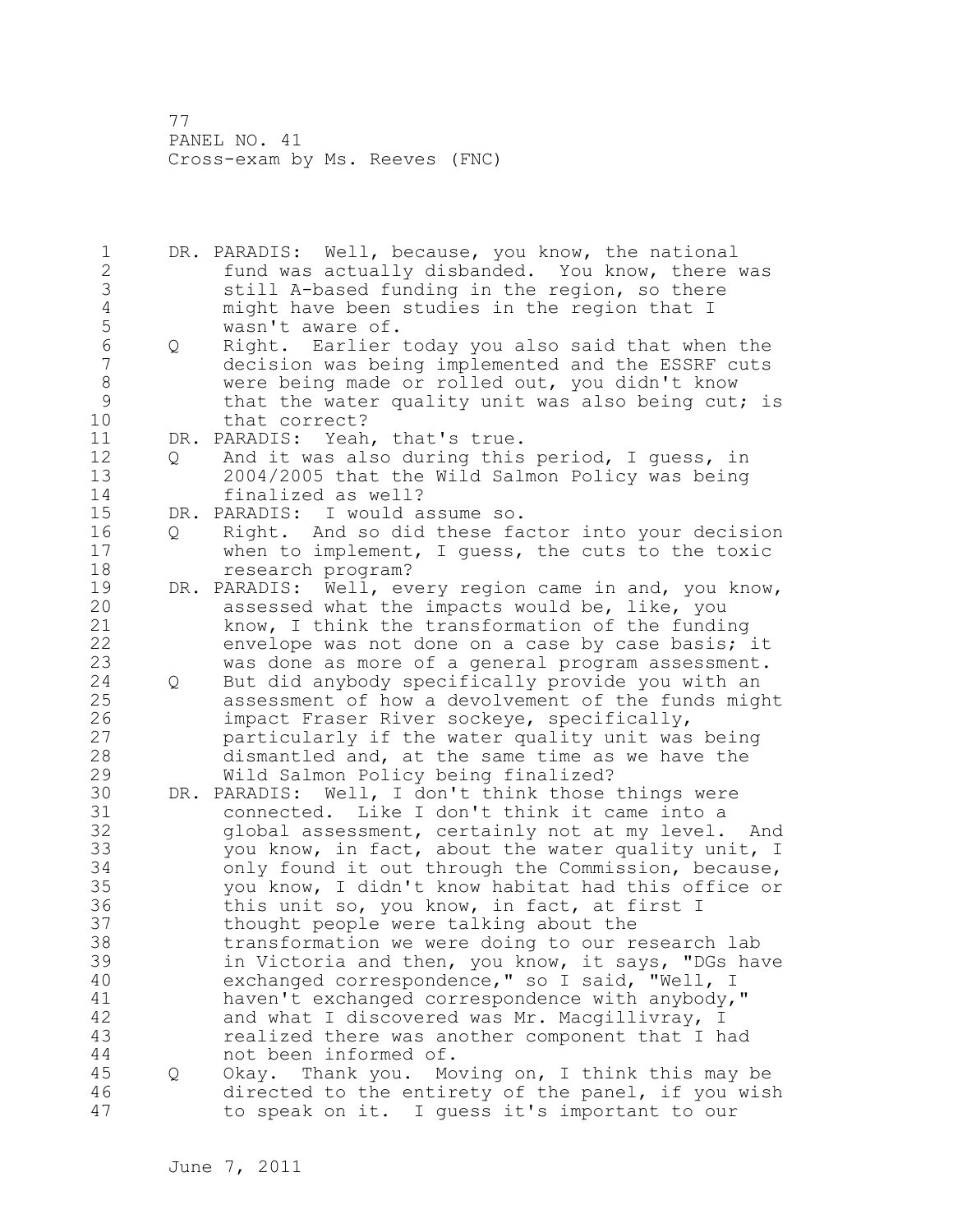| $\mathbf 1$    |   | clients to understand how Environment Canada, DFO,   |
|----------------|---|------------------------------------------------------|
| $\overline{2}$ |   | as well as First Nations, can work together on       |
| 3              |   | Fraser River sockeye matters going forward. And I    |
| $\overline{4}$ |   | guess, given what we've heard in the last two days   |
| 5              |   | about working together and some of the challenges    |
| $\sqrt{6}$     |   | with DFO and Environment Canada, would you agree     |
| $\overline{7}$ |   | that Environment and DFO should have a specific      |
| $\,8\,$        |   | research team working directly on the long term      |
| $\mathcal{G}$  |   | sustainability and monitoring of Fraser River        |
| 10             |   | sockeye, and this would include data management      |
| 11             |   | programs and as well as working on the               |
| 12             |   | implementation of the Wild Salmon Policy; would      |
| 13             |   | you agree that such a research team would be         |
| 14             |   | useful?                                              |
| 15             |   | DR. CAREY: Sure. The short answer is, yes, I would.  |
| 16             |   | MS. WALLS: There is a current initiative that is     |
| 17             |   | potentially relevant to this, which is the Salish    |
| 18             |   | Sea Initiative, which is a joint program between     |
| 19             |   | -- or a gathering of Environment Canada, DFO and     |
| 20             |   | the First Nations, the Coast Salish First Nations,   |
| 21             |   | and they do meet on an annual basis and talk about   |
| 22             |   |                                                      |
|                |   | joint areas of interest and priorities. So there     |
| 23             |   | is some dialogue going on through that forum.        |
| 24             |   | It's not necessarily the groups that you're          |
| 25             |   | representing, but it's certainly an opportunity to   |
| 26             |   | have that input and discussion.                      |
| 27             | Q | Right. And would you agree that perhaps a similar    |
| 28             |   | thing should happen perhaps for the Fraser River     |
| 29             |   | then, of something similar to what you've just       |
| 30             |   | described?                                           |
| 31             |   | MS. WALLS: Yeah, I think it would be useful in terms |
| 32             |   | of, you know, a shared dialogue on issues of         |
| 33             |   | common concern and interest. That's not the same     |
| 34             |   | as a research program.                               |
| 35             |   | DR. PARADIS: If I might add, I think, you know, such |
| 36             |   | approach, like research program would be             |
| 37             |   | desirable, but I think people should look at best    |
| 38             |   | practice. There are programs that have actually      |
| 39             |   | demonstrated extremely good results and I'd like     |
| 40             |   | to mention the Northern Contaminant Program, where   |
| 41             |   | there was a joint table where, you know, the         |
| 42             |   | aboriginal people, the government, would come        |
| 43             |   | together, set priorities and work together at        |
| 44             |   | integrating the information.                         |
| 45             |   | So for example, DFO may have done toxic              |
| 46             |   | chemicals in fish, Health Canada was there for       |
| 47             |   | human exposure, and Environment was there for        |
|                |   |                                                      |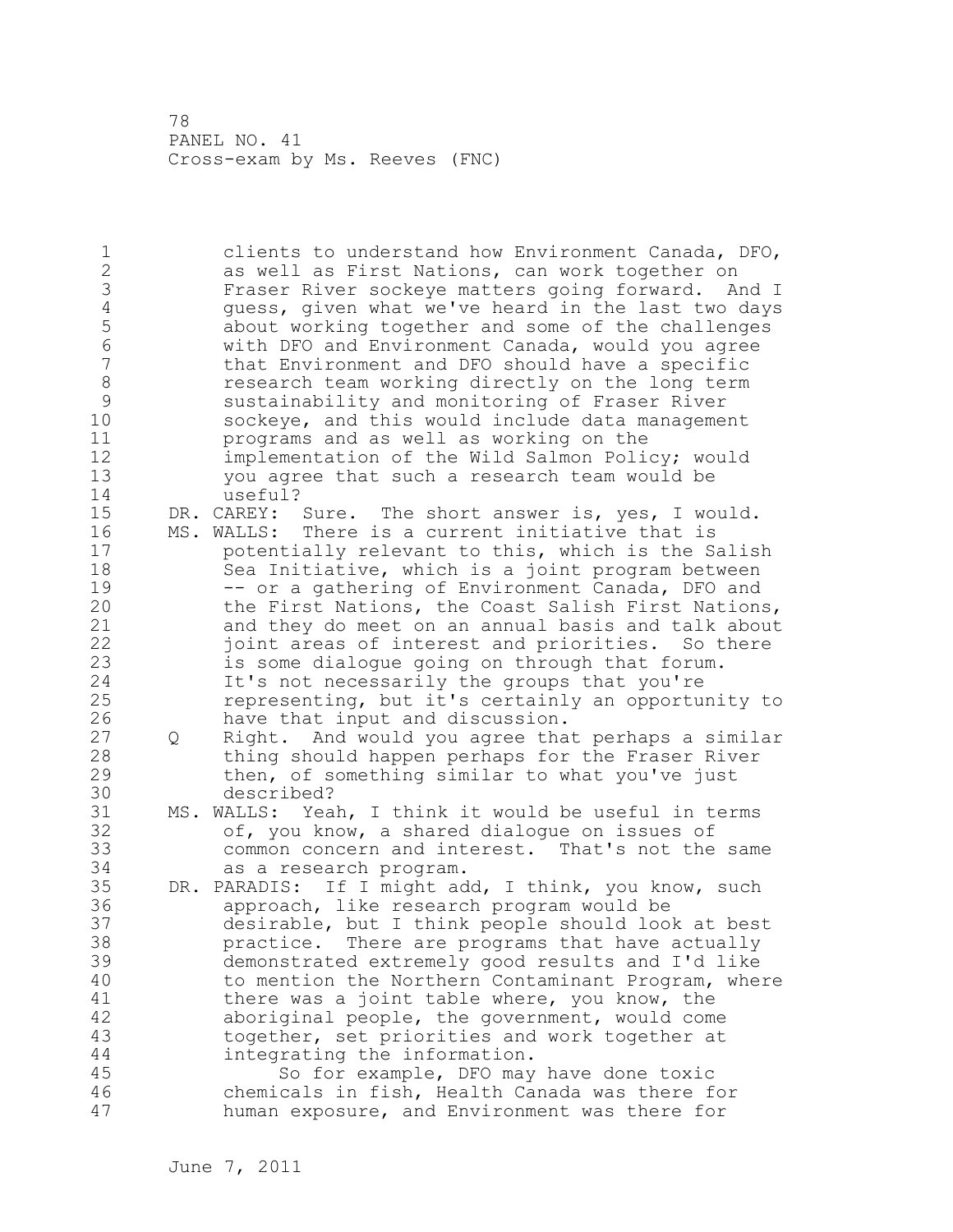1 other issues. There was an open dialogue on 2 research issues and priorities were done 3 collectively. So I think there are best<br>4 practices. You know, another one could 4 practices. You know, another one could be the<br>5 1nternational Polar Year where, you know, acad 5 111 International Polar Year where, you know, academia<br>6 3 and all the partners came together and set 6 and all the partners came together and set priorities and worked together. So I think, you 8 know, there would be huge benefits to look at what<br>9 3 actually has allowed First Nation communities and 9 actually has allowed First Nation communities and Inuit communities to be a real partner in the 11 research efforts. 12 Q Right. And then perhaps this could be done on the 13 Fraser River? 14 DR. PARADIS: Could be done, yeah. 15 MS. WALLS: There's one other group, the Fraser Basin 16 Council, that was certainly in existence when I 17 left Environment Canada, which First Nations are a 18 full partnership in, and it's an opportunity to 19 have that discussion and dialogue. And I think,<br>20 you know, I would defer to those groups to decid you know, I would defer to those groups to decide 21 what their priorities would be to work together, 22 whether it be toxic research or other types of 23 initiatives. 24 Q Right. And I guess I'm just wondering if that 25 would work together, though, with Environment 26 Canada and DFO to try and sort of better<br>27 coordinate their working relationship wi coordinate their working relationship within that 28 basis as well? 29 DR. CAREY: I'd just like to -- you know, I responded 30 positively and perhaps a one-word answer is not appropriate here. I think that what you described 32 is precisely what I tried to indicate we're moving 33 towards, which is our monitoring program is trying 34 to detect problems rather than trying to provide 35 information for everybody everywhere, and us using 36 the programs to identify priorities that we can 37 then develop action plans for. 38 So I'm not talking about establishing some 39 sort of general sort of infrastructure; I was 40 really supporting, we appear to have a problem 41 here, this is a significant enough problem to<br>42 hering people together to develop a science ac bring people together to develop a science action 43 plan to address it, and that's what I was 44 supporting. I think it's a rational way in this 45 environment that we're in, now, and I heard the 46 finance minister announce we're in for yet another 47 set of cuts, and the environment we've been in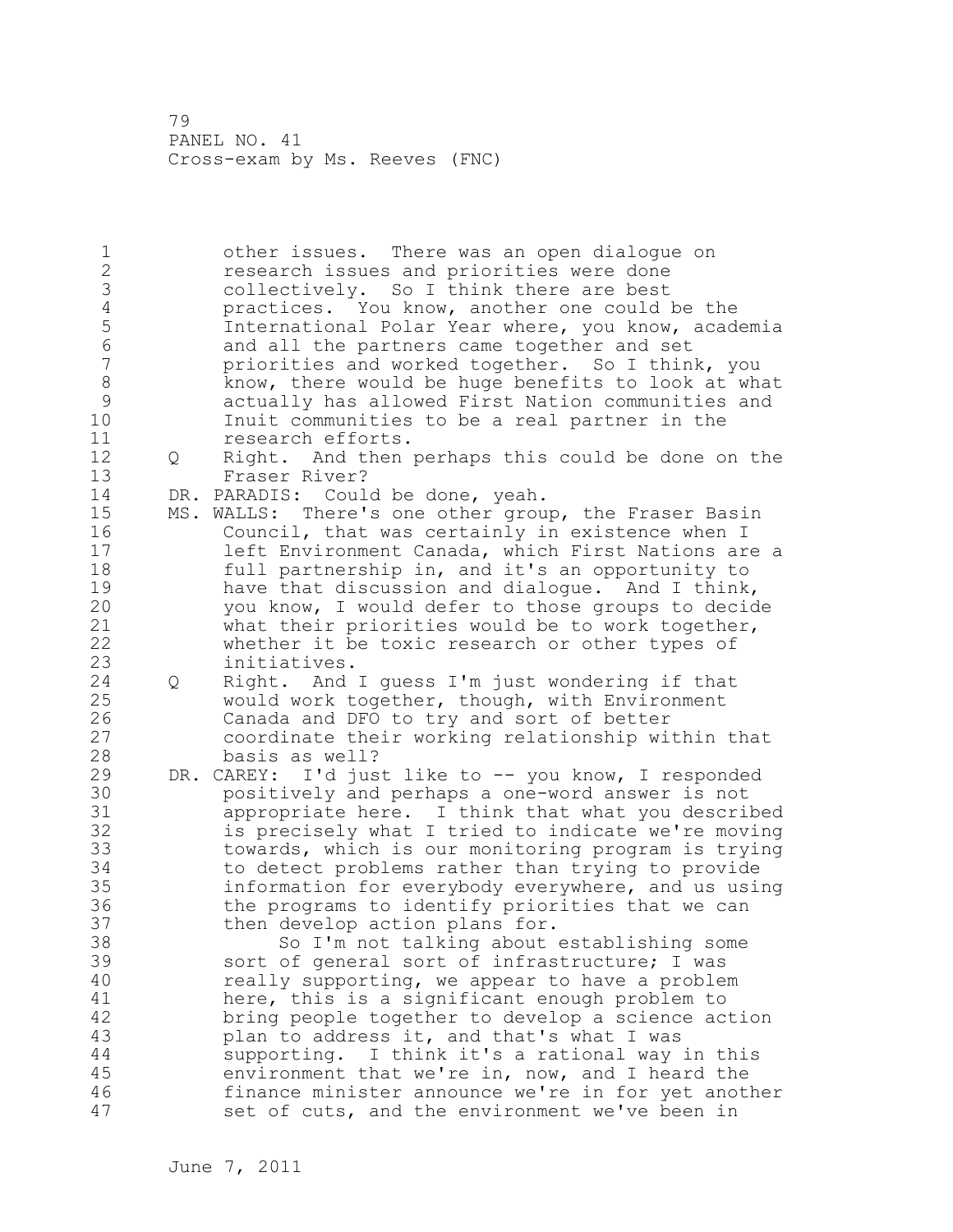1 since 1995, of cutting, we need a rational way to 2 set priorities and to bring people together to get 3 the most we can for the resources we've got, and I<br>4 believe what you're proposing is a way to do that. 4 believe what you're proposing is a way to do that.<br>5 0 Okay. I just have a couple final questions. 5 Q Okay. I just have a couple final questions.<br>6 We've already heard in this Commission about 6 We've already heard in this Commission about en route mortality issues - this is dying without 8 being caught, if you're unfamiliar with that term 9 - pre-spawn mortality issues of climate change,<br>10 sea lice, all of those things affecting the Fra sea lice, all of those things affecting the Fraser 11 River sockeye, and it's clear that we may need to 12 do research obviously on contaminants and 13 genetics. We heard from Dr. Macdonald, yesterday, 14 that he would definitely support a dual research 15 program such as that. And I guess our question 16 is: Who would be the best, if such a program was 17 going to go ahead, that was going to look at 18 contaminants, look at genetics, perhaps look at 19 climate change, which of DFO or Environment Canada<br>20 would best be able to do this work going forward? would best be able to do this work going forward? 21 Or should it be a collaboration between you? 22 DR. PARADIS: Well, I think the best successes that 23 I've seen is the Department gets the lead, but it 24 is recognized that the funding envelope is a 25 shared envelope. You know, I think the problem is 26 when the money falls in one place, you know,<br>27 sometimes it's hard for people to access the sometimes it's hard for people to access the 28 funds. 29 You know, when I spoke about the Northern 30 Contaminant Program, one of its beauty was that,<br>31 vou know, there was this joint fund and, you kno you know, there was this joint fund and, you know, 32 although it was like Indian Affairs that was 33 managing the program, every other department were 34 actually working with them in collaboration. So I 35 think, you know, I'm not sure if it cares if it's 36 DFO or Environment Canada, as long as the lead is 37 clear and access to collective funds. And you 38 know what, there were this position for aboriginal 39 to access federal funds to do activities in the 40 north. 41 I think that's just -- if the rules of the<br>42 game are clear, I think, you know, it should wo game are clear, I think, you know, it should work. 43 Q Okay. 44 DR. CAREY: I think I'm clearly in favour of 45 collaboration, but I would think -- and you 46 mentioned a bunch of environmental factors. 47 There's other factors, too, and, frankly, there's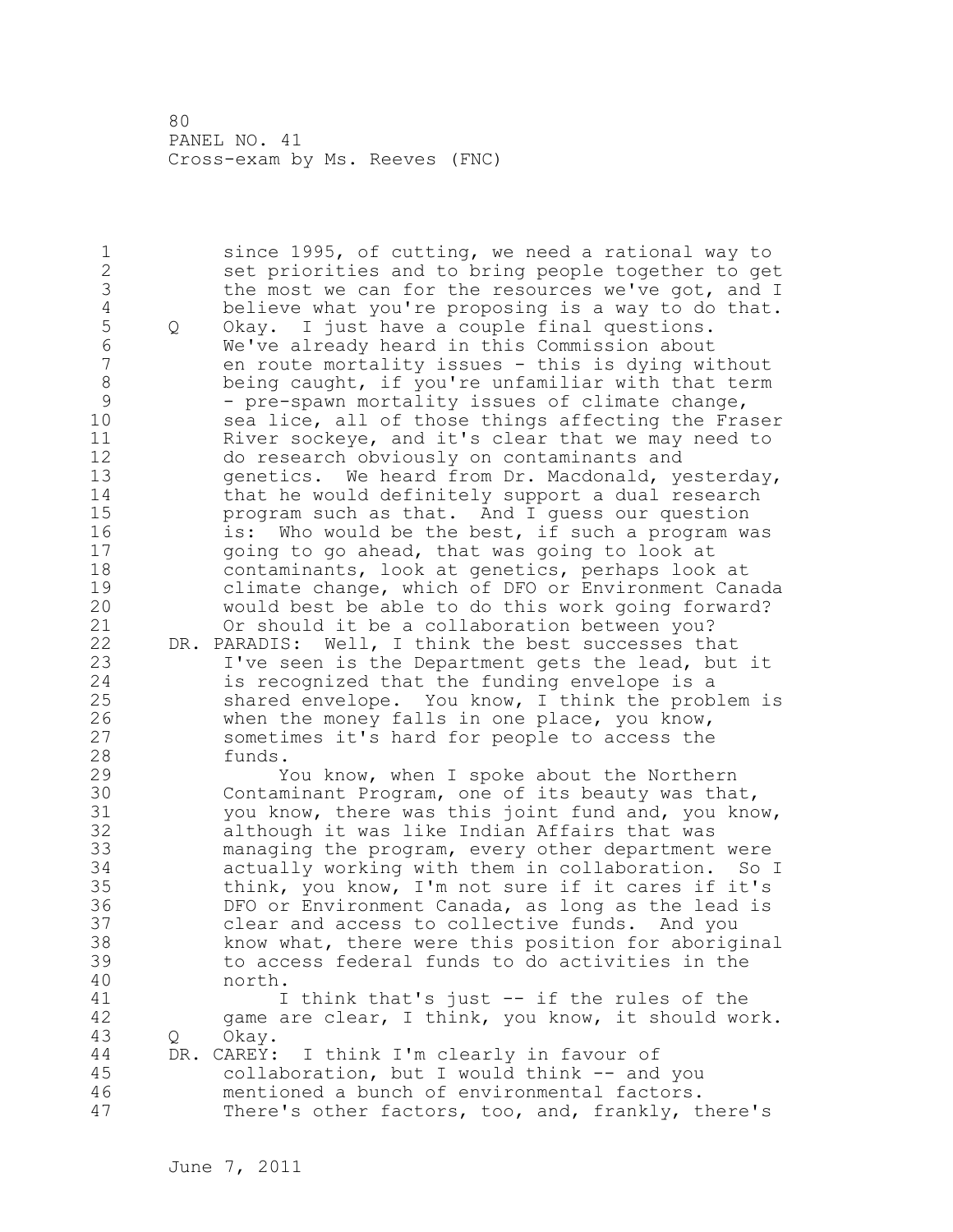81 PANEL NO. 41 Cross-exam by Ms. Reeves (FNC) Cross-exam by Mr. East (cont'd)(CAN)

1 fishing pressures, et cetera. I think to address 2 the population level impacts the lead would have 3 to be with the department that had responsibility<br>4 for the population, which would be DFO, but 4 for the population, which would be DFO, but<br>5 Environment Canada would have to be strongl 5 Environment Canada would have to be strongly 6 supportive of that and collaboratee with that. So<br>7 there would need to be joint work plans, et there would need to be joint work plans, et 8 cetera, but I really believe the lead would be 9 9 DFO.<br>10 MS.REEVE MS. REEVES: Anything to add? Okay, that's all my 11 questions, thank you. 12 MS. BAKER: Okay, Mr. Commissioner, I wonder if we 13 could just cover off any re-examination points and 14 then we can let these witnesses go? Canada, do 15 you have any re-exam? 16 MR. WEST: I do have one question on re-examination. 17 18 CROSS-EXAMINATION BY MR. EAST, continuing:  $\frac{19}{20}$ 20 Q These are questions for Dr. Paradis and Dr. Carey, 21 and just to follow up on a question Mr. Harrison 22 asked you about the respective mandates you'd 23 require with respect to toxic chemicals research. 24 Id like to go to Tab 14 of Canada's documents. I 25 believe that's Exhibit 980. That would be page 14 26 of ringtail.<br>27 So this So this is the Strategic Review of Toxic 28 Chemicals Research document, and Dr. Paradis, you 29 indicated you're familiar with it. 30 DR. PARADIS: Mm-hmm. Q I just want to go to the heading that says, 32 Federal Departments or Agencies with 33 Responsibilities for Toxic Chemicals, and I just 34 want to clarify something. And it says, under the 35 subheading Mandates, Fisheries and Oceans Canada, 36 and I just want to read the first couple lines: 37 38 DFO's mandate states that DFO is responsible 39 for policies and programs in support of 40 Canada's economic, ecologic and scientific 41 interests in oceans and inland waters, and<br>42 for the conservation and sustainable for the conservation and sustainable 43 utilization of Canada's fisheries resources 44 in marine and inland waters. Policies and 45 programs undertaken to implement this program 46 must be based on an understanding of how 47 marine and freshwater ecosystems function and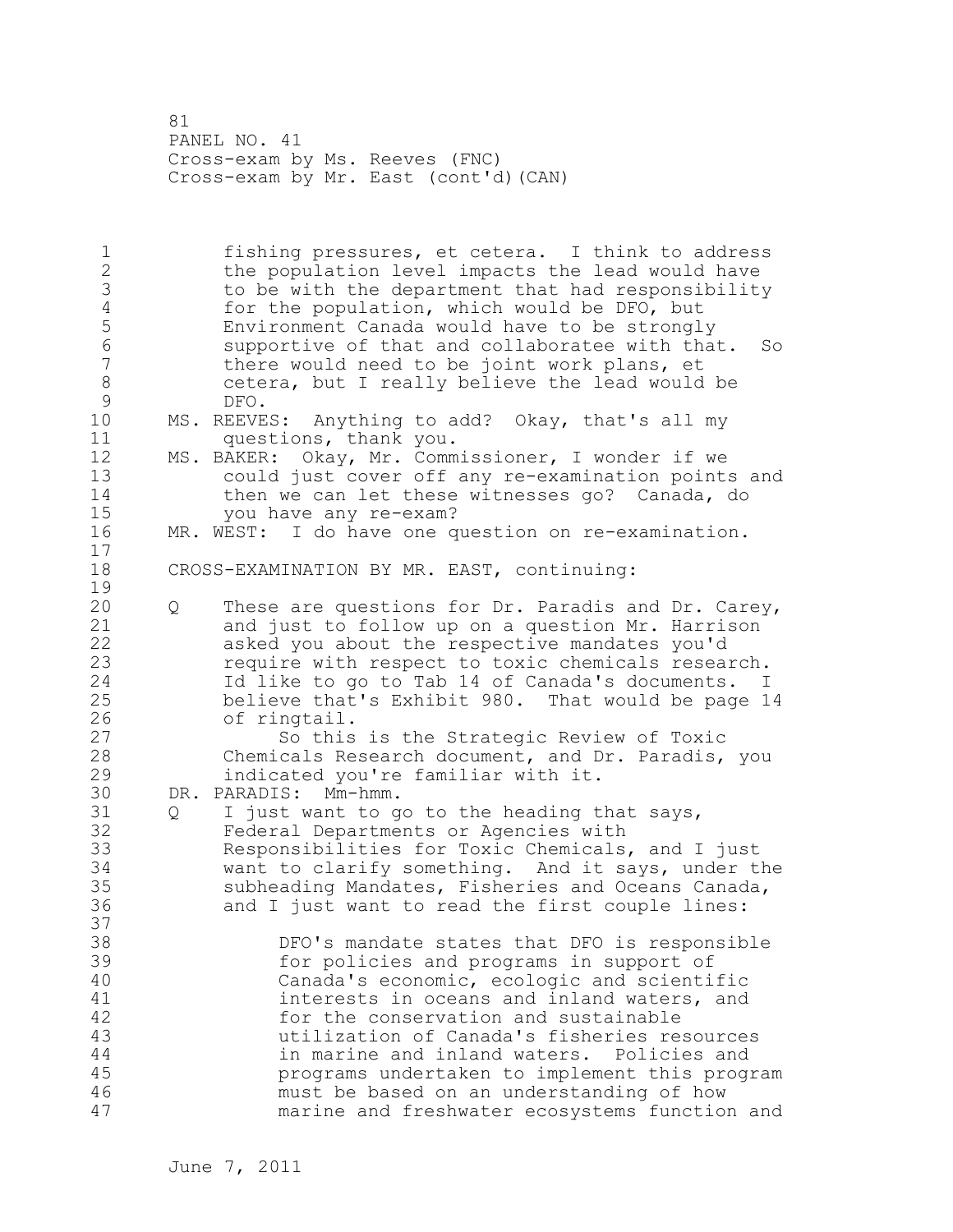82 PANEL NO. 41 Cross-exam by Mr. East (cont'd)(CAN) Re-exam by Ms. Baker

1 how they are affected. 2 3 So this refers to both the marine and inland<br>4 Waters. Has this mandate changed since 2003 4 waters. Has this mandate changed since 2003?<br>5 DR. PARADIS: No. 5 DR. PARADIS: No.<br>6 0 Thank vou. 6 Q Thank you. Maybe we can go to the next page. This would be for Dr. Carey. And under the 8 heading, Environment Canada, and I won't read the<br>9 whole thing. I'll just read the first sentence 9 whole thing. I'll just read the first sentence<br>10 and the last sentence: and the last sentence: 11 12 Environment Canada [EC] conducts research to protect aquatic ecosystems from the impacts 14 of toxic chemicals by developing knowledge<br>15 and understanding of priority pollutants to 15 and understanding of priority pollutants to<br>16 support informed environmental decision-16 5upport informed environmental decision-<br>17 making and sustainable management practi making and sustainable management practices. 18 19 And the last sentence: 20 21 The primary focus of such research is in 22 freshwater ecosystems. 23 Recognizing this is a DFO document, Dr. Carey, do 25 you agree with basically how that's written? 26 DR. CAREY: I do.<br>27 MR. EAST: Those 27 MR. EAST: Those are my questions.<br>28 MS. BAKER: Thank you. And I have MS. BAKER: Thank you. And I have one re-examination 29 question. 30<br>31 RE-EXAMINATION BY MS. BAKER: 32 33 Q Dr. Paradis, when Mr. Harrison was asking you some 34 questions you stated that, when talking about the 35 change in science funding, you stated that in 36 reality, "We transferred the funding over and our 37 scientists are still doing toxic work, it's just 38 the sources of funding that have changed," and I 39 just wanted to confirm, though, that prior to the 40 changes in 2004/2005, 42 percent of the toxic 41 chemical work being done by science in DFO was<br>42 with respect to fate and transport research, a with respect to fate and transport research, and 43 that is no longer being done by DFO science; is 44 that fair? 45 DR. PARADIS: Well, there's still work done on fate and 46 transport, but the source of funding are not the 47 traditional ones. They may come from Environment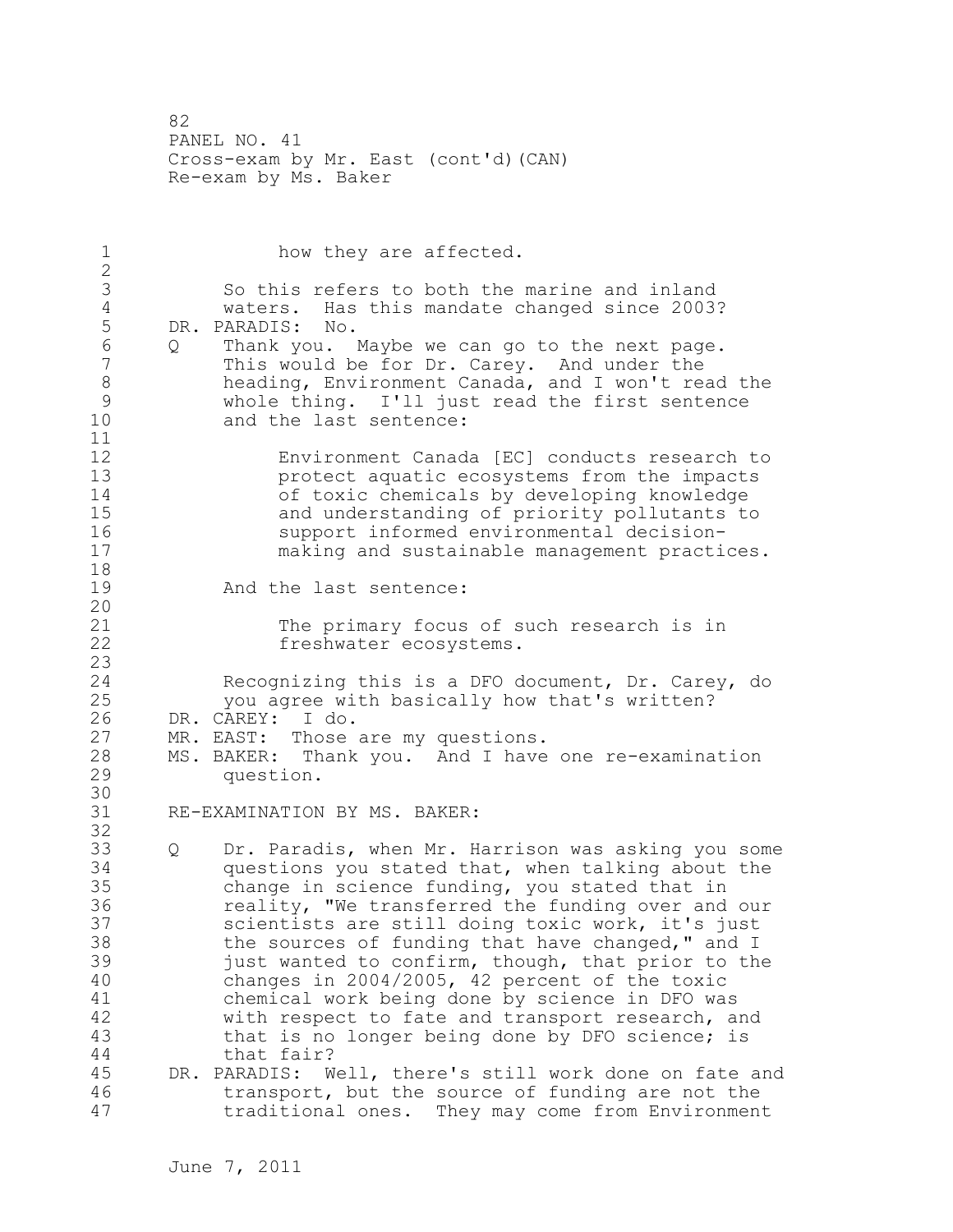83 PANEL NO. 41 Questions by the Commissioner

1 or Indian Affairs or other programs.<br>2 0 But certainly in the Pacific Region 2 Q But certainly in the Pacific Region the work from 3 people like Robie Macdonald, as we heard 4 yesterday, is no longer being funded?<br>5 DR. PARADIS: Yeah. 5 DR. PARADIS: Yeah.<br>6 MS. BAKER: Thank you. 6 MS. BAKER: Thank you. Sorry, Mr. Commissioner, those<br>7 are all the questions I have for these witnesses. are all the questions I have for these witnesses. 8 THE COMMISSIONER: Mr. Lunn, could you just bring back<br>9 and Exhibit 980, and the two pages that Mr. East 9 by Exhibit 980, and the two pages that Mr. East<br>10 has referred to. It was page 14, and I'm not s has referred to. It was page 14, and I'm not sure 11 if the other one was page 15 or not. 12 13 QUESTIONS BY THE COMMISSIONER: 14 15 Q Just to the Panel, perhaps more to Mr. Paradis, 16 because he addressed this a little bit earlier, 17 but the two descriptions there of the mandates, I 18 think the panel were in agreement that those are 19 the mandates for the DFO and the Environment<br>20 Canada. And to the extent that within those Canada. And to the extent that within those 21 mandates programs are adopted by either DFO or 22 Environment Canada or there's some collaboration 23 around a program which requires funding and a 24 funding source is established, and then later on 25 changes are made to the funding envelope or to the 26 requirements or to the distribution, whatever, I<br>27 was trying to understand, at that same time ther was trying to understand, at that same time there 28 are, in the regions, implications that flow with 29 respect to adopting certain national policies, but 30 they are adjusted for regional requirements and so 31 on. And I was trying to understand whether you 33 were suggesting that when it comes time for you, 34 at the federal level or the national level, to sit 35 around the table and decide upon continuation of a 36 program or adjustment of a policy and a program or 37 a practice, whether there's a disconnect between 38 that consideration and all of the activity that's 39 taking place at the regional level; in other 40 words, changes are being made at the national 41 level and the implications are there for the<br>42 regional programs, but there's no connection regional programs, but there's no connection at 43 that level with regard to the implications. 44 So is it sort of, "We make the decision and 45 then we let you know about it, and you just have 46 to make do, or you just have to adjust 47 accordingly, or you have to come to us later and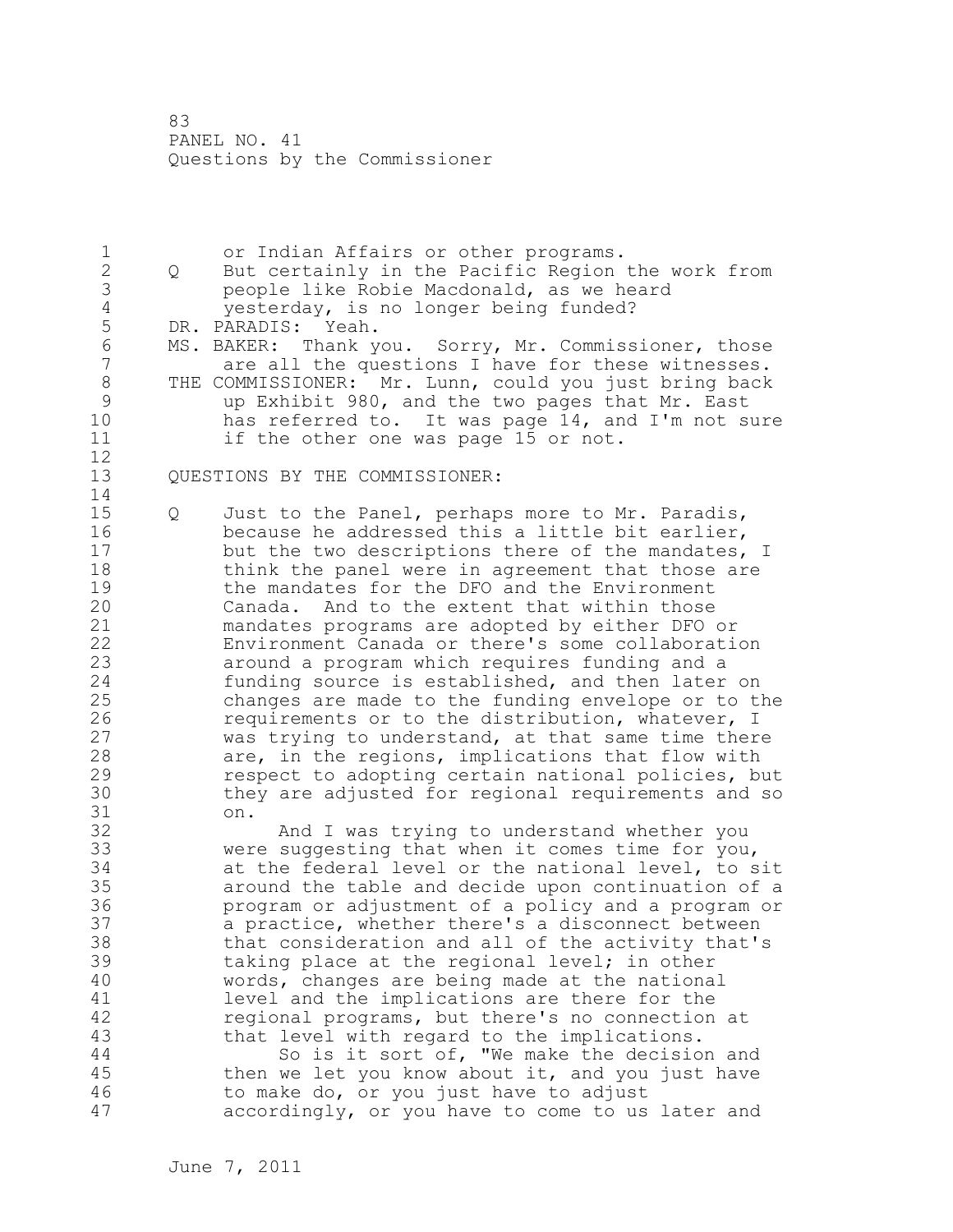84 PANEL NO. 41 Questions by the Commissioner

1 tell us how the implications are"? Just give me a 2 general sort of picture of how that works. 3 DR. PARADIS: Well, the policy decision were made by<br>4 the National Science Directors Committee, and we 4 the National Science Directors Committee, and were 5 **120 actually passed along to the Departmental**<br>6 **120 Management Committee.** And on both those 6 Management Committee. And on both those bodies there is regional representation. 8 Q Right.<br>9 DR. PARADIS 9 DR. PARADIS: So the regions have had a chance to express their views. express their views. 11 Q But before the policy -- 12 DR. PARADIS: Well, before everything got rolled out. 13 Q Right. 14 DR. PARADIS: So, you know, it's not like Ottawa 15 decides and throws it out. In fact, the reality 16 is DFO is an extremely decentralized program and, 17 you know, so like so the regions have quite a bit 18 of capacity. 19 Q Right.<br>20 DR. PARADIS DR. PARADIS: The reality is, in the case of Pacific 21 Region, they had a specific MOU with Environment 22 Canada that almost no other regions had. 23 Q Right. 24 DR. PARADIS: So I would say I would certainly disagree 25 with the fact that we make decisions in Ottawa and 26 we threw it out like, you know, when we consulted<br>27 it's -- those things are not easy to manage, you it's -- those things are not easy to manage, you 28 know, they had a lot of repercussions, and so I 29 think the region brought their views to the table 30 and then there were other views about the fact<br>31 that, you know what -- I think in this case the 31 that, you know what -- I think in this case the<br>32 mandate is the one of the Department. I think mandate is the one of the Department. I think the 33 little trigger that would really need to be fixed 34 is what does the delegation of s. 36 means for 35 real? 36 I think, you know, there's a bit of a 37 confusion. You know, some people have interpreted 38 this delegation as a fact that Environment Canada 39 was to take it over. You know, like I was pleased 40 to hear like Dr. Carey say it wasn't the 41 interpretation Environment Canada had and, you<br>42 know, I think it's been a long lasting issue t know, I think it's been a long lasting issue to 43 figure out what that really meant. But, you know, 44 like there's been a lot of papers written and MOUs 45 tried to fix that issue. So I think clarifying 46 this would certainly help everybody. 47 DR. CAREY: Your Honour (sic), if I may, with respect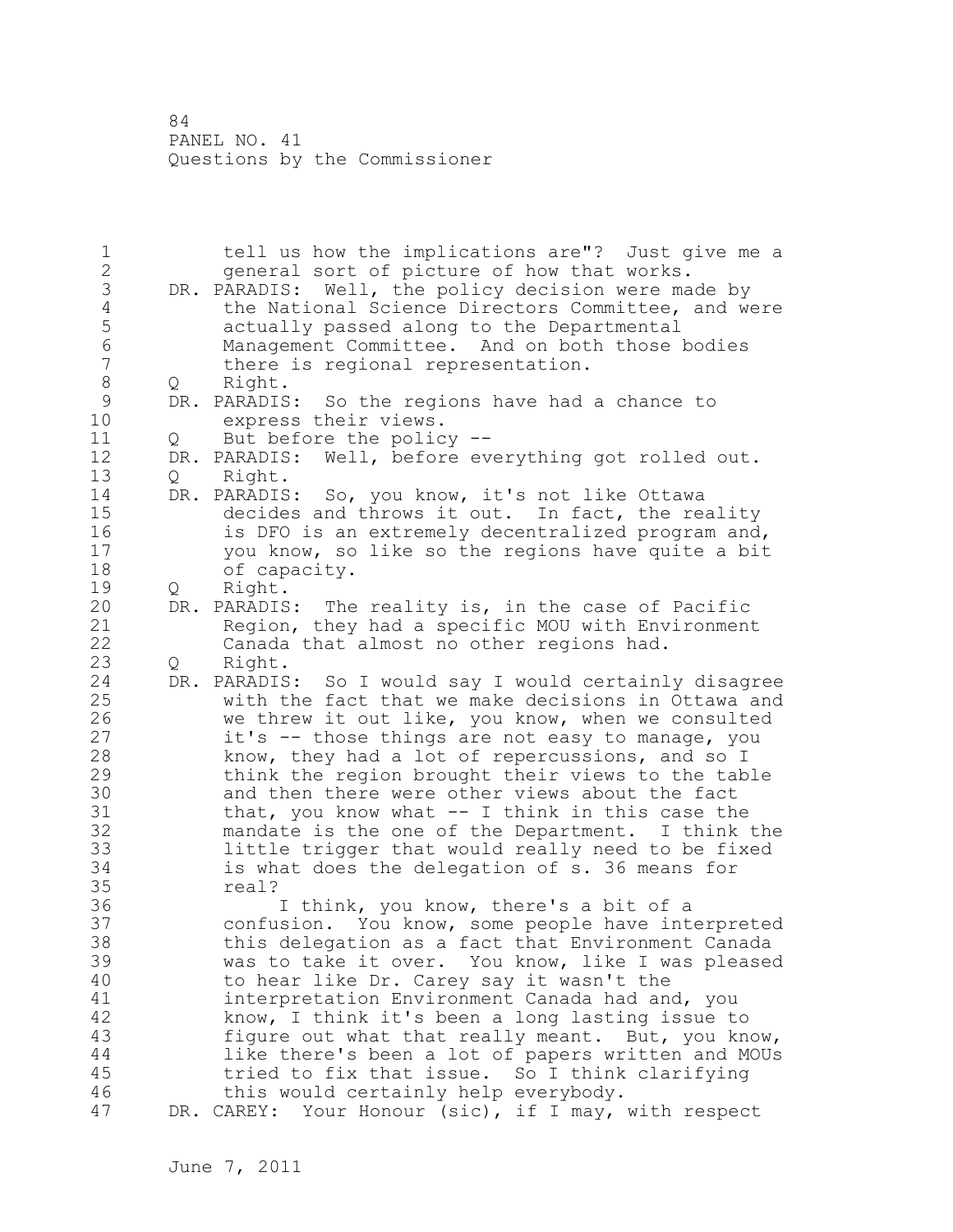85 PANEL NO. 41 Questions by the Commissioner

1 to Environment Canada, not a lot of attention was 2 focused, today, on our transformation, for which 3 I'm grateful, but generally speaking, the net<br>4 eesult of the transformation was more integra 4 result of the transformation was more integrated<br>5 programs at the national level, as opposed to what 5 programs at the national level, as opposed to what<br>6 We had prior to 2005, which was these regional --6 we had prior to 2005, which was these regional - individual regional programs that may or may not 8 have had some consistency. But we specifically<br>9 created, and it's very confusing to get into, b 9 created, and it's very confusing to get into, but<br>10 we separated the management of programs from the we separated the management of programs from the 11 management of people and created groupings of 12 outcome projects, as we call them, that are 13 national in scope, but involve regional folks who 14 bring their regional aspects to the table. 15 And so our funding, now, for water, and quite 16 different from my responsibilities as director 17 general for the water folks in terms of managing 18 people, I led the outcome project grouping for 19 water, which had people who didn't report to me<br>20 from the meteorological service and from other from the meteorological service and from other 21 places, and they received their funding through 22 that single avenue. And so the objective of our 23 transformation, and, frankly, there was two years 24 of, maybe more, of just outright pain trying to 25 figure out how it was going to work, the objective 26 was to have a more nationally consistent program<br>27 and have the ability to set priorities, even and have the ability to set priorities, even 28 regional priorities, at the national level and to 29 redirect work from these national funding sources 30 on an annual review-type basis towards some of 31 these issues.<br>32 So I bel So I believe we created the mechanism for 33 these to be raised and to be funded. 34 Unfortunately, we also created it in an atmosphere 35 that we've been in, in the Federal Government, 36 now, for 15 years, where these days every three 37 years these strategic reviews occur and 38 departments are expected to identify the lower 39 five percent of their programs for governments to 40 consider cancelling. 41 And so at the senior management level, sir,<br>42 it becomes a preoccupation. You're either it becomes a preoccupation. You're either 43 preparing for a review, you're in the middle of a 44 review, you're implementing a review, or you're 45 getting ready for the next one. That coupled with 46 the sunset programs make me wonder if it's 47 actually going to be possible to deliver some of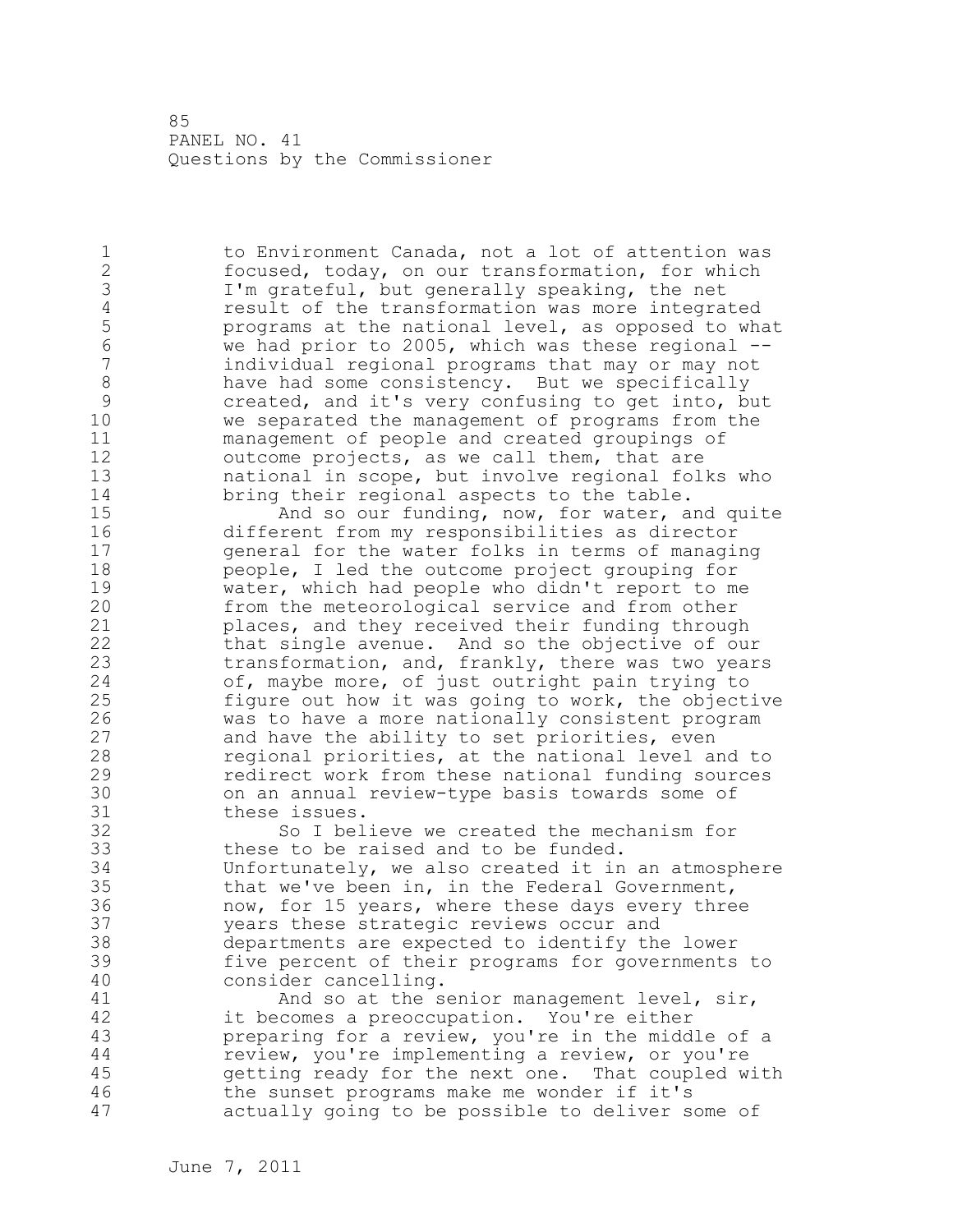86 PANEL NO. 42 Proceedings

1 these integrated targeted programs that would be 2 necessary to manage things like sockeye salmon. I 3 really, really am concerned about that.<br>4 THE COMMISSIONER: Thank you. Anything that 4 THE COMMISSIONER: Thank you. Anything that members of<br>5 the panel want to add to Dr. Carey's -- okay. 5 the panel want to add to Dr. Carey's -- okay.<br>6 Anything arising that counsel may want t 6 Anything arising that counsel may want to 7 address? 8 Well, thank you very much, members of the<br>9 panel. I take it, from Ms. Baker's invitation 9 panel. I take it, from Ms. Baker's invitation to<br>10 me, that this panel is now, I won't sav me, that this panel is now, I won't say 11 "terminated", but at least finished for the day. 12 I want to thank you very much for attending at the 13 Commission, for providing us with your knowledge, 14 and for answering the questions of counsel. I'm 15 very grateful for that. Thank you so much. 16 MS. BAKER: Thank you. If we take the break now, we 17 can return with a new panel of people to meet. 18 THE COMMISSIONER: All right. 19 THE REGISTRAR: The hearing will now recess for 10<br>20 minutes. minutes. 21 22 (PROCEEDINGS ADJOURNED FOR AFTERNOON RECESS) 23 (PROCEEDINGS RECONVENED) 24 25 THE REGISTRAR: The hearing is now resumed. 26 MS. BAKER: Thank you, Mr. Commissioner. This<br>27 afternoon we're going to start dealing wi afternoon we're going to start dealing with the 28 panel that we've described as Changes to Physical 29 Habitat. And we have two witnesses with us from 30 Department of Fisheries and Oceans, Michael Crowe and Corino Salomi and we have Stacey Wilkerson 32 from the province. 33 THE REGISTRAR: If you would just first of all just 34 turn your microphones on, please. 35 36 MICHAEL CROWE, affirmed. 37 38 CORINO SALOMI, affirmed. 39 40 STACEY WILKERSON, affirmed. 41<br>42 THE REGISTRAR: State your name, please. 43 MR. CROWE: Michael John Tudor Crowe. 44 THE REGISTRAR: Thank you. 45 MR. SALOMI: Corino Salomi. 46 THE REGISTRAR: Thank you. 47 MS. WILKERSON: Stacey Wilkerson.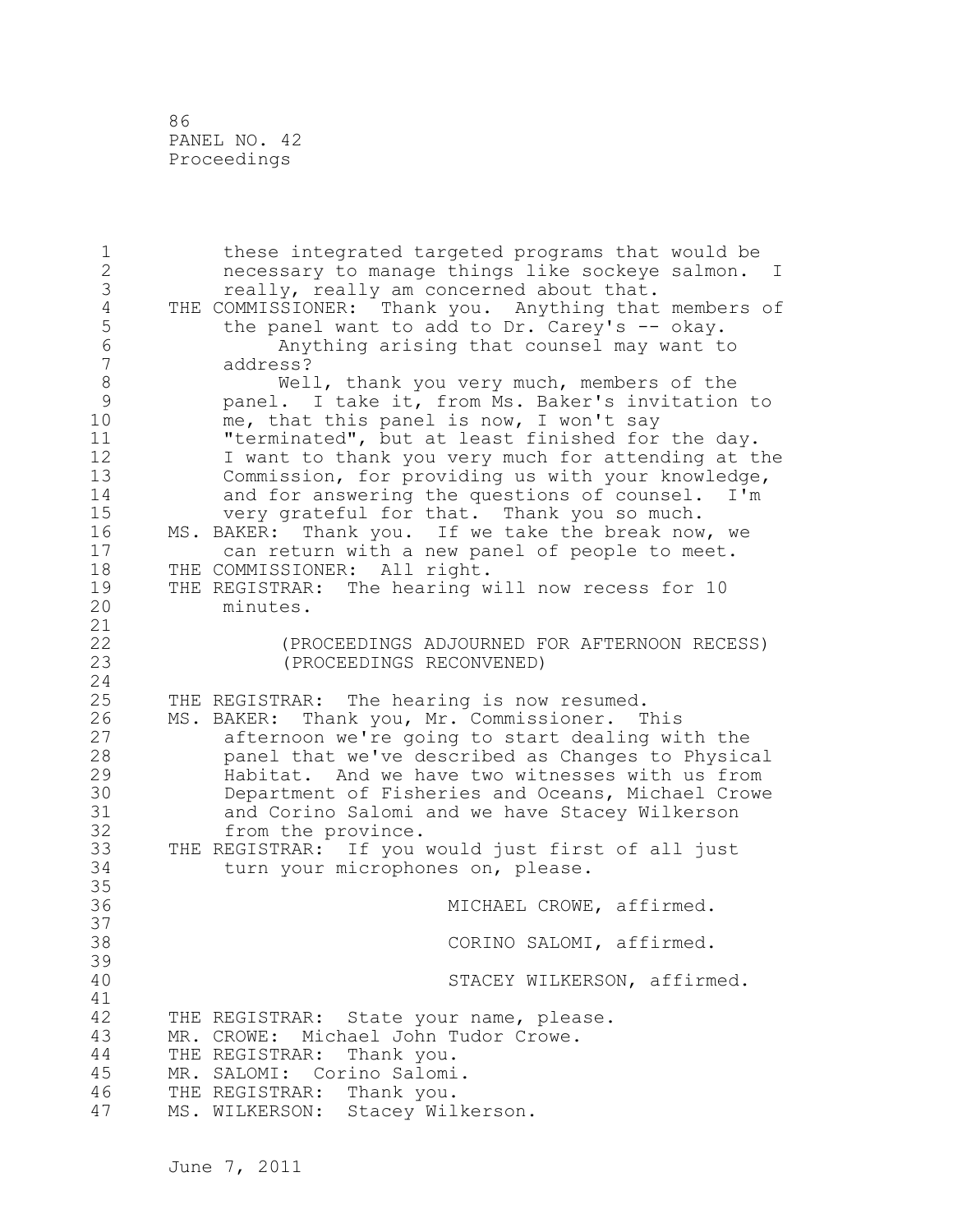1 THE REGISTRAR: Thank you. Counsel? 2 MS. BAKER: Thank you. 3 EXAMINATION IN CHIEF BY MS. BAKER: 5 6 Q I'll start with Michael Crowe, your c.v. is in Tab 2 of the binder in front of you, Mr. Lunn. So you 8 are the -- well, maybe you can just describe.<br>9 What's your current title with the department 9 What's your current title with the department?<br>10 MR. CROWE: I am the section head for the Habitat MR. CROWE: I am the section head for the Habitat 11 Management Program for the Southern B.C. Interior 12 area of the B.C. Interior, for the Department of 13 Fisheries and Oceans Habitat Management Program. 14 Q Okay. And this is the branch that's now been 15 renamed; is that right? 16 MR. CROWE: Right. We were the Oceans Habitat and 17 Enhancement Branch. We are now the Ecosystem 18 Management Branch due to a recent change announced 19 officially in Pacific Region in April.<br>20 0 Okay. So if we refer to OHEB, that's 20 Q Okay. So if we refer to OHEB, that's your 21 department but you've got a new name. 22 MR. CROWE: That is correct. 23 Q That's more likely I'm going to make that mistake 24 than remember the new name. All right. And 25 you've been with DFO for 16 years? 26 MR. CROWE: That's correct.<br>27 0 All right. And as you 27 Q All right. And as you said you're in the B.C.<br>28 Thierior and what part of the Fraser system do Interior and what part of the Fraser system does 29 that cover? 30 MR. CROWE: That essentially covers the essentially 31 halfway between Kamloops and Prince George, south<br>32 of that line approximately about 100 Mile House of that line approximately about 100 Mile House 33 and everywhere between the Coast Mountains 34 draining eastwards and the Alberta border. 35 There's been a recent, somewhat recent change that 36 the Kootenays was managed separately. It's very 37 recently been amalgamated with that area but 38 essentially it's the Columbia and Fraser drainages 39 south of approximately 100 Mile House. 40 Q And where does it end in the southern end? 41 MR. CROWE: Sorry, and the southern end essentially is<br>42 orenerally in the Yale area, the Fraser Canvon. generally in the Yale area, the Fraser Canyon. 43 Q Okay. And Mr. Salomi, you are also with Fisheries 44 and Oceans -- oh, sorry, yes, we should mark your 45 c.v., sorry, the c.v. for Mr. Crowe should be the 46 next exhibit. 47 THE REGISTRAR: Exhibit 998.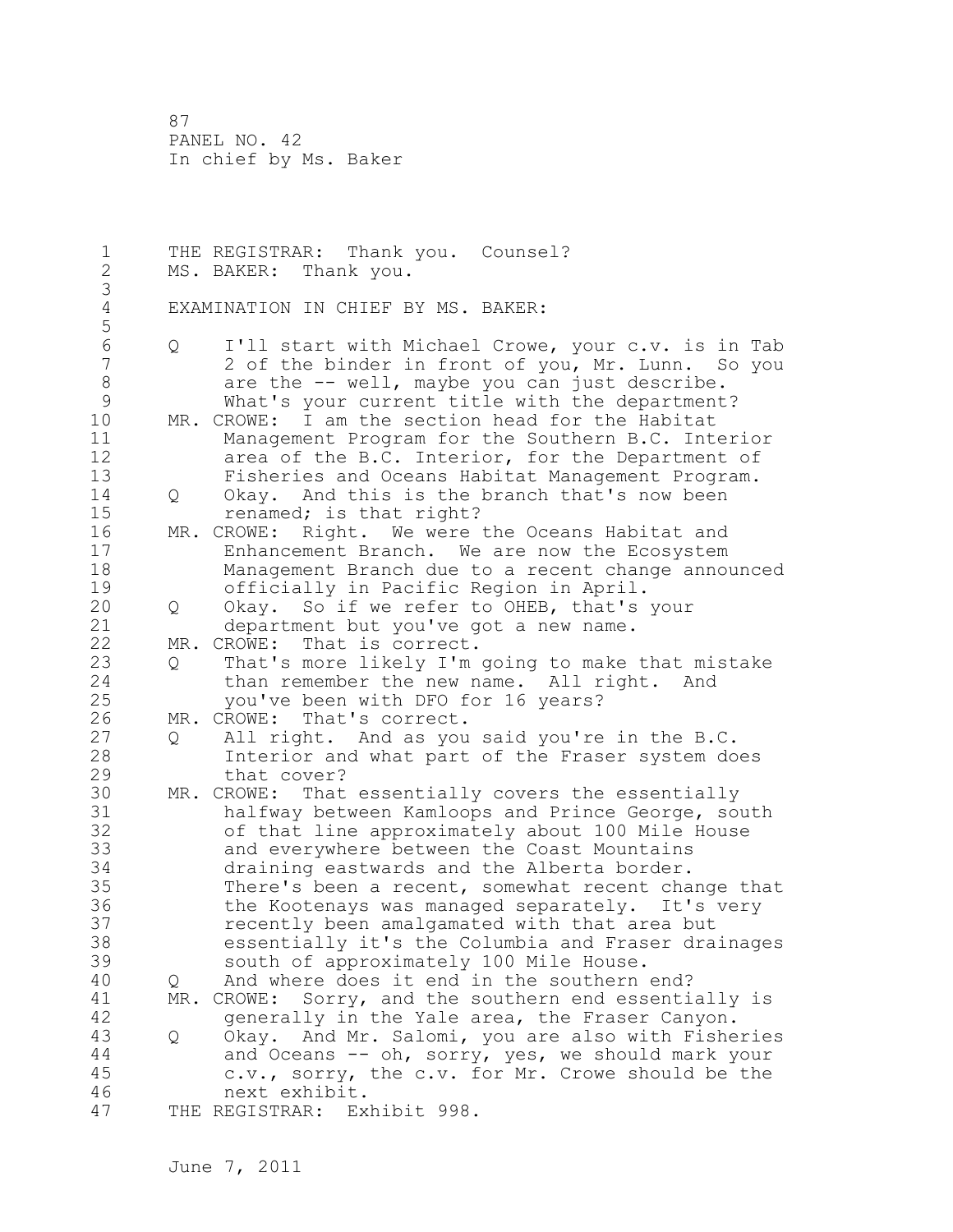1 EXHIBIT 998: *Curriculum vitae* of Michael Crowe 3 4 MS. BAKER:<br>5 Q Mr. S Q Mr. Salomi, your c.v. is at Tab 1. 6 MR. SALOMI: Yes.<br>7 0 And vou're t 7 Q And you're the -- sorry, you're the area manager 8 of the new Ecosystem Management Branch formerly 9 OHEB?<br>10 MR. SALOMI MR. SALOMI: Correct. 11 Q And your area is the Lower Fraser; is that right? 12 MR. SALOMI: Correct. 13 Q So basically from where Mr. Crowe's area ends 14 right out to the ocean? 15 MR. SALOMI: And through Howe Sound up to Squamish, 16 Sea-to-Sky, Pemberton area. 17 Q Okay. And how long have you been with Fisheries 18 and Oceans? 19 MR. SALOMI: Since 1998.<br>20 MS. BAKER: Okay. Could MS. BAKER: Okay. Could I have Mr. Salomi's c.v. 21 please marked as the next exhibit? 22 THE REGISTRAR: 999.  $\frac{23}{24}$ 24 EXHIBIT 999: *Curriculum vitae* of Corino 25 Salomi  $\frac{26}{27}$ MS. BAKER: 28 Q And Ms. Wilkerson, her c.v. is at Tab 10 and 29 that's your c.v. you see? 30 MS. WILKERSON: That is.<br>31 MS. BAKER: Okav. Can I 31 MS. BAKER: Okay. Can I have that marked, please. You<br>32 det the prize, I think, 1000. get the prize, I think, 1000. 33 THE REGISTRAR: Exhibit number 1000. 34 35 EXHIBIT 1000: *Curriculum vitae* of Stacey 36 Wilkerson 37 38 MS. BAKER: 39 Q Ms. Wilkerson, you are with the Ecosystems Branch 40 in the Ministry of the Environment in B.C.? 41 MS. WILKERSON: Yes. I was.<br>42 0 Oh. 42 Q Oh. 43 MS. WILKERSON: We've had a change in name, so... 44 Q Right. Sorry. So what's your ministry now -- or 45 what part of what new ministry are you? 46 MS. WILKERSON: I'm in the Fish, Wildlife and Habitat 47 Management Branch of the Ministry of Forests,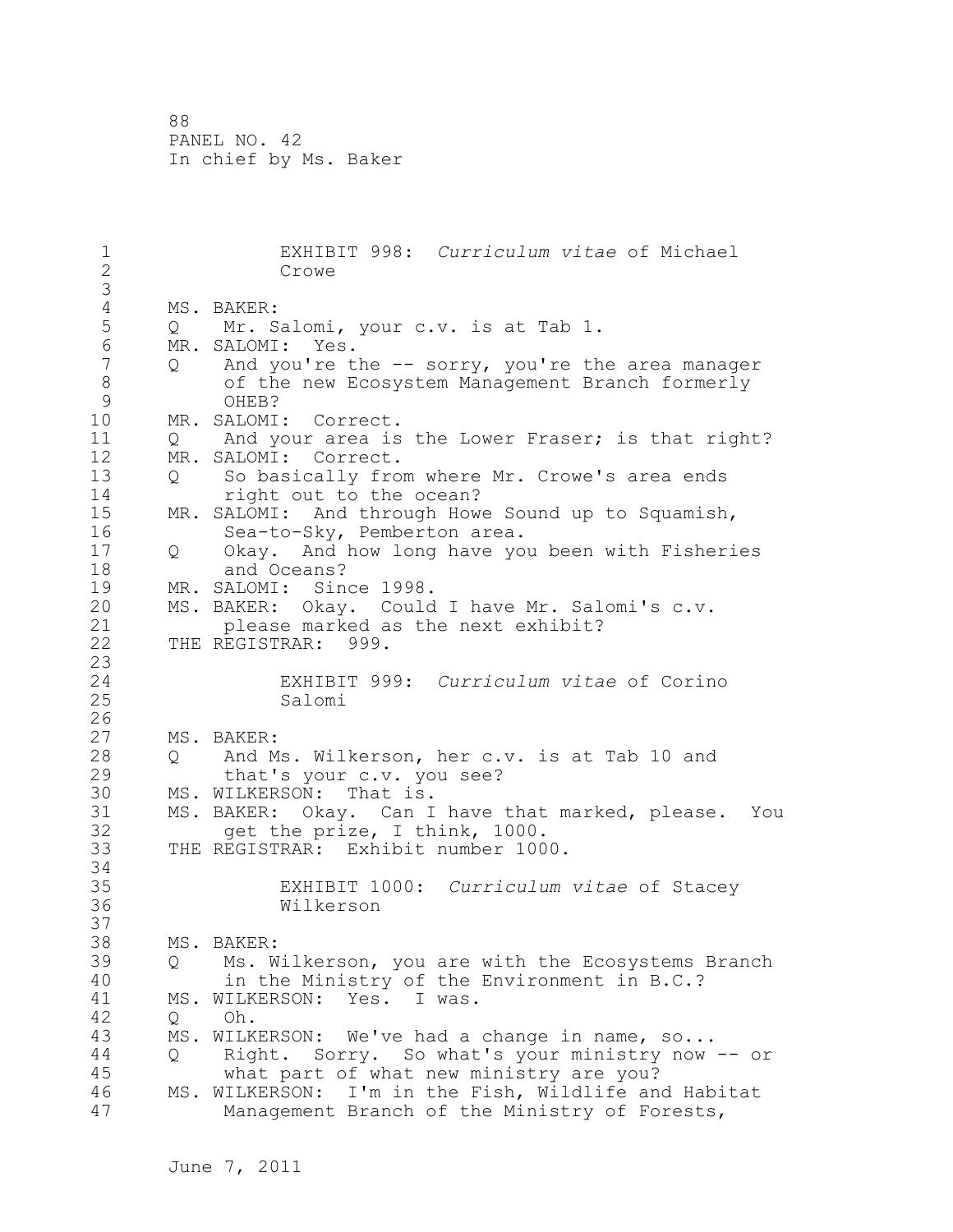1 Lands and Natural Resource Operations.<br>2 0 Okay. Hopefully I won't have to remem 2 Q Okay. Hopefully I won't have to remember that for 3 these questions. You are the Riparian Area<br>4 Requlation Coordinator still? 4 Regulation Coordinator still?<br>5 MS. WILKERSON: That's right. 5 MS. WILKERSON: That's right.<br>6 0 Okav. So your iob hasn' 6 Q Okay. So your job hasn't changed. The title of the organization you are situated in has changed. 8 MS. WILKERSON: Right. My role has not changed.<br>9 0 Okav. And vou've been the Riparian Area 9 Q Okay. And you've been the Riparian Area<br>10 Regulation Coordinator since 2007? Regulation Coordinator since 2007? 11 MS. WILKERSON: I have been. 12 Q All right. I think I'll begin my questions 13 directed to the DFO witnesses just for some basic 14 background, what -- I'll ask either of you to 15 answer, Mr. Salomi or Mr. Crowe, what are riparian 16 areas? We'll be talking about that a lot today, 17 so we should get some basic grounding in that. 18 MR. CROWE: Riparian areas are essentially the 19 vegetated shorelines of a stream or lake, a water<br>20 body. They are variable in width and essentially body. They are variable in width and essentially 21 the width of a riparian area is dependent 22 essentially on the function, and that is the 23 elements or characters of a riparian area that -- 24 or the forested streamside area that contribute to 25 the stream or the quality of the stream. That can 26 include functions such as shade, litter fall,<br>27 contributions of large woody debris through t contributions of large woody debris through the 28 falling of trees. There is also many benefits to 29 actually maintaining the structure of the channel 30 directly through the root structure of the trees.<br>31 They can actually hold the banks together and 31 They can actually hold the banks together and<br>32 control sediment introductions. They can con control sediment introductions. They can control 33 the meander patterns of the streams. They control 34 the quality of the sediments and there's also 35 effects such as even to the temperature. 36 So essentially, a riparian area is a critical 37 component to a stream. If the riparian area is in 38 poor condition, essentially a stream's condition 39 will change dramatically and therefore, the fish 40 habitat values will be affected directly. 41 Q All right. If you could, just following on that,<br>42 explain why riparian areas are important for explain why riparian areas are important for 43 sockeye salmon or are they used by sockeye salmon? 44 MR. CROWE: I would first like to qualify that by 45 saying that we don't necessarily manage for one 46 specific species, but all salmon species benefit 47 from riparian areas. But essentially, salmon key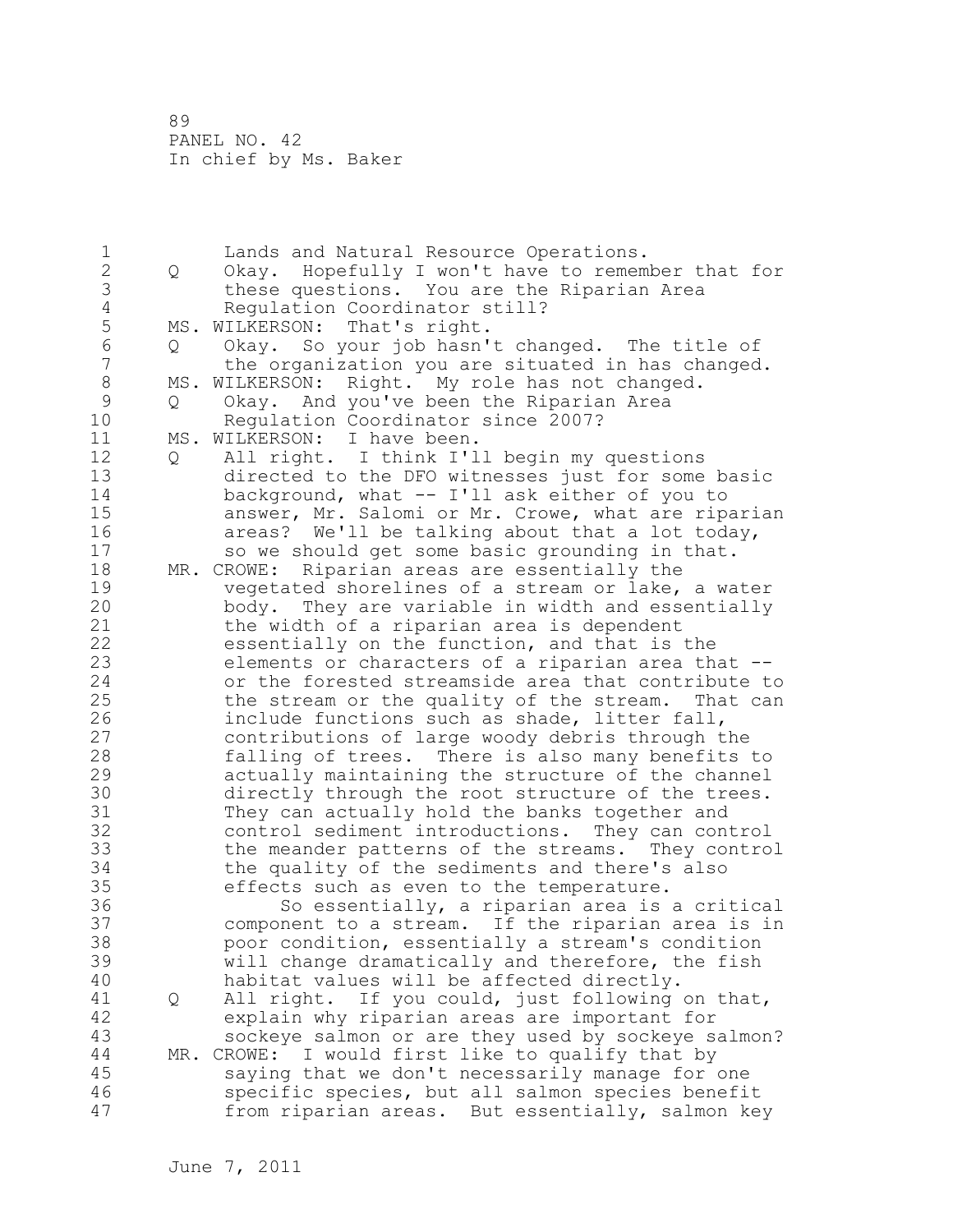| 1<br>$\overline{2}$<br>3<br>$\overline{4}$<br>5<br>6<br>7 |     | in on certain physical habitat features that --<br>and essentially, that would be good-quality<br>spawning areas where the substrate is clean, there<br>is good groundwater movement, there is cover areas<br>that cover essentially would be large woody<br>material or other features in the stream that<br>would provide hiding areas. That would be for the |
|-----------------------------------------------------------|-----|-----------------------------------------------------------------------------------------------------------------------------------------------------------------------------------------------------------------------------------------------------------------------------------------------------------------------------------------------------------------|
| $\,8\,$<br>9                                              |     | adults, as well as juveniles. They're looking for<br>moderate temperatures, depth and velocities. A                                                                                                                                                                                                                                                             |
| 10                                                        |     | lot of that essentially is a direct result of the                                                                                                                                                                                                                                                                                                               |
| 11                                                        |     | features and functions of the riparian area.                                                                                                                                                                                                                                                                                                                    |
| 12<br>13                                                  | Q   | Okay. Mr. Salomi, in the Lower Fraser, in your<br>area, what kinds of riparian areas are of                                                                                                                                                                                                                                                                     |
| 14<br>15                                                  |     | importance for Fraser River sockeye?<br>MR. SALOMI: Quite similar to the Interior area,                                                                                                                                                                                                                                                                         |
| 16                                                        |     | sockeye rear in lakes, the riparian area of the                                                                                                                                                                                                                                                                                                                 |
| 17                                                        |     | lake is important for some of the reasons that Mr.                                                                                                                                                                                                                                                                                                              |
| 18                                                        |     | Crowe has identified. And similarly, the spawning                                                                                                                                                                                                                                                                                                               |
| 19                                                        |     | areas within a stream are dictated by riparian                                                                                                                                                                                                                                                                                                                  |
| 20<br>21                                                  |     | areas. And in the Lower Fraser there's also<br>stream-rearing sockeye. The juveniles have a life                                                                                                                                                                                                                                                                |
| 22                                                        |     | phase where the quality of the riparian area in                                                                                                                                                                                                                                                                                                                 |
| 23                                                        |     | the areas that they rear is important, as well.                                                                                                                                                                                                                                                                                                                 |
| 24                                                        |     | MR. CROWE: Excuse me, could I offer one more piece?                                                                                                                                                                                                                                                                                                             |
| 25                                                        | Q   | Yes.                                                                                                                                                                                                                                                                                                                                                            |
| 26                                                        |     | MR. CROWE: I forgot to mention something quite                                                                                                                                                                                                                                                                                                                  |
| 27                                                        |     | important for some stocks of -- or conservation                                                                                                                                                                                                                                                                                                                 |
| 28<br>29                                                  |     | units of sockeye is the -- is that they will<br>actually spawn along shorelines of lakes, so they                                                                                                                                                                                                                                                               |
| 30                                                        |     | don't only spawn directly within streams but, like                                                                                                                                                                                                                                                                                                              |
| 31                                                        |     | I say, in lakes, as well. And therefore the                                                                                                                                                                                                                                                                                                                     |
| 32                                                        |     | riparian areas on lakeshores are critical, as                                                                                                                                                                                                                                                                                                                   |
| 33                                                        |     | well, to ensure that the spawning quality of those                                                                                                                                                                                                                                                                                                              |
| 34                                                        |     | shoreline areas is productive, as well as                                                                                                                                                                                                                                                                                                                       |
| 35                                                        |     | providing good cover for the juveniles when                                                                                                                                                                                                                                                                                                                     |
| 36<br>37                                                  |     | particularly those that emerge either from the<br>lakes or from the streams and looking for                                                                                                                                                                                                                                                                     |
| 38                                                        |     | transitional area as they get ready to move deeper                                                                                                                                                                                                                                                                                                              |
| 39                                                        |     | into the lake.                                                                                                                                                                                                                                                                                                                                                  |
| 40                                                        | Q   | And are the majority of -- not all of them, but                                                                                                                                                                                                                                                                                                                 |
| 41                                                        |     | the majority of the lakes in which Fraser River                                                                                                                                                                                                                                                                                                                 |
| 42                                                        |     | sockeye salmon rear in your area, Mr. Crowe?                                                                                                                                                                                                                                                                                                                    |
| 43<br>44                                                  |     | Sorry? Can I --<br>MR. CROWE:                                                                                                                                                                                                                                                                                                                                   |
| 45                                                        | Q   | Are the majority of the rearing lakes for Fraser<br>River sockeye in your area?                                                                                                                                                                                                                                                                                 |
| 46                                                        | MR. | That is correct.<br>CROWE:                                                                                                                                                                                                                                                                                                                                      |
| 47                                                        | Q.  | Okay.                                                                                                                                                                                                                                                                                                                                                           |
|                                                           |     |                                                                                                                                                                                                                                                                                                                                                                 |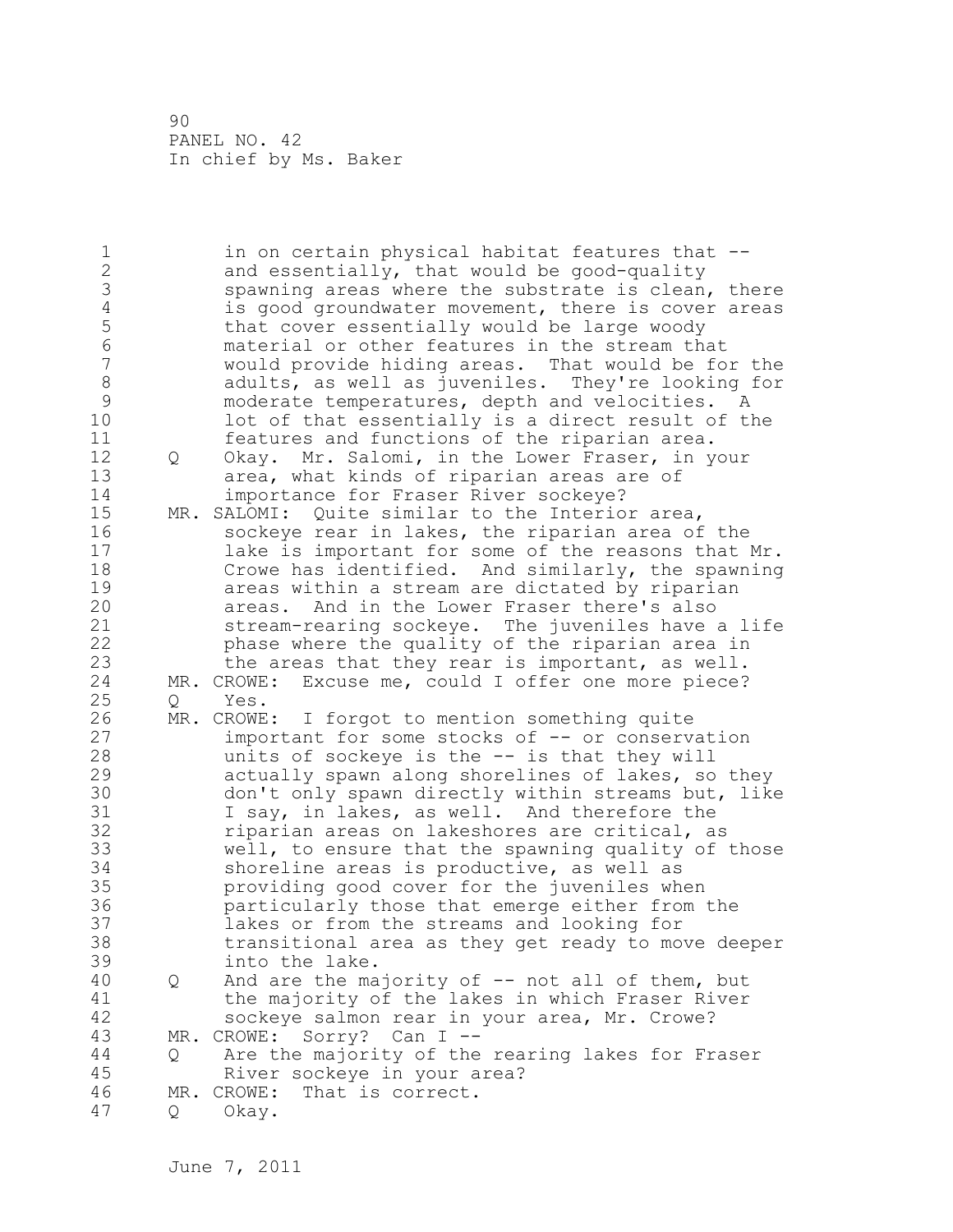| 1              | THE COMMISSIONER: Ms. Baker, can I just ask while         |
|----------------|-----------------------------------------------------------|
| $\overline{c}$ | you're on defining this, relate riparian areas to         |
| 3              | habitat, because we've used that term throughout          |
| $\sqrt{4}$     | these proceedings. I take it we're talking about          |
| 5              | similar but not necessarily the same definition           |
| 6              | for habitat as you are for riparian areas?                |
| 7              | MR. CROWE: We consider riparian areas part, a critical    |
| $\,8\,$        | part of the habitat. They are actually a                  |
| 9              | component of the habitat in that they contribute          |
| 10             | shade, which moderates temperatures, there is leaf        |
| 11             | litter and other nutrient drops that the fish             |
| 12             | depend upon. The trees that fall become cover and         |
| 13             |                                                           |
|                | change channel structures, provide direct cover,          |
| 14             | as well as maintaining the channel shape, sediment        |
| 15             | quality, controlled groundwater, the -- so                |
| 16             | essentially we manage riparian areas as a critical        |
| 17             | component of fish habitat.                                |
| 18             | THE COMMISSIONER: All right. And what else would be       |
| 19             | included within the definition of fish habitat            |
| 20             | beyond what you've just described as riparian             |
| 21             | areas?                                                    |
| 22             | MR. CROWE: There would be water quality parameters,       |
| 23             | that would be part of fish habitat. But                   |
| 24             | essentially, the life cycle of the fish, the fish         |
| 25             | are dependent on different habitat units                  |
| 26             | throughout their life cycle, so part of that would        |
| 27             | be the freshwater stream component, the freshwater        |
| 28             | lake component, both the in-shore transitional            |
| 29             | period when they're -- when they first emerge but         |
| 30             | there's a habitat requirement for the deep water          |
| 31             | portions of lakes, as well.                               |
| 32             | Then there's the migratory habitat which is               |
| 33             |                                                           |
| 34             | essentially where they need to transfer to the            |
|                | marine environment, as well as migrate back up as         |
| 35             | adults; therefore, we're interested and it's very         |
| 36             | important that they have -- you know, we're               |
| 37             | protecting those critical migratory routes, the           |
| 38             | estuary piece, as they are transitioning to the           |
| 39             | marine environment, as well as the marine habitat.        |
| 40             | But for the streams and lakeshores, we consider           |
| 41             | the riparian areas to be an integral part of that         |
| 42             | habitat.                                                  |
| 43             | THE COMMISSIONER:<br>Okay. And just finally, when you     |
| 44             | use the term ecosystem where does riparian areas          |
| 45             | and the habitat you've just described fit within          |
| 46             | the concept of ecosystem?                                 |
| 47             | I guess I'm not quite sure, but we consider<br>MR. CROWE: |
|                |                                                           |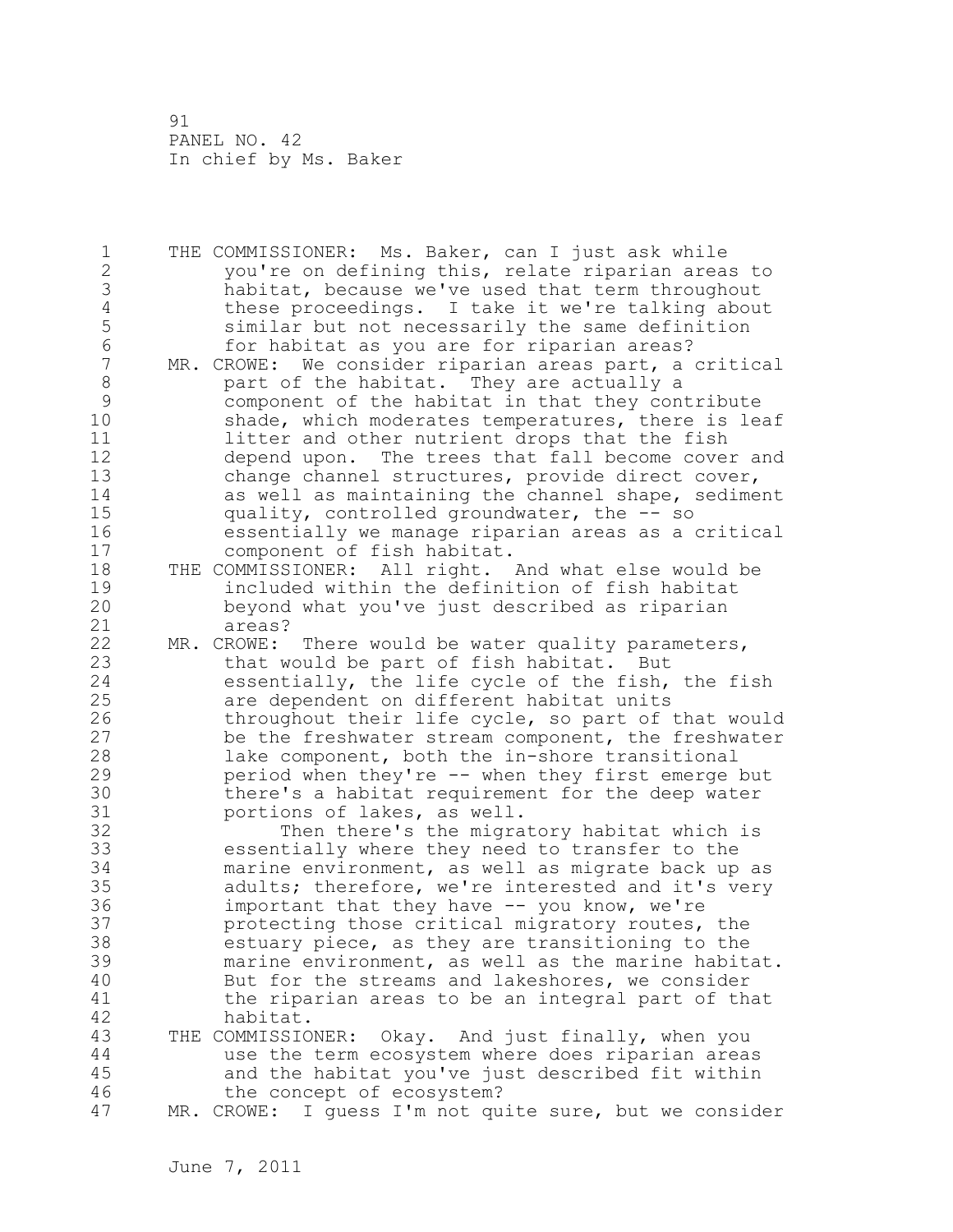1 that, I would say, an integral part of the 2 ecosystem, yes. It's -- the fish habitat would 3 not essentially function very productively if 4 there was not that riparian component to that<br>5 ecological unit. 5 ecological unit.<br>6 THE COMMISSIONER: Ok 6 THE COMMISSIONER: Okay. Thank you.<br>7 MS. BAKER: Thank you. MS. BAKER: Thank you. 8 Q I'd like to start -- just continue with you, Mr. 9 Crowe, and then I'll ask Mr. Salomi just to chime<br>10 in with any risks that are more specific to the in with any risks that are more specific to the 11 Lower Fraser, so I wanted to ask what are the 12 primary risks and sources of risk to riparian 13 areas which supports sockeye salmon habitat? 14 MR. CROWE: Within my area, there's a wide spectrum of 15 risks to riparian habitat and that essentially is 16 many of the land and water use activities we see 17 occurring have potential and frequently affect 18 fish and fish habitat, including riparian areas. 19 Where transportation corridors and infrastructure<br>20 systems often run parallel to our water bodies, systems often run parallel to our water bodies, 21 that's roads, rails, pipelines, transmission 22 lines, with regular crossings, we have urban 23 development issues, settlement of construction of 24 buildings, both residential and commercial, often 25 are in close proximity to water bodies. 26 Recreational developments, both of a sort of<br>27 single family dwelling to multifamily resort single family dwelling to multifamily resort type 28 developments with associated marinas, boat 29 launches, and so on, will have a -- regularly have 30 likelihood of impacts to fish and fish habitat for 31 sockeye.<br>32 The There's a component here which is that much 33 of the B.C. Interior is quite mountainous -- well, 34 much of B.C. is quite mountainous, so settlement 35 patterns are often in the lower valley bottom 36 areas, so there's a constraint, a landscape 37 constraint that pushes a lot of settlement to be 38 in quite close proximity to streams. Added to 39 that, water is a very attractive feature that 40 draws people to want to be in very close proximity 41 to it for many reasons, many which is personal<br>42 bleasure and recreation. pleasure and recreation. 43 Q In the Interior, have you experienced an increase 44 in recreational development on the lakes in the 45 last, say, ten years? 46 MR. CROWE: Most definitely. There has been a very 47 substantial rate of increase in recreational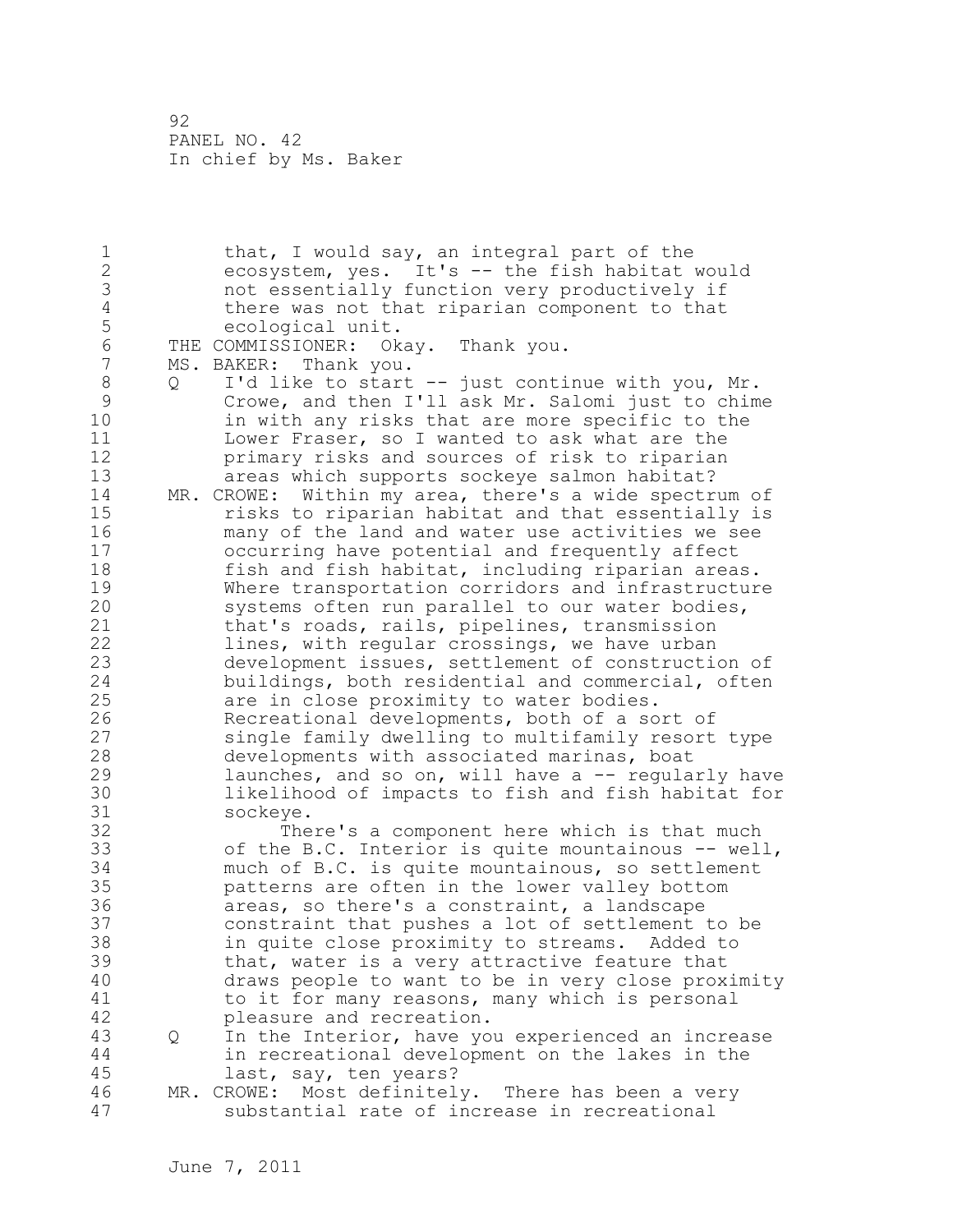1 development throughout the Southern Interior. 2 Now, I appreciate that part of my answer expands 3 to the Okanagan, which does not have Fraser<br>4 sockeye but even added to that, the Shuswap 4 sockeye but even added to that, the Shuswap area,<br>5 the Thompson, Nicola, there's a great amount of 5 the Thompson, Nicola, there's a great amount of<br>6 6 The Effort to expand recreational opportunities alo 6 effort to expand recreational opportunities along our lakeshores. That's particularly prevalent in 8 the Shuswap drainage. It's a very, very popular<br>9 1ake. There's a lot of money coming from Albert 9 lake. There's a lot of money coming from Alberta,<br>10 the Lower Mainland, and even overseas to expand the Lower Mainland, and even overseas to expand 11 recreational and resort opportunities. 12 There has been somewhat -- there's been a 13 slowdown over the last three years with economic 14 change, but if you take it out to the last ten to 15 15 years, a very marked increase in the numbers of 16 resorts, redevelopment and expansion of 17 recreational properties, marinas, houseboats and 18 other recreational type activities. 19 Q Thank you. And Mr. Salomi, are there other risks<br>20 in your area that are of particular interest in your area that are of particular interest 21 beyond what we've just heard about. 22 MR. SALOMI: The risks in the Lower Fraser are similar. 23 The recreational component is somewhat less 24 significant but the intensity of impacts in the 25 other areas is perhaps greater in the Lower 26 Fraser, just due to the density of people, the<br>27 value of the land and the intensity of develop value of the land and the intensity of development 28 of that land for things like urban residential 29 development, agriculture, et cetera. 30 The other thing is in the Lower Fraser a lot<br>31 of the watersheds which feed into the Fraser Rive of the watersheds which feed into the Fraser River 32 itself are highly developed, highly urbanized, and 33 so there's significant impacts on the streams 34 which feed sockeye habitat. 35 Q Is there an impact of agriculture in either of 36 your areas? 37 MR. SALOMI: There's significant historical impact of 38 agriculture on salmon habitat in general and 39 sockeye habitat due to things like dyking and 40 draining of land over the last century or so for 41 agriculture and then there's ongoing impacts of<br>42 agriculture on things like riparian areas, wate: agriculture on things like riparian areas, water 43 quality, et cetera. 44 MR. CROWE: We have also experienced an ongoing 45 increase in agriculture in our area. It 46 essentially has existed for well over a hundred 47 years, a steady increase over that period. What I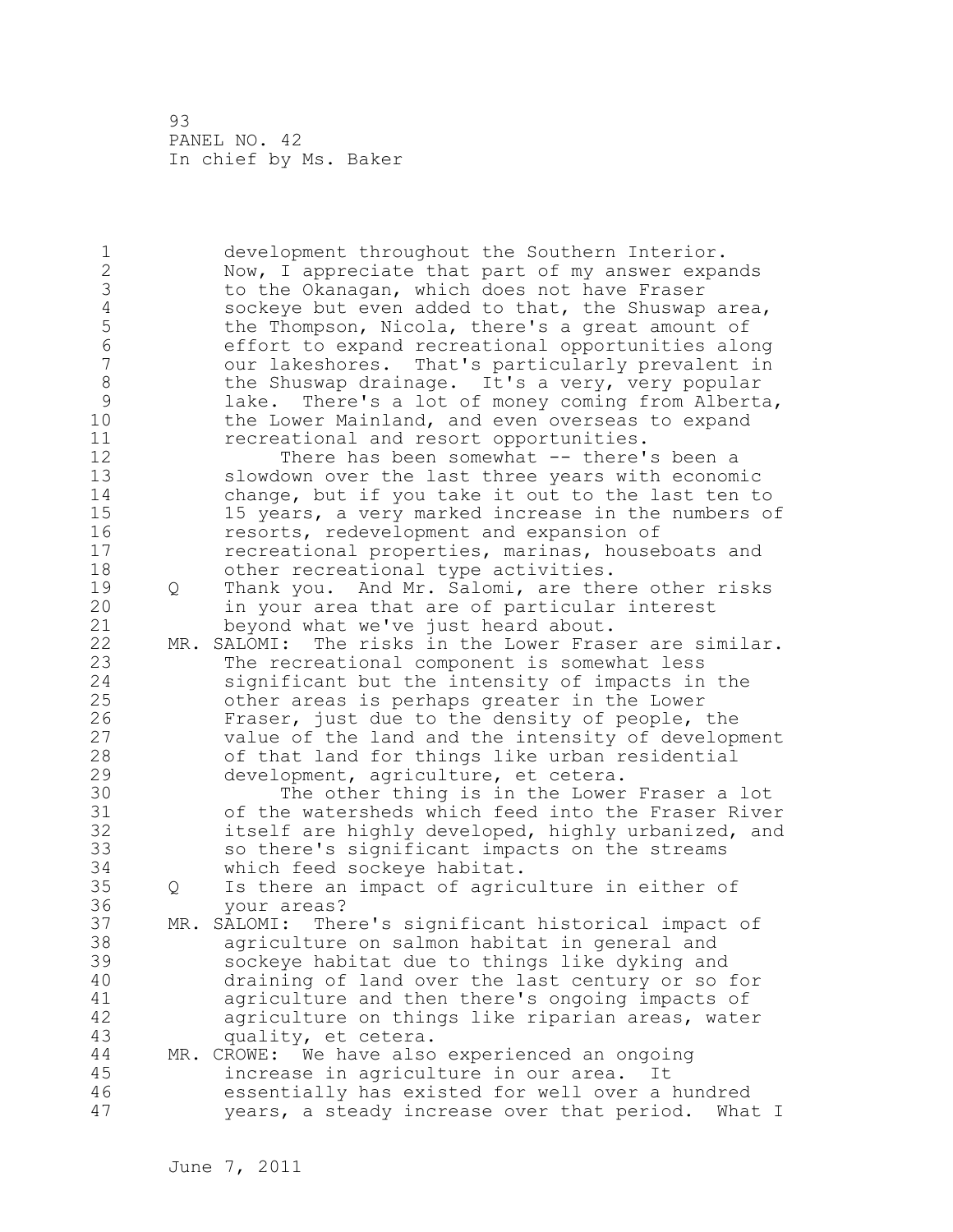1 would say though in the last decade or possibly 2 slightly more, there's been an intensification in 3 the character of that agriculture. Two examples I<br>4 would use is the conversion of different crops 4 would use is the conversion of different crops<br>5 over to grapes, which have a much higher water 5 over to grapes, which have a much higher water<br>6 intensity, as well as many -- some cattle 6 intensity, as well as many -- some cattle operations are converting over to dairy. 8 So it may not seem like -- substantial at<br>9 face value but when you understand the managem 9 face value but when you understand the management<br>10 of the livestock on the land, the increased use o of the livestock on the land, the increased use of 11 smaller pieces of land, much greater demand for 12 water, then you start realizing that it does start 13 having an effect over the quality of these -- the 14 habitat of these systems. 15 Water in the B.C. Interior can be quite a 16 substantial problem due to the fact that it's a 17 relatively dry portion of British Columbia and the 18 -- many -- because of historic licensing, many 19 systems are already dealing with low water<br>20 conditions and now when we're actually conditions and now when we're actually 21 intensifying the water use of these areas, it just 22 contributes to an ongoing challenge to manage to 23 protect what we do have for habitat. 24 Q If I could take you to the Policy and Practice 25 Report which is now marked as number 14, is that 26 -- do we have it? Okay. If you could put it on<br>27 the screen and turn to page 32, paragraph 66. the screen and turn to page 32, paragraph 66. 28 This sentence says that: 29 30 Dramatic changes to the pattern of flooding 31 on a floodplain and the most serious losses<br>32 of floodplain fish habitats are due to urba of floodplain fish habitats are due to urban 33 development 34 35 Would you add anything to that paragraph? For 36 example, some of the agricultural impacts you've 37 just identified? 38 MR. CROWE: I think we would agree, I would agree that 39 in the process of trying to protect high quality 40 agricultural land from flooding, that substantial 41 amount of flood plain alteration through both<br>42 dyking and ditching has dramatically changed n dyking and ditching has dramatically changed many 43 flood plains. 44 Q And then if you could turn to page 45 of the same 45 document and go to paragraph 101. You have talked 46 today about some of -- some additional impacts of 47 agriculture on riparian areas and that included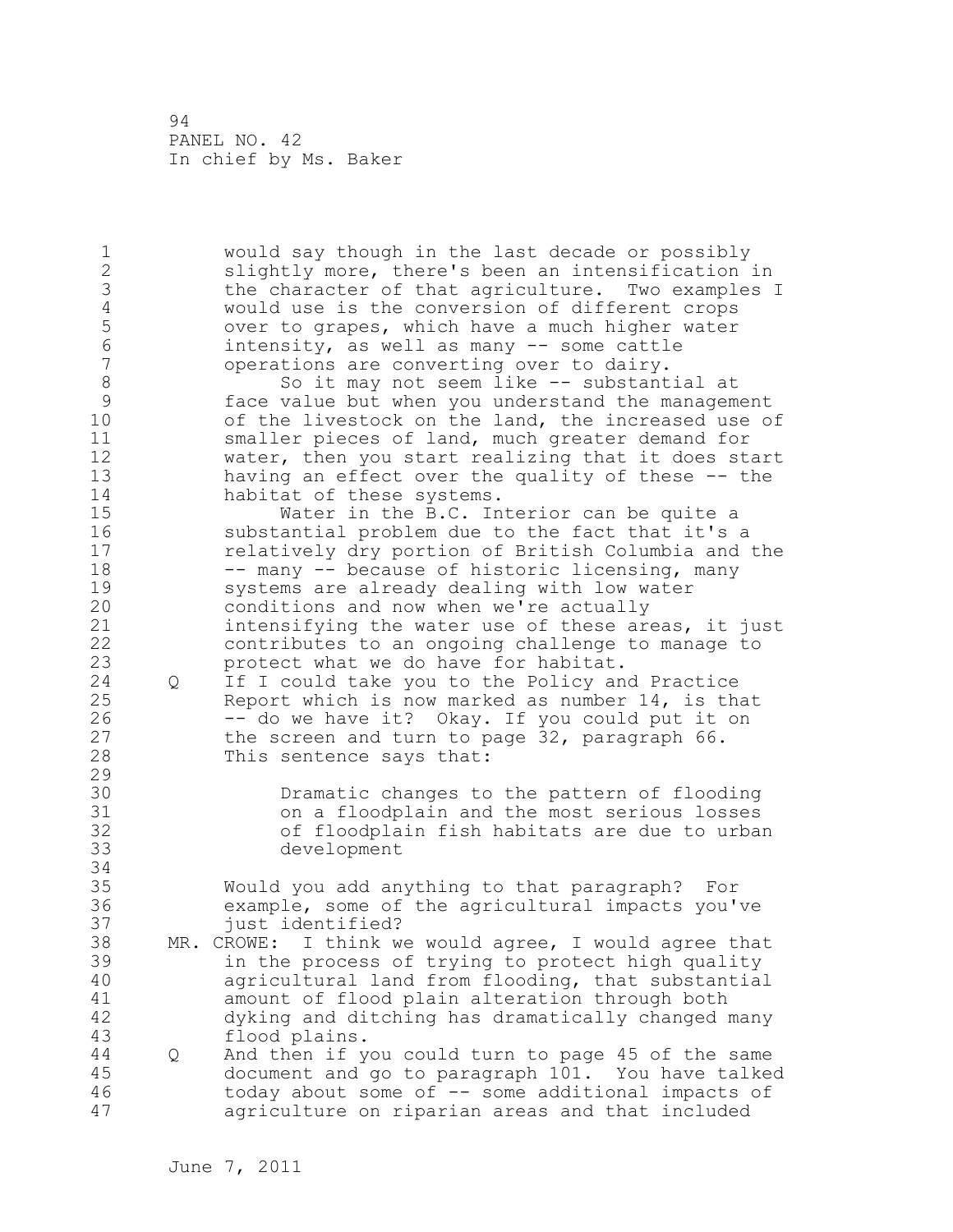| $\mathbf 1$     |   | things like ditching and dyking, as you just          |
|-----------------|---|-------------------------------------------------------|
| $\overline{2}$  |   | mentioned, livestock watering; are there any other    |
| 3               |   | additions you'd like to make there?                   |
| $\overline{4}$  |   | MR. SALOMI: If I may? So I would agree with that      |
| 5               |   | statement and what Michael has said. Much of the      |
| $6\phantom{.}6$ |   | impact has, you know, happened over the last          |
| $\overline{7}$  |   | century and quite some time ago when large areas      |
| 8               |   | of the Lower Fraser were dyked, but we're also        |
| $\mathcal{G}$   |   | seeing conversion of agricultural areas from          |
| 10              |   | simple crops such as hay to other crops such as       |
| 11              |   | blueberries or cranberries and we're seeing, you      |
| 12              |   | know, ongoing alteration of flood plains to           |
| 13              |   | support those kinds of crops as well.                 |
| 14              |   |                                                       |
|                 | Q | Okay.                                                 |
| 15              |   | MR. CROWE: I would also add that what we're also      |
| 16              |   | seeing is a conversion of important components of     |
| 17              |   | systems such as wetlands and off-channel habitats,    |
| 18              |   | they're being lost through infilling and the          |
| 19              |   | expansion of agricultural land.                       |
| 20              | Q | On Canada's list of documents there is document       |
| 21              |   | number 15, there's the 1992 Land Development          |
| 22              |   | Guidelines. This is an older document that            |
| 23              |   | Fisheries and Oceans has and used and may continue    |
| 24              |   | to use in some circumstances. Can you explain,        |
| 25              |   | Mr. Salomi, how this document was used in the past    |
| 26              |   | and where it's still used today?                      |
| 27              |   | MR. SALOMI: So I actually found an earlier version of |
| 28              |   | the Land Development Guidelines. I believe the        |
| 29              |   | date was 1978. I find it interesting because the      |
| 30              |   | 1992 version isn't a lot different in that it         |
| 31              |   | identifies the key aspects of land development        |
| 32              |   | that impact fish habitat and it very simply lays      |
| 33              |   | out steps to minimize or avoid impacts to fish        |
| 34              |   | habitat: Section 2, leave-strips, i.e., leave         |
| 35              |   | strips of riparian vegetation and protect them;       |
| 36              |   | Section 3, control erosion during development so      |
| 37              |   | that you don't fill salmon spawning areas and fish    |
| 38              |   | habitat with sediment; Section 4, manage storm        |
| 39              |   | water and conversion of landscapes to minimize        |
| 40              |   |                                                       |
|                 |   | flooding and high flows that destroys fish            |
| 41              |   | habitat; Section 5, when you have to work in a        |
| 42              |   | stream, do it following appropriate best              |
| 43              |   | practices; and includes sections like 8, which        |
| 44              |   | provide examples of model development to minimize     |
| 45              |   | impacts on fish habitat.                              |
| 46              | Q | Okay. And how is that actually used in your work?     |
| 47              |   | MR. SALOMI: Well, this was a document that came out   |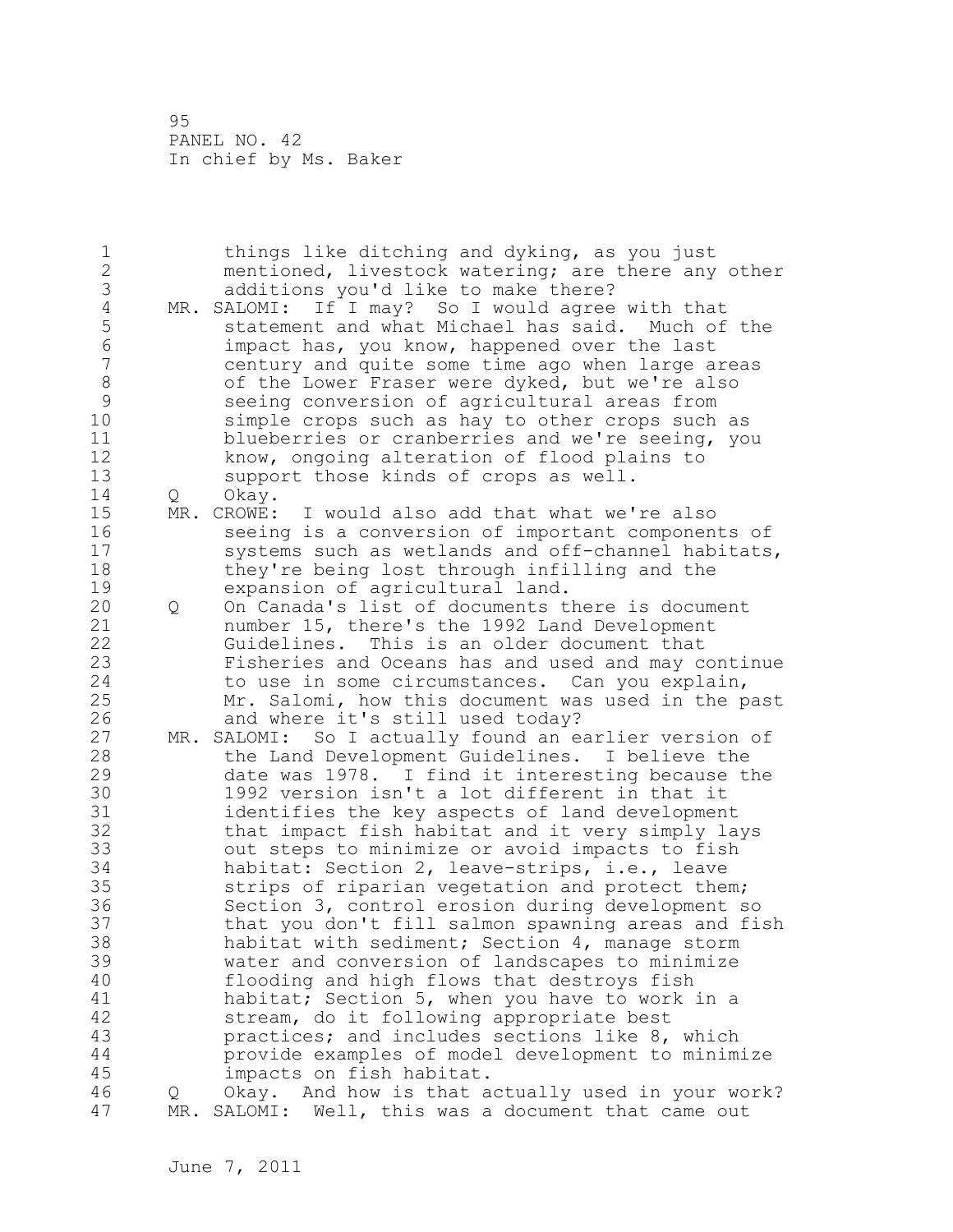1 circa 1992. It was part of documents created by 2 the Fraser River Action Plan. It was part of a 3 stewardship series and it was well-delivered to<br>4 local governments, consultants, developers and 4 local governments, consultants, developers and it<br>5 was well taken up as a quiding document for land 5 was well taken up as a guiding document for land 6 development all the way through the '90s until about 2000 when there was a realization that it 8 did need to be updated. There was newer<br>9 technologies and better approaches. Th 9 technologies and better approaches. That being<br>10 said, it's still often referred to by people as said, it's still often referred to by people as a 11 general guidance document because it's 12 straightforward and simple and IDs the kinds of 13 things that need to be considered. 14 Q So is this a primary tool at the moment in your 15 work? 16 MR. SALOMI: Like I said, around 2000 it was obvious 17 that there was need to update this document. And 18 there was some efforts with the province to be 19 less engaged in project review of individual<br>20 projects. It's more of a results-based appre projects. It's more of a results-based approach. 21 So there was an effort to produce more of a 22 general guidance document that was updated. 23 There's an in-stream works and best practices 24 document from 2004, for example. The *Stream Site*  25 *Protection Regulation* which was introduced circa 26 2001 and which was replaced by the *Riparian Areas*  27 *Regulation* or updated by the *Riparian Areas*  28 *Regulation* sort of takes care of the leave-strip 29 component of this document. So it has been 30 replaced by similar but less consolidated 31 documents.<br>32 MS. BAKER: Cou MS. BAKER: Could I have this marked? 33 MR. CROWE: If I could -- sorry, if I could offer -- 34 Q Yes. 35 MR. CROWE: -- I think what I would say is that it was 36 foundational to the Habitat Management Program. 37 It was an attempt to try to take a lot of 38 development issues and tried to provide guidance 39 and direction on how they should be managed in a 40 manner that would minimize or prevent impacts to 41 fish and fish habitat. So I would say it was an<br>42 early document that tried to codify or standardi early document that tried to codify or standardize 43 how development should be approached in B.C. And 44 I should recognize that it was a joint document 45 between DFO and the Province of British Columbia. 46 MS. BAKER: Could I have that marked, please, as the 47 next exhibit?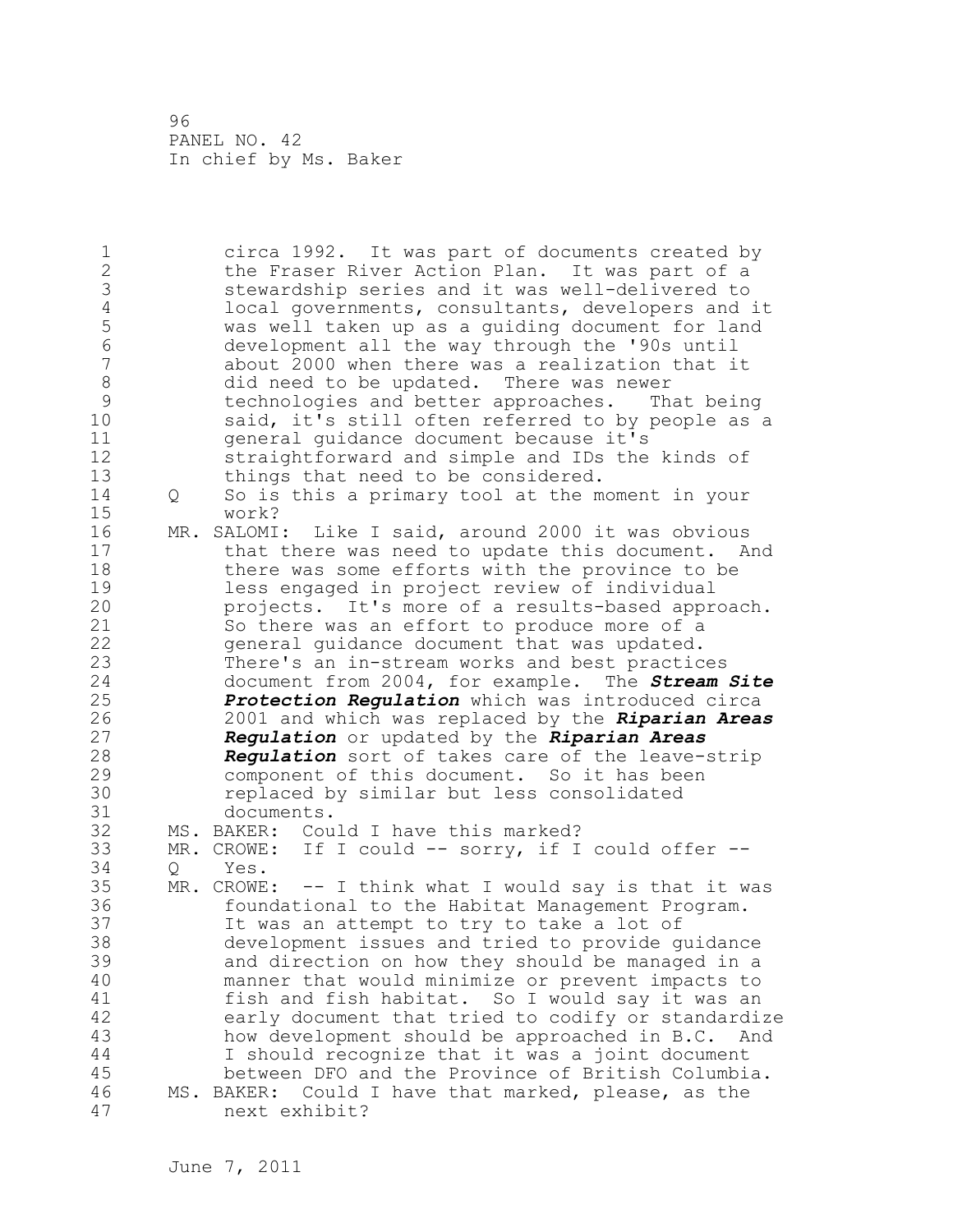1 THE REGISTRAR: Exhibit 1001. 2 3 EXHIBIT 1001: Land Developments Guideline for the Protection of Aquatic Habitat 5 6 MS. BAKER:<br>7 0 All r 7 Q All right. We will talk about changes that 8 happened in the 2000 period, but I want to talk a<br>9 1ittle bit about prior to that. Prior to changes 9 little bit about prior to that. Prior to changes that happened within the department in the 2000 11 period, what processes were used by Fisheries and 12 Oceans or the habitat people like yourselves to 13 address potential impacts on sockeye habitat 14 through development, planning and that sort of 15 thing? 16 MR. CROWE: Probably the best way to approach this 17 answer is to just sort of explain that we took 18 somewhat of a stratified approach towards managing 19 habitat. Early intervention processes through<br>20 stewardship, education and outreach where you stewardship, education and outreach where you 21 would essentially try to engage as many people as 22 possible to provide a general understanding of the 23 values of these areas and then hopefully start to 24 develop an interest and an understanding of the 25 need to protect them. Then there would -- the 26 next level would be to coordinate with partner<br>27 agencies and other sectors that would have a agencies and other sectors that would have a 28 similar interest or outcome that they would like 29 to see with their programs objectives, so that 30 would be integrated planning and partnerships.<br>31 The next level would be the review of developm 31 The next level would be the review of development<br>32 applications, so where we would take projects -applications, so where we would take projects  $--$ 33 project plans by developers and provide detailed 34 reviews of them and provide guidance and direction 35 either in the form of a letter of advice or an 36 authorization or other similar direction. 37 Then the next would be sort of a monitoring 38 and compliance and enforcement level of engagement 39 that particularly is for the -- those 40 circumstances where we don't believe we've 41 achieved the objectives through any of the other<br>42 levels of stratum. levels of stratum. 43 Q Did you involve yourselves in environmental review 44 committees with local governments? 45 MR. CROWE: Yes. I would say that would be an example 46 of one of these integrated planning or partnership 47 approaches, so there was a number that we would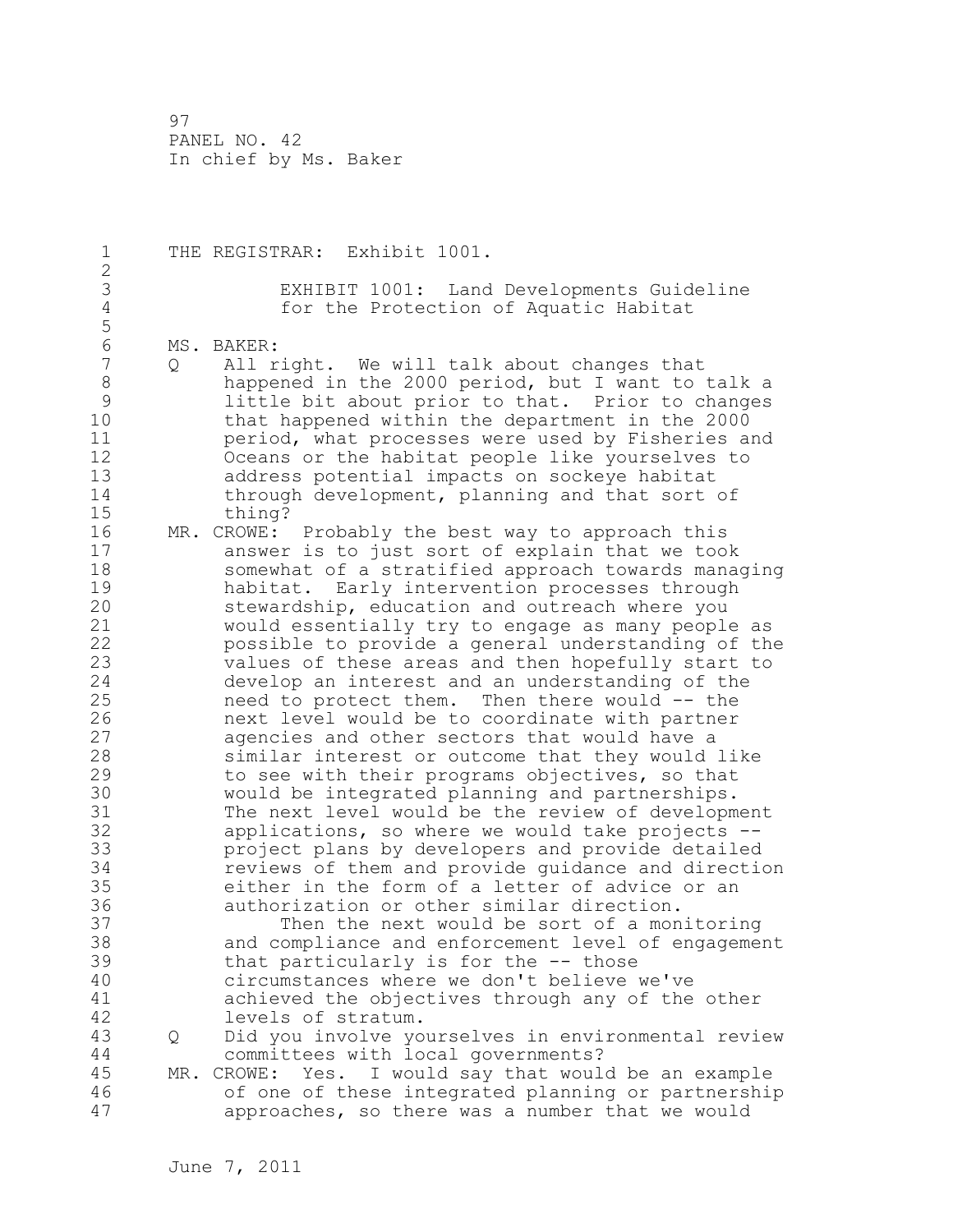1 engage in and environmental review committee is 2 essentially a partnership with a local government, 3 often in combination with the province, so we 4 would coordinate reviews and comments on proposed 5 development plans.<br>6 0 And were those env 6 Q And were those environmental review committees commonly used in your area in the B.C. Interior? 8 MR. CROWE: No. No. We had one with the City of<br>9 Vernon. We had attempts at starting somethi 9 Vernon. We had attempts at starting something similar with a number of other local governments, 11 but what I would say is that compared to what I 12 saw in the Lower Fraser Valley, we didn't 13 necessarily have the same degree of cooperation or<br>14 sophistication with local governments in the sophistication with local governments in the 15 Interior where they are ready to engage with us in 16 those types of partnerships. It was an objective 17 we would have liked to have gotten to but we had 18 definitely varying degrees of cooperation with the 19 Province of B.C. but not as much success with<br>20 10cal governments. local governments. 21 Q And Mr. Salomi, they were actively used in the 22 Lower Fraser; is that right? 23 MR. SALOMI: They were really essential to delivering 24 fish habitat protection in the Lower Fraser due to 25 the volume of projects and the amount of work. We 26 found them quite useful. For example, the City of<br>27 Surrey is very large, rapidly developing, Surrey is very large, rapidly developing, 28 significant annual maintenance budget just with 29 the municipality itself, significant development. 30 There was no way that the provincial group could<br>31 handle all the **Water Act** referrals they were handle all the **Water Act** referrals they were 32 receiving and there's no way that the Department 33 of Fisheries could review all those projects. So 34 we would sit down together, the province with 35 their legislation, DFO with our legislation, and 36 the local government with their tools, to figure 37 out how we could streamline basically review of 38 projects and development proposals. 39 At the simplest level, we did things like map 40 all the water courses and codify them. And then 41 when the municipality did their massive annual<br>42 maintenance works, they would know what kind o maintenance works, they would know what kind of an 43 approach to apply in each of those water courses. 44 We might only review one document as opposed to 45 numerous individual works. 46 The planning phase, we had both provincial 47 and federal experts there to work with the local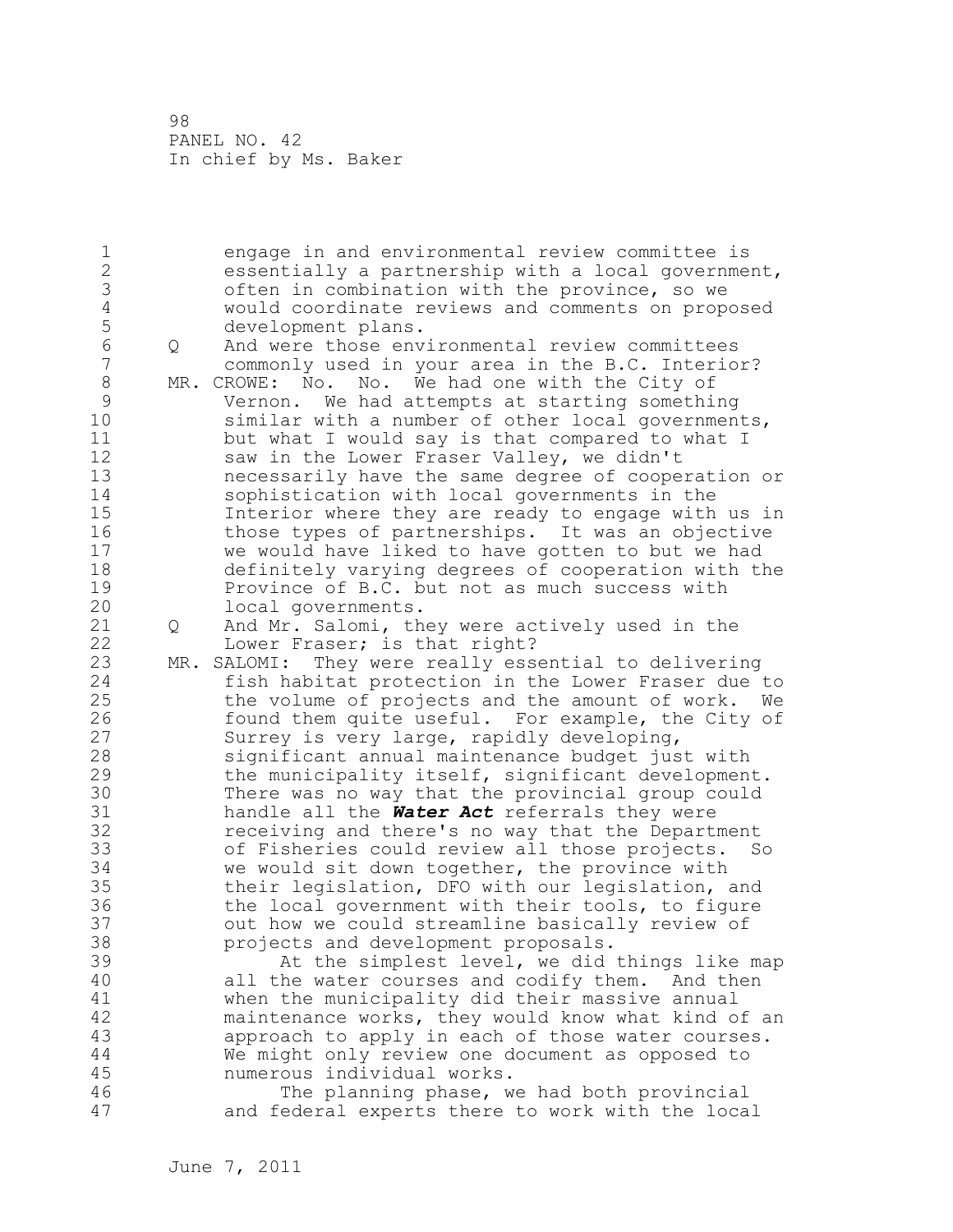1 government to identify appropriate bylaws or 2 development of OCPs that would help protect fish 3 habitat as they grew. And a lot of the<br>4 municipalities did adopt standards, for 4 municipalities did adopt standards, for example 5 like those in the Land Development Guidelines.<br>6 Some of the regional districts, as well, were 6 Some of the regional districts, as well, were involved. For example, we partnered with the 8 Fraser Valley Regional District to do an inventory<br>9 6 of streams that would help aid in development 9 of streams that would help aid in development planning or in maintenance activities. 11 Q All right. Then I understand in the 2000s, in 12 that period of time, there was a change in your 13 group, OHEB's relationship with the province and 14 the areas and how habitat was managed and can you 15 confirm that and tell us a little bit more about 16 it? 17 MR. SALOMI: Basically, the provincial ministry in our 18 area indicated they'd be no longer actively 19 involved in reviewing individual projects and they<br>20 would be moving to more of a results-based would be moving to more of a results-based 21 approach, one of providing standards and guidance 22 documents but not one of being actively engaged in 23 ERCs or project review. 24 They still were involved to some extent in 25 some key areas. They still had representative, 26 for example, on the Burrard Inlet in Fraser River<br>27 Estuary Management Program ERCs, but for the vast Estuary Management Program ERCs, but for the vast 28 majority of the area, they were not involved. 29 Q Okay. And what did that mean to DFO? 30 MR. SALOMI: It left a vacuum. Most people were under the impression that they had to submit something 32 to somebody if they were going to work near a 33 stream and so DFO began receiving all of those 34 quote referrals. So we had to fairly quickly put 35 in measures ourselves to cut off that workload in 36 a reasonable way. So we put together our own 37 information requirements document to help guide 38 individuals in terms of what information they 39 would need to submit if they were working near a 40 stream or not, depending on the nature of the 41 programs.<br>42 We a We also worked with the province a little bit 43 to prepare a number of fact sheets and eventually, 44 for example, update the 2004 in-stream works best 45 practices document. It helped guide people in 46 their project planning around fish habitat, so 47 they could, to the extent possible, avoid impacts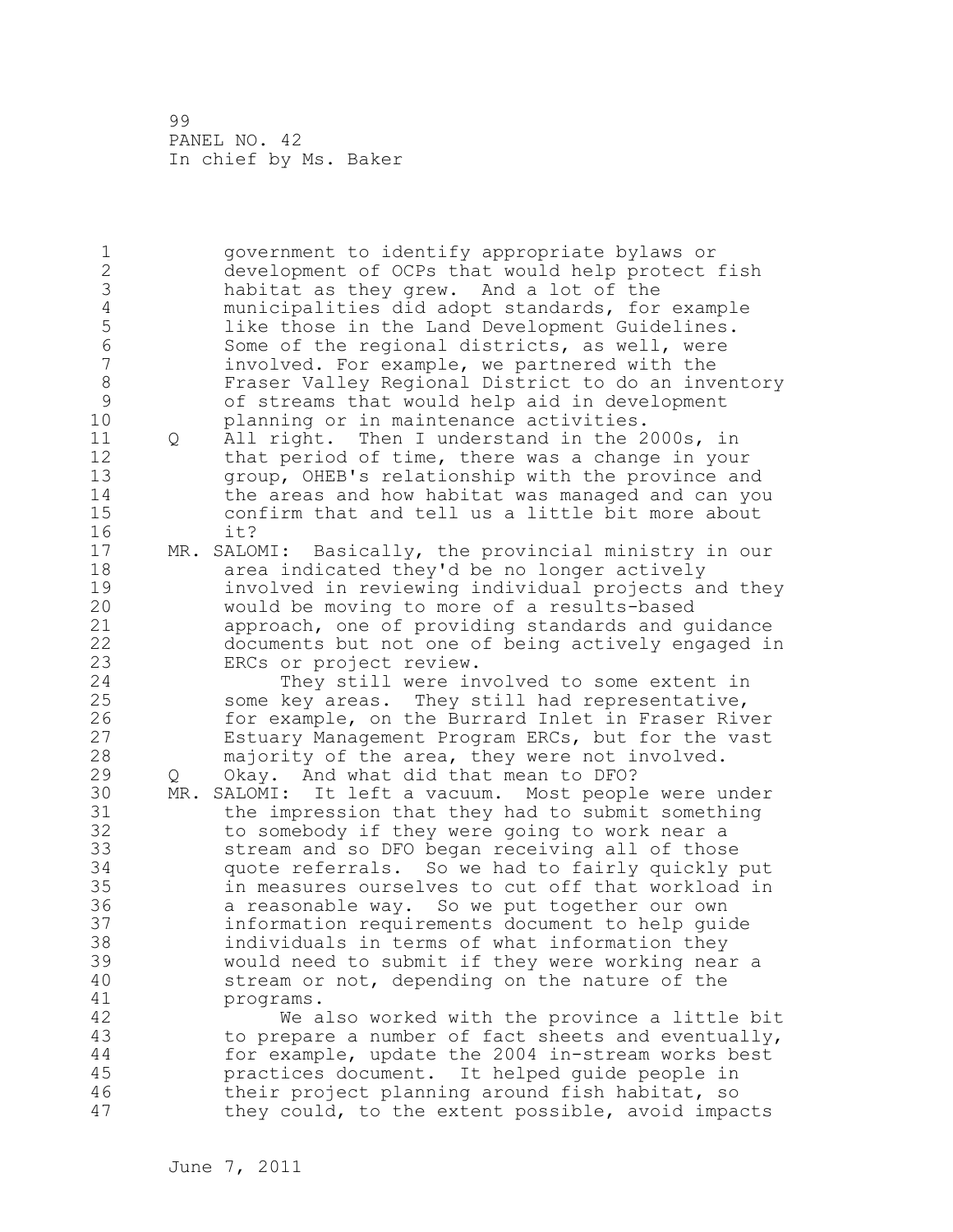1 and therefore avoid the need for us to review 2 their work. It still meant we had to review those 3 projects that did impact fish habitat and would<br>4 **proving the Solution** and the sector and the sector of the did 4 require *Fisheries Act* authorization, but we did 5 but guidance in place to stave off the lower<br>6 impact projects. 6 impact projects.<br>7 0 And did vou have 7 Q And did you have -- 8 THE COMMISSIONER: Ms. Baker, I note the time. Is this<br>9 a convenient place to --9 a convenient place to --<br>10 MS. BAKER: Well, I wonder if MS. BAKER: Well, I wonder if I could ask Mr. Crowe if 11 it was the same in B.C. Interior and then that 12 would be the last question on this topic. 13 Q Was the impact the same in B.C. Interior? 14 MR. CROWE: It was quite similar, yes, so it's the 15 provincial changes in approach, we definitely had 16 -- we described it as referral streams drying up. 17 We had relied on provincial regulations and 18 systems to bring development applications to us. 19 They essentially no longer existed for the most<br>20 part. We did, however -- we were able to manage part. We did, however -- we were able to manage a 21 number of relationships with provincial colleagues 22 that essentially at a collegial level where they 23 agreed to continue working with us and we 24 maintained, particularly one important referral 25 stream, that being *Water Act* referrals out of the 26 Ministry of Environment in the Kamloops area but,<br>27 ves, there was a period where -- and we still are yes, there was a period where -- and we still are 28 affected by the fact that types of projects we 29 traditionally reviewed provided comment and 30 guidance on did dry up.<br>31 MS. BAKER: Thank vou. And 31 MS. BAKER: Thank you. And we could break now for the day. 33 THE COMMISSIONER: Thank you. 34 THE REGISTRAR: Hearing is now adjourned for the day 35 and will resume at ten o'clock tomorrow morning. 36 37 (PROCEEDINGS ADJOURNED TO JUNE 8, 2011 AT 38 10:00 A.M.) 39 40 41 42 43 44 45 46 47